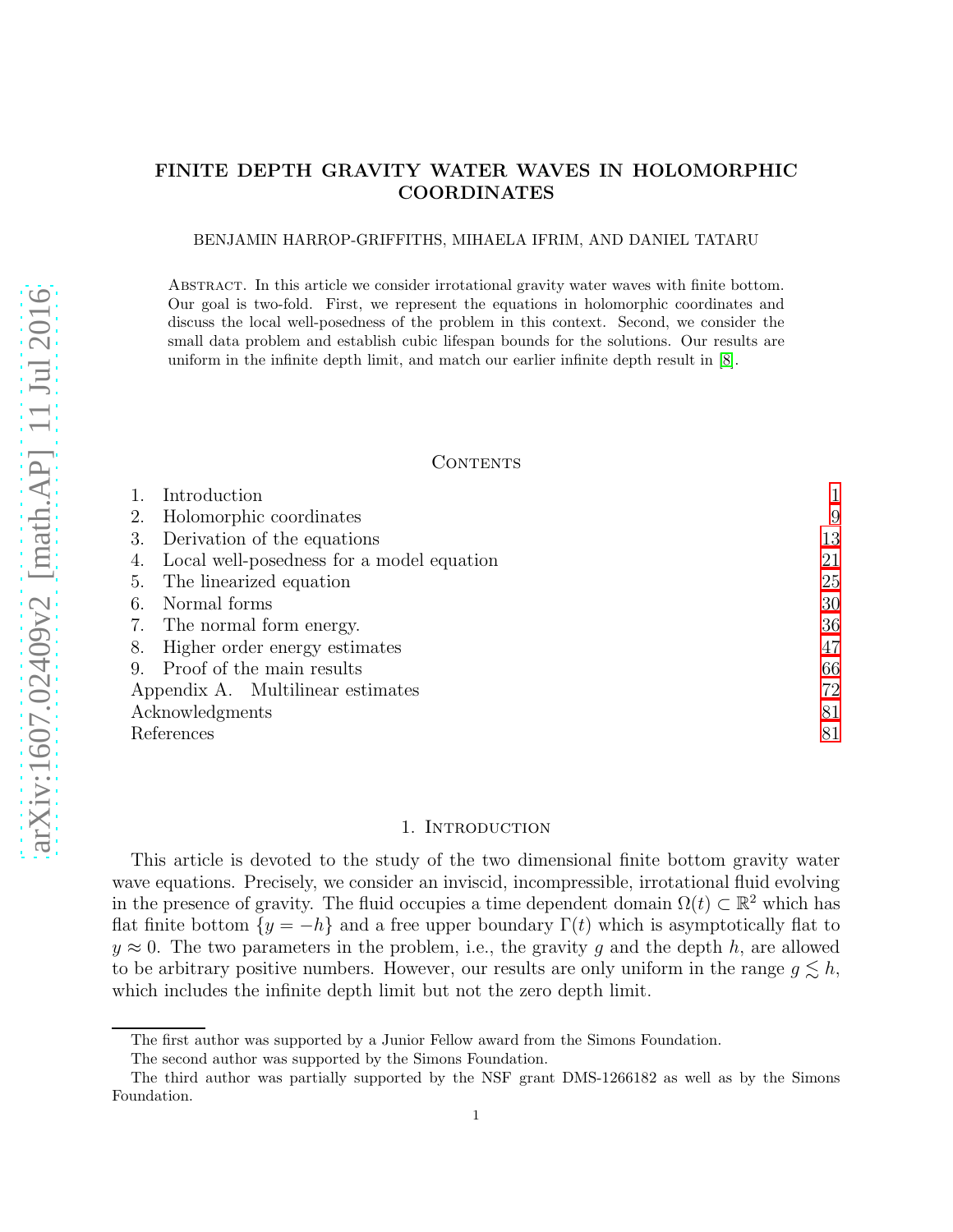

<span id="page-1-2"></span><span id="page-1-1"></span><span id="page-1-0"></span>FIGURE 1. The fluid domain.

The fluid evolution is modeled by the incompressible Euler equations in  $\Omega(t)$ ,

(1.1) 
$$
\begin{cases} u_t + u \cdot \nabla u = \nabla p - g\mathbf{j} \\ \text{div } u = 0 \\ u(0, x) = u_0(x). \end{cases}
$$

On the bottom we have the boundary conditions for the velocity, namely

$$
(1.2) \t\t u \cdot \mathbf{j} = 0, \t y = -h.
$$

On the free boundary  $\Gamma(t)$ , on the other hand, we have the dynamic boundary condition

$$
(1.3) \t\t\t p = 0 \t\t \text{on } \Gamma(t),
$$

and the kinematic boundary condition

<span id="page-1-3"></span>(1.4) 
$$
\partial_t + u \cdot \nabla \text{ is tangent to } \bigcup_t \Gamma(t).
$$

Under the additional assumption that the flow is irrotational, we can write  $u$  in terms of a velocity potential  $\phi$  as  $u = \nabla \phi$ , where  $\phi$  is a harmonic function whose normal derivative is zero on the bottom. Thus  $\phi$  is determined by its trace  $\psi = \phi|_{\Gamma(t)}$  on the free boundary  $\Gamma(t)$ . Denote by  $\eta$  the height of the water surface as a function of the horizontal coordinate. Then the fluid dynamics can be expressed in terms of a one-dimensional evolution of the free interface, Precisely, for the pairs of variables  $(\eta, \psi)$  we have

(1.5) 
$$
\begin{cases} \partial_t \eta - G(\eta)\psi = 0\\ \partial_t \psi + g\eta + \frac{1}{2}|\nabla \psi|^2 - \frac{1}{2}\frac{(\nabla \eta \cdot \nabla \psi + G(\eta)\psi)^2}{1 + |\nabla \eta|^2} = 0, \end{cases}
$$

where G represents the Dirichlet to Neumann map on the free boundary  $\Gamma(t)$  associated to the Laplace equation inside the fluid domain with zero Neumann boundary condition on the bottom. This is the Eulerian formulation of the gravity water wave equations. The second equation above is known as Bernoulli's law.

While the above Eulerian formulation is easy to write, it is not so convenient to use due to the presence of the Dirichlet to Neumann map associated to the moving domain  $\Omega(t)$ . Instead, viewing the choice of the parametrization of the free boundary as a form of gauge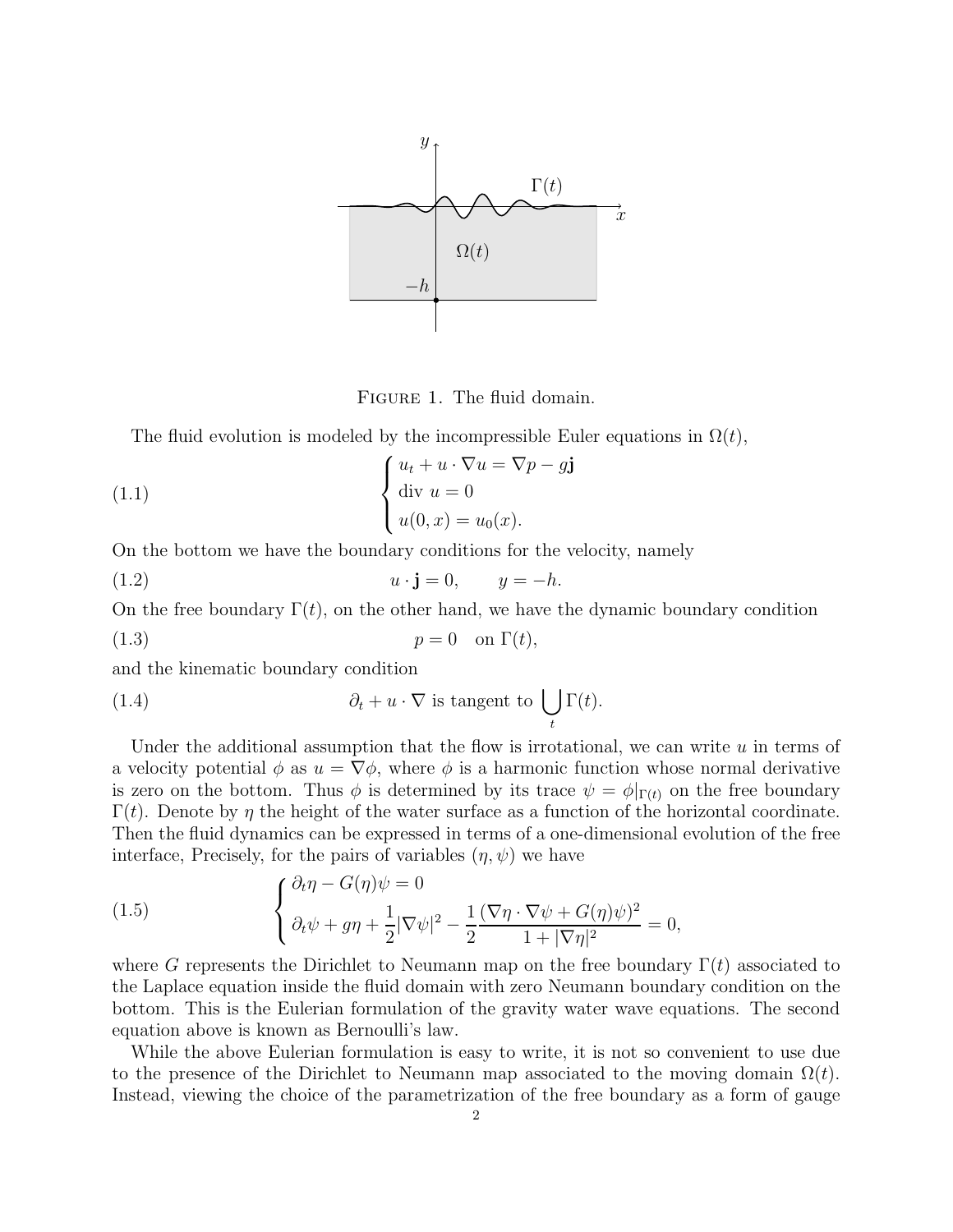freedom, we employ the holomorphic coordinates here. These are obtained using the socalled conformal method, where the domain  $\Omega(t)$  is viewed as conformally equivalent to a strip. This will significantly simplify the analysis.

This system has received considerable attention over the years. The first steps toward understanding the local theory were due to Ovsjannikov, see [\[15\]](#page-81-1), who used conformal coordinates in order to prove local well-posedness in spaces of analytic functions. Around the same time, in closely related work, Nalimov [\[14\]](#page-81-2) proved the first small data result in Sobolev spaces in the infinite depth case. Somewhat later, his approach was extended to the finite bottom problem by Yosihara [\[20\]](#page-81-3).

The Eulerian form of the equations, described above, emerged in [\[5,](#page-81-4) [21\]](#page-81-5); however, it was only much later that this led to a satisfactory local theory. For a good description of this we refer the reader to the more recent paper of Alazard-Burq-Zuily [\[1\]](#page-80-2) as well as to Lannes's book [\[12\]](#page-81-6).

Returning to the conformal method, the evolution equations restricted to the boundary were independently written by Wu [\[19\]](#page-81-7) and Dyachenko-Kuznetsov-Spector-Zakharov [\[6\]](#page-81-8) in the infinite bottom case in slightly different forms. Of these, it was Wu's paper [\[19\]](#page-81-7) where this formulation was fully exploited to prove local well-posedness in the large data problem. Later, in [\[3\]](#page-80-3) Choi and Camassa re-derive the equations for a perfect fluid in the finite depth case when taking both the gravity and capillary force into account. Their method is based on a direct manipulation of the Euler equations, whereas the method of Dyachenko et al. [\[6\]](#page-81-8) is based on a variational approach. Holomorphic coordinates have been used subsequently in several other works, for example [\[7,](#page-81-9) [13\]](#page-81-10).

One key feature of this evolution, which led to a very large body of work, is that it admits soliton solutions, which at low frequency/small amplitude are close to the KdV solitons. In the periodic regime these waves are called Stokes waves and there is a continuous family of such waves up to the maximum height wave, which has a profile with a 120 degree angle at the top. As this is only tangentially relevant to the present work, we simply refer the reader to the recent books of Lannes [\[12\]](#page-81-6) for a good description of the KdV approximation, and of Constantin [\[4\]](#page-80-4) for the study of solitary waves.

Our goal here is somewhat different, namely to initiate the study of the long time dynamics for the small data problem. As mentioned before, one difficulty in this regard is the presence of the Dirichlet to Neumann map in the Eulerian formulation of the equations. In order to bypass this difficulty we consider the equation in holomorphic coordinates, using a conformal map of the fluid domain into a flat strip. This strategy was previously implemented by the last two authors is several deep water scenarios, namely for gravity waves [\[8\]](#page-81-0), capillary waves [\[10\]](#page-81-11) and constant vorticity gravity waves [\[11\]](#page-81-12).

As this is the first article fully developing the holomorphic coordinates in the finite bottom scenario, in the first part of the paper we carefully present the functional setting for our problem, and then derive the corresponding formulation for the water wave equations in this setting. In this article we only consider the case of the infinite strip. However, the periodic case is equally interesting, and has received perhaps more attention in the literature over the years.

In the holomorphic setting the coordinates are denoted by  $\alpha + i\beta \in S := \mathbb{R} \times (-h, 0)$ , and the fluid domain is parametrized using the conformal map

$$
z: S \to \Omega(t),
$$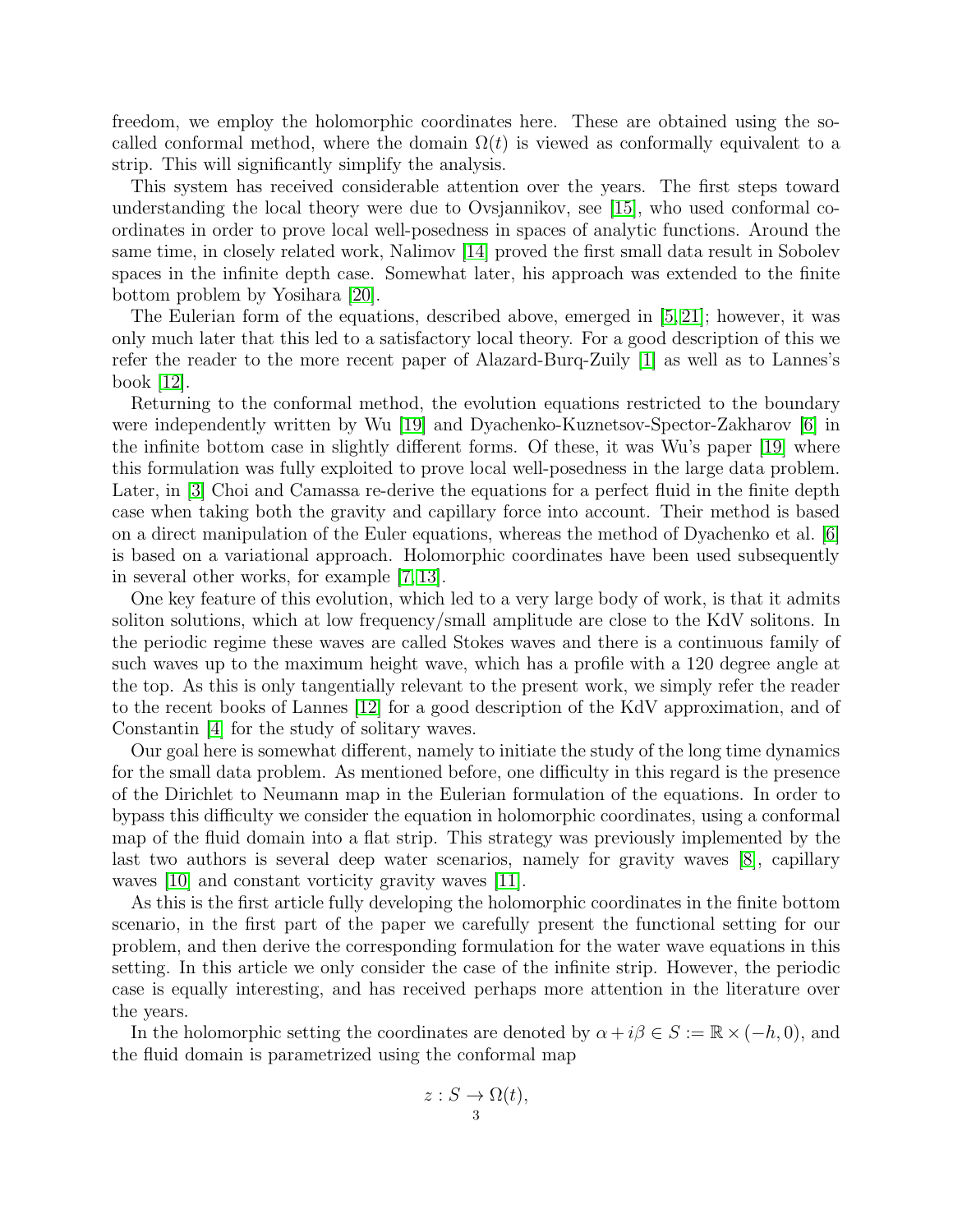which takes the bottom  $\mathbb{R} - ih$  into the bottom, and the top  $\mathbb{R}$  into the top  $\Gamma(t)$ . As such, the restriction to the real line  $Z(\alpha) = z(\alpha - i0)$  can be viewed as a parametrization of the free boundary  $\Gamma(t)$ .

Our variables are the function  $Z(\alpha) = \alpha + W(\alpha)$ , which parameterizes the free surface, and the trace  $Q(\alpha)$  of the holomorphic velocity potential on the free surface. Both  $(W,Q)$ are what we call here holomorphic functions, i.e., the trace on the upper boundary  $\beta = 0$  of holomorphic functions in the strip S, which are purely real in the lower boundary  $\beta = -1$ . The space of holomorphic functions is a real algebra.

To algebraically describe the space of holomorphic functions we use the operator  $\mathcal{T}_h$ , which is the finite bottom analogue of the Hilbert transform arising in the description of the Dirichlet to Neumann map in the canonical domain. Precisely,  $\mathcal{T}_h$  is the multiplier with symbol  $-i$  tanh $(h\xi)$  and real kernel  $-\frac{1}{2h}$  $\frac{1}{2h}$  cosech $\left(\frac{\pi}{2h}\alpha\right)$ , interpreted in the principal value sense. Then the holomorphic functions are described by the relation

$$
\operatorname{Im} u = -\mathcal{T}_h \operatorname{Re} u.
$$

The complex conjugates of holomorphic functions will be called antiholomorphic functions, and are described by the relation  $\text{Im } u = \mathcal{T}_h \text{Re } u$ . Arbitrary functions can be expressed as sums of holomorphic and antiholomorphic functions,

$$
u = \mathbf{P}_h u + \bar{\mathbf{P}}_h u.
$$

Here  $\mathbf{P}_h$  projects onto the space of holomorphic functions and its complement  $\bar{\mathbf{P}}_h = I - \mathbf{P}_h$ projects onto the space of antiholomorphic functions. Both can be viewed as orthogonal projections in the Hilbert space  $\mathfrak{H}_h$  with inner product

$$
\langle u, v \rangle_{\mathfrak{H}_h} = \int \left( \mathcal{T}_h \operatorname{Re} u \cdot \mathcal{T}_h \operatorname{Re} v + \operatorname{Im} u \cdot \operatorname{Im} v \right) d\alpha.
$$

We note that  $\mathfrak{H}_h$  is not a space of distributions as the  $\mathfrak{H}_h$  norm does not see real constants. However, it can be viewed as a quotient space of distributions modulo real constants.

The water wave equations in holomorphic coordinates, derived in Section [3,](#page-12-0) have the form

(1.6) 
$$
\begin{cases} W_t + F(1 + W_\alpha) = 0 \\ Q_t + FQ_\alpha - g\mathcal{T}_h[W] + \mathbf{P}_h \left[ \frac{|Q_\alpha|^2}{J} \right] = 0, \end{cases}
$$

where

<span id="page-3-0"></span>
$$
J = |1 + W_{\alpha}|^2, \qquad F = \mathbf{P}_h \left[ \frac{Q_{\alpha} - \bar{Q}_{\alpha}}{J} \right].
$$

We note here that one can freely add real constants to both  $W$  and  $Q$ ; thus these equations are consistent with the low frequency structure of the space  $\mathfrak{H}_h$ .

The above system has a Hamiltonian structure. The Hamiltonian is the total energy of the system, which is closely related to the above inner product,

$$
\mathcal{E} = \frac{g}{4} \langle W, W \rangle - \frac{1}{4} \langle Q, \mathcal{T}_h^{-1}[Q_\alpha] \rangle + \frac{g}{2} \langle WW_\alpha, W \rangle.
$$

As written it is not immediately obvious that at low frequency the last term can be controlled by the  $\mathfrak H$  norm of W. However, a direct computation shows that the Hamiltonian can be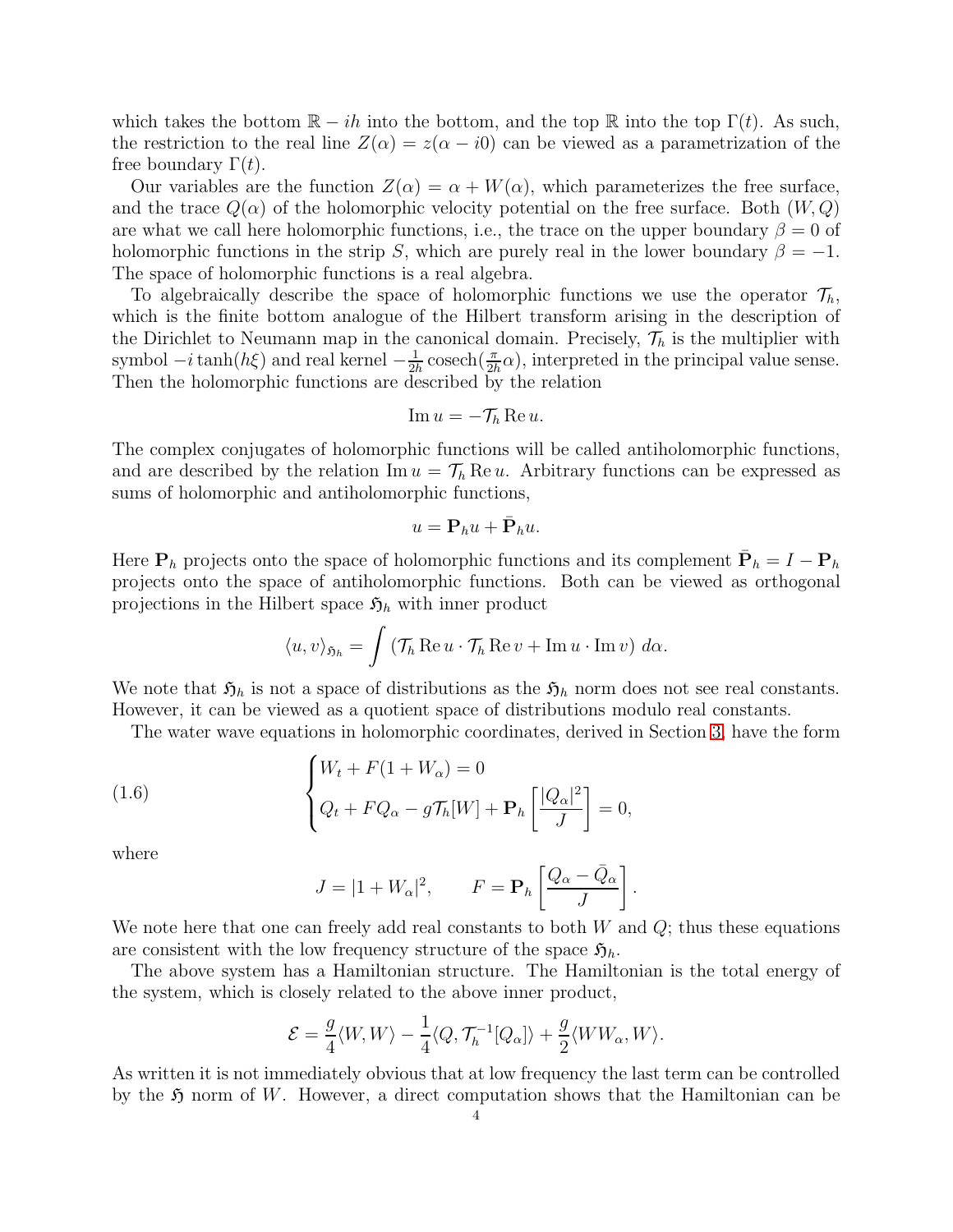expressed in the form

(1.7) 
$$
\mathcal{E} = \frac{g}{4} \langle W, W \rangle - \frac{1}{4} \langle Q, \mathcal{T}_h^{-1}[Q_\alpha] \rangle + \frac{g}{2} \int |\operatorname{Im} W|^2 \operatorname{Re} W_\alpha \, d\alpha.
$$

Here one can also see that  $\mathcal E$  remains positive definite for as long as the curve  $\Gamma(t)$  (i.e., the range of  $W + \alpha$ ) remains non-intersecting.

For later use here it is will be useful to symmetrize the Q part of the above energy by introducing the positive self-adjoint operator

$$
L_h = \left(-\mathcal{T}_h^{-1}\partial_\alpha\right)^{\frac{1}{2}},
$$

so that the quadratic part of the energy is given by

$$
E_0(w,r) := g\langle w, w \rangle + \langle L_h r, L_h r \rangle.
$$

It is then natural to look for solutions  $(W, Q)$  in the Sobolev space  $\mathcal{H}_h$  with norm

$$
\|(W,Q)\|_{\mathcal{H}_h}^2 := g\|W\|_{\mathfrak{H}_h}^2 + \|L_hQ\|_{\mathfrak{H}_h}^2,
$$

which is similar to  $\mathfrak{H}_h$  for both components at low frequency, and to  $L^2 \times \dot{H}^{\frac{1}{2}}$  at high frequency.

For higher regularity we will use the spaces  $\mathcal{H}_h^k = \langle D \rangle_h^{-k} \mathcal{H}_h$ , where  $\langle D \rangle_h = h^{-1} \langle hD \rangle$ . However, these will not be applied directly to  $(W, \ddot{Q})$ . This is for the same reasons as in our previous work [\[8\]](#page-81-0), namely that, after differentiation, the system for  $(W, Q)$  has a degenerate hyperbolic structure, so one needs to diagonalize it and work with diagonal variables instead. This is a well known feature of the water wave equation, and we refer the reader to [\[1\]](#page-80-2) and [\[12\]](#page-81-6) for the Eulerian version of this diagonalization, which is often carried out in a paradifferential fashion. In our case, as in [\[8\]](#page-81-0), a convenient choice for the diagonal variables is given by

<span id="page-4-0"></span>
$$
(\mathbf{W}, R) := \left(W_{\alpha}, \frac{Q_{\alpha}}{1 + W_{\alpha}}\right).
$$

These are also physical variables that describe the slope of the free surface (given by  $1+\mathbf{W}$ ), respectively the fluid velocity of the free surface.

Indeed, after differentiation one obtains a self-contained diagonal system in  $(\mathbf{W}, R)$ :

(1.8) 
$$
\begin{cases} \mathbf{W}_t + b\mathbf{W}_\alpha + \frac{1+\mathbf{W}}{1+\bar{\mathbf{W}}}R_\alpha = (1+\mathbf{W})M\\ R_t + bR_\alpha = i\frac{g\mathbf{W}-\mathfrak{a}}{1+\mathbf{W}}, \end{cases}
$$

where the double speed (advection velocity)  $b$  is given by

<span id="page-4-1"></span>(1.9) 
$$
b = 2 \operatorname{Re} \left[ R - \mathbf{P}_h [R \bar{Y}] \right], \qquad Y = \frac{\mathbf{W}}{1 + \mathbf{W}}.
$$

The other (real) parameters  $\mathfrak a$  and M above are given by

<span id="page-4-2"></span>(1.10) 
$$
\mathfrak{a} = 2 \operatorname{Im} \mathbf{P}_h[R\bar{R}_\alpha] + g(1 + \mathcal{T}_h^2) \operatorname{Re} \mathbf{W},
$$

(1.11) 
$$
M = 2 \operatorname{Re} \mathbf{P}_h [R\bar{Y}_\alpha - \bar{R}_\alpha Y].
$$

The parameter  $\alpha$  also has a physical interpretation, in that  $g + \alpha$  is the normal derivative of the pressure on the free surface. It will be informative to write it in the form

$$
\mathfrak{a} = a + a_1,
$$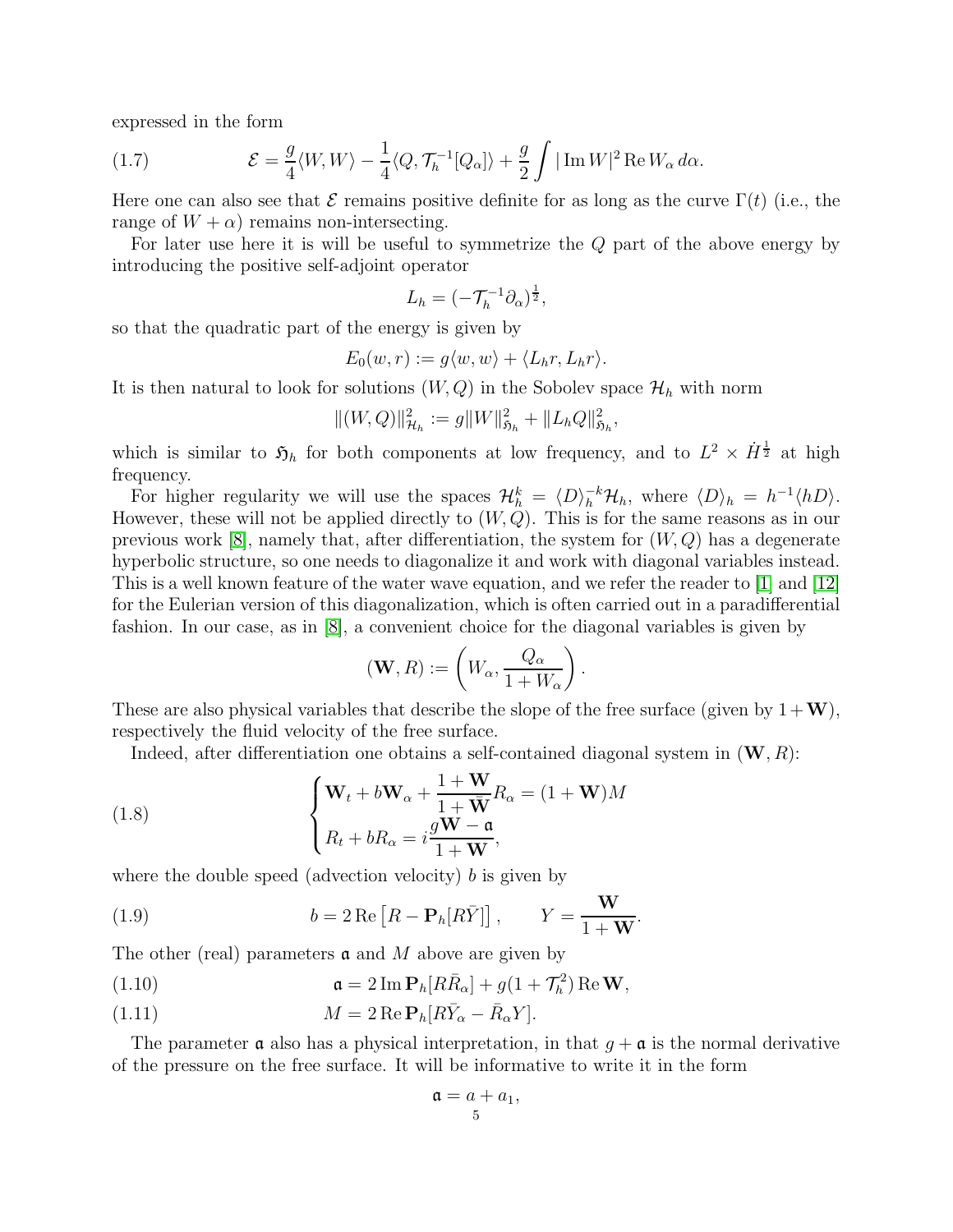where the quadratic term

$$
a := 2 \operatorname{Im} \mathbf{P}_h[R \bar{R}_\alpha],
$$

remains in the infinite depth limit (see [\[8\]](#page-81-0)) whereas the linear term

<span id="page-5-0"></span>
$$
a_1 := g(1 + \mathcal{T}_h^2) \operatorname{Re} \mathbf{W},
$$

is solely a feature of the finite depth case. The positivity of  $g + \mathfrak{a}$  is also critical as a necessary well-posedness condition for the above system (the Taylor stability condition):

(1.12) 
$$
-\frac{\partial p}{\partial \nu}\Big|_{\Gamma(t)} = \frac{g + \mathfrak{a}}{J} > 0.
$$

The necessity of this condition is not immediately clear from the form of the system [\(1.8\)](#page-4-0) above, as this is still a quasilinear system. However, it will become clear once we consider the linearized system in Section [5.](#page-24-0) In Section [3.4](#page-16-0) we prove that this positivity condition remains satisfied as long as the free surface  $\Gamma(t)$  remains a positive distance above the bottom; this provides an alternate, Fourier-based proof, of the similar result obtained in [\[12\]](#page-81-6) in the Eulerian setting using a maximum principle based argument. Further, our proof does not depend on the fact that  $\Gamma(t)$  is non-intersecting.

In the sequel we will consider solutions  $(W, Q)$  for the system  $(1.6)$  with the regularity properties

$$
(W, Q) \in \mathcal{H}_h, \qquad (\mathbf{W}, R) \in \mathcal{H}_h^k, \qquad k \ge 1.
$$

To describe the lifespan of these solutions we introduce two control norms, namely

(1.13) 
$$
A := \|\mathbf{W}\|_{L^{\infty}} + \|Y\|_{L^{\infty}} + g^{-\frac{1}{2}} \|\langle D \rangle_R^{\frac{1}{2}} R\|_{L^{\infty} \cap B_2^{0,\infty}},
$$

respectively

(1.14) 
$$
B := g^{\frac{1}{2}} \|\langle D \rangle_h^{\frac{1}{2}} \mathbf{W} \|_{bmo_h} + \|\langle D \rangle_h R \|_{bmo_h},
$$

where, decomposing  $f = f_{\leq h^{-1}} + f_{\geq h^{-1}}$  by frequency, the inhomogeneous space bmo<sub>h</sub> is given by the norm

$$
||f||_{bmo_h} = ||f_{< h^{-1}}||_{L^{\infty}} + ||f_{\geq h^{-1}}||_{\text{BMO}},
$$

where BMO is the usual space of functions of bounded mean oscillation.

At high frequencies (i.e., larger than  $h^{-1}$ ), these norms coincide with the norms in [\[8\]](#page-81-0). Here at least for small data  $A$  and  $B$  are controlled by the corresponding Sobolev norms of  $(W, Q)$  and  $(W, R)$  as follows:

$$
(1.15) \quad A \lesssim g^{-\frac{1}{2}} \left( \|(\mathbf{W}, R)\|_{\mathcal{H}_h} + h^{-1} \|(W, Q)\|_{\mathcal{H}_h} \right)^{\frac{1}{2}} \left( \|(\mathbf{W}_{\alpha}, R_{\alpha})\|_{\mathcal{H}_h} + h^{-1} \|(\mathbf{W}, R)\|_{\mathcal{H}_h} \right)^{\frac{1}{2}},
$$

(1.16) 
$$
B \lesssim ||(\mathbf{W}_{\alpha}, R_{\alpha})||_{\mathcal{H}_{h}} + h^{-1} ||(\mathbf{W}, R)||_{\mathcal{H}_{h}} + h^{-2} ||(W, Q)||_{\mathcal{H}_{h}}.
$$

For large data some additional care is required due to the need to independently control Y uniformly in  $L^{\infty}$ .

Before discussing well-posedness, we remark that as stated the problem [\(1.6\)](#page-3-0) does not have unique solutions due to the gauge freedom

$$
(W(t, \alpha), Q(t, \alpha)) \rightarrow (W(t, \alpha + \alpha_0(t)) + \alpha_0(t), Q(t, \alpha + \alpha_0(t)) + q_0(t)),
$$

which corresponds to  $F \to F + \alpha'_0(t)$  and a similar choice involving  $q'_0(t)$  for the projector in the second equation.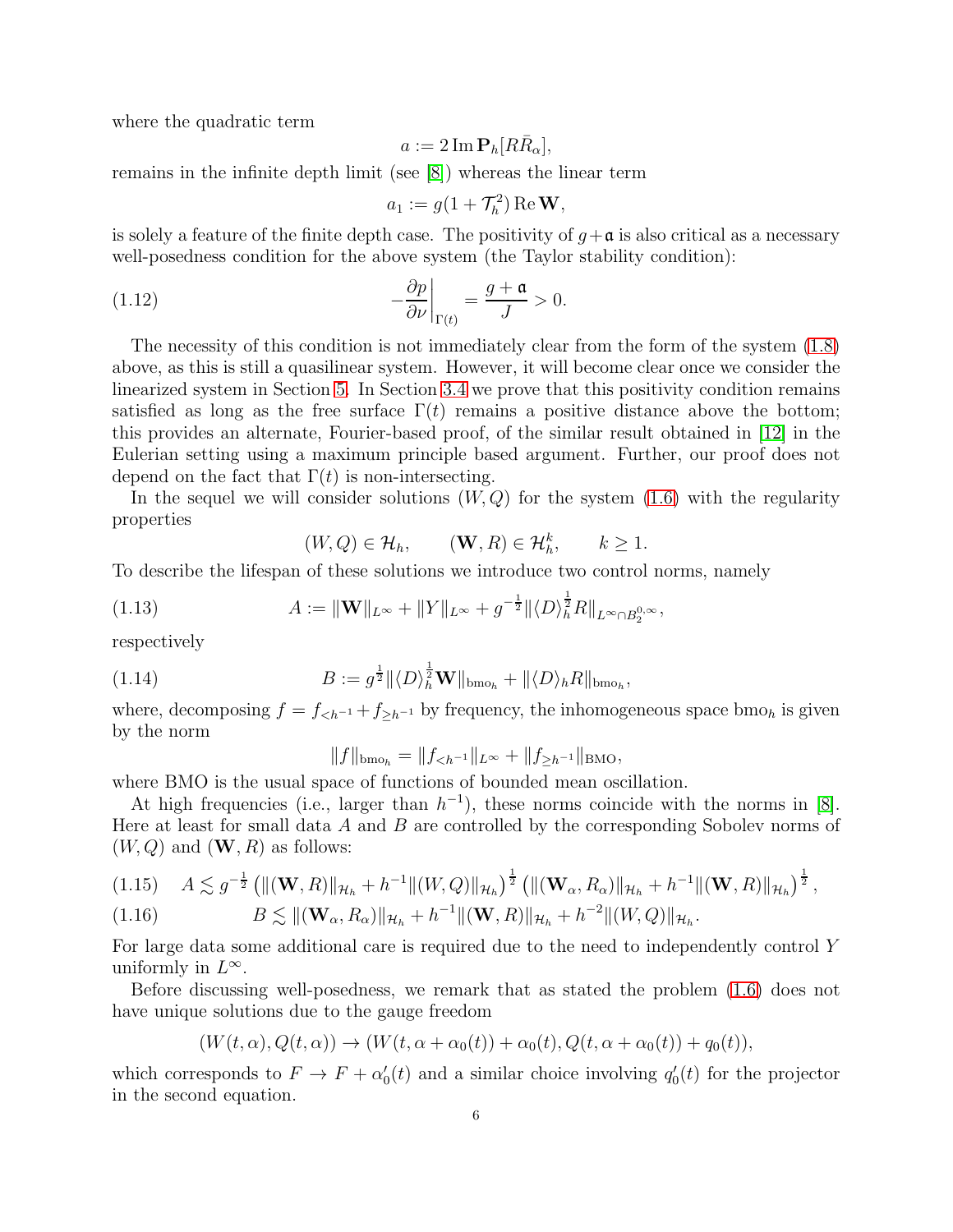At the initial time we cannot do more than make an arbitrary choice (unless we assume more decay at infinity for the initial data). However, we can fix the choice of  $\alpha_0$  and  $q_0$  at later times by requiring that both  $F$  and the projector in the second equation have limit  $0$ at  $-\infty$ . This is allowed because the arguments of  $P_h$  are not only in  $L^2$ , but also in  $L^1$ .

Now we can state our local well-posedness result:

# Theorem 1.

*a)* The system [\(1.6\)](#page-3-0) is locally well-posed for all initial data  $(W_0, Q_0)$  with regularity

$$
(W_0, Q_0) \in \mathcal{H}_h, \qquad (\mathbf{W}_0, R_0) \in \mathcal{H}_h^1, \qquad Y_0 \in L^{\infty}.
$$

*Further, the solutions can be continued as long as our control parameter* A(t) *remains finite,* and  $\int B(t) dt$  *remains finite.* 

*b*) This result is uniform with respect to our choice of parameters  $g \leq h$  as follows. If for *a large parameter* C *the initial data satisfies*

$$
g^{-1}h^{-1}\|(W_0,Q_0)\|_{\mathcal{H}_h}+g^{-1}\|(\mathbf{W}_0,R_0)\|_{\mathcal{H}_h}+\|(\mathbf{W}_{0,\alpha},R_{0,\alpha})\|_{\mathcal{H}_h}+\|Y_0\|_{L^{\infty}}\leq C,
$$

*then there exists some*  $T = T(C)$ *, independent of q, h, so that the solution exists on* [-T, T] *with similar bounds.*

Here well-posedness should be interpreted in the sense of Hadamard as follows:

- Existence of solutions  $(W, Q) \in C([-T, T]; \mathcal{H}_h)$ ,  $(\mathbf{W}, R) \in C([-T, T]; \mathcal{H}_h^1)$ .
- Uniqueness of solutions in the same class.
- Continuous dependence on the initial data in the same topology.
- Higher regularity: If the initial data has additional regularity (e.g.  $\mathcal{H}_h^k$ ) then the solution has additional regularity as well.

Our second goal is to establish lifespan bounds for the small data problem. Given a generic quasilinear problem with data of size  $\epsilon$  and quadratic interactions, the standard result is to obtain quadratic lifespan bounds, i.e.,  $T_{max} \gtrsim \epsilon^{-1}$ . Here we show that for our problem, despite the presence of quadratic interactions, the lifespan is nevertheless cubic, i.e.,  $T_{max} \gtrsim \epsilon^{-2}$ .

**Theorem 2.** *Consider the system* [\(1.6\)](#page-3-0) *with small initial data*  $(W_0, Q_0)$ *,* 

$$
g^{-1}h^{-1}\|(W,Q)(0)\|_{\mathcal{H}_h}+g^{-1}\|(W,R)(0)\|_{\mathcal{H}_h}+\|(W_\alpha,R_\alpha)(0)\|_{\mathcal{H}_h}\leq\epsilon.
$$

*Then the solution*  $(W, Q)$  *exists and satisfies similar bounds on a time interval*  $[-T_{\epsilon}, T_{\epsilon}]$  *with*  $T_{\epsilon} \gtrsim \epsilon^{-2}$ . In addition, higher regularity also propagates uniformly on the same scale, i.e., *for solutions as above we have*

$$
\|(\mathbf{W}, R)\|_{C([-T_{\epsilon}, T_{\epsilon}]; \mathcal{H}_{h}^{k})} \lesssim \|(\mathbf{W}, R)(0)\|_{\mathcal{H}_{h}^{k}} + \epsilon h^{1-k},
$$

*whenever the right hand side is finite.*

We emphasize again that our results are uniform in the range of parameters  $g \leq h$ . In particular in the infinite depth limit it agrees with the result in [\[8\]](#page-81-0). Furthermore, our setting and our results are also invariant with respect to the scaling

(1.17) 
$$
(W(t,x),Q(t,x)) \to (\lambda^{-1}W(t,\lambda x),\lambda^{-1}Q(t,\lambda x)),
$$

which corresponds to our parameters changing according to the law

$$
(g, h) \to (\lambda g, \lambda h).
$$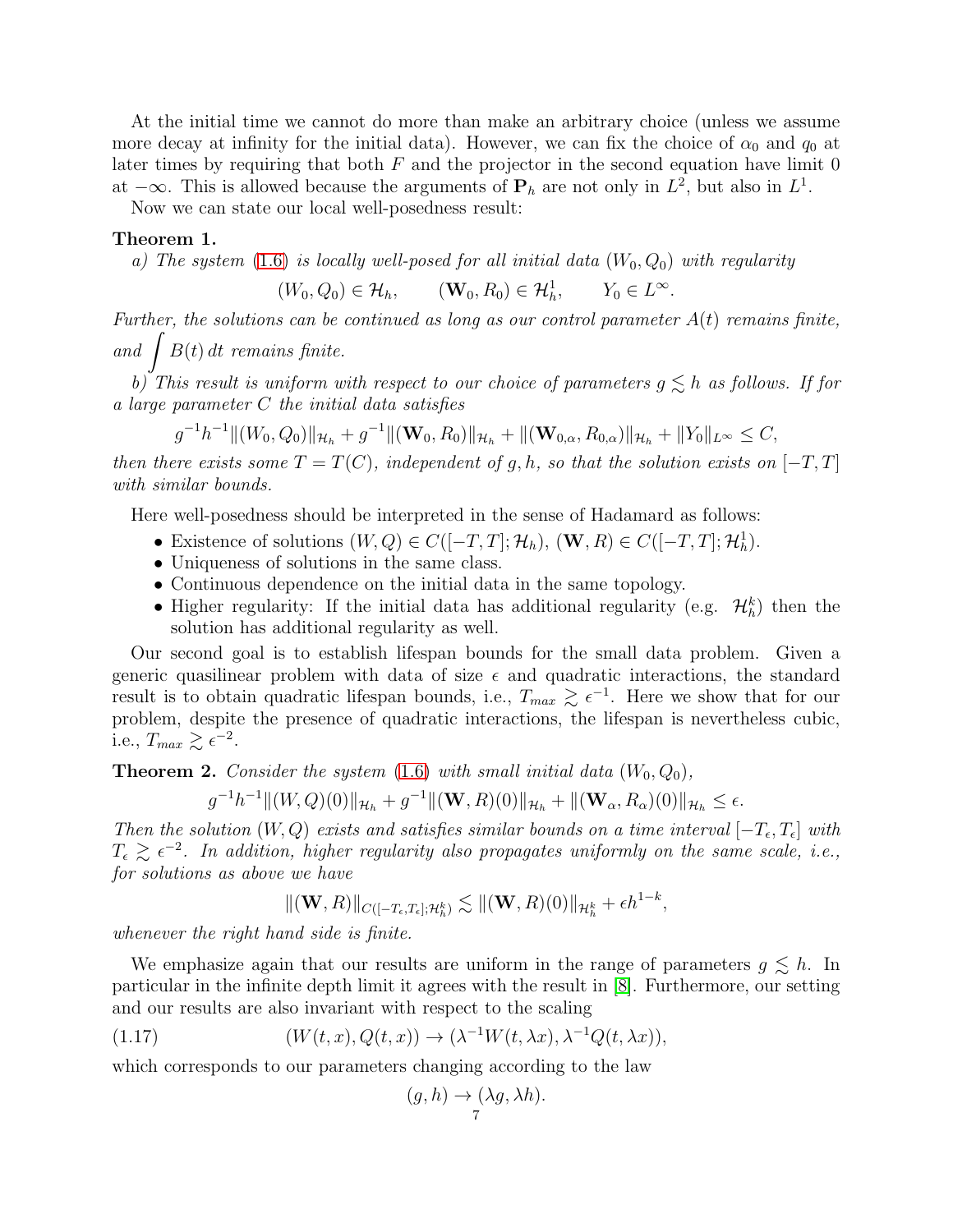Because of this, in the proofs we can freely fix one of the parameters. Precisely, after deriving the equations we choose to fix  $h = 1$  and work with g in the range  $g \leq 1$ . We will also write  $\mathcal{T} = \mathcal{T}_1$  and similarly for other operators and function spaces.

We remark that one can also rescale time for a second degree of freedom in the choice of the parameters  $g$  and  $h$ . However, our results are not invariant with respect to this second scaling.

This result formally mirrors earlier results of the last two authors in [\[8\]](#page-81-0) (together with John Hunter) in the infinite bottom case, as well as [\[10\]](#page-81-11) for infinite bottom capillary waves, and [\[11\]](#page-81-12) for constant vorticity gravity waves in deep water.

A common idea in all these papers is the use of the "quasilinear modified energy method," first introduced in [\[9\]](#page-81-13), in order to establish long time bounds. This can be viewed as proxy for Shatah's normal form method [\[16\]](#page-81-14), which cannot be directly implemented in quasilinear problems. Instead of correcting the quadratic terms in the equation via a normal form transformation, the basis of our "quasilinear modified energy method" is the idea that one can more readily modify the energy functional.

Despite the formal similarity to [\[8\]](#page-81-0), the analysis here is considerably more difficult due to several crucial differences. In the infinite bottom case the null condition for resonant quadratic interactions is satisfied in a stronger form, i.e., the normal form transformation is nonsingular at zero frequency. Consequently, we are also able to obtain long time bounds for the linearized equation, and implicitly for the differences of solutions. By contrast, only short time bounds for the linearized equation are obtained in the present paper.

Another key difference between the two problems has to do with the existence of solitons, i.e., localized traveling waves. While the infinite bottom problem admits no solitons, in the finite bottom problem there are small solitons. This is most readily seen via the KdV approximation at low frequencies, which is widely discussed in the literature, see e.g. Lannes's book [\[12\]](#page-81-6). While these solitons do not play a significant role in the present paper, they are expected to be essential elements of any investigation of the nonlinear shallow water dynamics on any longer time scales.

We note that without surface tension these difficulties are essentially unique to the  $2d$  problem and that the additional dispersion in  $3d$  makes the analysis somewhat more straightforward. In the 3d case both enhanced lifespan bounds [\[2\]](#page-80-5) and global well-posedness for small, smooth, localized initial data [\[17,](#page-81-15) [18\]](#page-81-16) have been established previously.

We conclude the introduction with a brief overview of the paper. We begin in the next section with a detailed description of the conformal coordinates, as well the corresponding spaces of "holomorphic functions" where the evolution takes place. The fully nonlinear water wave system  $(1.6)$  is derived in Section [3,](#page-12-0) together with the differentiated quasilinear system [\(1.8\)](#page-4-0). We also discuss the Hamiltonian formalism there, as well as the Taylor stability condition [1.12.](#page-5-0)

In Section [4](#page-20-0) we study a model linear problem, which captures the quasilinear effects in our problem, but not the quadratic semilinear interactions. We will subsequently apply the estimates established here to both the linearized and differentiated equations.

The linearized problem is studied in Section [5.](#page-24-0) Unlike in our prior work on the infinite bottom problem, here we are only able to prove quadratic and not cubic bounds for the linearization. Thus, the estimates here are only useful for local well-posedness and not for the cubic lifespan result.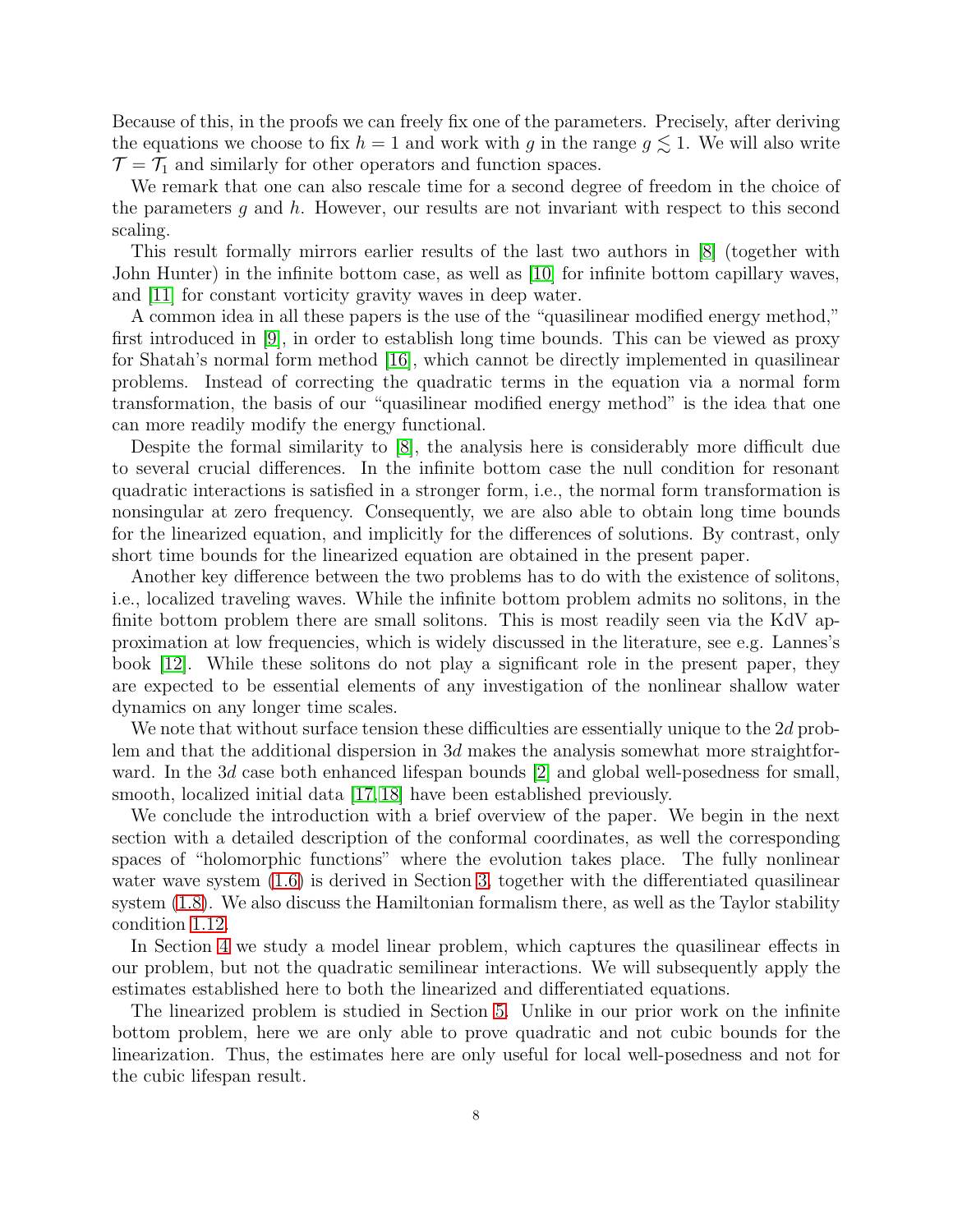The study of the long time dynamics begins in the earnest in Section [6](#page-29-0) with the normal form computation. As one can see there, the resonant interactions at zero frequency produce a zero frequency singularity in the the normal form transformation; thus one cannot use it directly even in the low frequency analysis. In Section [7](#page-35-0) we compute the associated normal form energy, where repeated symmetrizations lead to cancellations of the singular part. This is the first step in the implementation of our modified energy method.

In Section [8](#page-46-0) we show that the normal form energies admit good quasilinear modifications, which can be used to prove the long time bounds for the solutions. Finally, our main result is proved in the last section.

Many of the more technical estimates in the paper are relegated to the Appendix in order to keep the main arguments more clear and streamlined. This includes a number of Coifman-Meyer type commutator estimates, as well as their consequences for the various parameters in our water wave system.

## 2. Holomorphic coordinates

<span id="page-8-0"></span>2.1. Holomorphic functions in the canonical domain. We start by considering solutions to the Laplace equation in the strip  $S = \mathbb{R} \times (-h, 0)$  with mixed boundary conditions,

(2.1) 
$$
\begin{cases}\n-\Delta u = 0 & \text{in } S \\
u(\alpha, 0) = f \\
\partial_{\beta} u(\alpha, -h) = 0.\n\end{cases}
$$

The solution may be written in the form

<span id="page-8-1"></span>
$$
u(\alpha,\beta) = \frac{1}{\sqrt{2\pi}} \int p(\xi,\beta) \hat{f}(\xi) e^{i\alpha\xi} d\xi,
$$

where the Fourier multiplier  $p$  is given by

$$
p(\xi, \beta) = \frac{\cosh((\beta + h)\xi)}{\cosh(h\xi)}.
$$

We note that  $p(D, \beta) f$  is well-defined for any  $f \in \mathcal{S}'(\mathbb{R})$  and that

$$
\partial_{\beta}^{k}p(\xi,\beta)=O(|\xi|^{k}e^{\frac{\beta}{h}\langle h\xi\rangle}).
$$

Given a real-valued solution u to  $(2.1)$  we may find a harmonic conjugate v by solving the Cauchy-Riemann equations,

$$
u_{\alpha} = v_{\beta}, \qquad u_{\beta} = -v_{\alpha}.
$$

A solution is given by

$$
v(\alpha, \beta) = \frac{1}{\sqrt{2\pi}} \int q(\xi, \beta) \hat{f}(\xi) e^{i\alpha \xi} d\xi,
$$

where the Fourier multiplier  $q(\xi, \beta)$  is given by

$$
q(\xi, \beta) = \frac{i \sinh((\beta + h)\xi)}{\cosh(h\xi)}.
$$

On the boundary  $\{\beta = 0\}$  we have

$$
v(\alpha,0) = -\mathcal{T}_h f(\alpha),
$$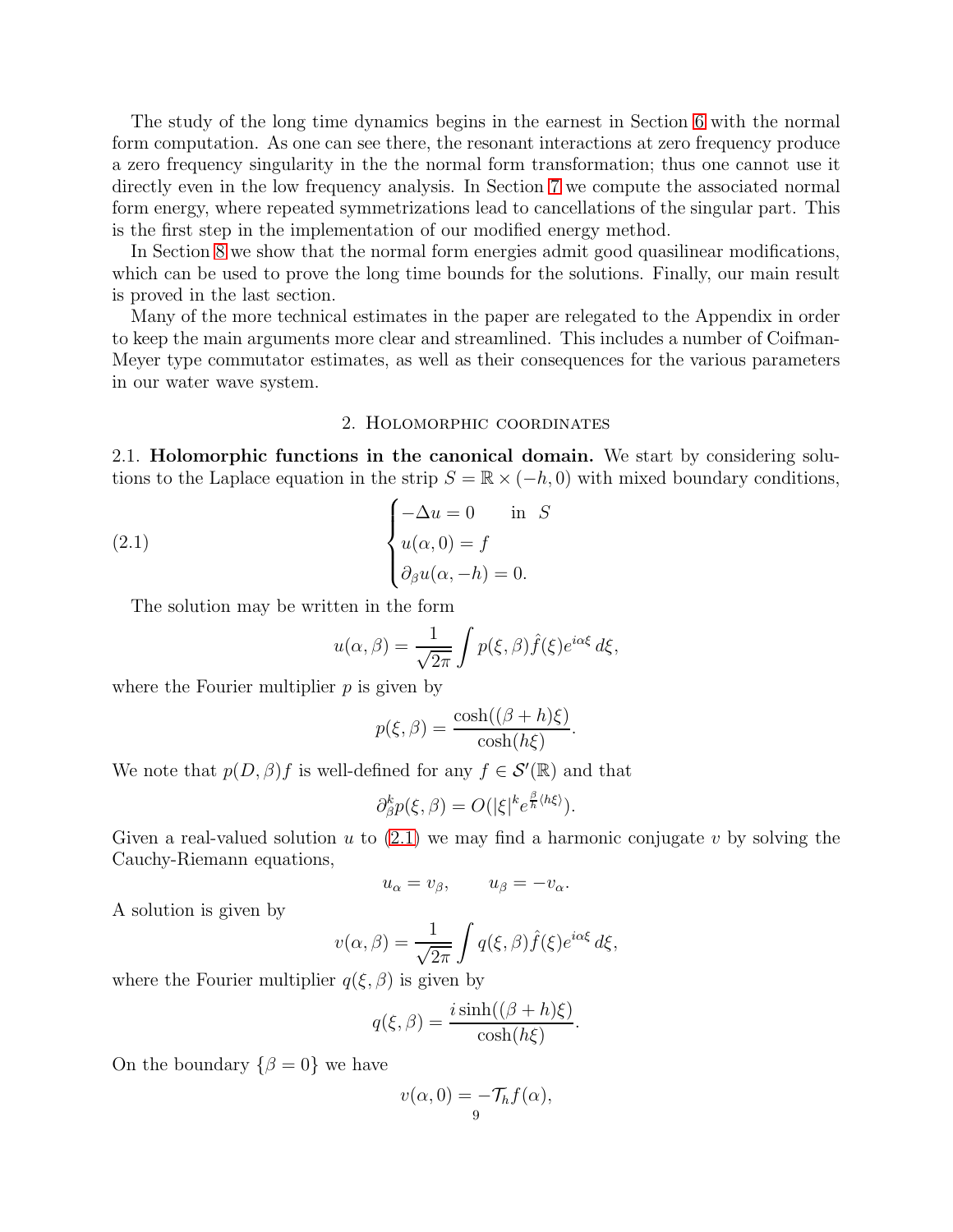where the Tilbert transform is

$$
\mathcal{T}_h f(\alpha) = -\frac{1}{2h} \lim_{\epsilon \downarrow 0} \int_{|\alpha - \alpha'| > \epsilon} \operatorname{cosech}\left(\frac{\pi}{2h}(\alpha - \alpha')\right) f(\alpha') d\alpha',
$$

is given by the Fourier multiplier  $-i$  tanh( $h\xi$ ). We remark that it takes real-valued functions to real-valued functions. We denote the inverse Tilbert transform by  $\mathcal{T}_h^{-1}$  $\bar{h}^{-1}$ . As discussed above there is some ambiguity in its definition. For concreteness we define it to be given by the Fourier multiplier  $i \coth(h\xi + i0)$  such that  $\mathcal{T}_h^{-1}$  $\sum_{h=1}^{-1} f$  vanishes at  $-\infty$  whenever  $f \in L^1 \cap L^2$ .

We will call functions on the line holomorphic if they are the restriction to the real line of holomorphic functions in the strip and satisfy the boundary condition on the bottom. This consists of functions u which satisfy

<span id="page-9-0"></span>
$$
\operatorname{Im} u = -\mathcal{T}_h \operatorname{Re} u,
$$

and forms a real algebra as can be seen from a simple application of the product formula

(2.2) 
$$
u\mathcal{T}_h[v] + \mathcal{T}_h[u]v = \mathcal{T}_h\big[uv - \mathcal{T}_h[u]\mathcal{T}_h[v]\big],
$$

which follows from the corresponding identity for tanh  $\xi$ . The complex conjugates of holomorphic functions are called antiholomorphic.

2.2. Sobolev spaces. On the space of all complex valued functions we define the real inner product

(2.3) 
$$
\langle u, v \rangle = \frac{1}{2} \operatorname{Re} \int (1 - \mathcal{T}_h^2) u \cdot \bar{v} - (1 + \mathcal{T}_h^2) u \cdot v \, d\alpha,
$$

where we note that  $-\mathcal{T}_h^2$  is a non-negative operator. The corresponding Hilbert space is denoted by  $\mathfrak{H}_h$ . Its norm can be rewritten in the form

$$
||u||_{\mathfrak{H}_h}^2 = \int (\mathcal{T}_h \operatorname{Re} u \cdot \mathcal{T}_h \operatorname{Re} u + \operatorname{Im} u \cdot \operatorname{Im} u) d\alpha,
$$

where one can easily see that this is non-negative, and thus a norm.

We denote by  $\mathfrak{H}_h^{(h)}$  $\binom{h}{h}$ , respectively  $\mathfrak{H}_h^{(a)}$  $\binom{a}{h}$  the subspaces of  $\mathfrak{H}_h$  consisting of holomorphic, respectively antiholomorphic functions. The interesting observation, which is in effect the motivation for our introducing the space  $\mathfrak{H}_h$ , is that its holomorphic and antiholomorphic subspaces are orthogonal complements of each other. We remark that, restricted to either  $\mathfrak{H}_h^{(h)}$  $_h^{(h)}$  or  $\mathfrak{H}_h^{(a)}$  $\binom{a}{h}$ , the  $\mathfrak{H}_h$  norm can be rewritten as

$$
||u||_{\mathfrak{H}_h}^2 = \int \left( |u|^2 - \frac{1}{2}u^2 - \frac{1}{2}\bar{u}^2 \right) d\alpha.
$$

We will also need the associated orthogonal projections, which are denoted by  $P_h$ , respectively  $\bar{P}_h$ . These are operators which are conjugated via the standard complex conjugation. We can define these two operators in two equivalent ways. In a real fashion, we can set

$$
\mathbf{P}_h u = \frac{1}{2} \left[ (1 - i \mathcal{T}_h) \operatorname{Re} u + i (1 + i \mathcal{T}_h^{-1}) \operatorname{Im} u \right],
$$
  

$$
\bar{\mathbf{P}}_h u = \frac{1}{2} \left[ (1 + i \mathcal{T}_h) \operatorname{Re} u + i (1 - i \mathcal{T}_h^{-1}) \operatorname{Im} u \right].
$$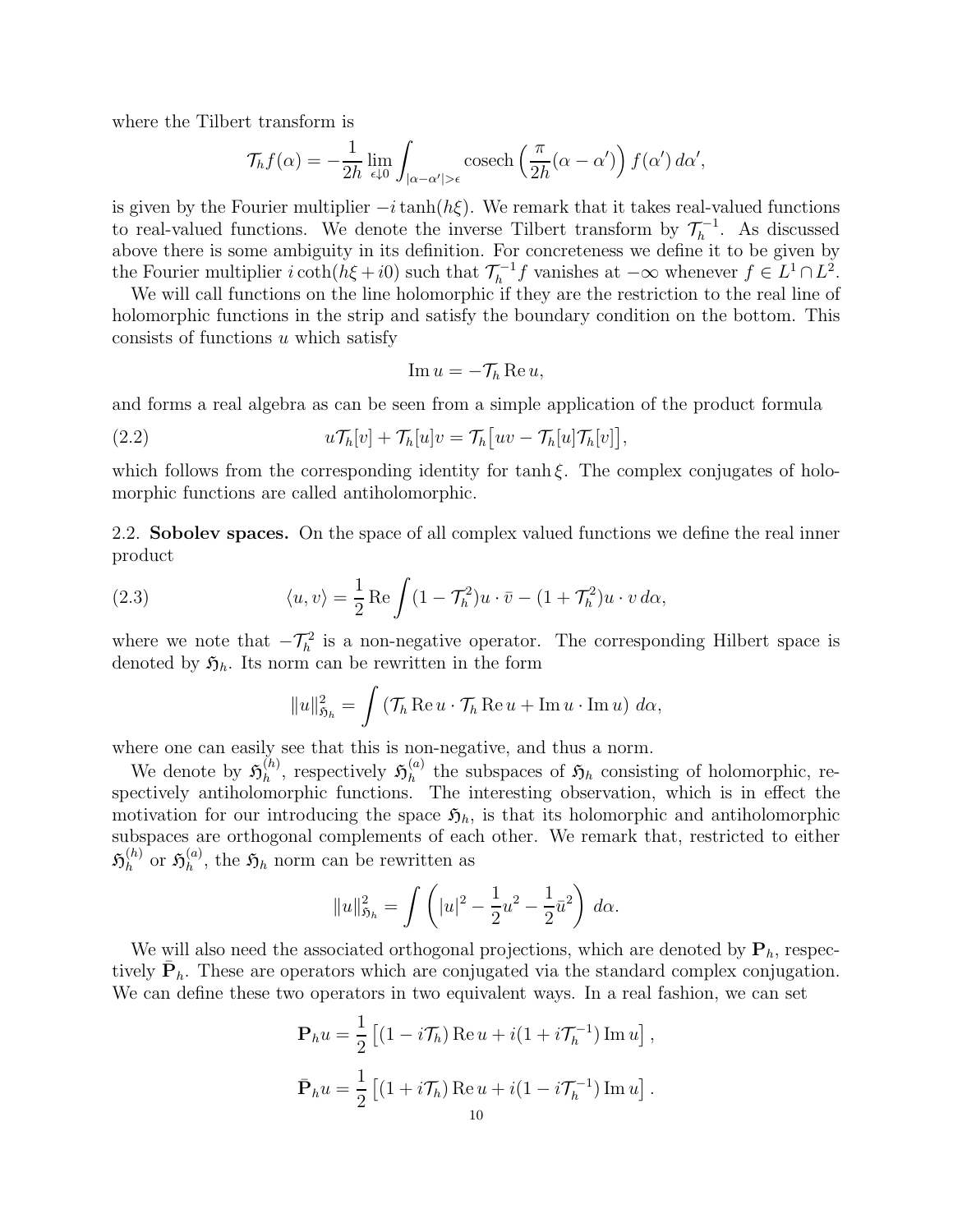In a complex fashion, we can write

$$
\mathbf{P}_h u = \frac{1}{4} \left[ (2 - i \mathcal{T}_h + i \mathcal{T}_h^{-1}) u - i (\mathcal{T}_h + \mathcal{T}_h^{-1}) \bar{u} \right]
$$
  
= 
$$
\frac{1}{4} \left[ (1 - i \mathcal{T}_h)(1 + i \mathcal{T}_h^{-1}) u + (1 - i \mathcal{T}_h)(1 - i \mathcal{T}_h^{-1}) \bar{u} \right],
$$

respectively

$$
\bar{\mathbf{P}}_h u = \frac{1}{4} \left[ (2 + i \mathcal{T}_h - i \mathcal{T}_h^{-1}) u + i (\mathcal{T}_h + \mathcal{T}_h^{-1}) \bar{u} \right]
$$
  
= 
$$
\frac{1}{4} \left[ (1 + i \mathcal{T}_h)(1 - i \mathcal{T}_h^{-1}) u - (1 - i \mathcal{T}_h)(1 - i \mathcal{T}_h^{-1}) \bar{u} \right]
$$

.

<span id="page-10-0"></span>2.3. Conformal mappings. Given a fluid domain  $\Omega = \Omega(t)$  with upper boundary  $\Gamma = \Gamma(t)$ with a prescribed Sobolev regularity, and lower boundary  $y = -h$ , our goal here is to obtain a conformal map

$$
z: S \to \Omega
$$

with similar regularity. Here we do not assume that  $\Gamma$  is a graph, only that it is the upper boundary of a simply connected domain  $\Omega$  which admits a parametrization with a suitable Sobolev regularity. Precisely, we represent the boundary  $\Gamma(t)$  as a parametrized curve

$$
s \to z(s)
$$

with the following properties:

- (i) Sobolev regularity:  $z(s) s \in H_h^k := \langle D \rangle_h^{-k} L^2$ .
- (ii) Nondegenerate and non-intersecting: The map  $s \to z(s)$  is surjective and nondegenerate,  $z'(s) \neq 0$ .
- (iii) Does not touch the bottom: Im  $z > -h$ .

Then we have:

# Theorem 3.

*a)* Let  $\Omega$  be a simply connected domain whose lower boundary consists of the line Im  $z = -h$ and whose upper boundary is a curve  $\Gamma$  as above, with  $k > \frac{3}{2}$ . Then there exists a conformal *map*

 $z: S \to \Omega$ 

*taking the line*  $\beta = -h$  *into itself and the line*  $\beta = 0$  *into* Γ. *Further, the restriction of* z *to the upper boundary*  $\beta = 0$  *has the regularity*  $z - \alpha \in \mathfrak{H}_h^k$  *and is unique up to horizontal translations.*

*b) If in addition* Γ *admits a parametrization which satisfies the smallness condition*

$$
h^{-\frac{3}{2}}(\|z\|_{L^{2}}+h^{k}\|z\|_{H_{h}^{k}})\ll 1,
$$

 $then$  *it is a graph*  $y = y(x)$  *satisfying similar*  $H_h^k$  *bounds, and the following norms are comparable:*

$$
h^{-j}||y||_{L^2} + ||y||_{H_h^j} \approx h^{-j}||z - \alpha||_{L^2} + ||z - \alpha||_{\mathfrak{H}_h^j}, \qquad 0 \le j \le k.
$$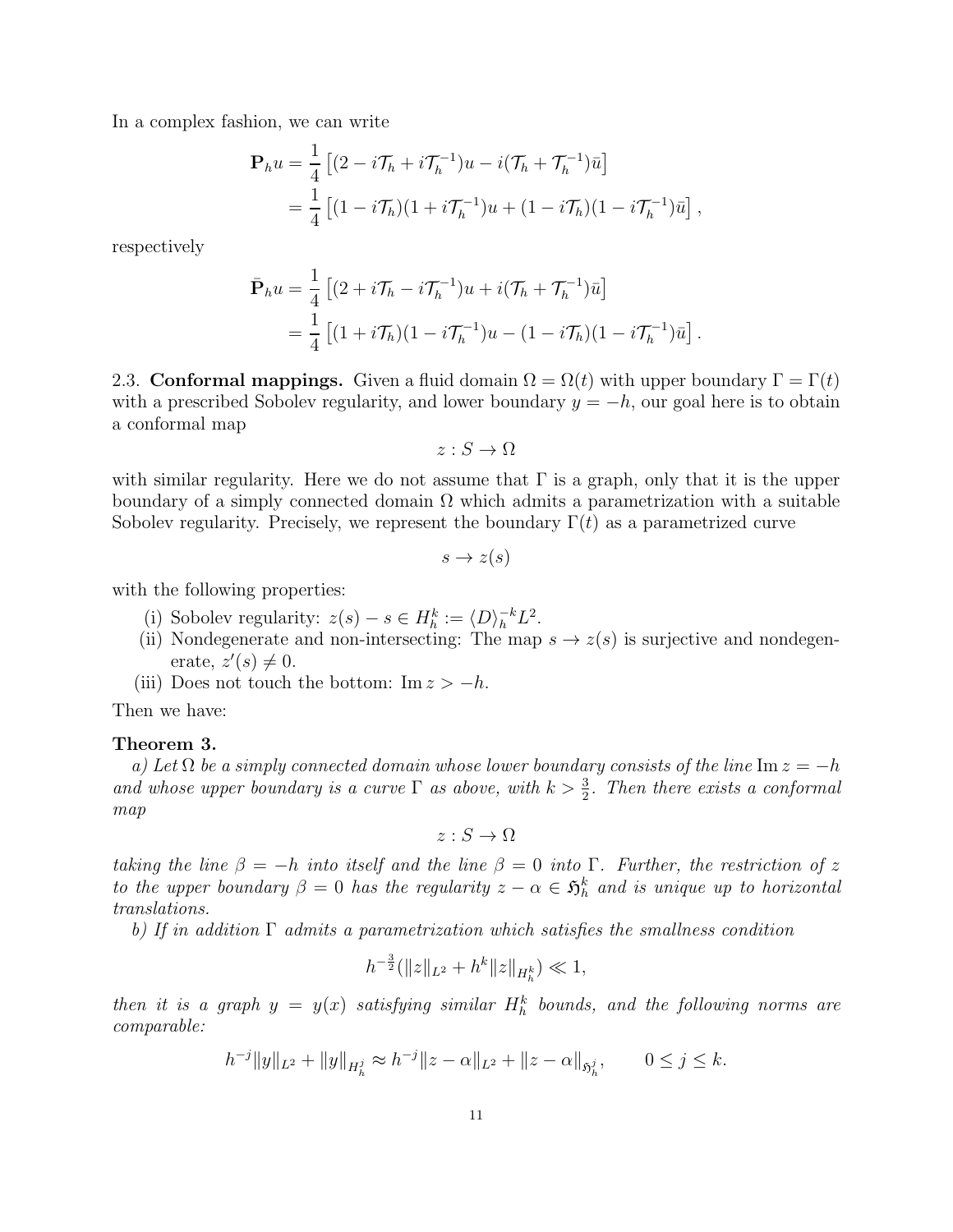Remark 2.1. We remark here on a minor downside to the use of holomorphic coordinates in the strip, namely that there is no canonical way to remove the horizontal translation symmetry (unless  $z(s) - s$  has some  $L^1$  integrability perhaps). We address this issue dynamically in our study of the water wave equations. Precisely, we make an arbitrary choice at the initial time, but we define a unique way to propagate this choice to later times.

*Proof.* By rescaling it suffices to assume  $h = 1$ . To clarify the geometric context, we note that the  $L^2$  integrability condition on the parametrization guarantees that outside a compact set, the boundary  $\Gamma$  is the graph of a small  $H^s$  function.

It is easier to construct the inverse map

$$
\Omega \ni z \to \zeta \in S.
$$

For this we begin with the function  $\beta(z)$ , which is defined as the unique bounded solution to the elliptic boundary value problem

$$
\begin{cases} \Delta_{x,y}\beta = 0 & \text{in } \Omega \\ \beta(x,-1) = -1 \\ \beta(x,y) = 0 & \text{on } \Gamma. \end{cases}
$$

Maximum principle type arguments show that  $\beta$  is of class  $C^1$  in  $\Omega$ , and also that it has no critical points. Since  $\Gamma$  is asymptotically flat, it also easily follows that

$$
\lim_{x \to \pm \infty} \nabla \beta(x, y) = (0, 1).
$$

Once we have the function  $\beta$ , its harmonic conjugate  $\alpha$  is determined via the Cauchy-Riemann equations, and satisfies

$$
\lim_{x \to \pm \infty} \frac{\alpha(x, y)}{x} = 0.
$$

It is clear that  $\alpha$  is uniquely determined up to constants.

The generated map  $z \to \alpha + i\beta$  will then be a diffeomorphism from  $\Omega$  to S. It remains to establish the regularity properties of this map restricted to  $\Gamma$ , and then of its inverse.

Our goal here is to show that the map

$$
s \mapsto \frac{d\alpha}{ds}
$$

(which so far is bounded, continuous and nonzero) has the regularity

$$
\frac{d\alpha}{ds} - 1 \in H^{k-1}.
$$

As  $k - 1 > \frac{1}{2}$  $\frac{1}{2}$ , inverting we also have

<span id="page-11-0"></span>
$$
\frac{ds}{d\alpha} - 1 \in H^{k-1}.
$$

Hence by the chain rule we get

$$
\frac{dz}{d\alpha} - 1 \in H^{k-1}, \qquad \text{Im}\, z(\alpha) \in H^k,
$$

as desired.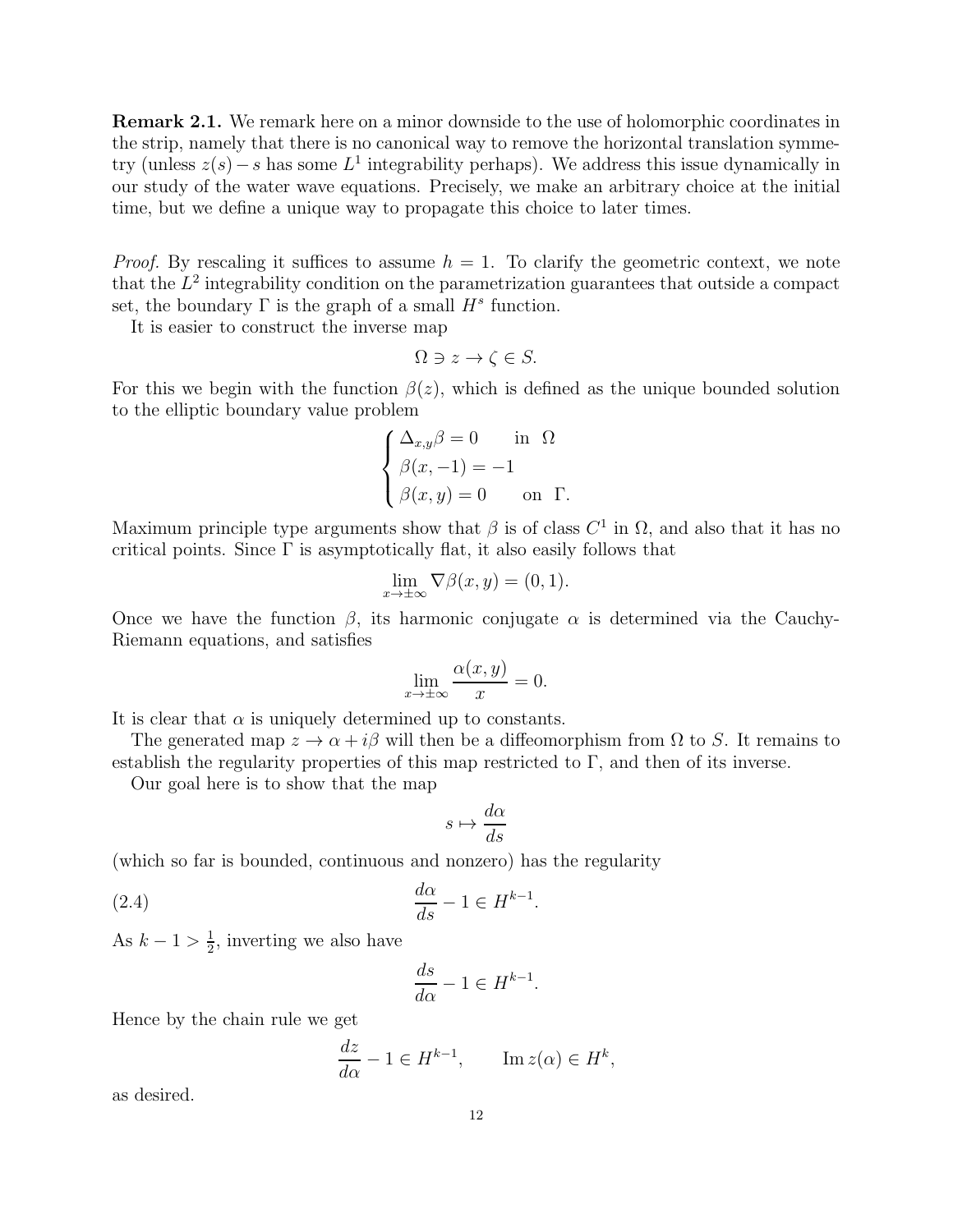To prove [\(2.4\)](#page-11-0) we use the Cauchy-Riemann equations to rewrite this in terms of the normal derivative of  $\beta$ , namely

$$
\frac{d\alpha}{ds} = \frac{dz}{ds} \cdot \frac{d\beta}{d\nu}.
$$

$$
\frac{d\beta}{d\nu} - 1 \in H^{k-1}
$$

.

Hence we still need to show that

The function  $\beta - y$  solves the Laplace equation in  $\Omega$  with  $H^k$  Dirichlet data on the top Γ and zero Dirichlet data on the top. In addition,  $\Gamma$  also has  $H^k$  regularity (which implies also  $C^1$  as  $k \geq \frac{3}{2}$  $\frac{3}{2}$ . Then we want its normal derivative on  $\Gamma$  to be in  $H^{k-1}$ . But this follows from standard elliptic theory; for an exposition of this which exactly fits the strip type of domains here we refer the reader to Chapter 3 of Lannes's book [\[12\]](#page-81-6).

 $\Box$ 

#### 3. Derivation of the equations

<span id="page-12-0"></span>3.1. Derivation of the fully nonlinear system. In this section we derive the fully nonlinear system  $(1.6)$  from the Euler equations  $(1.1)$ , and the boundary conditions  $(1.2)$ ,  $(1.3)$ and [\(1.4\)](#page-1-3).

We start by defining the holomorphic function  $w$  by

$$
w(t, \alpha, \beta) = z(t, \alpha, \beta) - (\alpha + i\beta),
$$

where  $z = x + iy \colon S \to \Omega(t)$  is the conformal map constructed in Section [2.3](#page-10-0) As z is holomorphic we have the Cauchy-Riemann equations

$$
x_\alpha = y_\beta, \qquad x_\beta = -y_\alpha.
$$

Let  $\phi(t, x, y)$  be the velocity potential in Euclidean coordinates and take the potential in holomorphic coordinates to be

$$
\psi(t, \alpha, \beta) = \phi(t, x(t, \alpha, \beta), y(t, \alpha, \beta)).
$$

We take  $\theta$  to be the harmonic conjugate of  $\psi$  and define  $q = \psi + i\theta$ . Applying the chain rule, the velocity  $u = \nabla \phi$  is given by

(3.1) 
$$
u = \frac{1}{j}(x_{\alpha}\psi_{\alpha} + x_{\beta}\psi_{\beta}, y_{\alpha}\psi_{\alpha} + y_{\beta}\psi_{\beta}),
$$

where the Jacobian  $j$  has the form

<span id="page-12-3"></span><span id="page-12-2"></span><span id="page-12-1"></span>
$$
j = x_{\alpha}y_{\beta} - x_{\beta}y_{\alpha} = x_{\alpha}^2 + y_{\alpha}^2.
$$

In this section we will use capital letters to denote the trace of functions on the boundary  $\{\beta = 0\}$ . In particular, by a slight abuse of notation, we will write  $Y(t, \alpha) = y(t, \alpha, 0)$ . We then have that  $W(t, \alpha) = w(t, \alpha, 0)$  and  $Q(t, \alpha) = q(t, \alpha, 0)$  are holomorphic and hence

(3.2) 
$$
Y = -\mathcal{T}_h[X - \alpha], \qquad Y_\alpha = -\mathcal{T}_h[X_\alpha], \qquad \Theta = -\mathcal{T}_h\Psi.
$$

We observe that  $1 - Z_{\alpha}^{-1} =$  $W_{\alpha}$  $1 + W_{\alpha}$ is holomorphic, so by comparing real and imaginary parts we obtain

(3.3) 
$$
\frac{Y_{\alpha}}{J} = \mathcal{T}_{h} \left[ \frac{X_{\alpha}}{J} - 1 \right] = \mathcal{T}_{h} \left[ \frac{X_{\alpha}}{J} \right],
$$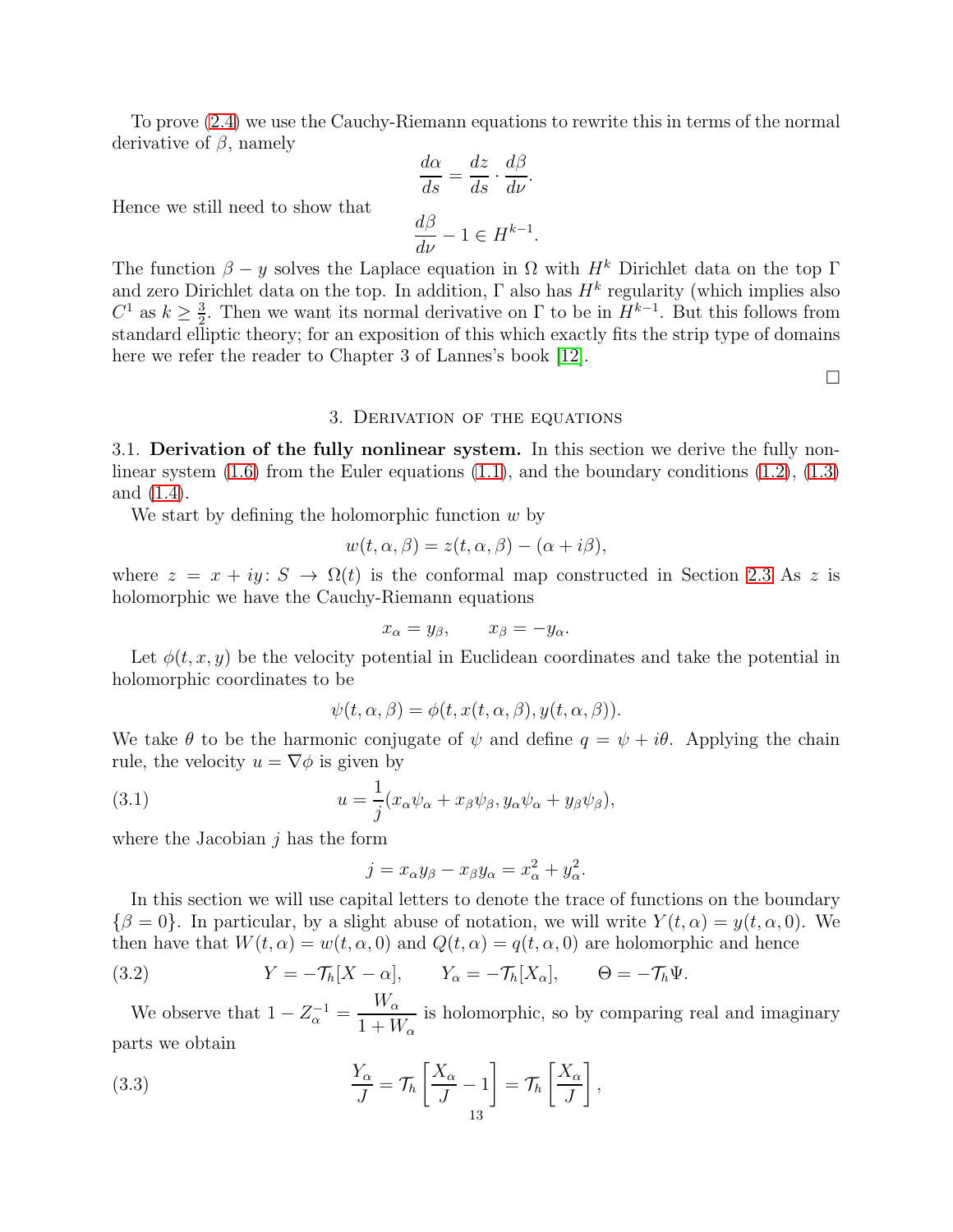where  $J(t, \alpha) = j(t, \alpha, 0) = |1 + W_{\alpha}|^2$ .

Using the normal  $(-Y_\alpha, X_\alpha)$  to the free boundary we write the kinematic boundary condition [\(1.4\)](#page-1-3) in the form

$$
(X_t, Y_t) \cdot (-Y_\alpha, X_\alpha) = U \cdot (-Y_\alpha, X_\alpha),
$$

where  $U(t, \alpha) = u(t, \alpha, 0)$  is the restriction of the velocity to the free boundary. Using the expression [\(3.1\)](#page-12-1) for the velocity in holomorphic coordinates and the Cauchy-Riemann equations we simplify the right hand side to obtain

(3.4) 
$$
X_{\alpha}Y_t - Y_{\alpha}X_t = -\Theta_{\alpha}.
$$

Using [\(3.2\)](#page-12-2) and [\(3.3\)](#page-12-3) we write this in the form

<span id="page-13-0"></span>
$$
\frac{X_{\alpha}}{J}\mathcal{T}_{h}[X_{t}]+\mathcal{T}_{h}\left[\frac{X_{\alpha}}{J}\right]X_{t}=\frac{\Theta_{\alpha}}{J}.
$$

Applying the product formula [\(2.2\)](#page-9-0) to the left-hand side we obtain

(3.5) 
$$
\mathcal{T}_h \left[ \frac{X_\alpha X_t + Y_\alpha Y_t}{J} \right] = \frac{\Theta_\alpha}{J}.
$$

Combining [\(3.4\)](#page-13-0) and [\(3.5\)](#page-13-1) we solve for  $X_t, Y_t$  to obtain

<span id="page-13-1"></span>
$$
\begin{cases} X_t = \frac{\Theta_{\alpha}}{J} Y_{\alpha} + \mathcal{T}_h^{-1} \left[ \frac{\Theta_{\alpha}}{J} \right] X_{\alpha} \\ Y_t = -\frac{\Theta_{\alpha}}{J} X_{\alpha} + \mathcal{T}_h^{-1} \left[ \frac{\Theta_{\alpha}}{J} \right] Y_{\alpha} .\end{cases}
$$

In terms of the holomorphic function  $W = (X - \alpha) + iY$  we have

$$
W_t = X_t + iY_t = -i(1 + i\mathcal{T}_h^{-1}) \left[\frac{\Theta_\alpha}{J}\right] (1 + W_\alpha).
$$

If we define

<span id="page-13-2"></span>
$$
F = \mathbf{P}_h \left[ \frac{Q_\alpha - \bar{Q}_\alpha}{J} \right],
$$

then we may write this in the form

(3.6) 
$$
W_t + F(1 + W_\alpha) = 0.
$$

Next we use [\(1.1\)](#page-1-0) to obtain the Bernoulli equation with dimensionless gravitational constant  $g > 0$ ,

(3.7) 
$$
\phi_t + \frac{1}{2} |\nabla \phi|^2 + gy + p = 0.
$$

From the dynamic boundary condition  $(1.3)$  we have  $p = 0$ .

Applying the chain rule and Cauchy-Riemann equations we obtain

<span id="page-13-3"></span>
$$
\phi_t|_{\{\beta=0\}} = \Psi_t - \frac{1}{J}(X_\alpha X_t + Y_\alpha Y_t)\Psi_\alpha - \frac{1}{J}(Y_\alpha X_t - X_\alpha Y_t)\Theta_\alpha,
$$

$$
\frac{1}{2}|\nabla\phi|^2|_{\{\beta=0\}} = \frac{1}{2J}(\Psi_\alpha^2 + \Theta_\alpha^2).
$$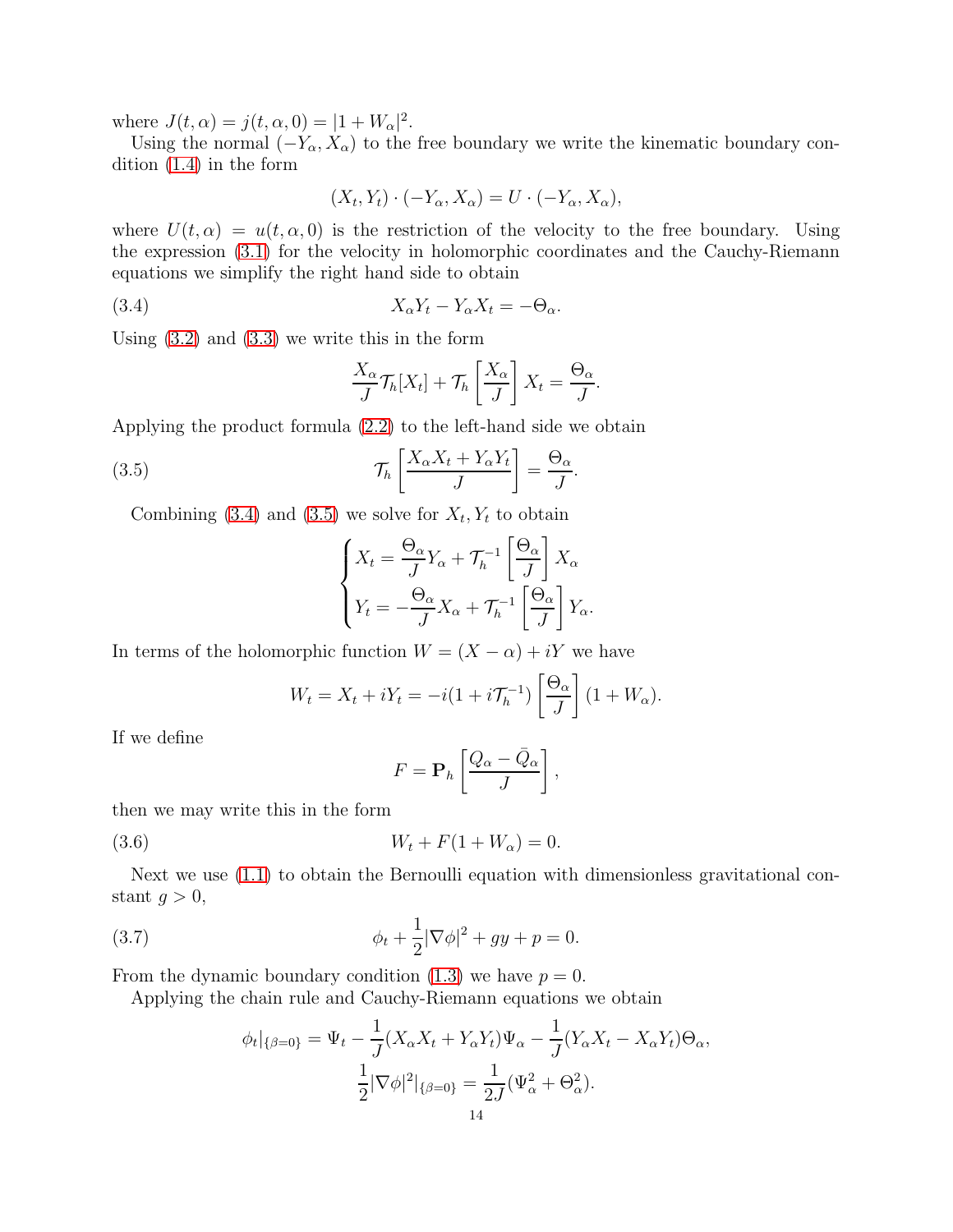Using the relations  $(3.4)$  and  $(3.5)$ , we simplify the first of these to obtain

$$
\phi_t|_{\{\beta=0\}} = \Psi_t - \mathcal{T}_h^{-1} \left[ \frac{\Theta_\alpha}{J} \right] \Psi_\alpha - \frac{1}{J} \Theta_\alpha^2.
$$

This leads to the equation

$$
\Psi_t - \mathcal{T}_h^{-1} \left[ \frac{\Theta_\alpha}{J} \right] \Psi_\alpha + \frac{1}{2J} (\Psi_\alpha^2 - \Theta_\alpha^2) + gY = 0.
$$

We write this in terms of  $Q = \Psi + i\Theta$  by applying  $P_h$  to obtain

$$
Q_t - \mathbf{P}_h \left[ \mathcal{T}_h^{-1} \left[ \frac{\Theta_\alpha}{J} \right] \Psi_\alpha + \frac{\Theta_\alpha^2}{J} \right] + \mathbf{P}_h \left[ \frac{1}{2J} (\Psi_\alpha^2 + \Theta_\alpha^2) \right] - g \mathcal{T}_h[W] = 0.
$$

An application of the product formula [\(2.2\)](#page-9-0) gives us

<span id="page-14-0"></span>
$$
\mathcal{T}_h \left[ \mathcal{T}_h^{-1} \left[ \frac{\Theta_\alpha}{J} \right] \Psi_\alpha + \frac{\Theta_\alpha^2}{J} \right] = \frac{\Theta_\alpha}{J} \Psi_\alpha - \mathcal{T}_h^{-1} \left[ \frac{\Theta_\alpha}{J} \right] \Theta_\alpha,
$$

which leads to the equation

(3.8) 
$$
Q_t + FQ_\alpha - g\mathcal{T}_h[W] + \mathbf{P}_h \left[ \frac{|Q_\alpha|^2}{J} \right] = 0.
$$

Combining  $(3.6)$  and  $(3.8)$  we obtain at the fully nonlinear system  $(1.6)$ .

#### 3.2. Symmetries. Besides the gauge freedom, the system [\(1.6\)](#page-3-0) has a number of symmetries:

(i) *Translation.* The equations are invariant under time and space translations, for  $(t_0, \alpha_0) \in \mathbb{R}^2$ 

$$
(W(t, \alpha), Q(t, \alpha)) \mapsto (W(t + t_0, \alpha + \alpha_0), Q(t + t_0, \alpha + \alpha_0)).
$$

(ii) *Reflection.* We have a horizontal reflection symmetry given by

$$
(W(t, \alpha), Q(t, \alpha)) \mapsto (-\bar{W}(t, -\alpha), \bar{Q}(t, -\alpha)).
$$

(iii) *Time reversal.* We have a time reversal symmetry given by

$$
(W(t, \alpha), Q(t, \alpha)) \mapsto (W(-t, \alpha), -Q(-t, \alpha)).
$$

(iv) *Galilean invariance*. The system has a Galilean invariance, for  $c \in \mathbb{R}$ 

$$
(W(t, \alpha), Q(t, \alpha)) \mapsto (W(t, \alpha - ct), Q(t, \alpha - ct) - c((\alpha - ct) + W(t, \alpha - ct)) + \frac{1}{2}c^2t).
$$

However, as our choice of spaces require R to vanish at  $\pm\infty$  we break the Galilean symmetry as in terms of  $(W, R)$  the Galilean shift corresponds to the map

$$
(\mathbf{W}(t,\alpha), R(t,\alpha)) \mapsto (\mathbf{W}(t,\alpha-ct), R(t,\alpha-ct)-c).
$$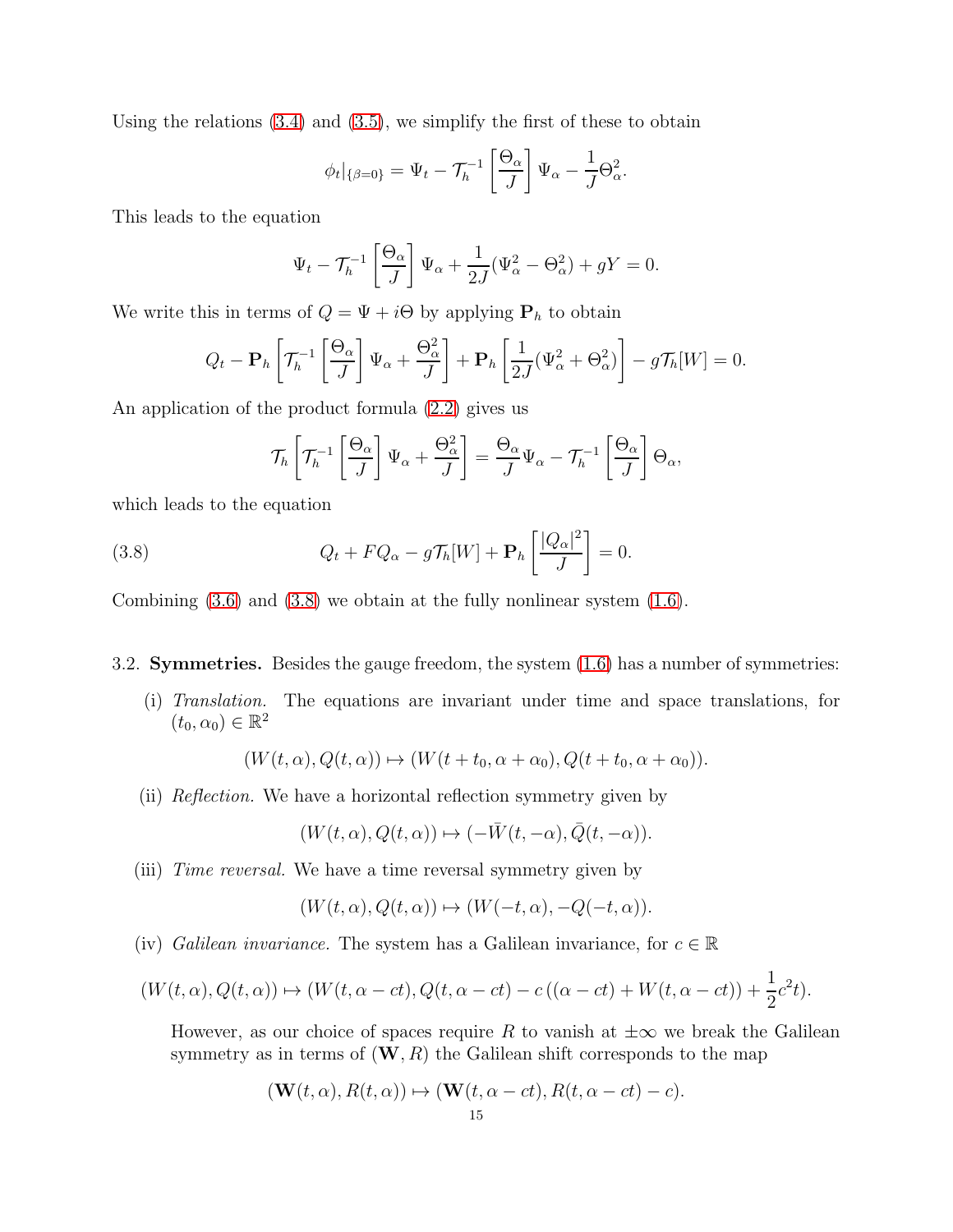3.3. Hamiltonian structure and conserved quantities. If the free surface is given by  $y = \eta(x)$ , then the energy of the system in Euclidean coordinates is given by

$$
\mathcal{E}(\eta,\phi) = \frac{g}{2} \int_{\mathbb{R}} |\eta|^2 dx + \frac{1}{2} \int_{\mathbb{R}} \int_{-h}^{\eta(x)} |\nabla \phi|^2 dy dx.
$$

We may write this in terms of the holomorphic variables  $(W, Q)$  as

$$
\mathcal{E}(W,Q) = \frac{g}{4}\langle W,W\rangle - \frac{1}{4}\langle Q,\mathcal{T}_h^{-1}[Q_\alpha]\rangle + \frac{g}{2}\langle WW_\alpha,W\rangle.
$$

We note that the additional factor of  $\frac{1}{2}$  appears here due to the use of the complex-valued functions.

It was first observed by Zakharov [\[21\]](#page-81-5) that the water wave system is a Hamiltonian equation with Hamiltonian  $\mathcal{E}$ . To see this we consider the space of holomorphic functions  $(W, Q) \in \mathcal{H}_h$ equipped with the inner product

(3.9) 
$$
\left\langle \begin{bmatrix} W_1 \\ Q_1 \end{bmatrix}, \begin{bmatrix} W_2 \\ Q_2 \end{bmatrix} \right\rangle := \frac{g}{2} \langle W_1, W_2 \rangle + \frac{1}{2} \langle L_h Q_1, L_h Q_2 \rangle.
$$

With respect to this inner product we have

<span id="page-15-1"></span><span id="page-15-0"></span>
$$
d\mathcal{E}(W,Q) = \begin{bmatrix} W + WW_{\alpha} - \mathcal{T}_h^{-1} \mathbf{P}_h \left[ \bar{W} \mathcal{T}_h[W_{\alpha}] \right] \\ Q \end{bmatrix}
$$

.

We claim that the system [\(1.6\)](#page-3-0) may then be written in the form

(3.10) 
$$
\begin{bmatrix} W_t \\ Q_t \end{bmatrix} = \begin{bmatrix} 0 & \mathfrak{A} \\ \mathfrak{C} & \mathfrak{B} \end{bmatrix} d\mathcal{E}(W, Q),
$$

where the operators  $\mathfrak{A}, \mathfrak{B}$  and  $\mathfrak{C}$  are given by

$$
\mathfrak{A}[w] := -(1 + W_{\alpha}) \mathbf{P}_h \left[ \frac{w_{\alpha} - \bar{w}_{\alpha}}{J} \right],
$$
  
\n
$$
\mathfrak{B}[q] := -Q_{\alpha} \mathbf{P}_h \left[ \frac{q_{\alpha} - \bar{q}_{\alpha}}{J} \right] - \mathbf{P}_h \left[ \frac{\mathbf{P}_h[\bar{Q}_{\alpha}q_{\alpha}] + \bar{\mathbf{P}}_h[Q_{\alpha}\bar{q}_{\alpha}]}{J} \right],
$$
  
\n
$$
\mathfrak{C}[w] := g \mathbf{P}_h \left[ \frac{\mathbf{P}_h \left[ (1 + \bar{W}_{\alpha}) \mathcal{T}_h[w] \right] + \bar{\mathbf{P}}_h \left[ (1 + W_{\alpha}) \mathcal{T}_h[\bar{w}] \right]}{J} \right].
$$

Taking  $\mathfrak{A}^*$  to be the adjoint of  $\mathfrak A$  with respect to the inner product on the space of holomorphic functions in  $\mathfrak{H}_h$ , we apply Lemma [A.7](#page-74-0) to obtain

$$
L_h^2 \mathfrak{C}[w] = -g\mathfrak{A}^*[w], \qquad L_h^2 \mathfrak{B}[q] = -\mathfrak{B}^*[L_h^2 q],
$$

and hence the matrix operator

$$
\begin{bmatrix} 0 & \mathfrak A \\ \mathfrak C & \mathfrak B \end{bmatrix},
$$

is skew-adjoint with respect to the inner product [\(3.9\)](#page-15-0). This skew-adjoint matrix is the representation in our setting of the symplectic form for the finite bottom system.

We now prove [\(3.10\)](#page-15-1). We first note that

$$
\mathfrak{A}[Q] = -F(1 + W_{\alpha}), \qquad \mathfrak{B}[Q] = -FQ_{\alpha} - \mathbf{P}_h \left[ \frac{|Q_{\alpha}|^2}{J} \right].
$$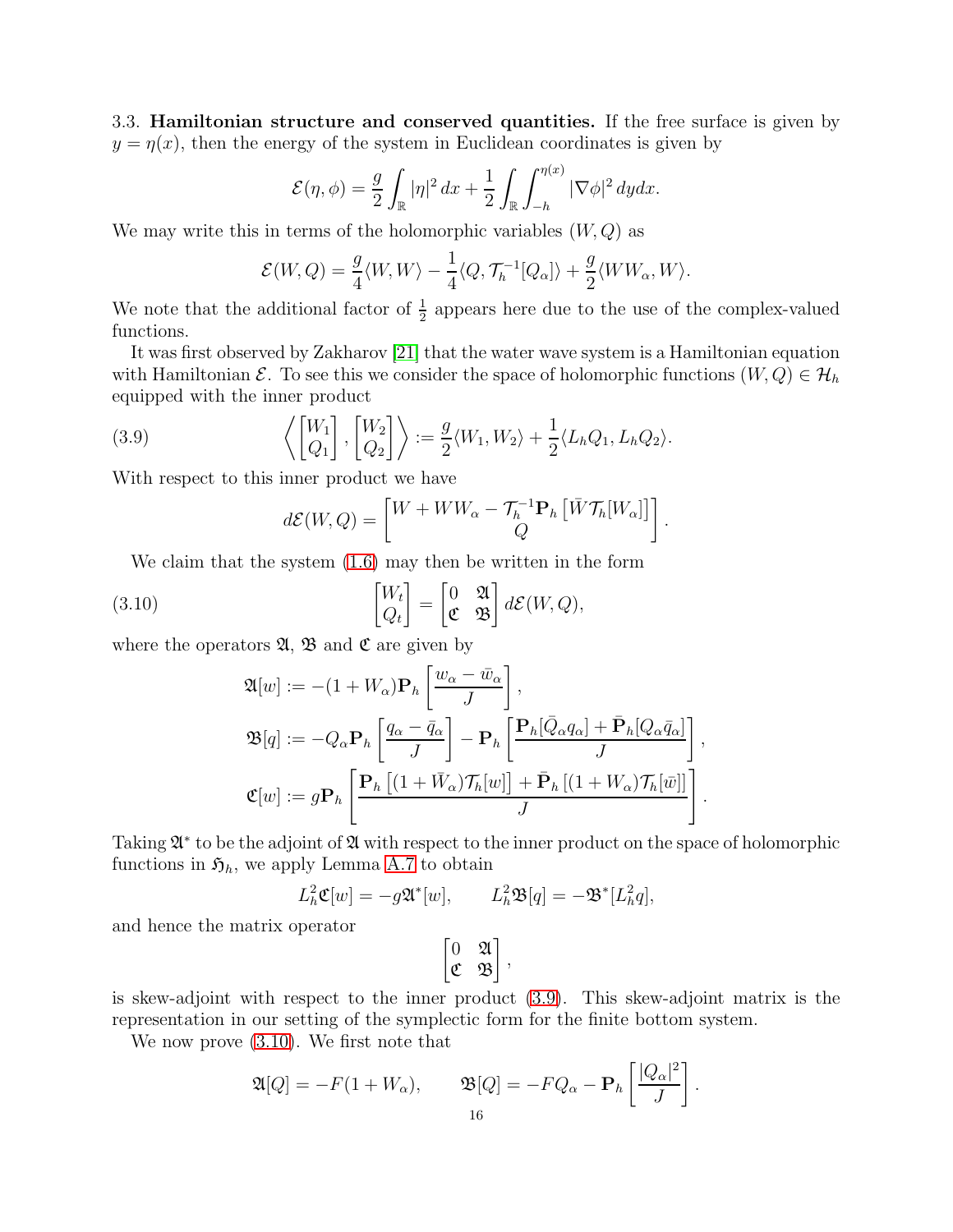It remains to consider the term involving  $\mathfrak{C}$ , which we may write in the form

$$
g\mathbf{P}_h\left[\frac{\mathbf{P}_h\left[(1+\bar{W}_\alpha)\mathcal{T}_h[w]-W_\alpha\mathcal{T}_h[\bar{w}]\right]}{J}\right], \qquad w=W+WW_\alpha-\mathcal{T}_h^{-1}\mathbf{P}_h\left[\bar{W}\mathcal{T}_h[W_\alpha]\right].
$$

Given holomorphic functions  $u, v$  we may write them in terms of their real parts and apply the product formula [\(2.2\)](#page-9-0) to obtain the identity

<span id="page-16-1"></span>(3.11) 
$$
\mathbf{P}_h \big[ \mathcal{T}_h [uv] - \bar{u} \mathcal{T}_h [v] - \mathcal{T}_h [\bar{u}] v \big] = \mathcal{T}_h [u] v.
$$

Taking  $u = W$  and  $v = W_{\alpha}$  we may apply this identity to the quadratic part of the numerator to obtain

$$
\mathbf{P}_h \left[ \mathcal{T}_h[WW_\alpha] - \bar{W} \mathcal{T}_h[W_\alpha] - W_\alpha \mathcal{T}_h[\bar{W}] + \bar{W}_\alpha \mathcal{T}_h[W] \right] = W_\alpha \mathbf{P}_h[\mathcal{T}_h[W]] + \mathbf{P}_h \left[ \bar{W}_\alpha \mathcal{T}_h[W] \right].
$$

Next we consider the cubic part of the numerator. Here we apply both the identity [\(3.11\)](#page-16-1) and its complex conjugate with  $u = W$  and  $v = W_\alpha$  to obtain

$$
\mathbf{P}_h\left[\bar{W}_\alpha\mathcal{T}_h[WW_\alpha] - \bar{W}_\alpha\bar{W}\mathcal{T}_h[W_\alpha] - W_\alpha\mathcal{T}_h[\bar{W}\bar{W}_\alpha] + W_\alpha\bar{\mathbf{P}}_h[W\mathcal{T}_h[\bar{W}_\alpha]]\right] = W_\alpha\mathbf{P}_h\left[\bar{W}_\alpha\mathcal{T}_h[W]\right].
$$
  
Combinian these with the linear part  $\mathbf{P}_h[\mathcal{T}_h[W]]$  are a  
hotic

Combining these with the linear part  $P_h[\mathcal{T}_h[W]]$  we obtain

$$
\mathfrak{C}\left[W + WW_{\alpha} - \mathcal{T}_{h}^{-1} \mathbf{P}_{h}[\bar{W}\mathcal{T}_{h}[W_{\alpha}]]\right] = g\mathbf{P}_{h}\left[\frac{(1 + W_{\alpha})\mathbf{P}_{h}[(1 + \bar{W}_{\alpha})\mathcal{T}_{h}[W]]}{J}\right] = g\mathcal{T}_{h}[W],
$$

where the second equality follows from the fact that  $\frac{1 + W_{\alpha}}{I}$ J = 1  $1 + \bar{W}_\alpha$ is antiholomorphic and hence we may discard the inner projection operator. This completes the proof of [\(3.10\)](#page-15-1).

As the system is invariant under translation,  $\alpha \mapsto \alpha + c$ , via Noether's principle there will be a corresponding conserved quantity. This is the horizontal momentum,

$$
\mathcal{I}(W,Q) = -\frac{1}{2}\langle L_h W, L_h Q \rangle = \frac{1}{2}\langle W, \mathcal{T}^{-1} Q_\alpha \rangle.
$$

With respect to the above inner product on  $\mathcal{H}_h$  we have

−

$$
d\mathcal{I}(W,Q) = -\begin{bmatrix} g^{-1}L_h^2 Q \\ W \end{bmatrix}.
$$

A further calculation gives us that

$$
\begin{bmatrix} W_{\alpha} \\ Q_{\alpha} \end{bmatrix} = \begin{bmatrix} 0 & \mathfrak{A} \\ \mathfrak{C} & \mathfrak{B} \end{bmatrix} d\mathcal{I}(W, Q).
$$

<span id="page-16-0"></span>3.4. Positivity of the normal derivative of the pressure. As discussed above, a necessary condition for the well-posedness of  $(1.6)$  is the Taylor stability condition  $(1.12)$ . In this section we first derive the expression for the normal derivative of the pressure in holomorphic coordinates, and then show that it remains positive for as long as the free surface remains a positive distance away from the bottom. We remark that an alternate proof of this property, using the maximum principle, can be found in Lannes [\[12\]](#page-81-6). Our proof here, based on a sum of squares representation, provides a different insight into this problem.

From the Bernoulli equation [\(3.7\)](#page-13-3) we may write the normal derivative of the pressure as

$$
\left.\frac{\partial p}{\partial \nu}\right|_{\Gamma(t)} = \frac{1}{J} \partial_\beta \left(\phi_t + \frac{1}{2}|\nabla \phi|^2 + gy\right)\right|_{\{\beta = 0\}}
$$

.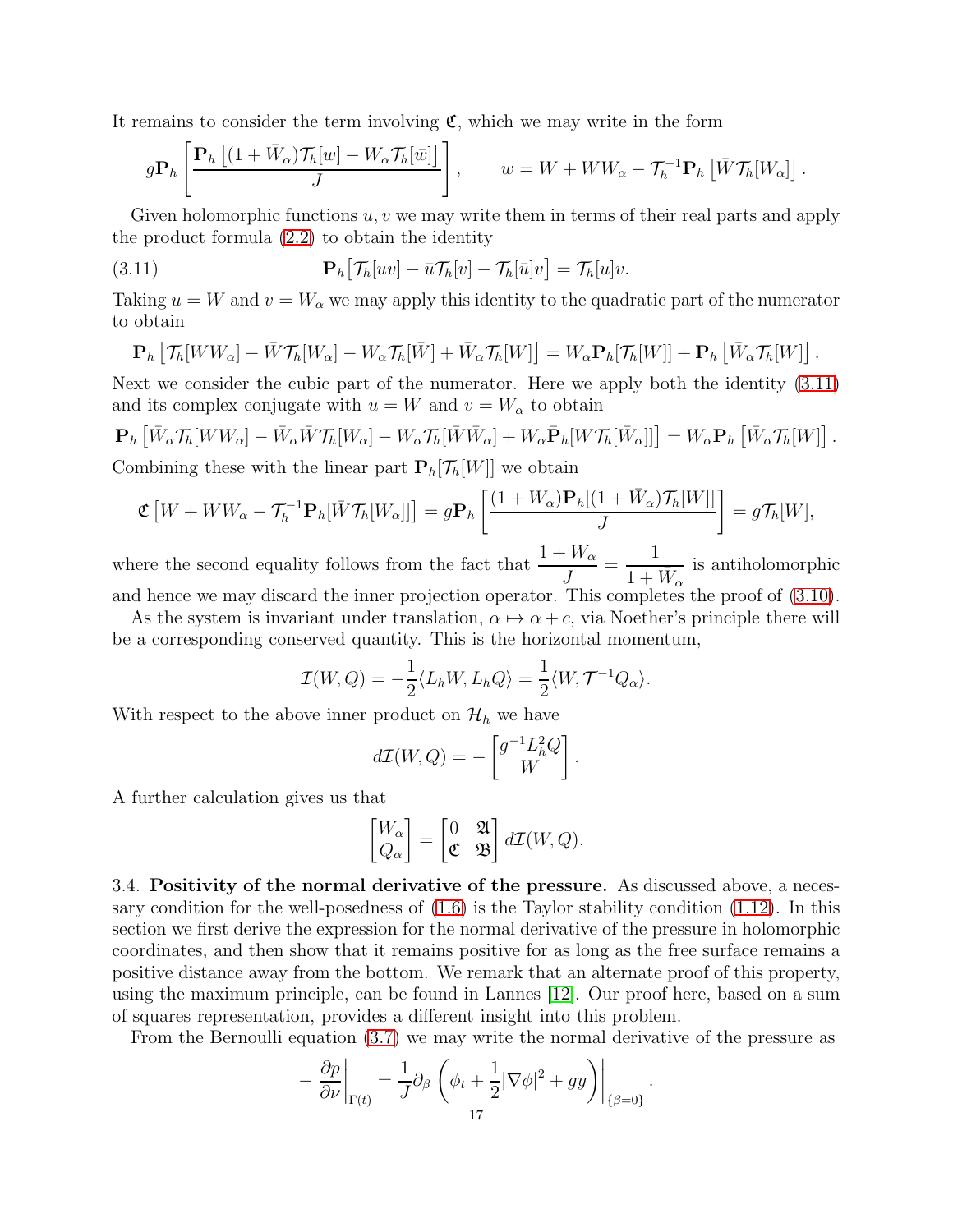Using the Cauchy-Riemann equations we obtain

$$
\partial_{\beta}\phi_t|_{\{\beta=0\}}=-\partial_{\alpha}\left(\mathcal{T}_h\left[\frac{\Psi_{\alpha}^2+\Theta_{\alpha}^2}{2J}\right]+g\mathcal{T}_h[Y]\right).
$$

A further application of the Cauchy-Riemann equations yields  $g\partial_\beta y|_{\{\beta=0\}} = gX_\alpha$ , so

$$
-J\frac{\partial p}{\partial \nu}\bigg|_{\Gamma(t)} = g + \frac{1}{2}(\partial_{\beta} - \mathcal{T}_h \partial_{\alpha})(|\nabla \phi|^2)|_{\{\beta=0\}} + g((X_{\alpha} - 1) - \mathcal{T}_h[Y_{\alpha}]).
$$

Next we define the holomorphic velocity,

(3.12) 
$$
r := \phi_x - i\phi_y = \frac{q_\alpha}{1 + w_\alpha}.
$$

From [\(3.1\)](#page-12-1) we see that  $|\nabla \phi|^2 = |r|^2$ , and as r is holomorphic we obtain

<span id="page-17-1"></span>
$$
\frac{1}{2} (\partial_{\beta} - \mathcal{T}_h \partial_{\alpha})(|r|^2)|_{\{\beta = 0\}} = 2 \operatorname{Im} \mathbf{P}_h [R\bar{R}_{\alpha}] = a.
$$

Further,  $g((X_{\alpha}-1)-\mathcal{T}_{h}[Y_{\alpha}])=g(1+\mathcal{T}_{h}^{2})$  Re  $\mathbf{W}=a_{1}$ . As a consequence,

(3.13) 
$$
-J\frac{\partial p}{\partial \nu}\bigg|_{\Gamma(t)} = g + \mathfrak{a}.
$$

We now show that the Taylor stability condition [\(1.12\)](#page-5-0) is satisfied whenever the free surface  $\Gamma(t)$  is a positive distance away from the bottom  $\{y = -1\}$ :

<span id="page-17-2"></span>**Lemma 3.1.** *Assume that*  $(W, Q) \in \mathcal{H}_h$  *are holomorphic, with* Im  $W \ge c > -h$ *. Then we have the pointwise bound*

(3.14) 
$$
g + \mathfrak{a} \ge g(c+h).
$$

*Proof.* Using the spatial scaling discussed in the introduction, it suffices to assume that  $h = 1$ . We recall the expression of  $\mathfrak{a}$ ,

 $\mathfrak{a} = 2 \operatorname{Im} \mathbf{P}[R\bar{R}_{\alpha}] + g(1+\mathcal{T}^2) \operatorname{Re} \mathbf{W}.$ 

We will consider the two terms separately, and prove that

(3.15) 
$$
(1 + \mathcal{T}^2) \operatorname{Re} \mathbf{W} \ge c, \qquad \operatorname{Im} \mathbf{P}[R\bar{R}_{\alpha}] \ge 0.
$$

For the first of these, we write it in terms of  $\text{Im } W$  as follows:

<span id="page-17-0"></span>
$$
(1+\mathcal{T}^2)\operatorname{Re}\mathbf{W} = -(1+\mathcal{T}^2)\partial_\alpha \mathcal{T}^{-1}(\operatorname{Im} W).
$$

The multiplier on the right has symbol

$$
m(\xi) = 2\xi \cosech 2\xi.
$$

As a consequence we may write

$$
(1+\mathcal{T}^2)\operatorname{Re}\mathbf{W} = \int K(\alpha - \alpha') \operatorname{Im} W(\alpha') d\alpha',
$$

where

$$
K(\alpha) = \frac{1}{\sqrt{2\pi}} \check{m}(\alpha) = \frac{\pi}{8} \operatorname{sech}^2(\frac{\pi}{4}\alpha)
$$

is non-negative, Schwartz and has integral 1. Then the first part of [\(3.15\)](#page-17-0) follows.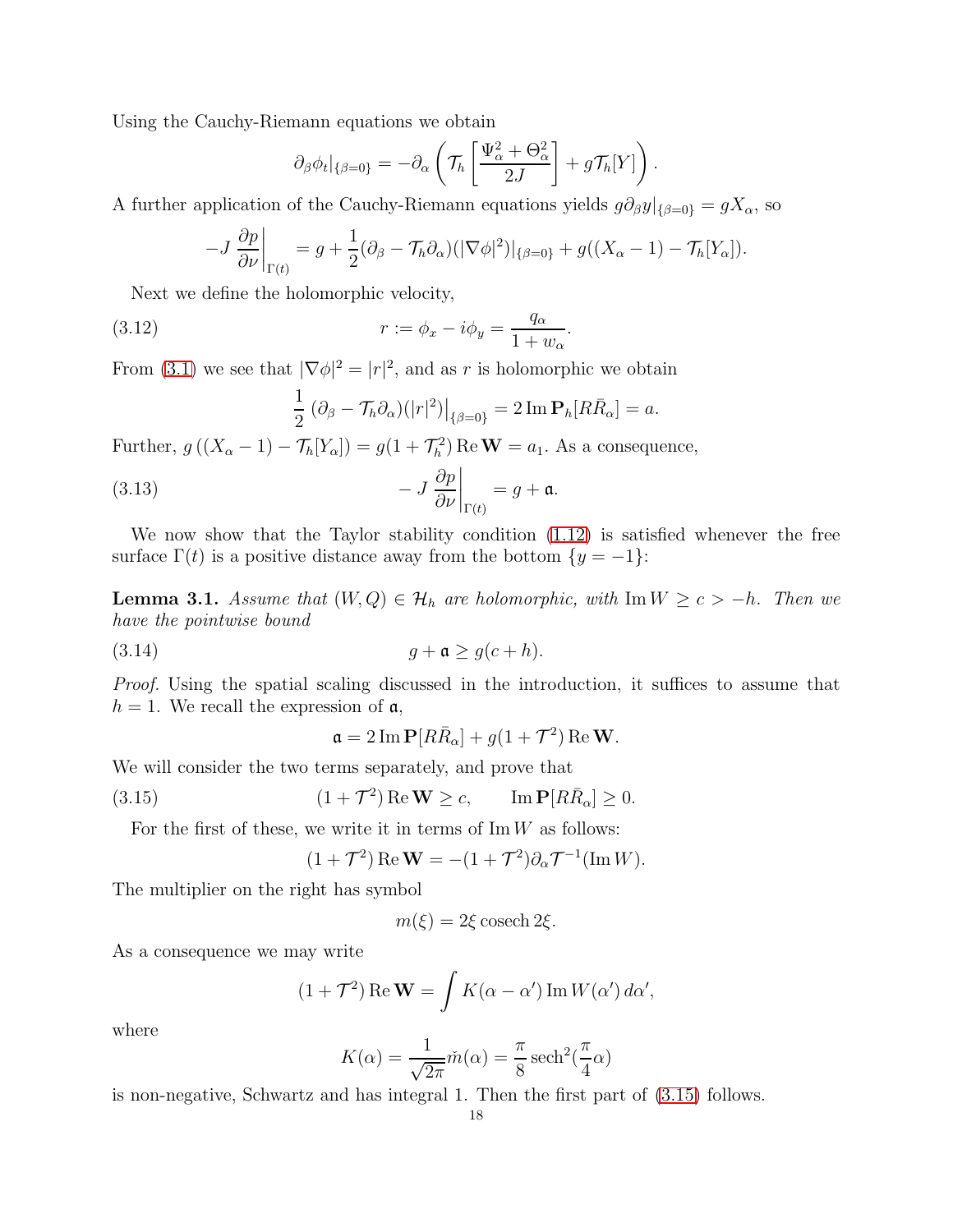For the second part we begin by writing

$$
2\,\mathrm{Im}\,\mathbf{P}[R\bar{R}_{\alpha}] = -\frac{i}{2}\left[ (1 - i\mathcal{T})(R\bar{R}_{\alpha}) - (1 + i\mathcal{T})(\bar{R}R_{\alpha}) \right].
$$

Hence in Fourier space we have the representation

$$
2 \widehat{\ln \mathbf{P}[R\bar{R}_{\alpha}]}(\zeta) = \int_{\xi - \eta = \zeta} \hat{R}(\xi) \bar{\hat{R}}(\eta) K(\xi, \eta) d\eta,
$$

where the kernel  $K$  is given by

$$
K(\xi, \eta) = -\frac{1}{2} ((\xi + \eta) + (\xi - \eta) \tanh(\xi - \eta)).
$$

As in [\[8\]](#page-81-0), a natural idea might be to obtain a sum of squares representation of the above integral. Naively, we could seek a decomposition of the kernel as below

$$
K(\xi, \eta) = \int f_N(\xi) f_N(\eta) dN.
$$

However, here we have the additional information that  $R$  is holomorphic, which naively allows us to estimate integrals mostly concentrated where  $\xi, \eta > 0$  by symmetric integrals concentrated where  $\xi, \eta < 0$ . To eliminate this constraint we write everything in terms of the real part of  $R$ , which is an arbitrary function:

$$
\hat{R}(\xi) = (1 - \tanh \xi) \widehat{\text{Re } R}(\xi).
$$

Then the kernel  $K$  is replaced by

$$
K_1(\xi, \eta) = (1 - \tanh \xi)(1 - \tanh \eta)K(\xi, \eta).
$$

Further, for real functions we have the symmetry

$$
\hat{f}(-\xi) = \bar{\hat{f}}(\xi),
$$

so the above kernel can be further replaced by

$$
K_2(\xi, \eta) = \frac{1}{2}(K_1(\xi \cdot \eta) + K_1(-\xi, -\eta)).
$$

We compute

$$
K_2(\xi, \eta) = \frac{1}{2} (\tanh \xi + \tanh \eta)(\xi + \eta) - \frac{1}{2} (1 + \tanh \xi \tanh \eta)(\xi - \eta) \tanh(\xi - \eta)
$$
  
=  $\tanh \xi \tanh \eta \left( \frac{\xi}{\tanh \xi} + \frac{\eta}{\tanh \eta} - (\xi - \eta) \tanh(\xi - \eta) \right).$ 

On the other hand the following expression gives the symbol of a pointwise non-negative form

$$
I(\xi, \eta) := \int (1 + \tanh N)(1 + \tanh(\xi - N))(1 + \tanh(\eta - N)) dN
$$
  
=  $\xi \left(1 + \frac{1}{\tanh \xi}\right) \left(1 + \frac{1}{\tanh(\eta - \xi)}\right) + \eta \left(1 + \frac{1}{\tanh \eta}\right) \left(1 + \frac{1}{\tanh(\xi - \eta)}\right),$ 

and after symmetrization

$$
\frac{1}{2}\left(I(\xi,\eta) + I(-\xi,-\eta)\right) = \frac{\xi}{\tanh\xi} + \frac{\eta}{\tanh\eta} - \frac{\xi-\eta}{\tanh(\xi-\eta)}
$$

.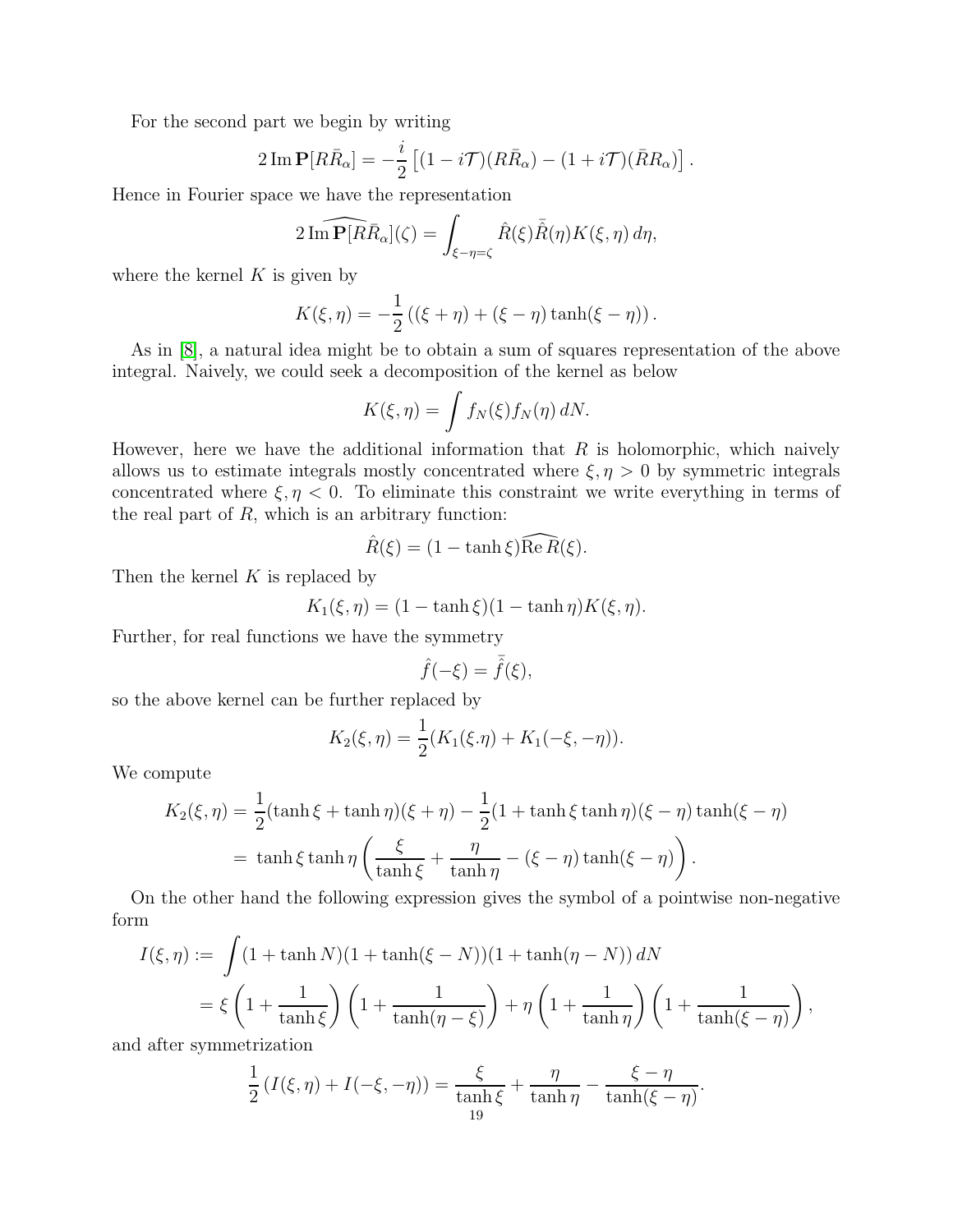Then we can write

$$
K_2(\xi, \eta) = \frac{1}{2} \tanh \xi \tanh \eta \left( I(\xi, \eta) + I(-\xi, -\eta) \right) + \tanh \xi \tanh \eta \, K_3(\xi, \eta),
$$

where

$$
K_3(\xi, \eta) = K_3(\xi - \eta) := 2(\xi - \eta) \operatorname{cosech}(2(\xi - \eta)).
$$

The quadratic form determined by the first term in  $K_2$  is non-negative. On the other hand for the second term we take advantage of its translation invariance to write

$$
K_3(\xi - \eta) = \int g(\xi - N)g(\eta - N) dN,
$$

with even, real-valued  $q$ . Indeed, taking the Fourier transform we get

$$
\hat{g}^2 = \frac{1}{\sqrt{2\pi}} \hat{K}_3,
$$

or equivalently

$$
\hat{g}(\alpha)^2 = \frac{\pi}{8} \operatorname{sech}^2(\frac{\pi}{4}\alpha).
$$

The right hand side is non-negative and its square root is a Schwartz function. This suffices for our purposes, and yields the desired representation for  $K_3$ .

 $\Box$ 

3.5. Derivation of the quasilinear system. In this section we derive the quasilinear system [\(1.8\)](#page-4-0) for the holomorphic variables

$$
(\mathbf{W}, R) = \left(W_{\alpha}, \frac{Q_{\alpha}}{1 + W_{\alpha}}\right),
$$

where we recall that R is the restriction of the holomorphic velocity  $(3.12)$  to the free boundary.

As we expect mixed holomorphic-antiholomorphic terms to be lower order than purely holomorphic terms, we first introduce the (real-valued) advection velocity

$$
b = 2 \operatorname{Re} \mathbf{P}_h \left[ \frac{Q_\alpha}{J} \right],
$$

so that  $F = b \bar{Q}_\alpha$ J . We note that our earlier gauge fixing procedure corresponds to fixing the real constant in  $b$  so that

$$
\lim_{\alpha \to -\infty} b(t, \alpha) = 0.
$$

Evidently the similar condition at positive infinity does not need to hold.

Differentiating [\(1.6\)](#page-3-0) we obtain a self-contained quasilinear system in  $(W_{\alpha}, Q_{\alpha})$ ,

$$
\begin{cases} W_{\alpha t} + bW_{\alpha \alpha} + b_{\alpha} (1 + W_{\alpha}) = \left[ \frac{\bar{Q}_{\alpha}}{1 + \bar{W}_{\alpha}} \right]_{\alpha} \\ Q_{\alpha t} + bQ_{\alpha \alpha} + b_{\alpha} Q_{\alpha} - g \mathcal{T}_{h} [W_{\alpha}] = \bar{\mathbf{P}}_{h} \left[ \frac{|Q_{\alpha}|^{2}}{J} \right]_{\alpha} .\end{cases}
$$

As  $b = \overline{b}$  we have

$$
b_{\alpha} = \bar{F}_{\alpha} + \frac{1}{J} \left( Q_{\alpha\alpha} - \frac{Q_{\alpha} W_{\alpha\alpha}}{1 + W_{\alpha}} - \frac{Q_{\alpha} \bar{W}_{\alpha\alpha}}{1 + \bar{W}_{\alpha}} \right).
$$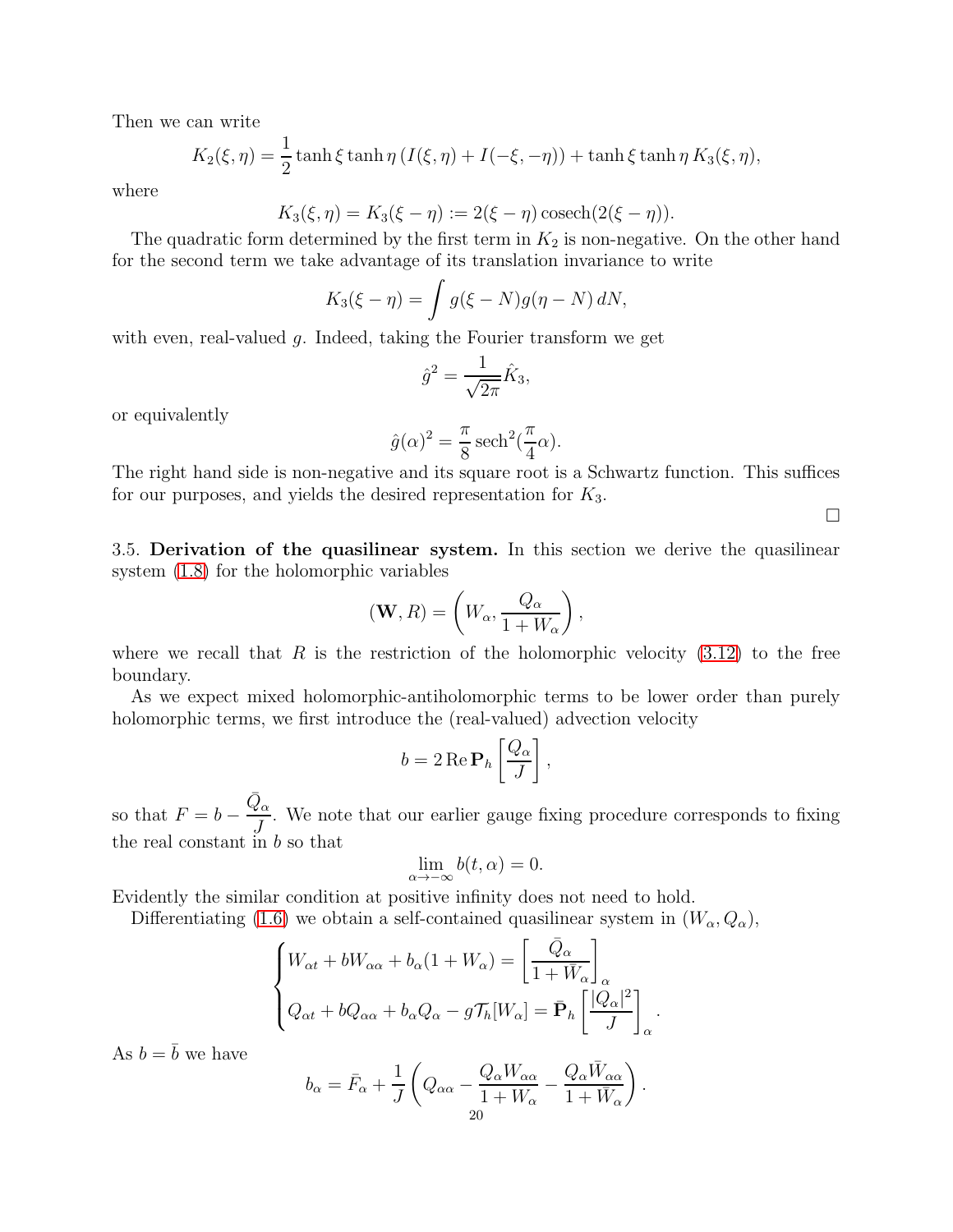Grouping the highest order terms on the left hand side we obtain

$$
\begin{cases} W_{\alpha t} + bW_{\alpha \alpha} + \frac{1}{1 + \bar{W}_{\alpha}} \left( Q_{\alpha \alpha} - \frac{Q_{\alpha} W_{\alpha \alpha}}{1 + W_{\alpha}} \right) = -\bar{F}_{\alpha} (1 + W_{\alpha}) + \frac{Q_{\alpha} \bar{W}_{\alpha \alpha}}{(1 + \bar{W}_{\alpha})^{2}} + \left[ \frac{\bar{Q}_{\alpha}}{1 + \bar{W}_{\alpha}} \right]_{\alpha} Q_{\alpha t} + bQ_{\alpha \alpha} + \frac{Q_{\alpha}}{J} \left( Q_{\alpha \alpha} - \frac{Q_{\alpha} W_{\alpha \alpha}}{1 + W_{\alpha}} \right) - g \mathcal{T}_{h} [W_{\alpha}] = -\bar{F}_{\alpha} Q_{\alpha} + \frac{Q_{\alpha}^{2} \bar{W}_{\alpha \alpha}}{J(1 + \bar{W}_{\alpha})} + \bar{\mathbf{P}}_{h} \left[ \frac{|Q_{\alpha}|^{2}}{J} \right]_{\alpha} .\end{cases}
$$

As in the infinite depth case, in order to obtain favorable estimates at high frequency we must diagonalize this system. To do this we define the operator

$$
\mathbf{A}(w,q) = (w, q - Rw),
$$

Taking  $\mathbf{W} = W_{\alpha}$  we use the diagonal variables

$$
(\mathbf{W}, R) = \mathbf{A}(W_{\alpha}, Q_{\alpha}).
$$

We calculate

$$
R_{\alpha} = \frac{1}{1 + W_{\alpha}} \left( Q_{\alpha \alpha} - \frac{Q_{\alpha} W_{\alpha \alpha}}{1 + W_{\alpha}} \right),
$$

and obtain the equation

(3.17) 
$$
\mathbf{W}_t + b\mathbf{W}_\alpha + \frac{1+\mathbf{W}}{1+\bar{\mathbf{W}}}R_\alpha = \left(\frac{R_\alpha}{1+\bar{\mathbf{W}}}-b_\alpha\right)(1+\mathbf{W}) + \bar{R}_\alpha.
$$

Defining

<span id="page-20-1"></span>
$$
M = \frac{R_{\alpha}}{1 + \bar{W}} + \frac{\bar{R}_{\alpha}}{1 + W} - b_{\alpha},
$$

we obtain the first part of [\(1.8\)](#page-4-0).

<span id="page-20-2"></span>For the second part of [\(1.8\)](#page-4-0), we first write

(3.18) 
$$
Q_{\alpha t} + bQ_{\alpha \alpha} + \frac{1 + \mathbf{W}}{1 + \bar{\mathbf{W}}}RR_{\alpha} - g\mathcal{T}_{h}[\mathbf{W}] = \left(\frac{R_{\alpha}}{1 + \bar{\mathbf{W}}} - b_{\alpha}\right)(1 + \mathbf{W})R + \bar{\mathbf{P}}_{h}[[R]^2]_{\alpha},
$$

and then calculate,

$$
R_t = \frac{Q_{\alpha t}}{1 + W_{\alpha}} - \frac{Q_{\alpha} W_{\alpha t}}{(1 + W_{\alpha})^2}.
$$

<span id="page-20-0"></span>Thus, using  $(3.17)$  and  $(3.18)$ , we obtain the second part of  $(1.8)$ .

# 4. Local well-posedness for a model equation

In this section we will study the local well-posedness for a model equation, which will play a key role, both in the study of the linearized problem in the next section, and in the study of the differentiated equations later on. Here, and for the rest of the paper, we will assume that  $h = 1$ , which we can do by scaling, and require uniformity with respect to g in the range  $g \leq 1$ .

<span id="page-20-3"></span>Our model system has the form

(4.1) 
$$
\begin{cases} w_t + \mathfrak{M}_b w_\alpha + \mathbf{P} \left[ \frac{r_\alpha}{1 + \bar{\mathbf{W}}} \right] - \mathbf{P} \left[ \frac{R_\alpha \mathcal{T}^2 w}{1 + \bar{\mathbf{W}}} \right] = G \\ r_t + \mathfrak{M}_b r_\alpha - \mathbf{P} \left[ \frac{(g + \mathfrak{a}) \mathcal{T} [w]}{1 + \mathbf{W}} \right] = K, \\ 21 \end{cases}
$$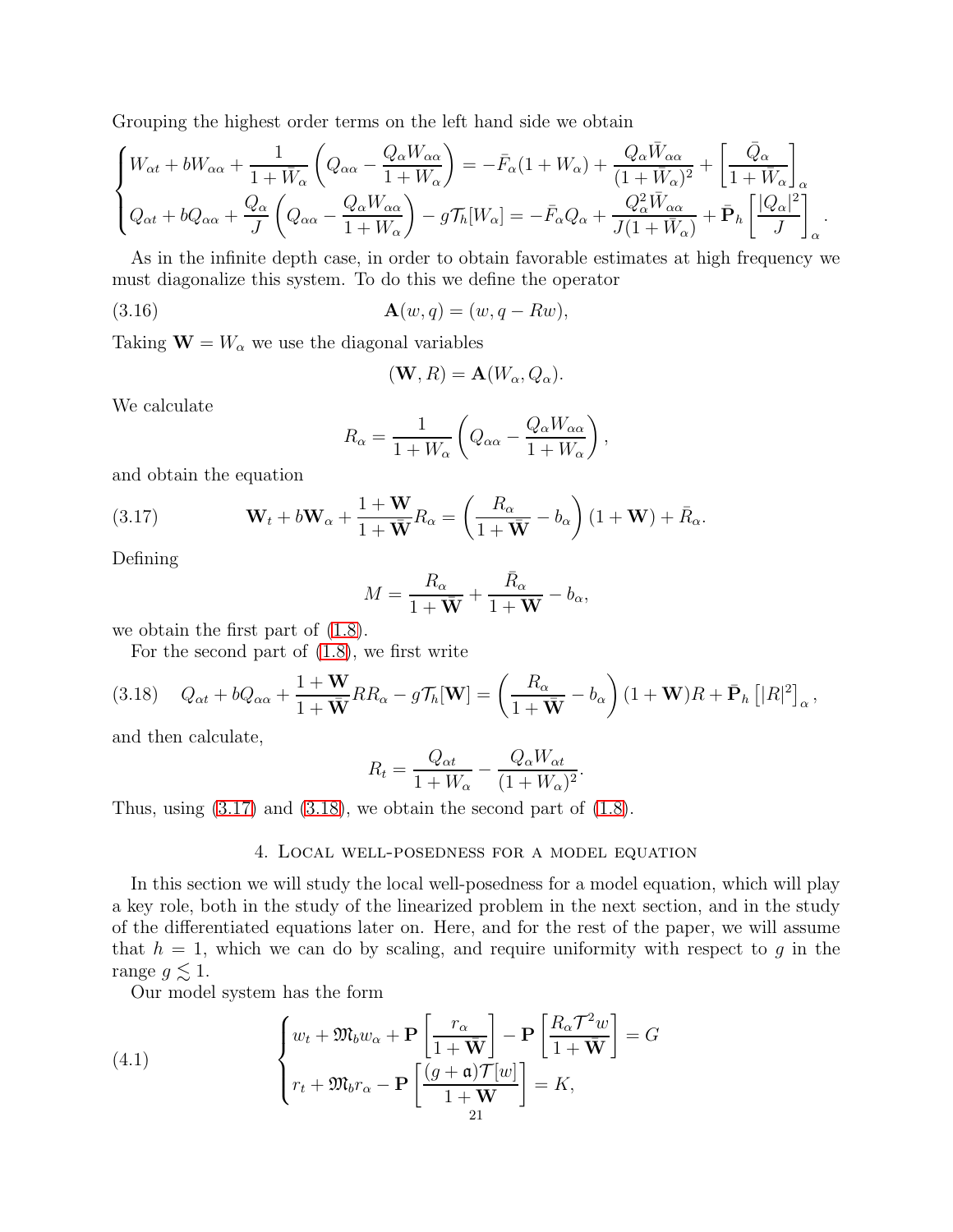where  $\mathfrak{M}_b$  is the holomorphic multiplication operator

$$
\mathfrak{M}_b f = \mathbf{P}(bf).
$$

Here both the unknowns  $(w, r)$  and the inhomogeneous terms  $(G, K) \in \mathcal{H}$  are holomorphic. The functions  $(\mathbf{W}, R)$  are solutions to the differentiated system [\(1.8\)](#page-4-0) and b and a are the associated advection velocity, respectively the frequency shift, which are given by the formulas  $(1.9)$ ,  $(1.10)$  in terms of W and R. For convenience we recall the expressions of b, a and M below

$$
b = 2 \operatorname{Re} \left[ R - \mathbf{P} [R \bar{Y}] \right],
$$

and

$$
\mathfrak{a} = g(1 + \mathcal{T}^2) \operatorname{Re} \mathbf{W} + 2 \operatorname{Im} \mathbf{P}[R\bar{R}_{\alpha}], \quad M = 2 \operatorname{Re} \mathbf{P}[R\bar{Y}_{\alpha} - \bar{R}_{\alpha}Y].
$$

Notably, in our analysis we will not use at all the Sobolev regularity of  $(W, R)$ . Instead we will only use the bounds for  $(\mathbf{W}, R)$  which are available in terms of the uniform control norms A and B. Similarly, for b and  $\alpha$  we use only the corresponding uniform bounds also in terms of  $A$  and  $B$ , see Lemmas [A.13,](#page-76-0) [A.12](#page-76-1) in the Appendix.

A natural energy for this system is given by the quadratic part of the Hamiltonian,

(4.2) 
$$
E_0(w,r) = g\langle w,w\rangle - \langle r,\mathcal{T}^{-1}[r_\alpha]\rangle \approx_g ||(w,r)||^2_{\mathcal{H}}.
$$

However, as the equations above have variable coefficients, we instead work with an adapted energy functional

(4.3) 
$$
E_{lin}^{(2)}(w,r) = \langle w, w \rangle_{g+\mathfrak{a}} - \langle r, \mathcal{T}^{-1}[r_{\alpha}] \rangle = \langle w, w \rangle_{g+\mathfrak{a}} + \langle Lr, Lr \rangle,
$$

where for a real valued weight  $\omega$  we define the weighted inner product

$$
\langle u, v \rangle_{\omega} = \int (\mathcal{T} \operatorname{Re} u \cdot \mathcal{T} \operatorname{Re} v + \operatorname{Im} u \cdot \operatorname{Im} v) \omega d\alpha.
$$

We note that this inner product retains the orthogonality between holomorphic and antiholomorphic functions, and thus the projectors  $P$  and  $P$  continue to play the same role. From the Taylor stability condition  $(1.12)$  in Lemma [3.1](#page-17-2), and the upper bound for  $\mathfrak{a}$  in Lemma [A.13,](#page-76-0) we have

$$
E_{\rm lin}^{(2)}(w,r) \approx_A E_0(w,r)
$$

for as long the fluid stays away from the bottom.

We also need a weighted form of the above energy functional. For a real valued weight  $\omega$ we define

(4.4) 
$$
E_{\omega,lin}^{(2)}(w,r) := \langle w, w \rangle_{(g+\mathfrak{a})\omega} + \langle Lr, Lr \rangle_{\omega}.
$$

Our main estimate for the model system is as follows:

<span id="page-21-1"></span>**Proposition 4.1.** Let  $I$  be a time interval where  $A$  is bounded and  $B \in L^1$ . Then in  $I$  the *following properties hold:*

*a) The system of equations* [\(4.1\)](#page-20-3) *is well posed in* H*, and satisfies the estimate*

(4.5) 
$$
\frac{d}{dt} E_{lin}^{(2)}(w,r) = 2 \langle G, w \rangle_{g+\mathfrak{a}} + 2 \langle LK, Lr \rangle + O_A(B) E_{lin}^{(2)}(w,r).
$$

<span id="page-21-0"></span>*b) Assume in addition that* ω *is a weight satisfying*

(4.6) 
$$
\|\omega\|_{L^{\infty}} \leq A, \qquad \|\omega\|_{\text{bmo}^{\frac{1}{2}}} \leq B, \qquad \|(\partial_t + b\partial_{\alpha})\omega\|_{L^{\infty}} \leq B.
$$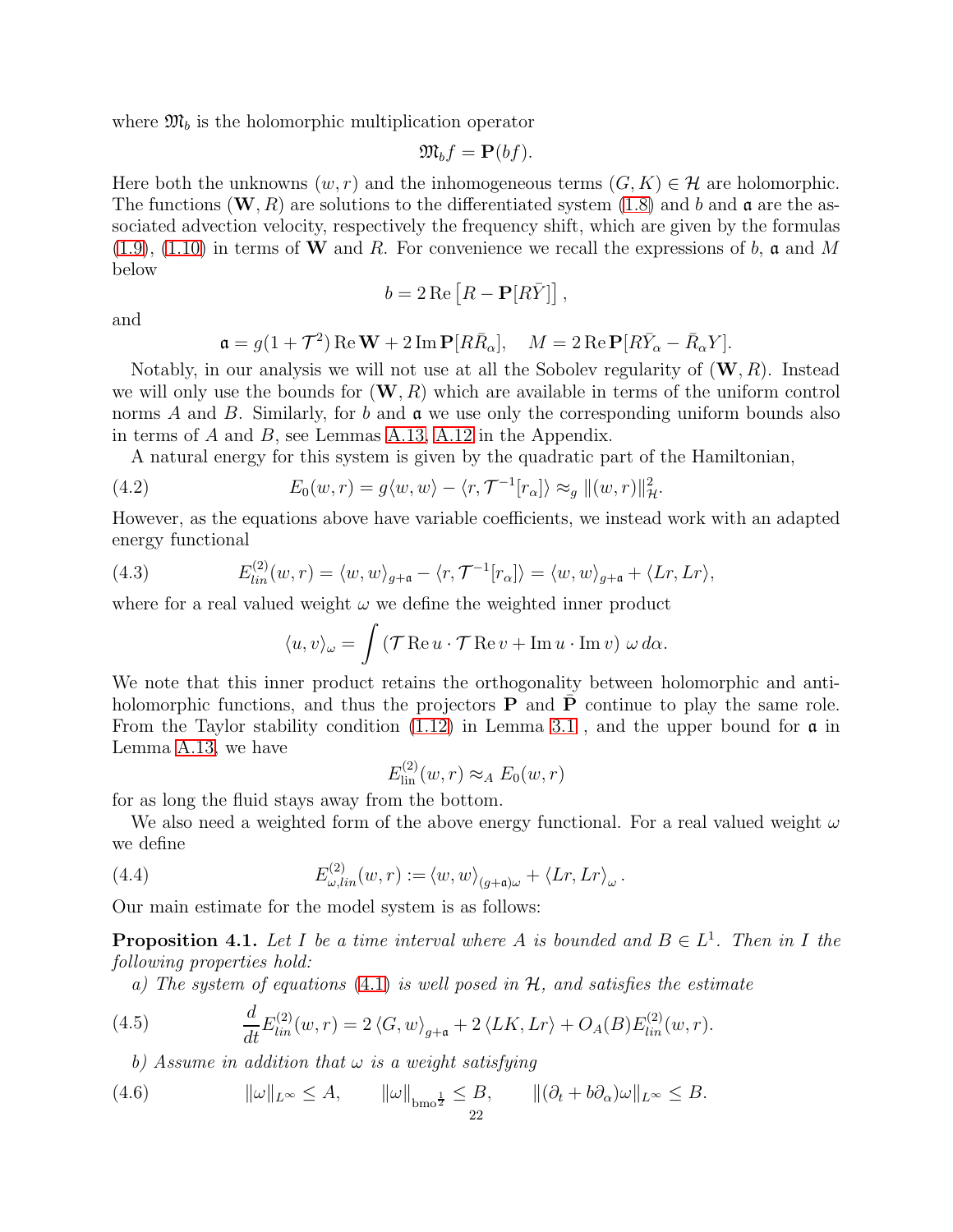*Then we also have*

<span id="page-22-0"></span>(4.7) 
$$
\frac{d}{dt} E_{\omega,lin}^{(2)}(w,r) = 2 \langle G, w \rangle_{(g+\mathfrak{a})\omega} + 2 \langle LK, Lr \rangle_{\omega} + O_A(B) E_{lin}^{(2)}(w,r).
$$

*Proof.* We note that the bound  $(4.5)$  can be viewed as a special case of  $(4.7)$ , so we will only prove the latter. We start by calculating

$$
\frac{d}{dt} \langle w, w \rangle_{(g+\mathfrak{a})\omega} = \langle w, w \rangle_{[(g+\mathfrak{a})\omega]_t} - 2 \langle bw_{\alpha}, w \rangle_{(g+\mathfrak{a})\omega} + 2 \langle d\mathcal{T}^2 w, w \rangle_{(g+\mathfrak{a})\omega} + 2 \langle G, w \rangle_{(g+\mathfrak{a})\omega}
$$

$$
- 2 \langle (1-\bar{Y})r_{\alpha}, w \rangle_{(g+\mathfrak{a})\omega},
$$

where we define  $d := \frac{R_{\alpha}}{1 + R_{\alpha}}$  $\frac{1}{1 + \bar{\mathbf{W}}}$ . We complete the weight of the first term appearing in the expression above to

$$
\langle w, w \rangle_{(\partial_t + b\partial_\alpha)[(g + \mathfrak{a})\omega]}
$$

.

Using also the relation  $b_{\alpha} = M + 2 \text{Re } d$  we separate the above time derivative into

$$
\frac{d}{dt}\langle w,w\rangle_{(g+\mathfrak{a})\omega} = 2\langle G,w\rangle_{(g+\mathfrak{a})\omega} + D_w^1 + D_w^2 + D_w^3 + D_w^4,
$$

where

$$
D_w^1 = \langle w, w \rangle_{(\partial_t + b\partial_\alpha)[(g+a)\omega]} - \langle M \mathcal{T}^2 w, w \rangle_{(g+a)\omega},
$$
  
\n
$$
D_w^2 = \langle 2i \operatorname{Im} d\mathcal{T}^2 w, w \rangle_{(g+a)\omega},
$$
  
\n
$$
D_w^3 = -2 \langle bw_\alpha, w \rangle_{(g+a)\omega} + \langle b_\alpha \mathcal{T}^2 w, w \rangle_{(g+a)\omega} - \langle w, w \rangle_{b\partial_\alpha[(g+a)\omega]},
$$
  
\n
$$
D_w^4 = -2 \langle (1 - \overline{Y})r_\alpha, w \rangle_{(g+a)\omega}.
$$

In a similar manner we expand the time derivative of the  $r$  term as

$$
\frac{d}{dt}\left\langle Lr, Lr\right\rangle_{\omega} = 2\left\langle LK, Lr\right\rangle_{\omega} + D_r^1 + D_r^2 + D_r^3,
$$

where

$$
D_r^1 = \langle Lr, Lr \rangle_{(\partial_t + b\partial_{\alpha})\omega},
$$
  
\n
$$
D_r^2 = -2 \langle L(br_\alpha), Lr \rangle_\omega + \langle Lr, Lr \rangle_{-b\partial_{\alpha}\omega},
$$
  
\n
$$
D_r^3 = 2 \langle L((1 - Y)(g + \mathfrak{a})\mathcal{T}[w]), Lr \rangle_\omega.
$$

We now successively consider all the terms above:

1. The terms  $D_w^1$  and  $D_r^1$  are trivially estimated using the pointwise bounds for **a** and its derivatives (see Lemma [A.13\)](#page-76-0) and  $\omega$ , as well as the pointwise bound for M (see Lemma [A.15\)](#page-79-0).

2. The term  $D_w^2$  is expanded using the definition of our inner product as

$$
D_w^2 = 2 \int -(g + \mathfrak{a}) \omega \mathcal{T}(\operatorname{Im} d \mathcal{T}^2 \operatorname{Im} w) \mathcal{T} \operatorname{Re} w + (g + \mathfrak{a}) \omega \operatorname{Im} d \mathcal{T}^2 \operatorname{Re} w \operatorname{Im} w \, d\alpha.
$$

We use the relation Im  $w = -T$  Rew to eliminate Rew and obtain

$$
D_w^2 = -2 \int -(g + \mathfrak{a}) \omega \mathcal{T}(\operatorname{Im} d \mathcal{T}^2 \operatorname{Im} w) \operatorname{Im} w + (g + \mathfrak{a}) \omega \operatorname{Im} d \mathcal{T} \operatorname{Im} w \operatorname{Im} w \, d\alpha
$$
  
= -2 \int (g + \mathfrak{a}) \omega \operatorname{Im} w \left( -[\mathcal{T}, \operatorname{Im} d] \mathcal{T}^2 \operatorname{Im} w + \operatorname{Im} d (1 + \mathcal{T}^2) \mathcal{T} \operatorname{Im} w \right) d\alpha.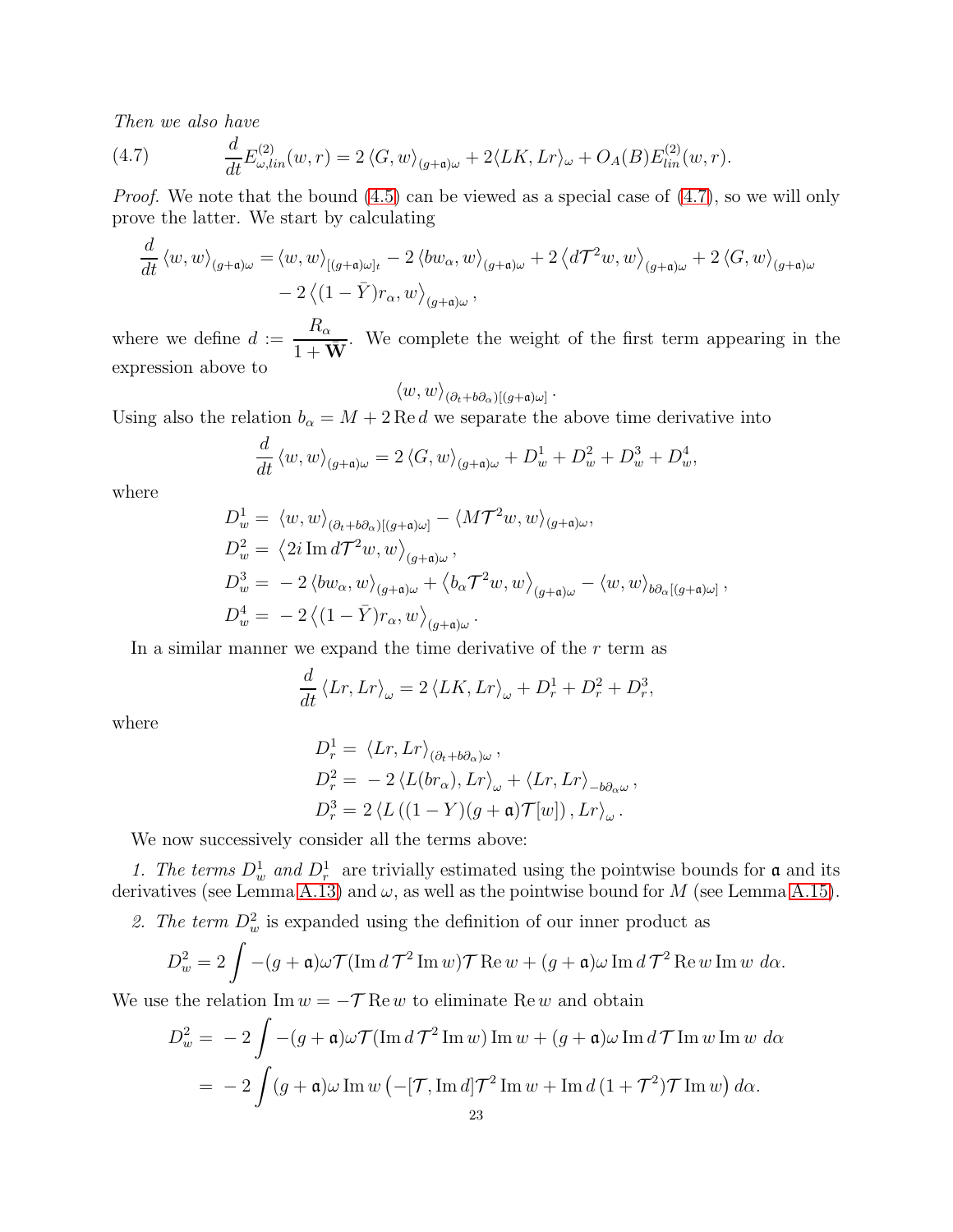Now we use a commutator bound

$$
\|[\mathcal{T},\operatorname{Im} d]\|_{L^2\to L^2}\lesssim \|d\|_{\text{bmo}}
$$

for the first term, see [\(A.9\)](#page-73-0), and a Coifman-Meyer bound for the remaining product

$$
\|\operatorname{Im} d (1+\mathcal{T}^2) \mathcal{T} \operatorname{Im} w\|_{L^2} \lesssim \|\operatorname{Im} d\|_{\text{bmo}} \|\operatorname{Im} w\|_{L^2},
$$

using the fact that the multiplier  $1 + \mathcal{T}^2$  has a rapidly decaying kernel, via (the dual of)  $(A.7).$  $(A.7).$ 

3. The term  $D_w^3$  is similarly expanded as

$$
D_w^3 = \int_{\mathbb{R}} (g + \mathfrak{a}) \omega \operatorname{Im} w \{-2\mathcal{T}(b\mathcal{T}^{-1} \operatorname{Im} w_{\alpha}) + \mathcal{T}(b_{\alpha} \mathcal{T} \operatorname{Im} w) + 2b \operatorname{Im} w_{\alpha} + b_{\alpha} \mathcal{T}^2 \operatorname{Im} w + 2b_{\alpha} \operatorname{Im} w \} d\alpha = \int_{\mathbb{R}} (g + \mathfrak{a}) \omega \operatorname{Im} w \{-2[\mathcal{T}, b]\mathcal{T}^{-1} \operatorname{Im} w_{\alpha} + [\mathcal{T}, b_{\alpha}]\mathcal{T} \operatorname{Im} w + 2b_{\alpha} (1 + \mathcal{T}^2) \operatorname{Im} w \} d\alpha.
$$

To bound the integral above we use the  $L^{\infty}$  bounds for  $\omega$  and a, together with Hölder's inequality. The desired bounds for this integral are a consequence of the commutator bounds

 $\|[T , b]\|_{H^{-1}\to L^2} \lesssim \|b_\alpha\|_{\text{bmo}}, \quad \|[T , b_\alpha]\|_{L^2\to L^2} \lesssim \|b_\alpha\|_{\text{bmo}},$ 

which can be found in [\(A.9\)](#page-73-0).

4. The term  $D_r^2$ . For simplicity we introduce the holomorphic variable  $s := Lr$ . Further, we expand

$$
-\langle L(br_{\alpha}), Lr \rangle_{\omega} = \langle L(bL^{2}T(r)), Lr \rangle_{\omega} = \langle L(bLT(s)), s \rangle_{\omega}.
$$

Then

$$
D_r^2 = 2 \int_{\mathbb{R}} \omega \operatorname{Im} s (\mathcal{T} L bL + L bL \mathcal{T}) \operatorname{Im} s - b\omega_\alpha (\operatorname{Im} s)^2 d\alpha
$$
  
= 
$$
2 \int_{\mathbb{R}} \omega \operatorname{Im} s (\mathcal{T} L bL + L bL \mathcal{T} + \partial_\alpha b + b\partial_\alpha) \operatorname{Im} s d\alpha
$$
  
= 
$$
2 \int_{\mathbb{R}} \omega \operatorname{Im} s ([\mathcal{T}L, b]L + L[b, L \mathcal{T}]) \operatorname{Im} s d\alpha.
$$

Thus we need an  $L^2$  bound for the double commutator

$$
\|[[\mathcal{T}L,b],L]\|_{L^2\to L^2}\lesssim\|b_{\alpha}\|_{\text{bmo}},
$$

which is established in the Appendix, see [\(A.6\)](#page-72-0).

5. The term  $D_w^4 + D_r^3$ . This has the form

$$
\begin{split} D_w^4 + D_r^3 &= -\,2\,\big\langle (1-\bar Y)r_\alpha,w\big\rangle_{(g+\mathfrak{a})\omega} + 2\,\big\langle L\left((1-Y)(g+\mathfrak{a})\mathcal{T}[w]\right),Lr\big\rangle_\omega \\ &= 2\,\big\langle (1-\bar Y)\mathcal{T}Ls,w\big\rangle_{(g+\mathfrak{a})\omega} + 2\,\big\langle L\left((1-Y)(g+\mathfrak{a})\mathcal{T}[w]\right),s\big\rangle_\omega\,. \end{split}
$$

This has some commutator structure, so we expect to get the bound

$$
|D_w^4 + D_r^3| \lesssim (||Y||_{bmo^{\frac{1}{2}}} + ||\mathfrak{a}||_{bmo^{\frac{1}{2}}} + ||\omega||_{bmo^{\frac{1}{2}}})||w||_{\mathfrak{H}}||s||_{\mathfrak{H}},
$$

with the implicit constant depending on the  $L^{\infty}$  norm of the same parameters Y, a and  $\omega$ . To see this we divide the analysis into several steps.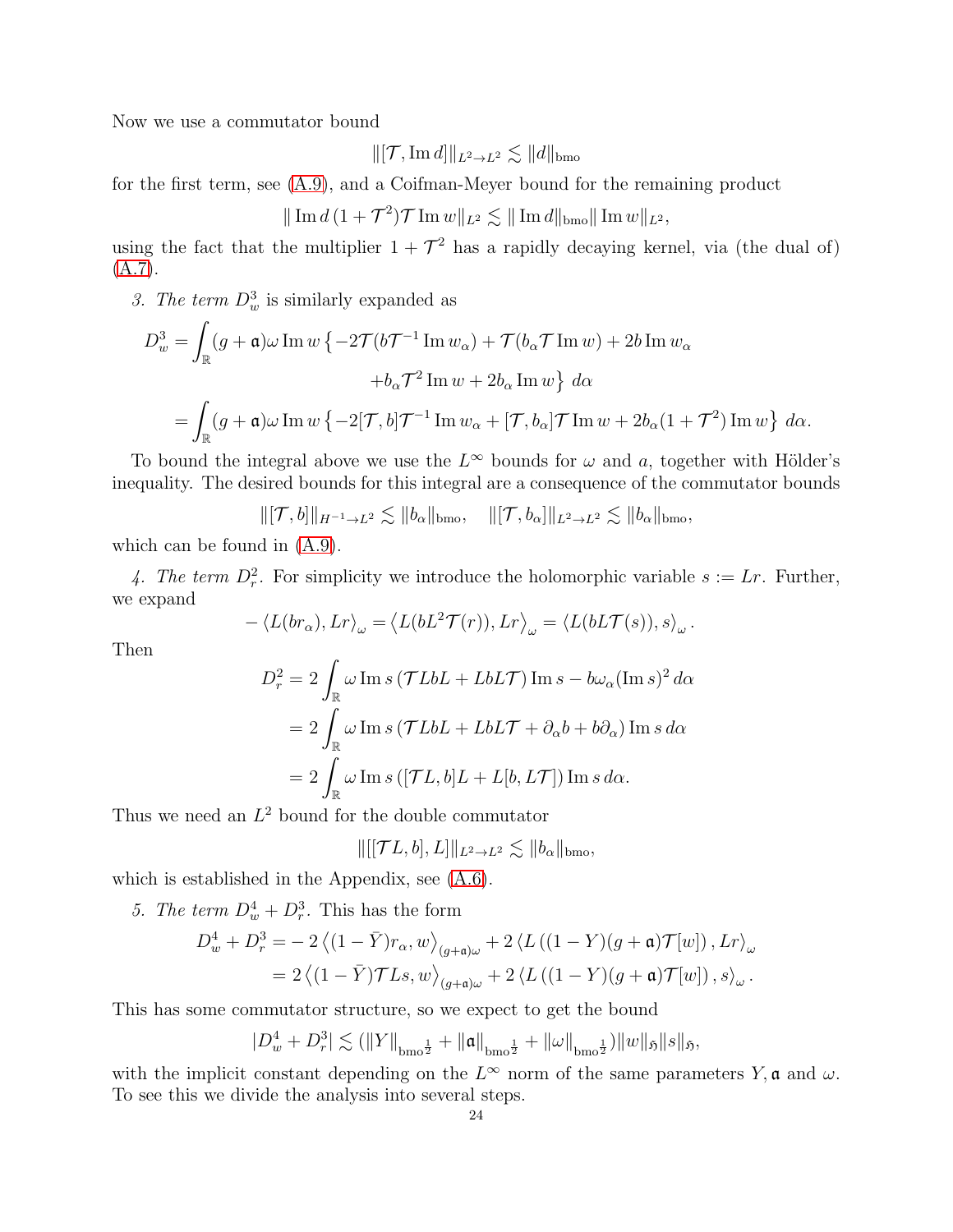First we commute L across  $\omega$ , and estimate the difference

$$
|\langle Lz, s\rangle_{\omega}-\langle z, Ls\rangle_{\omega}|\lesssim \|\omega\|_{\text{bmo}_2^{\frac{1}{2}}}\|z\|_{\mathfrak{H}}\|s\|_{\mathfrak{H}}.
$$

Expanding as above, this reduces to the commutator bound (see Lemma [A.2\)](#page-72-1)

$$
\|[L,\omega]\|_{L^2\to L^2}\lesssim \|\omega\|_{\text{bmo}^{\frac{1}{2}}}.
$$

We apply this to  $z = (1-Y)(g+\mathfrak{a})\mathcal{T}[w]$  and  $s = Lr$ . This reduces our problem to estimating the difference

$$
-2\left\langle (1-\bar{Y})r_{\alpha},w\right\rangle_{(g+\mathfrak{a})\omega}-2\left\langle (1-Y)(g+\mathfrak{a})\mathcal{T}[w],\mathcal{T}^{-1}r_{\alpha}\right\rangle_{\omega}.
$$

Next we insert  $q + \mathfrak{a}$  inside via the estimate

<span id="page-24-1"></span>
$$
\langle (g+\mathfrak{a})z,w\rangle_{\omega}-\langle z,w\rangle_{(g+\mathfrak{a})\omega}\lesssim||g+\mathfrak{a}||_{\text{bmo}^{\frac{1}{2}}}\|z\|_{H^{-\frac{1}{2}}}\|w\|_{\mathfrak{H}},
$$

.

which reduces to the commutator bound (see  $(A.9)$ )

(4.8) 
$$
\| [g + \mathfrak{a}, \mathcal{T}] \|_{H^{-\frac{1}{2}} \to L^2} \lesssim \| g + \mathfrak{a} \|_{b \text{mod}^{\frac{1}{2}}}
$$

We apply this with  $z = (1 - \bar{Y})r_{\alpha}$  to reduce our problem to estimating the difference

$$
-2\left\langle (1-\bar{Y})(g+\mathfrak{a})r_{\alpha},w\right\rangle_{\omega}-2\left\langle (1-Y)(g+\mathfrak{a})\mathcal{T}[w],\mathcal{T}^{-1}r_{\alpha}\right\rangle_{\omega}.
$$

Finally, with  $e = (1 - \bar{Y})(g + \mathfrak{a}) \in \text{bmo}^{\frac{1}{2}}$  and  $z = \mathcal{T}^{-1}r_{\alpha}$ , it remains to estimate the difference

$$
|\langle e\mathcal{T}z, w\rangle_{\omega} + \langle z, \bar{e}\mathcal{T}w\rangle_{\omega}| \lesssim (\|e\|_{L^{\infty}} \|\omega\|_{\text{bmo}^{\frac{1}{2}}} + \|e\|_{\text{bmo}^{\frac{1}{2}}} \|\omega\|_{L^{\infty}}) \|w\|_{\mathfrak{H}} \|z\|_{\mathfrak{H}^{-\frac{1}{2}}}.
$$

This vanishes if  $\omega$  is constant. Else, writing  $e = f + ig$ , it reduces to the commutator bounds

$$
\|[\omega, \mathcal{T}f + f\mathcal{T}]\|_{H^{-\frac{1}{2}} \to L^2} \lesssim (\|f\|_{L^\infty} \|\omega\|_{\text{bmo}^{\frac{1}{2}}} + \|f\|_{\text{bmo}^{\frac{1}{2}}} \|\omega\|_{L^\infty}),
$$

respectively

$$
\|[\omega, \mathcal{T} g \mathcal{T}]\| \lesssim (\|f\|_{L^\infty}\|\omega\|_{\mathrm{bmo}_2^\frac{1}{2}} + \|f\|_{\mathrm{bmo}_2^\frac{1}{2}}\|\omega\|_{L^\infty}),
$$

<span id="page-24-0"></span>which follow by repeated application of bounds of the form [\(4.8\)](#page-24-1).

 $\Box$ 

# 5. The linearized equation

In this section we first calculate the linearization of  $(1.6)$  and then prove that the corresponding linearized system is well-posed in H.

We take the linearized variables at  $(W, Q)$  to be  $(w, q) = (\delta W, \delta Q)$  and compute

$$
\delta R = \frac{q_{\alpha} - R w_{\alpha}}{1 + \mathbf{W}}, \qquad \delta F = \mathbf{P} [m - \bar{m}], \qquad \bar{R} \delta R = n,
$$

where we define

<span id="page-24-2"></span>
$$
m = \frac{q_{\alpha} - R w_{\alpha}}{J} + \frac{\bar{R} w_{\alpha}}{(1 + \mathbf{W})^2}, \qquad n = \frac{\bar{R}(q_{\alpha} - R w_{\alpha})}{1 + \mathbf{W}}.
$$

We then obtain the linearized equations

(5.1) 
$$
\begin{cases} w_t + Fw_\alpha + \mathbf{P}[m - \bar{m}](1 + \mathbf{W}) = 0 \\ q_t + Fq_\alpha + \mathbf{P}[m - \bar{m}]Q_\alpha - g\mathcal{T}[w] + \mathbf{P}[n + \bar{n}] = 0. \end{cases}
$$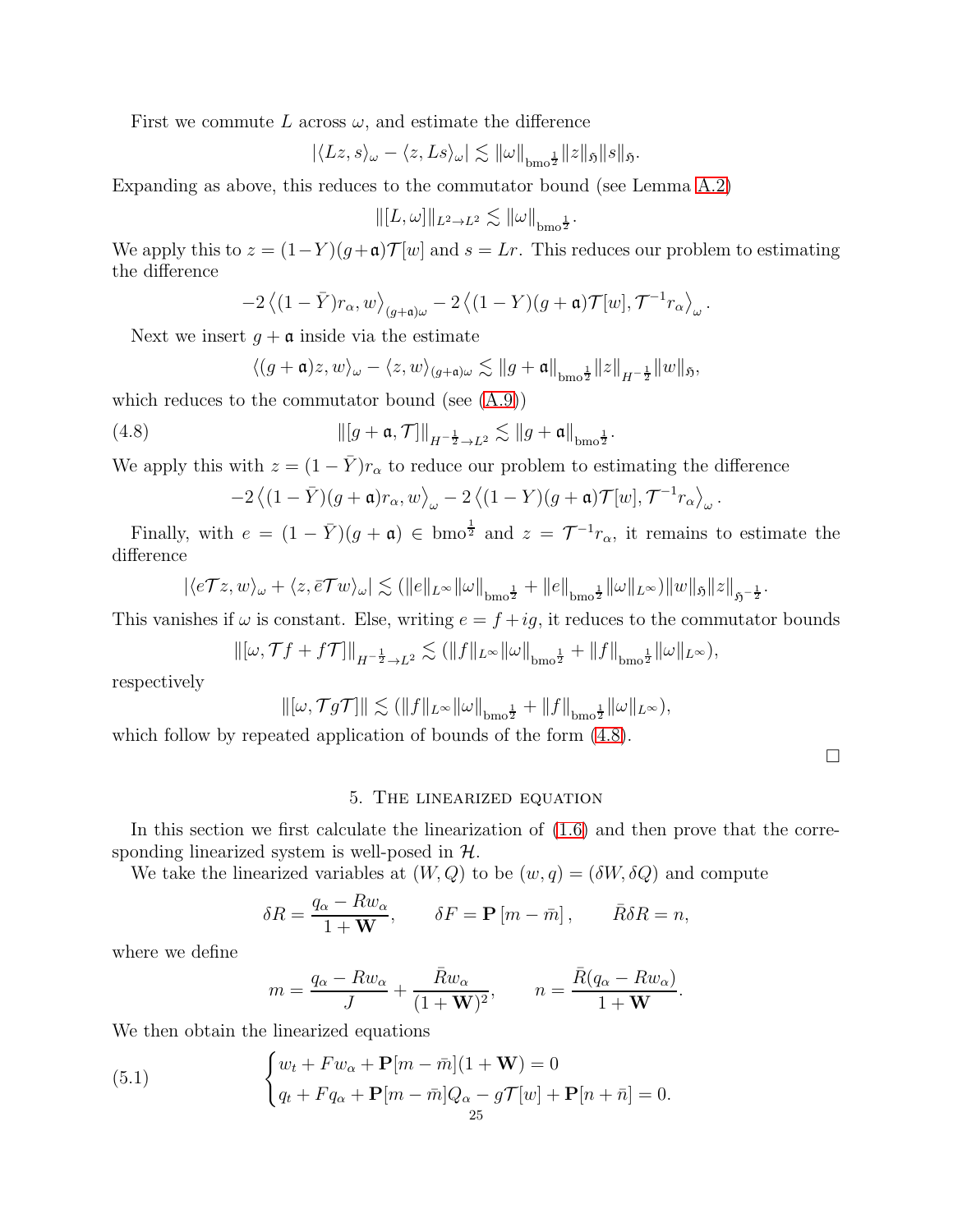As  $F = b \bar{R}$  $\frac{R}{1 + \mathbf{W}}$  and  $\mathbf{P} = 1 - \bar{\mathbf{P}}$  we may write this system in the form

<span id="page-25-0"></span>(5.2) 
$$
\begin{cases} w_t + bw_\alpha + \frac{q_\alpha - Rw_\alpha}{1 + \overline{W}} = 2(1 + W) \operatorname{Re} \overline{P}[m] \\ q_t + bq_\alpha - g\mathcal{T}[w] + \frac{R(q_\alpha - Rw_\alpha)}{1 + \overline{W}} = 2i \operatorname{Im} \overline{P}[n] + 2Q_\alpha \operatorname{Re} \overline{P}[m]. \end{cases}
$$

This is a degenerate hyperbolic system with a double speed b, so in order to produce good energy estimates at high frequency we introduce diagonal variables. Following [\[8\]](#page-81-0), a natural choice would be to take  $(w, r) = \mathbf{A}(w, q) = (w, q - Rw)$ . This would work at high frequencies, but not at low frequencies as we cannot make sense of the product Rw for  $w \in \mathfrak{H}$ . So instead we work with

$$
(w,r) = (w, q + R\mathcal{T}^2 w).
$$

We observe that  $(w, r) \approx \mathbf{A}(w, q)$  when w is at frequencies  $\gg 1$  whereas  $(w, r) \approx (w, q)$  when w is at frequencies  $\ll 1$ .

In terms of the diagonalized variables  $(w, r)$  we have

$$
m = -\frac{\bar{\mathbf{W}}(r_{\alpha} - R_{\alpha}\mathcal{T}^2[w] - R(1+\mathcal{T}^2)[w_{\alpha}])}{J} + \frac{\bar{R}w_{\alpha}}{(1+\mathbf{W})^2},
$$

$$
n = \frac{\bar{R}(r_{\alpha} - R_{\alpha}\mathcal{T}^2[w] - R(1+\mathcal{T}^2)[w_{\alpha}])}{1+\mathbf{W}},
$$

where we have harmlessly removed the leading order holomorphic component of m that vanishes after projection to the space of antiholomorphic functions in [\(5.2\)](#page-25-0). We then obtain the diagonalized system,

(5.3) 
$$
\begin{cases} w_t + bw_\alpha + \frac{r_\alpha}{1 + \bar{\mathbf{W}}} - \frac{R_\alpha \mathcal{T}^2[w]}{1 + \bar{\mathbf{W}}} = \mathcal{G} \\ r_t + br_\alpha - \frac{(g + \mathfrak{a})\mathcal{T}[w]}{1 + \bar{\mathbf{W}}} = \mathcal{K}, \end{cases}
$$

where

<span id="page-25-1"></span>
$$
G = 2(1 + \mathbf{W}) \operatorname{Re} \bar{\mathbf{P}}[m] + \frac{R(1 + \mathcal{T}^2)[w_\alpha]}{1 + \bar{\mathbf{W}}},
$$
  

$$
\mathcal{K} = 2i \operatorname{Im} \bar{\mathbf{P}}[n] - R[1 + \mathcal{T}^2, b]w_\alpha + R(1 + \mathcal{T}^2)[w_t + bw_\alpha] + \frac{g\mathbf{W} - \mathfrak{a}}{1 + \mathbf{W}}(1 + i\mathcal{T})\mathcal{T}[w].
$$

Here, for brevity in the notation, we have kept the  $w_t + bw_\alpha$  term as a part of K, rather then substituting it from the first equation. This is harmless since  $1 + \mathcal{T}^2$  has a Schwartz symbol so this term will only play a perturbative role.

While  $(w, r)$  are holomorphic, it is not immediately clear that  $(5.3)$  preserves the space of holomorphic functions so we apply the projection  $P$  to obtain

<span id="page-25-2"></span>(5.4) 
$$
\begin{cases} w_t + \mathfrak{M}_b w_\alpha + \mathbf{P} \left[ \frac{r_\alpha}{1 + \bar{\mathbf{W}}} \right] - \mathbf{P} \left[ \frac{R_\alpha \mathcal{T}^2[w]}{1 + \bar{\mathbf{W}}} \right] = \mathbf{P} \mathcal{G} \\ r_t + \mathfrak{M}_b r_\alpha - \mathbf{P} \left[ \frac{(g + \mathfrak{a}) \mathcal{T}[w]}{1 + \mathbf{W}} \right] = \mathbf{P} \mathcal{K}, \end{cases}
$$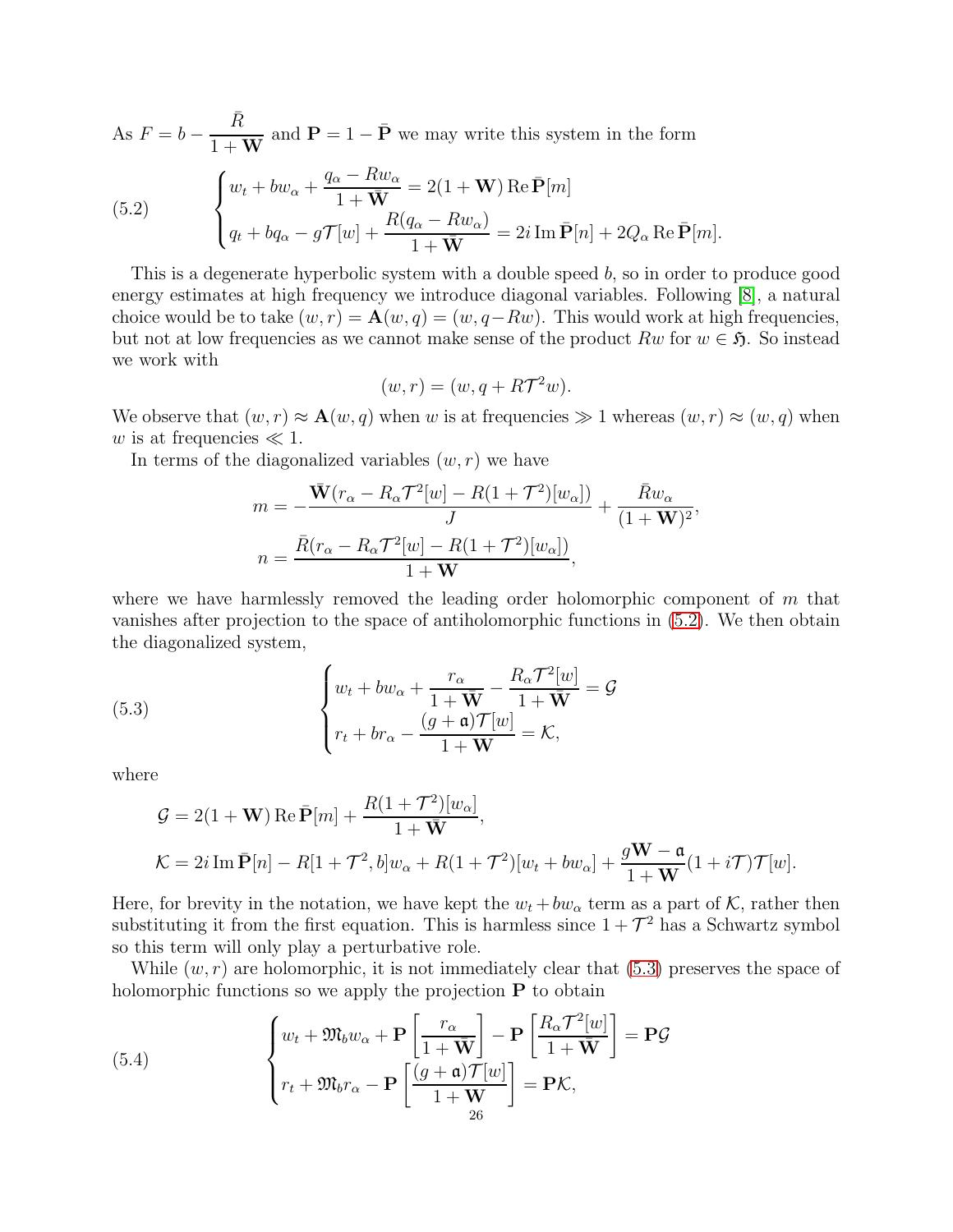which now has the form of the model equation  $(4.1)$ . Our main result for the linearized system [\(5.4\)](#page-25-2) is the following Theorem:

<span id="page-26-0"></span>**Theorem 4.** Suppose that there exists a solution  $(W,Q)$  to  $(1.6)$  on a time interval  $[-T, T]$ *such that*  $(W, Q) \in C([-T, T]; \mathcal{H})$  *and*  $(W, R) \in C([-T, T]; \mathcal{H}^1)$ *. Then the linearized equation* [\(5.4\)](#page-25-2) *is locally well-posed in*  $H$  *on the interval*  $[-T, T]$ *, and the corresponding solution*  $(w, r) \in C([-T, T]; \mathcal{H})$  *satisfies the estimate* 

(5.5) 
$$
\| (w,r)(t) \|_{\mathcal{H}} \lesssim \exp \left( C \int_0^t \| (g^{\frac{1}{2}} \mathbf{W}, R)(s) \|_{H^1 \times H^{\frac{3}{2}}} ds \right) \| (w,r)(0) \|_{\mathcal{H}},
$$

*where the implicit constant depends only on* A *and*  $\sup_{t\in[-T,T]} g^{-\frac{1}{2}} \|(g^{\frac{1}{2}}W, R)(t)\|_{L^2\times H^{\frac{1}{2}}}$ .

We remark that  $(w, q) = (W_{\alpha}, Q_{\alpha})$  is a solution to [\(5.1\)](#page-24-2), for which we will prove cubic lifespan bounds. Following [\[8\]](#page-81-0), one might hope to also establish cubic lifespan bounds for small initial data for the linearized system [\(5.4\)](#page-25-2). Unfortunately this is not the case and we expect that cubic lifespan bounds for the linearized system will fail on account of a breaking of symmetry when  $(w, q) \neq (W_{\alpha}, Q_{\alpha})$ . One can view this as a reflection of the fact that the quadratic low frequency interactions are stronger here than in the infinite depth case.

In order to prove Theorem [4](#page-26-0) it will suffice to obtain a priori estimates for  $\|P\mathcal{G}, P\mathcal{K}\|_{\mathcal{H}}$ and apply Proposition [4.1.](#page-21-1) However, in stark contrast to the infinite depth case [\[8\]](#page-81-0) we will be unable to control  $\left\Vert (\mathbf{P}\mathcal{G}, \mathbf{P}\mathcal{K})\right\Vert_{\mathcal{H}}$  only in terms of the pointwise norms A, B and the energy  $E_{\text{lin}}^{(2)}(w,r)$ . The difficulty arises due to the presence of nonlocal terms in the expression  $\widehat{\text{Re}}[\overline{P}[m]]$  appearing in both G and K. Here we will make use of the fact that  $PS_0: L^1 \to L^{\infty}$ , which leads to bounds in terms of the energy norms of  $(\mathbf{W}, R)$ .

As a consequence, we have the following Proposition:

Proposition 5.1. *We have the estimate*

<span id="page-26-2"></span>
$$
(5.6) \qquad \|(P\mathcal{G}, P\mathcal{K})\|_{\mathcal{H}} \lesssim_{A,g^{-\frac{1}{2}} \|(g^{\frac{1}{2}} \mathbf{W}, R)\|_{L^2 \times H^{\frac{1}{2}}}} \left(B + \|(g^{\frac{1}{2}} \mathbf{W}, R)\|_{H^{\frac{1}{2}} \times H^1}\right) \|(w, r)\|_{\mathcal{H}}.
$$

*Proof.* We decompose

$$
G = G_1 + G_2, \qquad \mathcal{K} = K_1 + K_2 + K_3 + K_4,
$$

where,

$$
G_1 = 2(1 + \mathbf{W}) \operatorname{Re} \bar{\mathbf{P}}[m], \qquad G_2 = \frac{R(1 + \mathcal{T}^2)[w_\alpha]}{1 + \bar{\mathbf{W}}},
$$
  
\n
$$
K_1 = 2i \operatorname{Im} \bar{P}[n], \qquad K_2 = -R[1 + \mathcal{T}^2, b]w_\alpha,
$$
  
\n
$$
K_3 = R(1 + \mathcal{T}^2)(w_t + bw_\alpha), \qquad K_4 = \frac{g\mathbf{W} - \mathfrak{a}}{1 + \mathbf{W}}(1 + i\mathcal{T})\mathcal{T}[w],
$$

and estimate each term separately.

1. Bounds for  $G_1$ . We may estimate

<span id="page-26-1"></span>
$$
\|\mathbf{P} G_1\|_{\mathfrak{H}} \lesssim \|\bar{\mathbf{P}}[m]\|_{\mathfrak{H}} + \|\mathbf{W}\operatorname{Re}\bar{\mathbf{P}}[m]\|_{L^2}.
$$

We first prove that

(5.7) 
$$
\|\bar{\mathbf{P}}[m]\|_{\mathfrak{H}} \lesssim_{A} g^{-\frac{1}{2}}B\|(w,r)\|_{\mathcal{H}}.
$$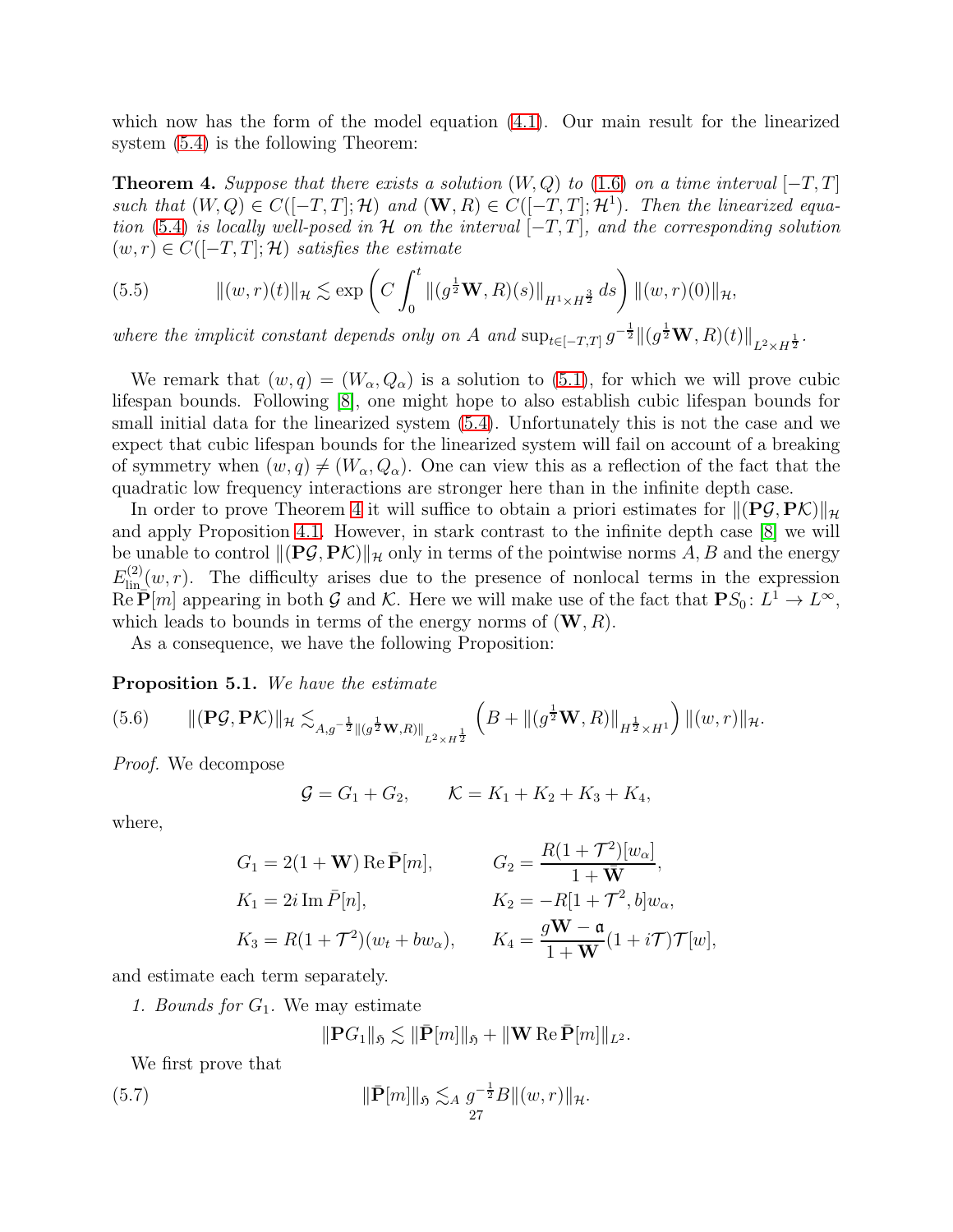As  $\bar{\mathbf{P}}$  vanishes when applied to holomorphic terms, we write

$$
\bar{\mathbf{P}}[m] = -[\bar{\mathbf{P}}, \bar{Y}](1 - Y)r_{\alpha} + [\bar{\mathbf{P}}, d\bar{\mathbf{W}}](1 - Y)\mathcal{T}^2[w] \n+ \bar{\mathbf{P}}[\bar{Y}(1 - Y)R(1 + \mathcal{T}^2)w_{\alpha}] + [\bar{\mathbf{P}}, \bar{R}](1 - Y)^2w_{\alpha}.
$$

For the first, second and fourth terms we apply the commutator estimate [\(A.14\)](#page-75-0) and the product estimate  $(A.15)$  with the estimate  $(A.16)$  for Y and the estimate  $(A.23)$  for d. For the third term we simply use that  $1 + \mathcal{T}^2$  has Schwartz symbol and that  $||R||_{L^{\infty}} \lesssim B$ .

For the second term in  $G_1$  we first decompose according to the frequency of Re  $\bar{P}[m]$ ,

$$
\mathbf{W}\operatorname{Re}\bar{\mathbf{P}}[m] = \mathbf{W}P_{\geq 1}\operatorname{Re}\bar{\mathbf{P}}[m] + \mathbf{W}S_0\operatorname{Re}\bar{\mathbf{P}}[m].
$$

For the high frequency component we use the estimate [\(5.7\)](#page-26-1) for  $\bar{P}[m]$  to obtain

$$
\|\mathbf{W} P_{\geq 1} \operatorname{Re} \bar{\mathbf{P}}[m]\|_{L^2} \lesssim \|\mathbf{W}\|_{L^{\infty}} \|\bar{\mathbf{P}}[m]\|_{\mathfrak{H}} \lesssim_A g^{-\frac{1}{2}}AB \|(w,r)\|_{\mathcal{H}}.
$$

For the low frequency component we are unable to estimate  $S_0 \text{Re } \bar{\mathbf{P}}[m]$  in  $L^2$ , so instead we estimate

<span id="page-27-0"></span>
$$
\|\mathbf{W} S_0 \operatorname{Re} \bar{\mathbf{P}}[m]\|_{L^2} \lesssim \|\mathbf{W}\|_{L^2} \|S_0 \operatorname{Re} \bar{\mathbf{P}}[m]\|_{L^\infty}.
$$

It then remains to show that

(5.8) 
$$
\|S_0 \operatorname{Re} \bar{\mathbf{P}}[m]\|_{L^{\infty}} \lesssim_A g^{-\frac{1}{2}} \|(g^{\frac{1}{2}} \mathbf{W}, R)\|_{H^{\frac{1}{2}} \times H^1} \|(w, r)\|_{\mathcal{H}}.
$$

For the first term in m we use that we use that  $S_0 \mathbf{P} : L^1 \to L^{\infty}$  to obtain

$$
||S_0\bar{P}[\bar{Y}(1-Y)r_\alpha]||_{L^\infty} \lesssim ||S_0(\bar{Y}(1-Y)r_\alpha)||_{L^1}.
$$

Considering this to be the product of  $\overline{Y}(1-Y)$  and  $r_\alpha$  we may only have high-high frequency interactions and hence

$$
||S_0(\bar{Y}(1-Y)r_\alpha)||_{L^1} \lesssim \sum_{k \approx k'} ||\mathbf{P}_k[\bar{Y}(1-Y)]||_{L^2} ||\mathbf{P}_{k'}[r_\alpha]||_{L^2}
$$
  

$$
\lesssim ||\bar{Y}(1-Y)||_{H^{\frac{1}{2}}} ||Lr||_{\mathfrak{H}}
$$
  

$$
\lesssim_A ||\mathbf{W}||_{H^{\frac{1}{2}}} ||Lr||_{\mathfrak{H}},
$$

where the final line follows from the Moser estimate [\(A.10\)](#page-73-2). For the second and third terms in m we may straightforwardly estimate

$$
\left\| \frac{R_{\alpha}\bar{Y}}{1 + \mathbf{W}} \mathcal{T}^2[w] \right\|_{L^1} + \left\| \frac{R\bar{Y}}{1 + \mathbf{W}} (1 + \mathcal{T}^2) w_{\alpha} \right\|_{L^1} \lesssim_A \|R\|_{H^1} \|w\|_{\mathfrak{H}}.
$$

For the final term in m we consider it to be a product of  $\overline{R}$  and  $(1 - Y)^2 w_{\alpha}$  to obtain

$$
||S_0(\bar{R}(1-Y)^2w_\alpha)||_{L^1} \lesssim \sum_{k \approx k'} ||R_k||_{L^2} ||\mathbf{P}_k[(1-Y)^2w_\alpha]||_{L^2} \lesssim ||R||_{H^1} ||(1-Y)^2w_\alpha||_{H^{-1}}.
$$

The estimate [\(5.8\)](#page-27-0) then follows from the product estimate [\(A.15\)](#page-75-1).

2. Bounds for  $G_2$ . Here we simply use that  $1 + \mathcal{T}^2$  has Schwartz symbol to obtain

$$
\left\| \mathbf{P} \left[ \frac{R(1+\mathcal{T}^2)w_{\alpha}}{1+\bar{\mathbf{W}}} \right] \right\|_{\mathfrak{H}} \lesssim_A B \|w\|_{\mathfrak{H}}.
$$

*3. Bounds for* K1*.* As K<sup>1</sup> is purely imaginary we have

$$
||L\mathbf{P}[i\mathop{\rm Im}\nolimits\bar{\mathbf{P}}[n]]||_{\mathfrak{H}}\lesssim ||L\bar{\mathbf{P}}[n]||_{\mathfrak{H}}.
$$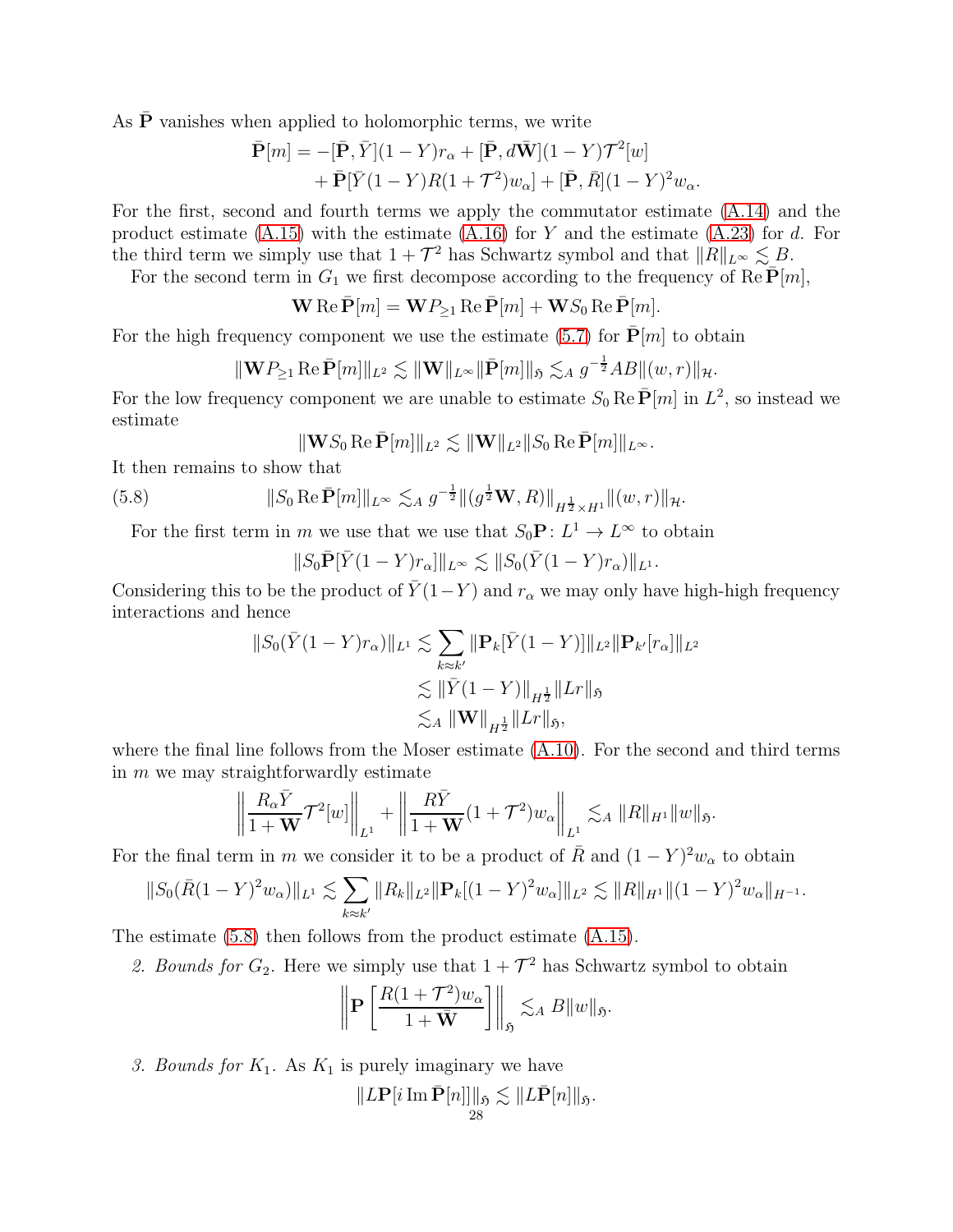We then write

$$
\bar{\mathbf{P}}[n] = [\bar{\mathbf{P}}, \bar{R}](1 - Y)r_{\alpha} - [\bar{\mathbf{P}}, \bar{R}](1 - Y)R_{\alpha}\mathcal{T}^2[w] - \bar{\mathbf{P}}\left[\frac{|R|^2}{1 + \mathbf{W}}(1 + \mathcal{T}^2)w_{\alpha}\right],
$$

and may estimate each term similarly to the proof of [\(5.7\)](#page-26-1) to obtain

$$
||L\bar{\mathbf{P}}[n]||_{\mathfrak{H}} \lesssim_{A} B||(w,r)||_{\mathcal{H}}.
$$

4. Bounds for  $K_2$ . We start by dividing  $K_2$  up according to frequency balance using the paraproduct operator  $T_R$  as

$$
R[1 + \mathcal{T}^{2}, b]w_{\alpha} = T_{R}[1 + \mathcal{T}^{2}, b]w_{\alpha} + (R - T_{R})[1 + \mathcal{T}^{2}, b]w_{\alpha}.
$$

When  $R$  is at low frequency we may estimate

$$
||T_R[1+\mathcal{T}^2,b]w_\alpha||_{H^{\frac{1}{2}}}\lesssim ||R||_{L^\infty}||[1+\mathcal{T}^2,b]w_\alpha||_{H^{\frac{1}{2}}}
$$

and for the remaining terms we apply the paraproduct estimate [\(A.1\)](#page-71-1) to obtain

$$
||(R - T_R)[1 + \mathcal{T}^2, b]w_\alpha]||_{H^{\frac{1}{2}}} \lesssim ||R||_{\text{bmo}^{\frac{1}{2}}} ||[1 + \mathcal{T}^2, b]w_\alpha||_{L^2}.
$$

As a consequence,

$$
||LPK_2||_{\mathfrak{H}} \lesssim g^{\frac{1}{2}}A ||[1+\mathcal{T}^2, b]w_{\alpha}||_{H^{\frac{1}{2}}}
$$

We then decompose using paraproducts,

$$
[1 + \mathcal{T}^2, b]w_{\alpha} = [1 + \mathcal{T}^2, T_b]w_{\alpha} + [1 + \mathcal{T}^2, b_0]w_{\leq 4} + (1 + \mathcal{T}^2)T_{w_{\alpha}}b - T_{(1 + \mathcal{T}^2)w_{\alpha}}b
$$
  
+ 
$$
(1 + \mathcal{T}^2)\Pi[b_{\geq 1}, w_{\alpha}] - \Pi[b_{\geq 1}, (1 + \mathcal{T}^2)w_{\alpha}],
$$

and estimate each of these terms as follows: for the first two terms we apply the commutator estimate  $(A.8)$ , for the third and fourth terms the estimate  $(A.7)$  and for the final two terms we apply the paraproduct estimate  $(A.1)$ . The estimate for  $K_2$  then follows from the estimate [\(A.18\)](#page-76-2) for b.

5. Bounds for  $K_3$ . We may estimate similarly to  $K_2$  to obtain

$$
||LPK_3||_5 \lesssim ||R||_{\text{bmo}_2^{\frac{1}{2}}} ||(1 + \mathcal{T}^2)[w_t + bw_\alpha - 2(1 + \mathbf{W})S_0 \text{ Re }\bar{P}[m]]||_{H^{\frac{1}{2}}} + ||R||_{H^{\frac{1}{2}}}(1 + ||\mathbf{W}||_{L^\infty})||S_0 \text{ Re }\bar{P}[m]]||_{L^\infty}.
$$

For the first term we estimate as for  $G_1$  using that  $1 + \mathcal{T}^2$  has Schwartz symbol to obtain

$$
\|(1+\mathcal{T}^2)[w_t+bw_\alpha-2(1+\mathbf{W})S_0\operatorname{Re}\bar{P}[m]]\|_{H^{\frac{1}{2}}}\lesssim_A g^{-\frac{1}{2}}B\|(w,r)\|_{\mathcal{H}},
$$

and for the second term we may simply apply the estimate [\(5.8\)](#page-27-0).

6. Bounds for  $K_4$ . As  $\mathcal{T}[w]$  is holomorphic we have

$$
(1 + i\mathcal{T})\mathcal{T}[w] = (1 + \mathcal{T}^2) \operatorname{Re} \mathcal{T}[w].
$$

We may then apply the paraproduct estimates  $(A.1)$  and  $(A.7)$  with the estimates  $(A.20)$ for  $\alpha$  and  $(A.16)$  for Y to obtain

$$
\left\|\frac{g\mathbf{W}-\mathfrak{a}}{1+\mathbf{W}}(1+i\mathcal{T})\mathcal{T}[w]\right\|_{H^{\frac{1}{2}}}\lesssim\left(g\|Y\|_{\text{bmo}^{\frac{1}{2}}}+\|\mathfrak{a}\|_{\text{bmo}^{\frac{1}{2}}}\right)\|w\|_{L^{2}}.
$$

This completes the proof of [\(5.6\)](#page-26-2).

 $\Box$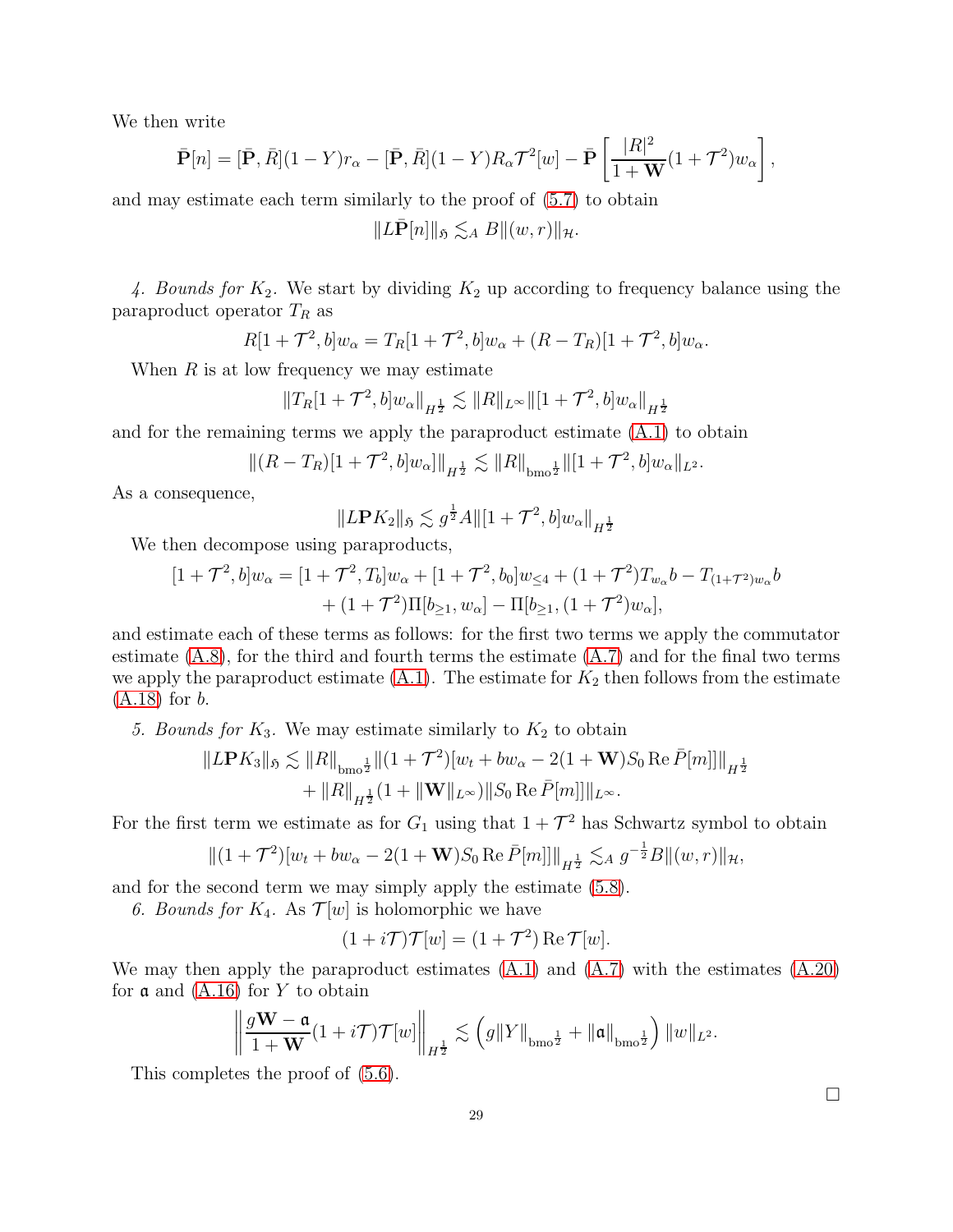## 6. Normal forms

<span id="page-29-0"></span>The goal of this section is to algebraically compute a normal form correction for the system  $(1.6)$  for  $(W,Q)$  as a translation invariant bilinear form. We recall that the aim of the normal form transformation is to eliminate the quadratic terms in the equation. Precisely, at least formally the normal form variables  $(W, Q)$  will solve a nonlinear equation where all the nonlinear terms are cubic and higher order. In this article we will not use such an equation directly for three reasons:

- (i) The equation for the normal form variables  $(\tilde{W}, \tilde{Q})$  is not self-contained, instead it still uses the original variables  $(W, Q)$  in the nonlinearity.
- (ii) The system [\(1.6\)](#page-3-0) is fully nonlinear and the normal form transformation does not mix well with the nonlinear structure.
- (iii) The symbols for the normal form transformation are singular precisely when the output has frequency zero.

Instead, in the next section we use the normal form transformation in order to produce a cubic normal form energy that has the property that its time derivative along the flow is of quartic and higher order. Interestingly (and very usefully) the normal form symbol singularities do not carry over to the normal form energy; this is due to cancellations arising after repeated symmetrizations.

Incidentally, we remark that when considering the linearized equation some of these symmetrizations are lost, which is why we cannot prove cubic energy estimates for the linearized flow.

6.1. The resonance analysis. If we take  $(W,Q) = 0$  in the linearized system [\(5.1\)](#page-24-2) we obtain the system

(6.1) 
$$
\begin{cases} w_t + q_\alpha = 0 \\ q_t - g\mathcal{T}[w] = 0, \end{cases}
$$

which has dispersion relation

$$
\tau^2 = g\xi \tanh \xi.
$$

As a consequence we see that solutions split into right-moving and left-moving components with dispersion relations  $\tau = \pm g^{\frac{1}{2}}\omega(\xi)$ , respectively, where

$$
\omega(\xi) = -\operatorname{sgn}\xi\sqrt{\xi\tanh\xi}.
$$

To understand bilinear resonant interactions we define the function

$$
\Delta(\xi, \eta, \zeta) = \omega(\xi) + \omega(\eta) + \omega(\zeta).
$$

Then resonant two wave interactions correspond to solutions to the system

$$
\begin{cases}\n\Delta(\pm\xi,\pm\eta,\pm\zeta) = 0 \\
\xi + \eta + \zeta = 0.\n\end{cases}
$$

As  $\omega$  is sublinear, the only solutions occur when at least one of  $\xi, \eta, \zeta$  vanishes.

Symmetrizing the  $\Delta$  function, we define the resonance function  $\Omega$  by

$$
\Omega(\xi, \eta, \zeta) = \Delta(\xi, \eta, \zeta)\Delta(\xi, -\eta, -\zeta)\Delta(\xi, -\eta, \zeta)\Delta(\xi, \eta, -\zeta)
$$
  
=  $J(\xi)^2 + J(\eta)^2 + J(\zeta)^2 - 2J(\xi)J(\eta) - 2J(\eta)J(\zeta) - 2J(\zeta)J(\xi),$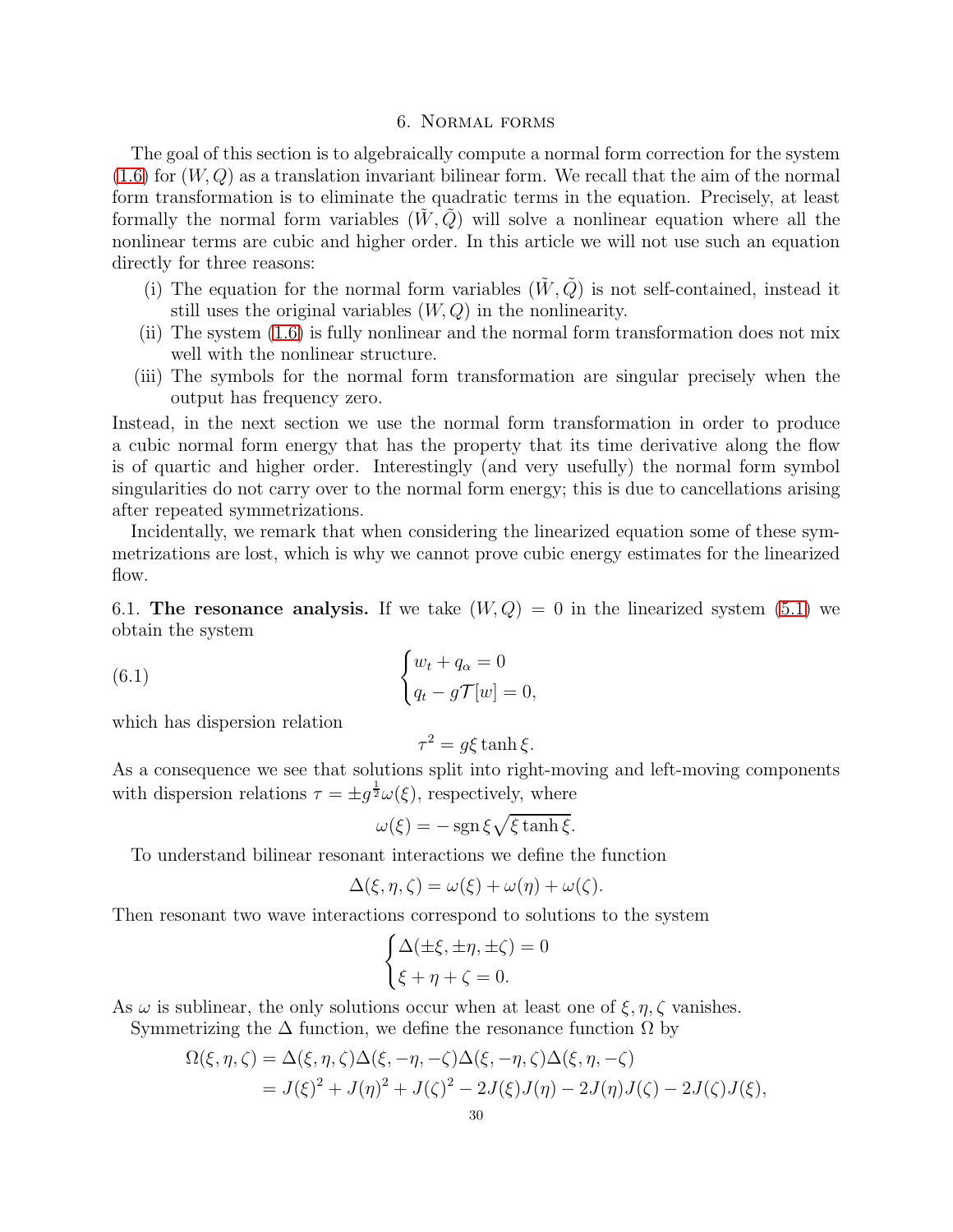on the set  $\mathcal{P} = {\xi + \eta + \zeta = 0}$ , where  $J(\xi) = \omega(\xi)^2 = \xi \tanh \xi$ . This vanishes quadratically on each of the lines  $\xi = 0$ ,  $\eta = 0$ , respectively  $\zeta = 0$ . The function  $\Omega$  will play a key role in all computations which follow.

6.2. Expansion to cubic order. In order to construct normal forms for  $(W, Q)$  we first expand  $F$  to cubic order as

$$
\Lambda^{\leq 3}F = Q_\alpha - Q_\alpha W_\alpha - \mathbf{P}\left[Q_\alpha \bar{W}_\alpha - \bar{Q}_\alpha W_\alpha\right] + Q_\alpha W_\alpha^2 + \mathbf{P}\left[(Q_\alpha \bar{W}_\alpha - \bar{Q}_\alpha W_\alpha)(W_\alpha + \bar{W}_\alpha)\right],
$$

where, for a sufficiently smooth function  $f: \mathbb{C}^2 \to \mathbb{C}$  we define  $\Lambda^{\leq k} f$  to select the terms of polynomial order  $\leq k$  in the Taylor expansion of f at zero.

We may then rewrite [\(1.6\)](#page-3-0) as

(6.2) 
$$
\begin{cases} W_t + Q_\alpha = G^{[2]} + G^{[3]} + G^{[4+]} \\ Q_t - g\mathcal{T}[W] = K^{[2]} + K^{[3]} + K^{[4+]}, \end{cases}
$$

where the quadratic terms are given by

$$
G^{[2]} = \mathbf{P}[Q_{\alpha}\bar{W}_{\alpha} - \bar{Q}_{\alpha}W_{\alpha}], \quad K^{[2]} = -Q_{\alpha}^{2} - \mathbf{P}[Q_{\alpha}\bar{Q}_{\alpha}],
$$

the cubic terms are given by

$$
G^{[3]} = W_{\alpha} \mathbf{P} \left[ Q_{\alpha} \bar{W}_{\alpha} - \bar{Q}_{\alpha} W_{\alpha} \right] - \mathbf{P} \left[ (Q_{\alpha} \bar{W}_{\alpha} - \bar{Q}_{\alpha} W_{\alpha}) (W_{\alpha} + \bar{W}_{\alpha}) \right],
$$
  

$$
K^{[3]} = Q_{\alpha}^2 W_{\alpha} + Q_{\alpha} \mathbf{P} \left[ Q_{\alpha} \bar{W}_{\alpha} - \bar{Q}_{\alpha} W_{\alpha} \right] + \mathbf{P} \left[ Q_{\alpha} \bar{Q}_{\alpha} (W_{\alpha} + \bar{W}_{\alpha}) \right],
$$

and  $G^{[4+]}$ ,  $K^{[4+]}$  contain only quartic and higher order terms.

6.3. Normal forms. By considering parity, we seek holomorphic normal form corrections of the form

$$
\begin{cases} \tilde{W} = W + B^h[W, W] + \frac{1}{g} C^h[Q, Q] + B^a[W, \bar{W}] + \frac{1}{g} C^a[Q, \bar{Q}] \\ \tilde{Q} = Q + A^h[W, Q] + A^a[W, \bar{Q}] + D^a[Q, \bar{W}], \end{cases}
$$

so that the normal form variables  $(\tilde{W}, \tilde{Q})$  satisfy

(6.3) 
$$
\begin{cases} \Lambda^{\leq 2} [\tilde{W}_t + \tilde{Q}_\alpha] = 0 \\ \Lambda^{\leq 2} [\tilde{Q}_t - g \mathcal{T} \tilde{W}] = 0. \end{cases}
$$

Here the operators  $B^h$ ,  $C^h$ ,  $B^a$ ,  $C^a$ ,  $A^h$ ,  $A^a$ ,  $D^a$  are translation invariant bilinear forms, which can be described via their symbols, as below:

$$
B^h[W, W] = \frac{1}{2\pi} \int B^h(\xi, \eta) \hat{W}(\xi) \hat{W}(\eta) e^{i(\xi + \eta)\alpha} d\xi d\eta
$$
  

$$
B^a[W, \bar{W}] = \frac{1}{2\pi} \int B^a(\xi, \eta) \hat{W}(\xi) \overline{\hat{W}}(\eta) e^{i(\xi - \eta)\alpha} d\xi d\eta.
$$

To determine these symbols uniquely we assume that  $B<sup>h</sup>, C<sup>h</sup>$  are symmetric.

For the subsequent construction of the normal form energies we will interpret all symbols as functions on the plane  $\mathcal{P} = {\xi + \eta + \zeta = 0}$ . For notational convenience we will adopt this convention in the following computations. In the context of bilinear operators we may interpret  $\zeta = \zeta(\xi, \eta) := -(\xi + \eta)$ . For this reason we will compute holomorphic symbols at  $(\xi, \eta)$  and mixed holomorphic-antiholomorphic symbols at  $(\xi, -\eta)$ .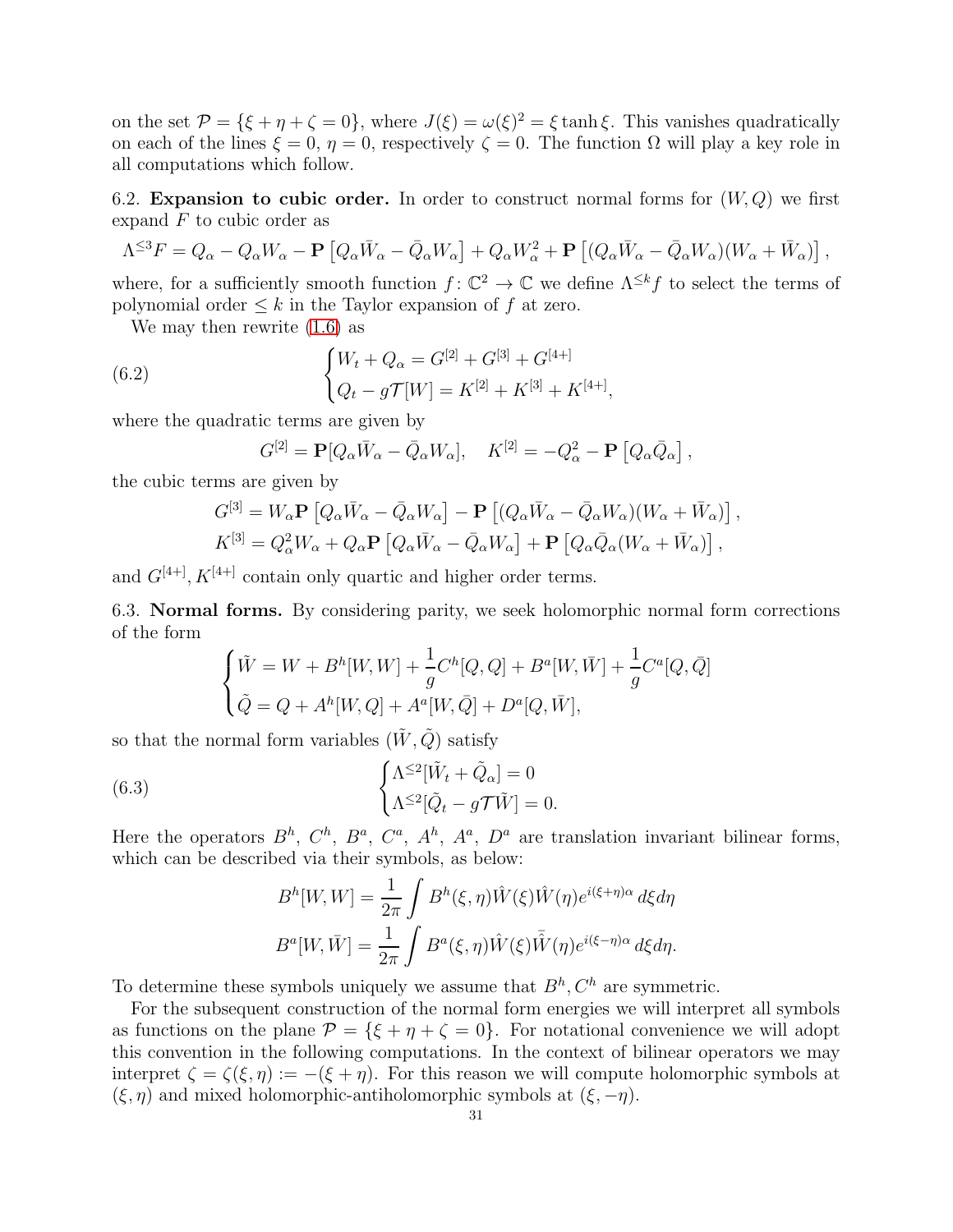6.3.1. *Holomorphic products*. The holomorphic terms  $A<sup>h</sup>$ ,  $B<sup>h</sup>$  and  $C<sup>h</sup>$  are generated by the holomorphic part of the quadratic nonlinearity, i.e., the first term in  $K^{[2]}$ . Comparing holomorphic terms at the quadratic level we obtain a linear system for the symbols

$$
\begin{bmatrix} \xi + \eta & -2\eta & -2\tanh\xi \\ -\xi & 0 & \tanh(\xi + \eta) \\ -\tanh\eta & \tanh(\xi + \eta) & 0 \end{bmatrix} \begin{bmatrix} A^h(\xi, \eta) \\ B^h(\xi, \eta) \\ C^h(\xi, \eta) \end{bmatrix} = \begin{bmatrix} 0 \\ i\xi\eta \\ 0 \end{bmatrix}.
$$

From the first row we have

$$
A^{h} = \frac{2\eta B^{h}}{\xi + \eta} + \frac{2\tanh\xi C^{h}}{\xi + \eta}.
$$

We then calculate the symmetrizations

$$
(\xi A^h)_{\text{sym}} = \frac{2\xi\eta B^h}{\xi + \eta} + \frac{(\xi \tanh \xi + \eta \tanh \eta)C^h}{\xi + \eta},
$$

$$
(\tanh \eta A^h)_{\text{sym}} = \frac{(\xi \tanh \xi + \eta \tanh \eta)B^h}{\xi + \eta} + \frac{2 \tanh \xi \tanh \eta C^h}{\xi + \eta}.
$$

Plugging this into the second row we obtain,

$$
((\xi + \eta) \tanh(\xi + \eta) - \xi \tanh \xi - \eta \tanh \eta)C^h = i\xi\eta(\xi + \eta) + 2\xi\eta B^h,
$$

and into the third row,

$$
((\xi + \eta) \tanh(\xi + \eta) - \xi \tanh\xi - \eta \tanh\eta)B^h = 2\tanh\xi \tanh\eta C^h.
$$

As a consequence we obtain the solutions

$$
A^{h}(\xi, \eta) = \frac{2i\eta J(\xi) (J(\zeta) - J(\xi) + J(\eta))}{\Omega},
$$

$$
B^{h}(\xi, \eta) = -\frac{2i\zeta J(\xi)J(\eta)}{\Omega},
$$

$$
C^{h}(\xi, \eta) = -\frac{i\xi\eta\zeta (J(\zeta) - J(\xi) - J(\eta))}{\Omega}.
$$

6.3.2. *Mixed terms*. The mixed terms  $A^a$ ,  $B^a$ ,  $C^a$  and  $D^a$  are generated by the mixed holomorphic-antiholomorphic part of the quadratic nonlinearity. As above, we write the mixed holomorphic-antiholomorphic terms as a linear system

$$
\begin{bmatrix}\n\xi + \eta & -\eta & -\tanh\xi & 0 \\
0 & -\xi & -\tanh\eta & \xi + \eta \\
-\xi & 0 & \tanh(\xi + \eta) & -\eta \\
-\tanh\eta & \tanh(\xi + \eta) & 0 & -\tanh\xi\n\end{bmatrix}\n\begin{bmatrix}\nA^a(\xi, -\eta) \\
B^a(\xi, -\eta) \\
C^a(\xi, -\eta) \\
D^a(\xi, -\eta)\n\end{bmatrix} = \begin{bmatrix}\n\frac{1}{2}i(1 - \coth(\xi + \eta))\xi\eta \\
-\frac{1}{2}i(1 - \coth(\xi + \eta))\xi\eta \\
\frac{1}{2}i(1 - \tanh(\xi + \eta))\xi\eta \\
0 & 0\n\end{bmatrix}
$$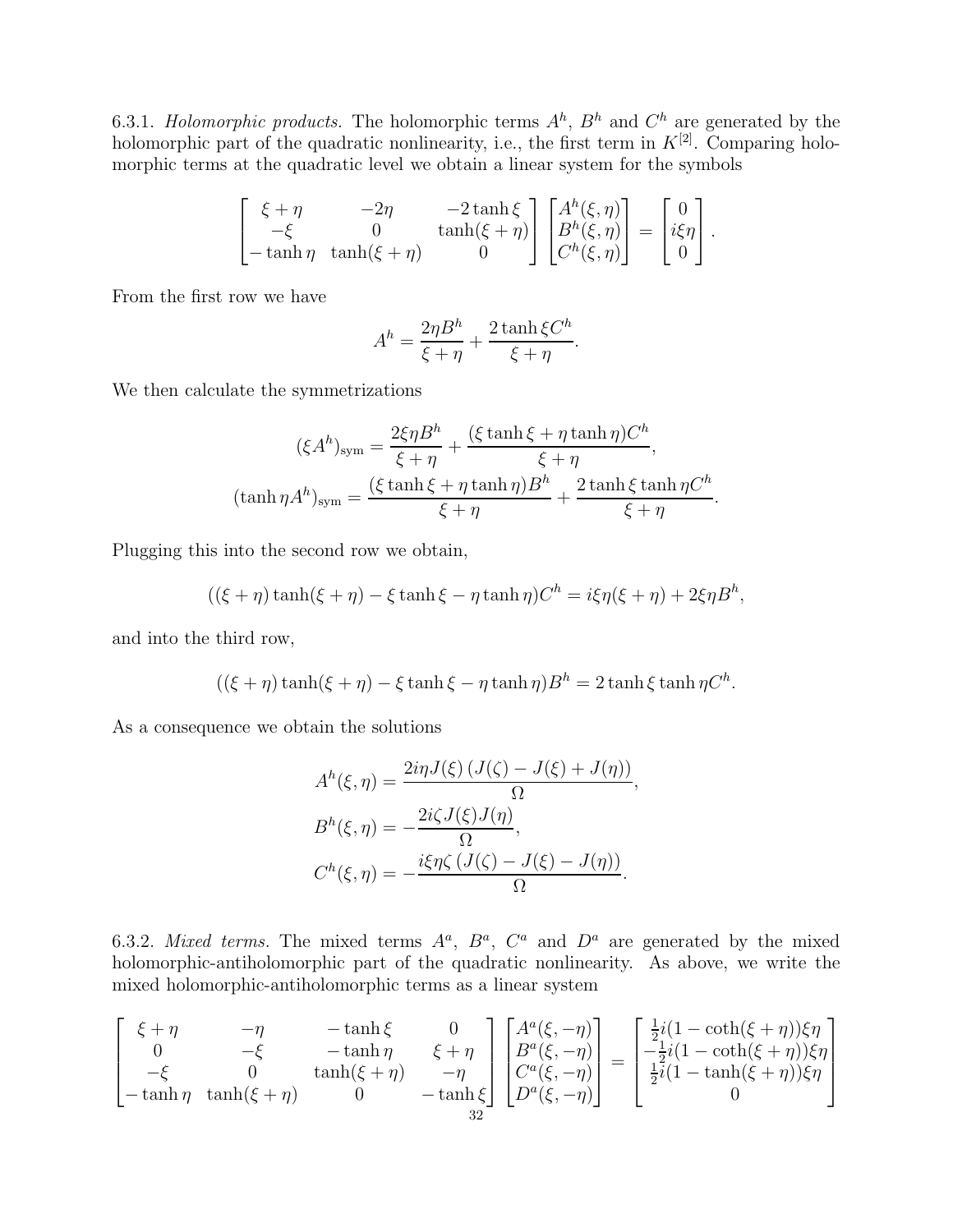We solve this system to obtain

$$
A^{a}(\xi, -\eta) = -\frac{e^{2\zeta}}{e^{2\zeta} + 1} \left\{ (J(\eta) + \eta) \frac{B^{h}(\xi, \eta)}{\zeta \tanh \eta} + (J(\xi) - \xi) \frac{C^{h}(\xi, \eta)}{\xi \zeta} \right\},
$$
  
\n
$$
B^{a}(\xi, -\eta) = \frac{e^{2\zeta}}{e^{2\zeta} - 1} \left\{ (J(\zeta) - (\xi - \eta)) \frac{B^{h}(\xi, \eta)}{\zeta} + (\eta J(\xi) - \xi J(\eta)) \frac{C^{h}(\xi, \eta)}{\xi \eta \zeta} \right\},
$$
  
\n
$$
C^{a}(\xi, -\eta) = \frac{e^{2\zeta}}{e^{2\zeta} - 1} \left\{ (\eta J(\xi) - \xi J(\eta)) \frac{B^{h}(\xi, \eta)}{\zeta \tanh \xi \tanh \eta} + (J(\zeta) - (\xi - \eta)) \frac{C^{h}(\xi, \eta)}{\zeta} \right\},
$$
  
\n
$$
D^{a}(\xi, -\eta) = -\frac{e^{2\zeta}}{e^{2\zeta} + 1} \left\{ (J(\xi) - \xi) \frac{B^{h}(\xi, \eta)}{\zeta \tanh \xi} + (J(\eta) + \eta) \frac{C^{h}(\xi, \eta)}{\eta \zeta} \right\}.
$$

6.4. Symbol classes and asymptotics for the normal form. Here we consider the symbols arising in the normal form, and describe their size and regularity. These are needed in order to have good  $L^2$  and  $L^p$  multilinear bounds.

From the perspective of high frequency bounds, we are interested in the interactions between one high negative frequency and one low frequency. Here we expect only the symbols  $B^h$ ,  $B^a$ ,  $A^h$  and  $D^a$  to play a role; the remaining symbols  $C^h$ ,  $C^a$  and  $A^a$  (which do not appear at all in the infinite bottom case) will decay rapidly in the above regime. For the former symbols, on the other hand, we will need to compute second order expansions around  $\xi = 0$  (for  $B^h$  and  $A^h$ ) respectively around  $\eta = 0$  (for  $B^a$ ,  $A^h$  and  $D^a$ ). However, due to the linear component of the normal derivative of the pressure, we will also require an expansion for  $C^h$  near  $\eta = 0$ .

From the perspective of low frequency analysis, we do not have any low frequency pointwise control on Re W and Re Q. Hence we will need to show that  $\text{Re }W$  and  $\text{Re }Q$  do not appear undifferentiated in our cubic energy functional. This requires certain cancellations to happen (akin to a null condition). For this we will need to exactly compute almost all of the above symbols at  $\xi = 0$  and at  $\eta = 0$ .

We will interpret all symbols as functions on the plane  $\mathcal{P} = {\xi + \eta + \zeta = 0}$ . In this plane we consider three distinguished lines  $\xi = 0$ ,  $\eta = 0$ ,  $\zeta = 0$ . The symbol regularity will depend on the distance d to these lines and on the radius  $\rho$ ,

$$
d = 1 + \min\{|\xi|, |\eta|, |\zeta|\}, \qquad \rho = 1 + \max\{|\xi|, |\eta|, |\zeta|\}.
$$

For a weight  $\sigma$  which is slowly varying with respect to these scales we denote by  $S(\sigma)$  the class of symbols s on  $P$  which satisfy

$$
|(d\partial)^{\alpha}(\rho\partial_{\rho})^{\beta}s| \lesssim c_{\alpha\beta}\sigma.
$$

We begin our discussion with the expression  $\Omega$ , for which we have:

#### Lemma 6.1.

- *a)* The symbol  $\Omega$  restricted to  $\mathcal P$  is non-positive and belongs to  $S(d\rho)$ .
- *b) The symbol* Ω *vanishes quadratically on the three lines and is elliptic elsewhere,*

$$
\mathcal{T}^2(\xi)\mathcal{T}^2(\eta)\mathcal{T}^2(\zeta)\Omega^{-1} \in S(d^{-1}\rho^{-1}).
$$

*c)* We have the following expansion in the region  $|\eta| \ll -\xi$ :

$$
\Omega(\xi, \eta, \zeta) = 4J(\eta)\xi + (\eta + J(\eta))^2 + S(e^{\xi}) = -4J(\eta)\zeta + (\eta - J(\eta))^2 + S(e^{-\zeta}).
$$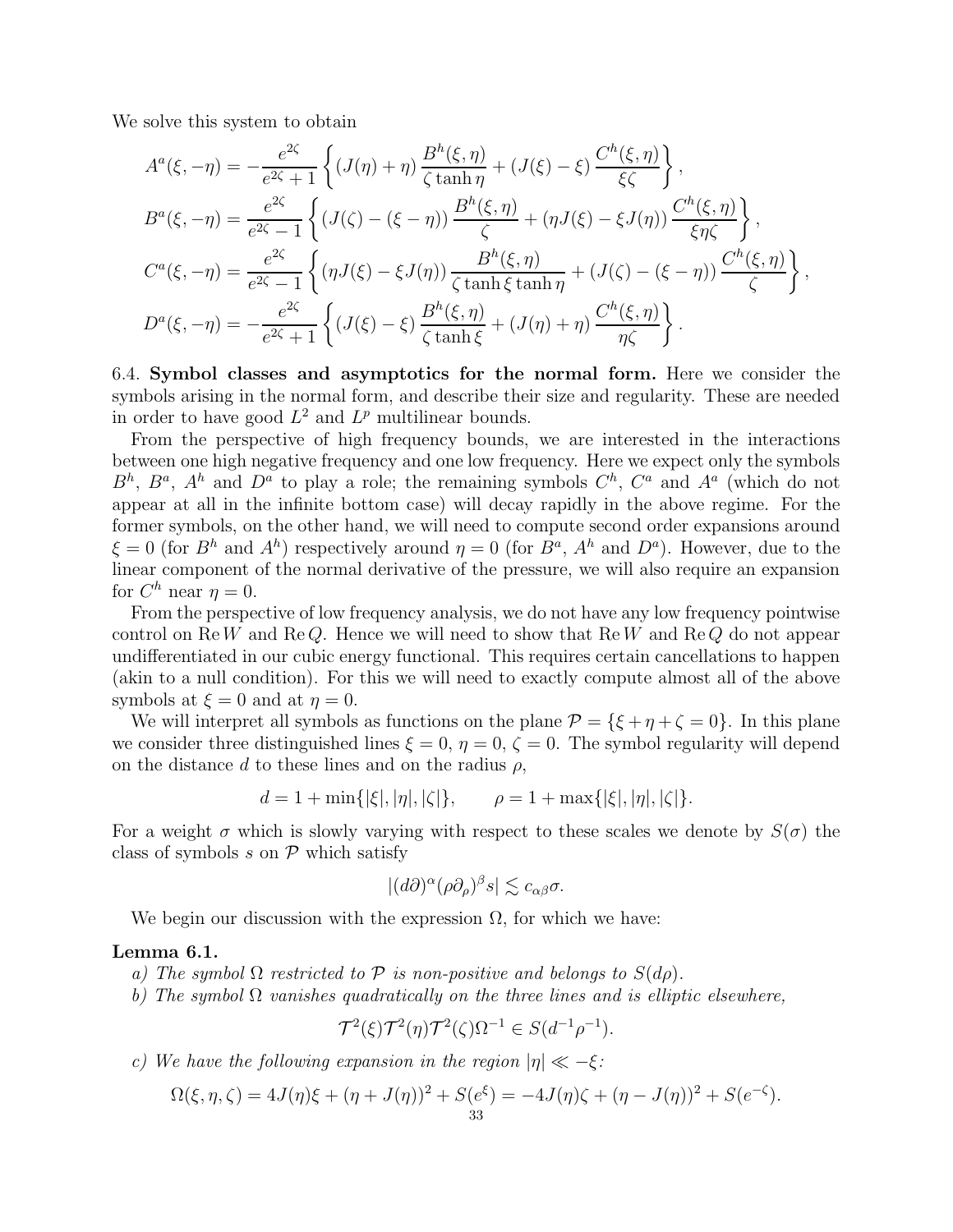*d) On the line* η = 0 *we have the limit*

$$
\lim_{|\eta| \to 0} \eta^{-2} \Omega(\xi, \eta, \zeta) = J'(\xi)^2 - 4J(\xi) =: \Lambda(\xi) < 0.
$$

The proof is a fairly straightforward algebraic computation and is omitted. We remark that part (b) is consistent with the fact that in our problem two wave resonances appear only when either an input frequency or the output frequency is zero. Part (c) is relevant in our high frequency analysis, while part (d) is needed for the low frequency cancellation.

Now we successively consider the symbols in our normal form analysis:

The symbol  $B<sup>h</sup>$ . Here by inspection we see that all the zeros of  $\Omega$  are canceled by the numerator, except for a simple zero at  $\zeta = 0$ . Then the natural regularity statement is obtained after multiplication with  $\mathcal{T}(\zeta)$ . Precisely, we have

(6.4) 
$$
\mathcal{T}(\zeta)B^h(\xi,\eta)\in S(\rho).
$$

For the high frequency asymptotics in the region  $|\eta| \ll -\xi$  we have the expansion

(6.5) 
$$
B^{h}(\xi, \eta) = -\frac{i}{2} \left( \xi - \frac{(\eta - J(\eta))^{2}}{4J(\eta)} \right) + S(d^{2}\rho^{-1}).
$$

On the other hand, at  $\eta = 0$  we have

$$
B^h(\xi,0) = \frac{2i\xi J(\xi)}{\Lambda(\xi)}.
$$

The symbol  $C<sup>h</sup>$ . Again all the zeros of  $\Omega$  are canceled by the numerator, except for a simple zero at  $\zeta = 0$ . Further, the difference  $J(\xi) + J(\eta) - J(\zeta)$  decays exponentially if  $\xi$ and  $\eta$  have the same sign,

$$
J(\xi) + J(\eta) - J(\zeta) = O(e^{-|\xi|} + e^{-|\eta|}), \quad \xi \eta > 0.
$$

We then obtain the size of  $C^h$  as

(6.6) 
$$
\mathcal{T}(\zeta)C^h(\xi,\eta) \in \left\{ \begin{array}{ll} S(\rho \min\{|\xi|,|\eta|\}) & \xi\eta < 0 \\ S(d^{-N}\rho) & \xi\eta > 0. \end{array} \right.
$$

The asymptotics in the region  $|\eta| \ll -\xi$  are

$$
C^{h}(\xi,\eta) = -\frac{i\eta(\eta + J(\eta))}{4J(\eta)} \left(\xi - \frac{(\eta - J(\eta))^{2}}{4J(\eta)}\right) + S(d^{3}\rho^{-1}).
$$

Finally, we also need

$$
C^h(\xi,0) = \frac{i\xi^2 J'(\xi)}{\Lambda(\xi)}.
$$

**The symbol**  $A^h$ . As before, we remove the zero at  $\zeta = 0$  to obtain the regularity

(6.7) 
$$
\mathcal{T}(\zeta)A^{h}(\xi,\eta) \in \left\{ \begin{array}{ll} S(|\eta|) & \eta\zeta < 0\\ S(d^{-N}|\eta|) & \eta\zeta > 0\\ 34 & \end{array} \right.
$$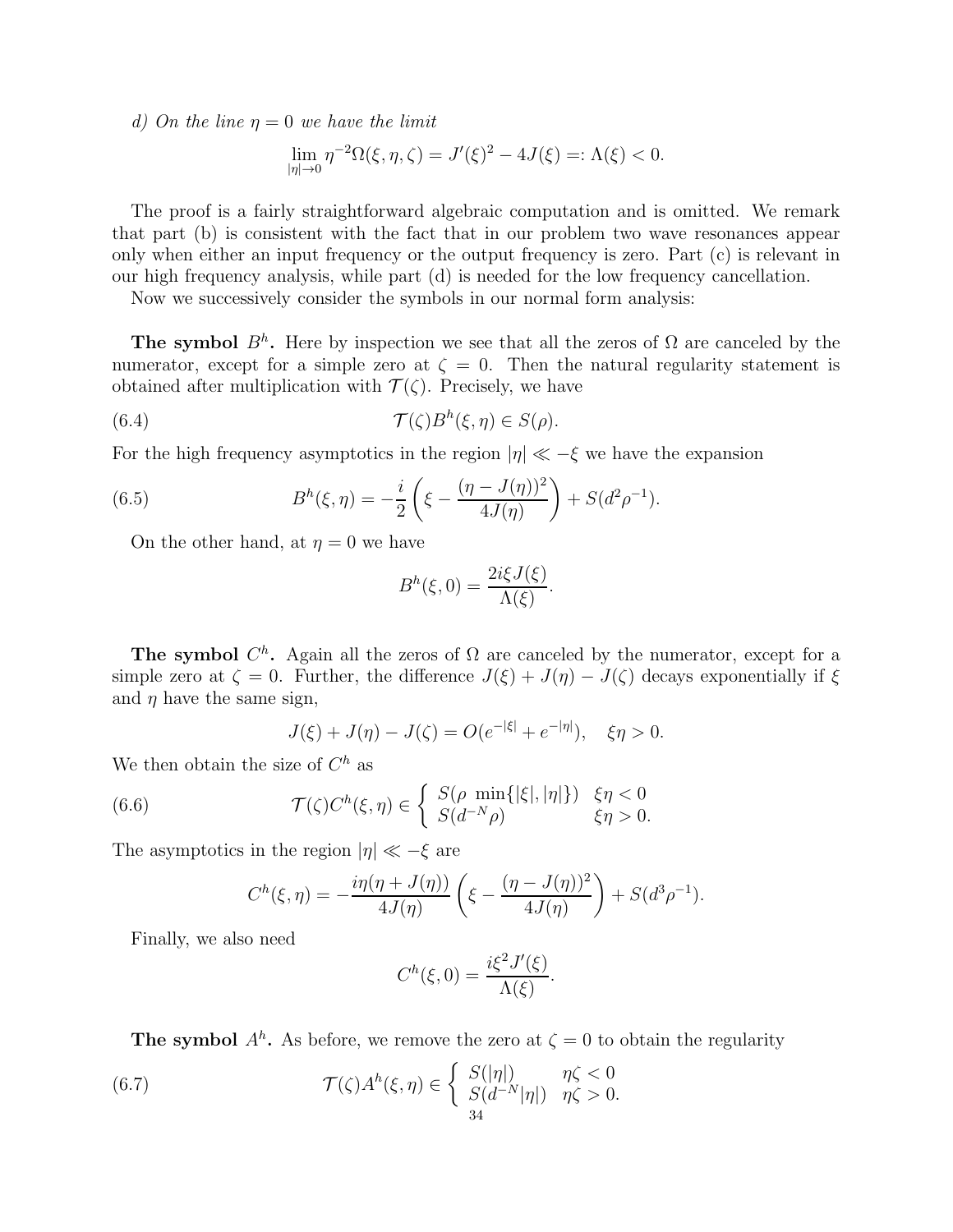Since  $A<sup>h</sup>$  is not symmetric, we need asymptotics both near  $\xi = 0$  and  $\eta = 0$ . First we consider the region  $|\eta| \ll -\zeta$ . Here we have

(6.8) 
$$
A^{h}(\xi,\eta) = -\frac{i\eta(\eta + J(\eta))}{2J(\eta)} \left(1 + \frac{(\eta - J(\eta))^{2}}{4\xi J(\eta)}\right) + S(d^{3}\rho^{-1}),
$$

where the leading order term vanishes (which is consistent with the infinite bottom problem). Next, we consider the region  $|\xi| \ll -\eta$ :

(6.9) 
$$
A^{h}(\xi, \eta) = -i \left( \eta + \frac{J(\xi)^{2} - \xi^{2}}{4J(\xi)} \right) + S(d^{2} \rho^{-1}).
$$

Finally, we compute

$$
Ah(\xi, 0) = \frac{2iJ(\xi)J'(\xi)}{\Lambda(\xi)}, \qquad Ah(0, \eta) = \frac{4i\eta J(\eta)}{\Lambda(\eta)}.
$$

Next we consider the symbols for the mixed terms, namely  $A^a$ ,  $B^a$ ,  $C^a$  and  $D^a$ . Here we will continue to consider  $(\xi, \eta, \zeta) \in \mathcal{P}$  and compute the symbols at  $(\xi, -\eta)$ .

The symbol  $A^a$ . The symbol  $A^a(\xi, -\eta)$  decays exponentially in all directions except near the half-lines  $\{\xi = 0, \eta < 0\}$  and  $\{\zeta = 0, \xi < 0\}$ . Precisely, we have

(6.10) 
$$
\mathcal{T}(\zeta)A^a(\xi,-\eta) \in \left\{ \begin{array}{ll} S(d^{-N}|\xi|) & |\xi| \ll -\eta \text{ or } |\zeta| \ll -\xi \\ S(\rho^{-N}) & \text{elsewhere.} \end{array} \right..
$$

Finally, we have

$$
A^{a}(\xi,0) = \frac{i}{\Lambda(\xi)(e^{2\xi}+1)} [2J(\xi) - \xi J'(\xi) + J(\xi)J'(\xi)].
$$

**The symbol**  $B^a$ . This is similar to  $B^h$ , in that

(6.11) 
$$
\mathcal{T}(\zeta)B^a(\xi,-\eta) \in S(\rho).
$$

In the region  $|\eta| \ll -\xi$  we have the asymptotics

(6.12) 
$$
B^{a}(\xi, -\eta) = -i\xi + S(d^{2}\rho^{-1}).
$$

Finally, we do not need the exact expressions for  $B^a(\xi,0)$  and  $B^a(0,-\eta)$ , only the fact that they are purely imaginary.

The symbol  $C^a$ . The symbol  $C^a(\xi, -\eta)$  decays exponentially away from the region  ${0 < \xi \ll -\eta}$  and the half-line  ${\zeta = 0, \eta < 0}$ . Precisely,

.

(6.13) 
$$
\mathcal{T}(\zeta)C^{a}(\xi,-\eta) \in \begin{cases} S(|\xi|\rho) & 0 < \xi \ll -\eta \text{ or } |\zeta| \ll -\eta \\ S(d^{-N}|\xi|\rho) & 0 < -\xi \ll -\eta \text{ or } |\zeta| \ll -\xi \\ S(\rho^{-N}) & \text{elsewhere.} \end{cases}
$$

Finally, on the two lines we have

$$
C^{a}(\xi,0) = \frac{i\xi}{\Lambda(\xi)(e^{2\xi}-1)} [2J(\xi) - \xi J'(\xi) + J(\xi)J'(\xi)],
$$
  

$$
C^{a}(0,-\eta) = -\frac{i\eta}{\Lambda(\eta)(e^{2\eta}-1)} [2J(\eta) - \eta J'(\eta) - J(\eta)J'(\eta)].
$$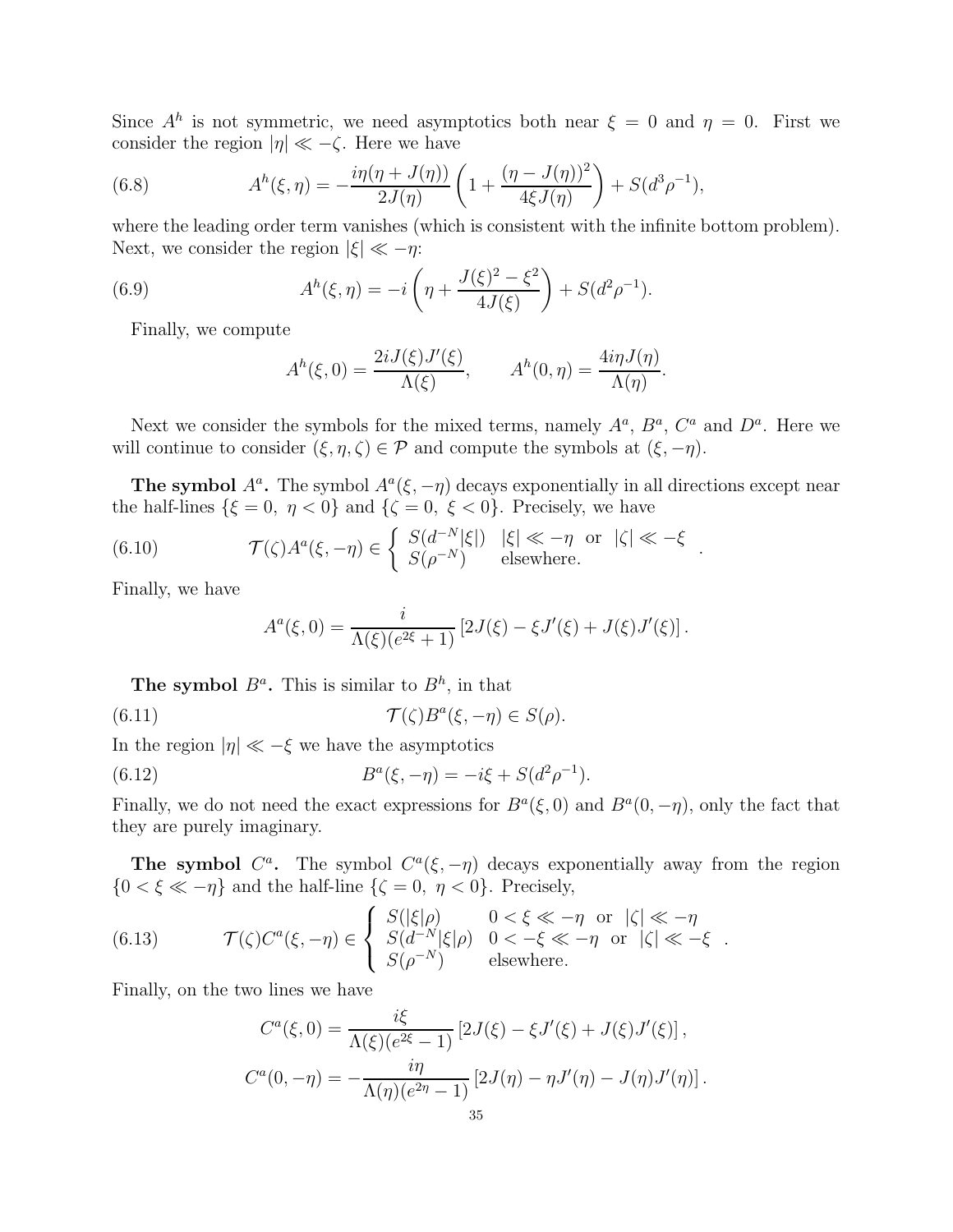The symbol  $D^a$ . The symbol  $D^a(\xi, -\eta)$  decays exponentially away from the region  ${0 < -\xi \ll -\eta}$  and the half-line  ${\eta = 0, \xi < 0}$ . Precisely,

.

(6.14) 
$$
\mathcal{T}(\zeta)D^a(\xi,-\eta) \in \begin{cases} S(|\xi|) & 0 < -\xi \ll -\eta \text{ or } |\eta| \ll -\xi \\ S(d^{-N}|\xi|) & 0 < \xi \ll -\eta \text{ or } |\zeta| \ll -\eta \\ S(\rho^{-N}) & \text{elsewhere.} \end{cases}
$$

We will only require its high frequency asymptotics in the region  $|\eta| \ll -\xi$ :

(6.15) 
$$
D^{a}(\xi, -\eta) = -i\xi + S(d^{2}\rho^{-1}),
$$

which are similar to those for  $B^a$ .

Finally, we also need

$$
D^{a}(0,-\eta) = -\frac{i}{\Lambda(\eta)(e^{2\eta}+1)} [2J(\eta) - \eta J'(\eta) - J(\eta)J'(\eta)].
$$

# 7. The normal form energy.

<span id="page-35-0"></span>The aim of this section is to use the normal form computation in the previous section to produce a normal form energy, i.e., an energy functional which is accurate to quartic order. We summarize our result as follows:

**Proposition 7.1.** For each  $n \geq 1$  there exists a normal form energy  $E_{NF}^n = E_{NF}^n(\mathbf{W}, R)$ *with the following properties:*

*a)* Algebraic properties.  $E_{NF}^n(\mathbf{W}, R)$  has only quadratic and cubic terms,

$$
\Lambda^{\geq 4} E_{NF}^n(\mathbf{W}, R) = 0,
$$

*and its quadratic part is given by the linear energy*

$$
\Lambda^{\leq 2} E_{NF}^n(\mathbf{W}, R) = E_0(\partial^{n-1} \mathbf{W}, \partial^{n-1} R).
$$

*Further,*  $E_{NF}^n(\mathbf{W}, R)$  *is accurate to quartic order, i.e.,* 

(7.1) 
$$
\Lambda^{\leq 3} \frac{d}{dt} E_{NF}^n(\mathbf{W}, R) = 0
$$

*along the flow of* [\(1.6\)](#page-3-0)*.*

b) Qualitative description.  $E_{NF}^n$  has the form

$$
E_{NF}^n(\mathbf{W}, R) = E_0(\partial^{n-1}\mathbf{W}, \partial^{n-1}R) + gB(\mathbf{W}, \mathbf{W}, \mathbf{W}) + A(\mathbf{W}, R, R),
$$

*where* A *and* B *are translation invariant trilinear forms. Further, there is a decomposition*

$$
E_{NF}^{n} = E_{NF,high}^{n} + E_{NF,low}^{n},
$$

*with*

$$
E_{NF,high}^{n} = E_0(\partial^{n-1} \mathbf{W}, \partial^{n-1} R) + g B_{high}(\mathbf{W}, \mathbf{W}, \mathbf{W}) + A_{high}(\mathbf{W}, R, R),
$$
  

$$
E_{NF,low}^{n} = g B_{low}(\mathbf{W}, \mathbf{W}, \mathbf{W}) + A_{low}(\mathbf{W}, R, R),
$$

*where the forms* Bhigh *and* Ahigh*, respectively* Blow *and* Alow *are characterized as follows:*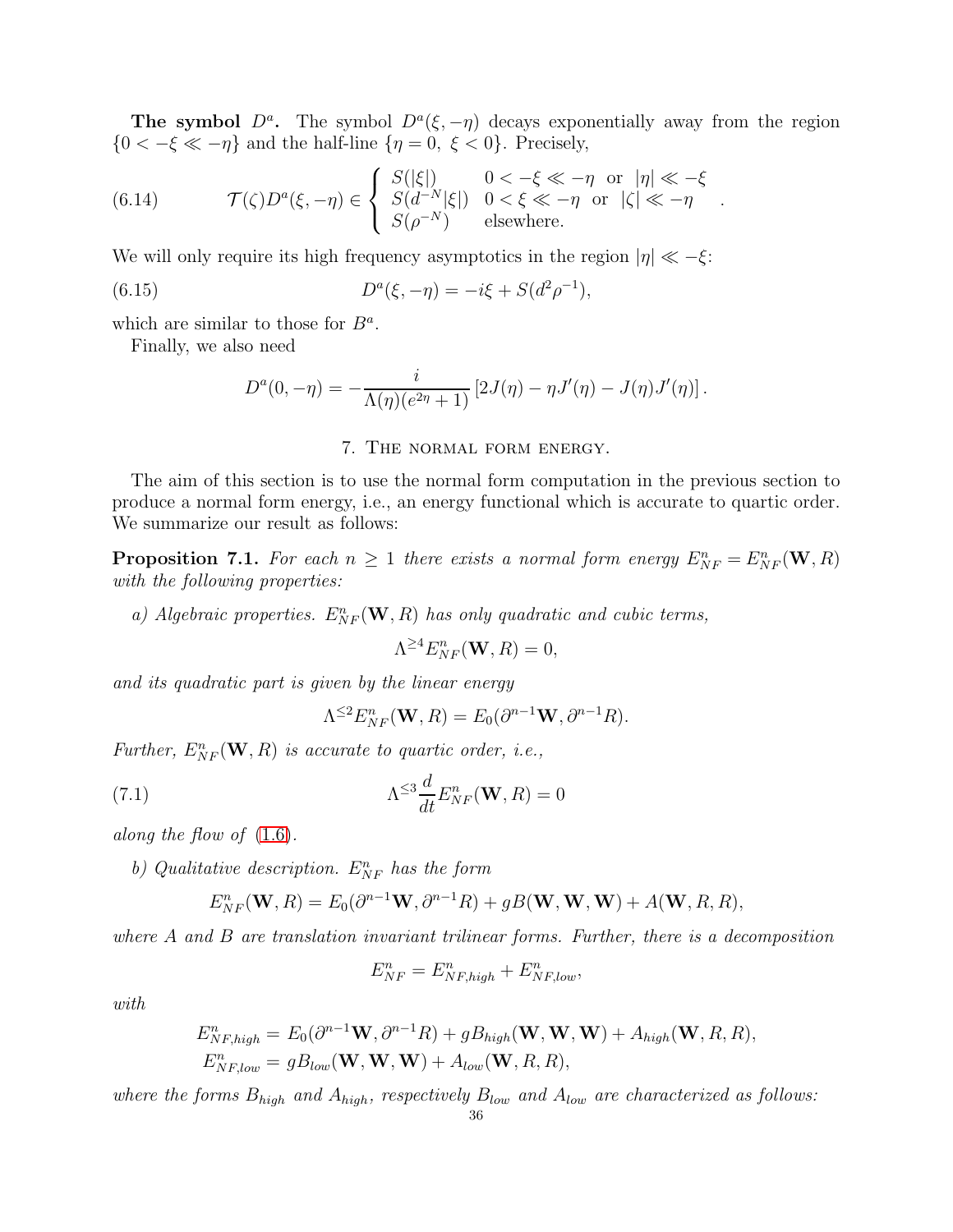<span id="page-36-1"></span>(i) Case 
$$
n \ge 2
$$
. Then the forms  $B_{high}$ ,  $A_{high}$  are given by  
\n
$$
B_{high}(\mathbf{W}, \mathbf{W}, \mathbf{W}) := \langle \partial^{n-1} \mathbf{W}, \partial^{n-1} \mathbf{W} \rangle_{-4n \operatorname{Re} \mathbf{W} + \frac{1}{2}(1+\mathcal{T}^2) \operatorname{Re} \mathbf{W}},
$$
\n(7.2)  $A_{high}(\mathbf{W}, R, R) := -\langle \partial^{n-1} R, \mathcal{T}^{-1} \partial^{n-1} R_{\alpha} \rangle_{-4n \operatorname{Re} \mathbf{W} - \frac{1}{2}(1+\mathcal{T}^2) \operatorname{Re} \mathbf{W}}$ 

 $-2\langle \mathbf{W}\partial^{(n-1)}R, \mathcal{T}^{-1}\partial^{(n-1)}R_{\alpha}\rangle + 2\langle \partial^{(n-2)}\mathbf{W}R_{\alpha}, \mathcal{T}^{-1}\partial^{(n-1)}R_{\alpha}\rangle,$ 

*whereas the forms*  $B_{low}$  *and*  $A_{low}$  *have symbols*  $B_{low}(\xi, \eta, \zeta)$ *,*  $A_{low}(\xi, \eta, \zeta)$  *in the class* 

$$
B_{low} \in S(d\rho^{2n-3}), \qquad A_{low} \in S(dd_1\rho^{2n-3}) + S(\rho^{2n-2}),
$$

*where* d,  $\rho$  are defined as before and  $d_1 = \min\{|\eta|, |\zeta|\}$  is the smaller of the two R frequencies. *(ii)* Case  $n = 1$ . Then the forms  $B_{high}$ ,  $A_{high}$  are given by

(7.3) 
$$
B_{high}(\mathbf{W}, \mathbf{W}, \mathbf{W}) := \langle \mathbf{W}, \mathbf{W} \rangle_{-4 \operatorname{Re} \mathbf{W} + \frac{1}{2}(1+\mathcal{T}^2) \operatorname{Re} \mathbf{W}},
$$

$$
A_{high}(\mathbf{W}, R, R) := -\langle R, \mathcal{T}^{-1} R_{\alpha} \rangle_{-4 \operatorname{Re} \mathbf{W} - \frac{1}{2}(1+\mathcal{T}^2) \operatorname{Re} \mathbf{W}} - 2 \langle R \mathbf{W}, \mathcal{T}^{-1} R_{\alpha} \rangle,
$$

*and the forms*  $B_{low}$  *and*  $A_{low}$  *have symbols*  $B_{low}(\xi, \eta, \zeta)$ *,*  $A_{low}(\xi, \eta, \zeta)$  *in the class* 

$$
B_{low} \in S(\rho^{-1}), \qquad A_{low} \in S(1).
$$

The remainder of this section is devoted to the proof of the above proposition. To start with we give a brief description of the types of trilinear forms  $B$  and  $A$  that we will work with. These trilinear forms are translation invariant so they can be described in terms of their symbols. Precisely, one can represent any such trilinear form  $B(W, W, W)$  and  $A(W, Q, Q)$ as

<span id="page-36-0"></span>
$$
B(W, W, W) = \frac{2}{\sqrt{2\pi}} \operatorname{Re} \int_{\xi + \eta + \zeta = 0} B(\xi, \eta, \zeta) \hat{W}(\xi) \hat{W}(\eta) \hat{W}(\zeta) d\xi d\eta,
$$
  

$$
A(W, Q, Q) = \frac{2}{\sqrt{2\pi}} \operatorname{Re} \int_{\xi + \eta + \zeta = 0} A(\zeta, \xi, \eta) \hat{W}(\zeta) \hat{Q}(\xi) \hat{Q}(\eta) d\xi d\eta.
$$

At the same time, we also need trilinear forms which involve complex conjugates. However, the functions  $W$  and  $Q$  are holomorphic, and thus their Fourier transforms satisfy the relations

(7.4) 
$$
\bar{\hat{W}}(-\xi) = e^{2\xi} \hat{W}(\xi), \qquad \bar{\hat{Q}}(-\xi) = e^{2\xi} \hat{Q}(\xi).
$$

These relations allow us to uniquely represent all the cubic terms in the normal form energy functional in the above form without any conjugates. The price to pay is that we need to allow such exponentials in our symbol classes. However, this happens in a very limited way. To account for this we introduce the following notation

**Definition 7.2.** Given any class of symbols  $S(\sigma)$  on the plane  $\mathcal{P} = {\xi + \eta + \zeta = 0}$ , we denote by  $ES(\sigma)$  the linear span of symbols in  $\{S(\sigma), e^{\pm 2\xi}S(\sigma), e^{\pm 2\eta}S(\sigma), e^{\pm 2\zeta}S(\sigma)\}.$ 

We note than any trilinear form with symbols in the class ES, acting on holomorphic functions, can be written as a sum of trilinear forms with symbols in  $S$ , but where complex conjugation is also allowed.

Also we note that for any such trilinear form, its symbol is uniquely determined up to symmetries, i.e., for the symmetric part of the above symbols. Indeed, symmetrizations will play a crucial role in our computations because they will allow us to gain some critical cancellations.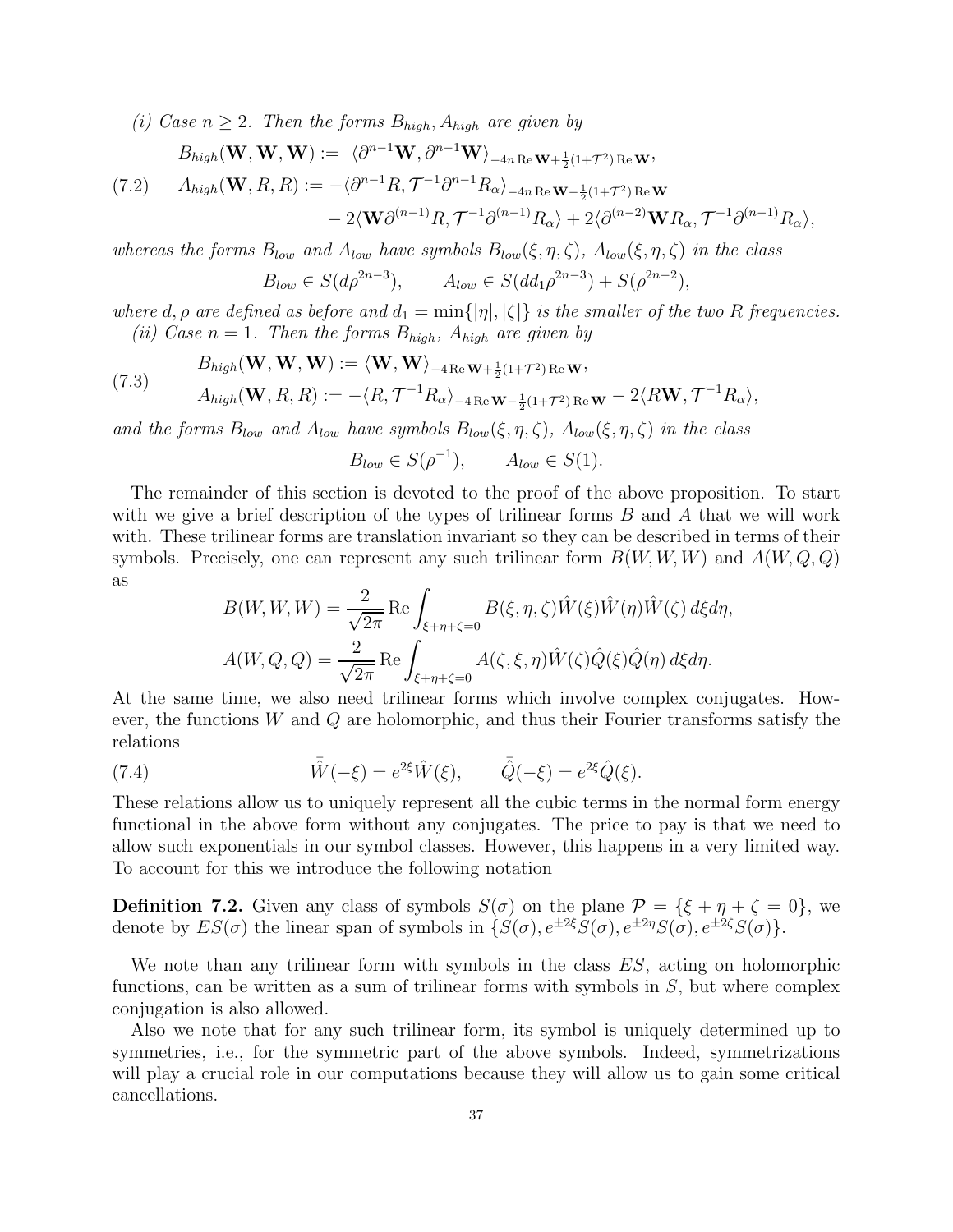The aim of this section is to determine the symbols A, B above, and to study their properties.

7.1. From normal forms to normal form energies. As a first step in the proof of the proposition, here we obtain a preliminary normal form energy  $\tilde{E}_{NF}^n(W,Q)$  of the form

$$
\tilde{E}_{NF}^n(W,Q) = E_0(\partial^n \tilde{W}, \partial^n \tilde{Q}), +g\tilde{B}(W,W,W) + \tilde{A}(W,Q,Q)
$$

so that the key property [\(7.1\)](#page-35-0) holds. The natural expression for the normal form energy is provided by the normal form transformation computed in the previous section. Precisely, we will take

$$
\tilde{E}_{NF}^n(W,Q) = \Lambda^{\leq 3} E_0(\partial^n \tilde{W}, \partial^n \tilde{Q})
$$
  
=  $E_0(\partial^n W, \partial^n Q) + 2g \langle \partial^n W, \partial^n W^{[2]} \rangle - 2 \langle \mathcal{T}^{-1} \partial^{n+1} Q, \partial^n Q^{[2]} \rangle.$ 

In view of the equations [\(6.3\)](#page-30-0) the property [\(7.1\)](#page-35-0) is automatically satisfied. It remains to express the trilinear forms above involving the normal form corrections  $W^{[2]}$ ,  $Q^{[2]}$  as trilinear forms  $B(W, W, W)$  and  $A(W, Q, Q)$ .

Given the expressions for  $W^{[2]}$  and  $Q^{[2]}$ , the trilinear form  $\tilde{B}$  is as follows:

$$
\tilde{B}(W,W,W) = \frac{2}{\sqrt{2\pi}} \operatorname{Re} \int_{\xi+\eta+\zeta=0} \zeta^{2n} (\bar{\hat{W}}(-\zeta)) - \hat{W}(\zeta)) B^{h}(\xi,\eta) \hat{W}(\xi) \hat{W}(\eta) d\xi d\eta \n+ \frac{2}{\sqrt{2\pi}} \operatorname{Re} \int_{\xi+\eta+\zeta=0} \zeta^{2n} (\bar{\hat{W}}(-\zeta)) - \hat{W}(\zeta)) B^{a}(\xi,-\eta) \hat{W}(\xi) \bar{\hat{W}}(-\eta) d\xi d\zeta.
$$

We can put these two integrals together using the relation [\(7.4\)](#page-36-0) to obtain

$$
\tilde{B}(\xi, \eta, \zeta) = (e^{2\zeta} - 1)\zeta^{2n}(B^h(\xi, \eta) + e^{2\eta}B^a(\xi, -\eta)).
$$

Further, we can symmetrize  $\tilde{B}$  with respect to the three variables, as well as with respect to the reflection symmetry<sup>[1](#page-37-0)</sup>

$$
\tilde{B}(\xi,\eta,\zeta)\to \bar{\tilde{B}}(-\xi,-\eta,-\zeta).
$$

We denote the symmetrization of  $\tilde{B}$  by  $\tilde{B}^{sym}$ , which can be used instead of  $\tilde{B}$ . As mentioned before, this symmetrization is very important, not only in order to uniquely describe the trilinear form, but also because it allows us to eliminate small denominators in the symbol for  $B$  (even though such singularities do appear in the normal form).

<span id="page-37-0"></span><sup>&</sup>lt;sup>1</sup>Here we use the fact that the trilinear forms  $\tilde{A}$ ,  $\tilde{B}$  are real valued.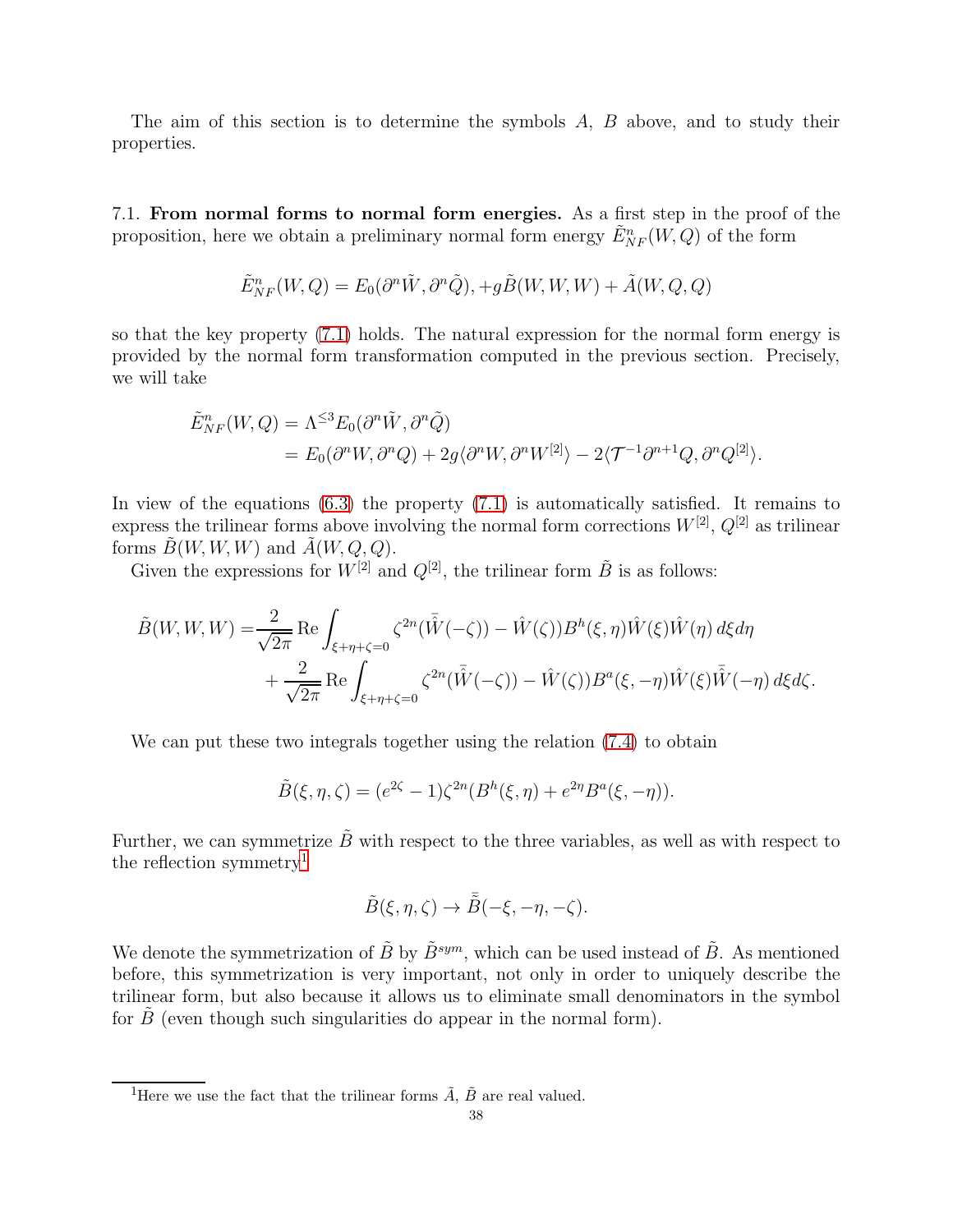We can perform a similar computation for  $A$ :

$$
\tilde{A}(W,Q,Q) = \frac{2}{\sqrt{2\pi}} \operatorname{Re} \int_{\xi+\eta+\zeta=0} \zeta^{2n} (\tilde{W}(-\zeta)) - \tilde{W}(\zeta) C^{h}(\xi,\eta) \hat{Q}(\xi) \hat{Q}(\eta) d\xi d\eta \n+ \frac{2}{\sqrt{2\pi}} \operatorname{Re} \int_{\xi+\eta+\zeta=0} \zeta^{2n} (\tilde{W}(-\zeta)) - \tilde{W}(\zeta) C^{a}(\xi,-\eta) \hat{Q}(\xi) \bar{\hat{Q}}(-\eta) d\xi d\zeta \n+ \frac{2}{\sqrt{2\pi}} \operatorname{Re} \int_{\xi+\eta+\zeta=0} \coth \zeta \zeta^{2n+1} (\bar{\hat{Q}}(-\zeta)) - \hat{Q}(\zeta) A^{h}(\xi,\eta) \hat{W}(\xi) \hat{Q}(\eta) d\xi d\eta \n+ \frac{2}{\sqrt{2\pi}} \operatorname{Re} \int_{\xi+\eta+\zeta=0} \coth \zeta \zeta^{2n+1} (\bar{\hat{Q}}(-\zeta)) - \hat{Q}(\zeta) A^{a}(\xi,-\eta) \hat{W}(\xi) \bar{\hat{Q}}(-\eta) d\xi d\zeta \n+ \frac{2}{\sqrt{2\pi}} \operatorname{Re} \int_{\xi+\eta+\zeta=0} \coth \zeta \zeta^{2n+1} (\bar{\hat{Q}}(-\zeta)) - \hat{Q}(\zeta) D^{a}(\xi,-\eta) \hat{Q}(\xi) \bar{\hat{W}}(-\eta) d\xi d\zeta.
$$

This yields the symbol for  $\tilde{A}$ , namely

$$
\tilde{A}(\zeta,\xi,\eta) = \zeta^{2n} (e^{2\zeta} - 1) \left( C^h(\xi,\eta) + e^{2\eta} C^a(\xi,-\eta) \right) \n+ \xi^{2n+1} (e^{2\xi} + 1) \left( A^h(\zeta,\eta) + e^{2\eta} A^a(\zeta,-\eta) + e^{2\zeta} D^a(\eta,-\zeta) \right).
$$

Again, this can be further symmetrized with respect to  $\xi$  and  $\eta$ , as well as with respect to the reflection symmetry to obtain the symbol  $\tilde{A}^{sym}$ .

7.2. The properties of the symbols  $\tilde{A}^{sym}$  and  $\tilde{B}^{sym}$ . A crucial step in our analysis is to understand the properties of the symbols  $\tilde{A}^{sym}$  and  $\tilde{B}^{sym}$ . In this we have two goals. In terms of low frequencies, we want to show that we can extract factors of  $\xi\eta\zeta$ , so that  $\tilde{E}_{NF}^n$ depends only on the differentiated variables  $W_{\alpha}$  and  $Q_{\alpha}$ . In terms of high frequencies we seek to find the leading terms in the expansion of the symbols for  $\tilde{A}$  and  $\tilde{B}$  near the axis  $\xi = 0, \eta = 0$  and  $\zeta = 0$ . These are as follows:

### Lemma 7.3.

*a)* The symbols  $\tilde{A}^{sym}$  and  $\tilde{B}^{sym}$  *can be expressed in the form* 

$$
\tilde{A}^{sym} \in \xi \eta \zeta ES(\rho^{2n-1}), \qquad \tilde{B}^{sym} \in \xi \eta \zeta ES(\rho^{2n-2}).
$$

*b)* The leading order terms in  $\tilde{B}^{sym}$  in the region  $|\eta| \ll \xi$  have the form

(7.5) 
$$
\tilde{B}^{sym} = -\frac{i}{48} e^{2\xi} \xi^{2n} \left( 8n\eta - \frac{(\eta + J(\eta))^2}{J(\eta)} \right) - \frac{i}{48} e^{-2\zeta} \zeta^{2n} \left( 8n\eta + \frac{(\eta - J(\eta))^2}{J(\eta)} \right) + \eta ES(d\rho^{2n-1}).
$$

*c)* The leading order terms in  $\tilde{A}^{sym}$  in the region  $|\zeta| \ll \xi$  are as follows:

(7.6) 
$$
\tilde{A}^{sym} = \frac{i}{16} e^{2\xi} \xi^{2n} \eta \left( 8n\zeta + \frac{J(\zeta)^2 - \zeta^2}{J(\zeta)} \right) - \frac{i}{16} e^{-2\eta} \eta^{2n} \xi \left( 8n\zeta - \frac{J(\zeta)^2 - \zeta^2}{J(\zeta)} \right) + \zeta ES(d\rho^{2n}).
$$

*d)* The leading order terms in  $\tilde{A}^{sym}$  in the region  $|\eta| \ll \zeta$  are as follows:

(7.7) 
$$
\tilde{A}^{sym} = \frac{1}{4} i e^{2\eta + 2\zeta} \xi^{2n+1} \eta + \eta ES(d^2 \rho^{2n-1}) + \eta ES(\rho^{2n}).
$$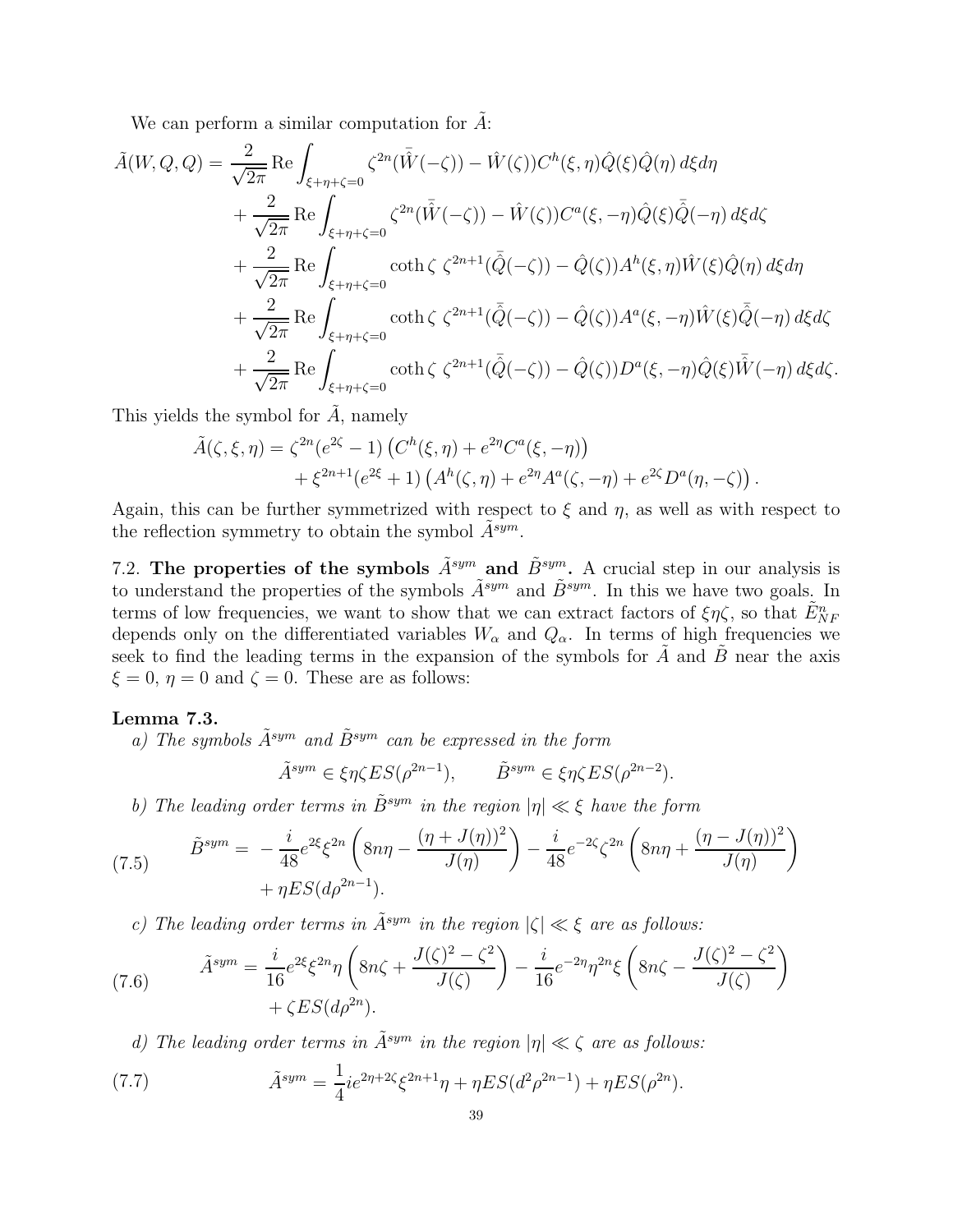*Proof.* We successively establish the desired properties for  $\tilde{A}^{sym}$  and  $\tilde{B}^{sym}$ . To simplify the bookkeeping we introduce the notation  $\stackrel{\text{sym}}{=}$  to describe the relation between two symbols which have the same symmetrization.

*1. The symbol*  $\tilde{B}^{sym}$ . We recall that

$$
\tilde{B}(\xi, \eta, \zeta) = (e^{2\zeta} - 1)\zeta^{2n} (B^h(\xi, \eta) + e^{2\eta} B^a(\xi, -\eta)).
$$

Using symmetries, the  $B^h$  contribution to  $\tilde{B}^{sym}$  is given by obtained by symmetrizing the expression

$$
\tilde{B}^{h,sym} \stackrel{\text{sym}}{=} \zeta^{2n} (e^{2\zeta} - 1) B^h(\xi, \eta) \stackrel{\text{sym}}{=} 2\zeta^{2n} \sinh^2 \zeta B^h(\xi, \eta) \stackrel{\text{sym}}{=} -i\zeta^{2n} (e^{2\zeta} - e^{-2\zeta}) \frac{J(\xi) J(\eta) J(\zeta)}{\Omega(\xi, \eta, \zeta)}.
$$

This is a smooth symbol. Further, since the exponential factor is odd and all other factors are even, its symmetrization vanishes on all three diagonals.

For the  $B^a$  part we simplify using the reflection symmetry,

$$
\tilde{B}^{a,sym} \stackrel{\text{sym}}{=} \zeta^{2n-1} e^{-2\xi} \{ (J(\xi + \eta) - (\xi - \eta)) B^h(\xi, \eta) + (\tanh \xi - \tanh \eta) C^h(\xi, \eta) \}
$$
  

$$
\stackrel{\text{sym}}{=} i\zeta^{2n} (e^{2\xi} - e^{-2\xi}) \frac{J(\xi) J(\eta) J(\zeta)}{\Omega(\xi, \eta, \zeta)} + i \frac{\zeta^{2n} (e^{2\xi} + e^{-2\xi})}{2\Omega(\xi, \eta, \zeta)} K(\xi, \eta),
$$

where

$$
K(\xi, \eta) = 2(\xi - \eta)J(\xi)J(\eta) - (\eta J(\xi) - \xi J(\eta))(J(\zeta) - J(\xi) - J(\eta)).
$$

The symmetrization of the first term vanishes on the diagonals as the first two factors are even, respectively odd, and the fraction is fully symmetric. The same applies for the last term, where all we need to use for  $K$  is that it is odd and antisymmetric.

Next we consider the high frequency asymptotics. Simply by considering separately the size of each component above, we obtain  $\tilde{B}^{sym} \in ES(\rho^{2n+1})$ , which suffices outside a small conical neighborhood of the diagonals. We need to improve this near the diagonals so we consider the case  $|\eta| \ll |\xi|, |\zeta|$ . Here we need to compute the principal part of  $\tilde{B}^{sym}$  modulo lower order terms, i.e., symbols in  $ES(d^2\rho^{2n-1})$ .

The terms containing  $e^{\pm 2\eta}$  are exponentially small compared to  $e^{\pm 2\xi}$  and  $e^{\pm 2\zeta}$  so we can neglect them. We can also neglect terms with the  $\eta^{2n}$  factor. Further, there can be no polynomial cancellation arising from the exponentials so we might as well consider them separately. Hence we consider the leading order coefficient  $L_{\xi}$  of  $e^{2\xi}$  in the region where  $\xi > 0$  (and thus  $\zeta < 0$ ). Neglecting lower order terms we compute

$$
-i\Omega L_{\xi} = \frac{1}{3}(-\xi^{2n} + \frac{1}{2}\zeta^{2n})J(\xi)J(\eta)J(\zeta) + \frac{1}{12}\zeta^{2n}K(\xi,\eta)
$$
  
=  $-\frac{1}{3}(-\xi^{2n} + \frac{1}{2}\zeta^{2n})\xi\zeta J(\eta) + \frac{1}{12}\zeta^{2n}(2\xi(\xi-\eta)J(\eta) - \xi(\eta-J(\eta))^2)$   
=  $\frac{1}{3}(\xi^{2n} - \zeta^{2n})\xi\zeta J(\eta) - \frac{1}{12}\zeta^{2n}\xi(\eta+J(\eta))^2$   
=  $-\frac{1}{3}2n\xi^{2n}\zeta\eta J(\eta) - \frac{1}{12}\zeta^{2n}\xi(\eta+J(\eta))^2$ .

Thus, dividing by  $\Omega$  we obtain

$$
-iL_{\xi} = -\frac{1}{12}2n\xi^{2n}\eta + \frac{1}{48}\zeta^{2n}\frac{(\eta + J(\eta))^2}{J(\eta)}.
$$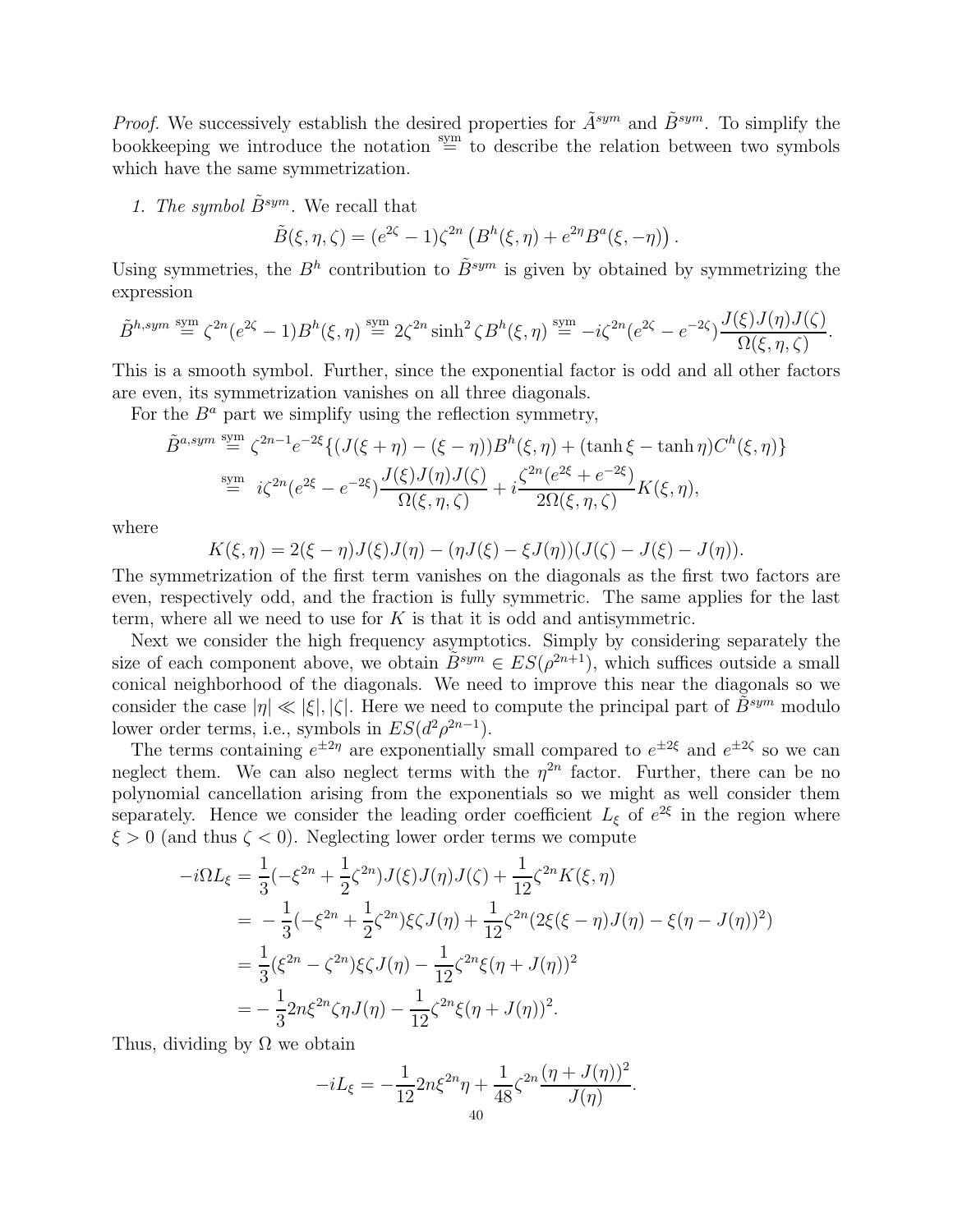There is a second relevant term in the same region, namely the one with the  $e^{-2\zeta}$  factor, which is obtained by the reflection symmetry and yields the complex conjugate of the previous contribution. Thus we get the statement in the proposition.

2. The symbol  $\tilde{A}^{sym}$ . We recall the expression for  $\tilde{A}$ :

$$
\tilde{A}(\zeta,\xi,\eta) = (e^{2\zeta} - 1)\zeta^{2n}C^h(\xi,\eta) + (e^{-2\zeta} - e^{2\eta})\zeta^{2n}C^a(\xi,-\eta) \n+ \xi^{2n+1}(e^{2\zeta} + 1)(A^h(\zeta,\eta) + e^{2\eta}A^a(\zeta,-\eta) + e^{2\zeta}D^a(\eta,-\zeta)).
$$

Using the reflection symmetry for the first term we have

$$
\tilde{A}(\zeta,\xi,\eta) \stackrel{\text{sym}}{=} 2\zeta^{2n} \sinh^2 \zeta \ C^h(\xi,\eta) + (e^{-2\xi} - e^{2\eta})\zeta^{2n} C^a(\xi,-\eta) \n+ \xi^{2n+1} (e^{2\xi} + 1) (A^h(\zeta,\eta) + e^{2\eta} A^a(\zeta,-\eta) + e^{2\zeta} D^a(\eta,-\zeta)).
$$

We first verify that the symbol  $\tilde{A}^{sym}$  vanishes on the edges. The edge  $\zeta = 0$  requires that  $\tilde{A}^{sym}(0,\xi,-\xi) = 0$ . This needs no computation, instead it is a consequence of the fact that  $\tilde{A}$  above is smooth and purely imaginary. Indeed, the symmetry in  $(\xi, \eta)$  corresponds to  $\tilde{A}(0,\xi,-\xi) \to \tilde{A}(0,-\xi,\xi)$ , whereas the reflection symmetry corresponds to the transformation  $\tilde{A}(0, \xi, -\xi) \rightarrow -\tilde{A}(0, -\xi, \xi)$ .

It remains to compute the edge  $\xi = 0$ , i.e.,  $\tilde{A}^{sym}(-\eta, 0, \eta)$ . In view of the symmetries and the fact that  $A$  is purely imaginary, we have

$$
4\tilde{A}^{sym}(-\eta,0,\eta) = \tilde{A}(-\eta,0,\eta) + \tilde{A}(-\eta,\eta,0) - \tilde{A}(\eta,0,-\eta) - \tilde{A}(\eta,-\eta,0).
$$

So we proceed to compute

$$
\Lambda(\eta)\tilde{A}(-\eta,0,\eta) = (e^{-2\eta} - 1)\eta^{2n}\Lambda(\eta)C^h(0,\eta) + (1 - e^{2\eta})\eta^{2n}\Lambda(\eta)C^a(0,-\eta)
$$
  
=  $i\eta^{2n+1}(-e^{-2\eta}J(\eta)J'(\eta) + 2J(\eta) - \eta J'(\eta)) - 2i\eta^{2n+1}J(\eta)J'(\eta).$ 

A similar computation yields

$$
\Lambda(\eta)\tilde{A}(-\eta,\eta,0) = (e^{-2\eta} - 1)\eta^{2n}\Lambda(\eta) \left(C^h(\eta,0) + C^a(\eta,0)\right) \n+ (e^{2\eta} + 1)\eta^{2n+1} \left(A^h(-\eta,0) + A^a(-\eta,0) + e^{-2\eta}D^a(0,\eta)\right) \n= -i\eta^{2n+1} \left(-e^{-2\eta}J(\eta)J'(\eta) + 2J(\eta) - \eta J'(\eta)\right) \n- i(4 + 3e^{2\eta} + 3e^{-2\eta})\eta^{2n+1}J(\eta)J'(\eta)i(e^{2\eta} - e^{-2\eta})\eta^{2n+1}(2J(\eta) - \eta J'(\eta)).
$$

Combining these two we get  $\tilde{A}^{sym}(-\eta, 0, \eta) = 0$ .

Finally we compute the high frequency asymptotics for  $\tilde{A}^{sym}$ . To be precise, we have  $\tilde{A}^{sym} \in ES(\rho^{2n+2})$  and we compute its symbol modulo lower order terms in  $ES(d^2\rho^{2n})$  near the edge  $\zeta = 0$ , respectively  $ES(d^2d_1\rho^{2n-1}) + ES(d_1\rho^{2n})$  near the edges  $\xi = 0$  and  $\eta = 0$ . Here  $A^a$  and  $C^a$  do not contribute to the principal part so we drop them.

First we consider the case when  $\zeta$  is small and  $\xi$  and  $\eta$  are large. Neglecting terms with a  $\zeta^2$  factor we are left with

$$
\xi^{2n+1}(e^{2\xi}+1)(A^h(\zeta,\eta)+e^{2\zeta}D^a(\eta,-\zeta)).
$$

We only need to retain the factors with  $e^{\pm 2\xi}$  and  $e^{\pm 2\eta}$ , which leaves us with

$$
\xi^{2n+1}(e^{2\xi}A^h(\zeta,\eta) + e^{-2\eta}D^a(\eta,-\zeta)).
$$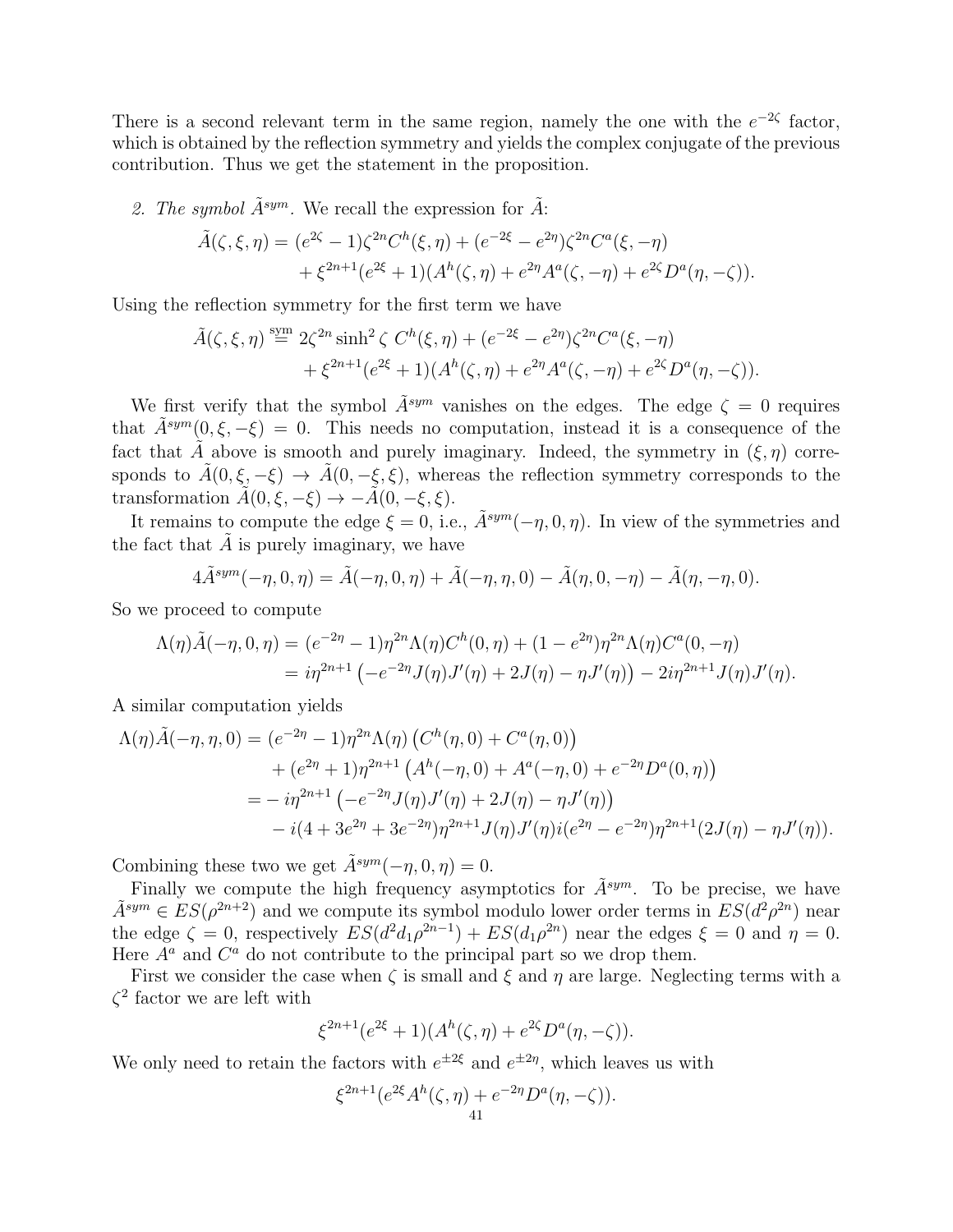In view of the symmetries it suffices to compute the coefficient  $L_{\xi}$  of  $e^{2\xi}$  when  $\xi > 0$ . This is given by, after symmetrization,

$$
L_{\xi} = \frac{1}{4} (\xi^{2n+1} A^h(\zeta, \eta) + \eta^{2n+1} D^a(-\xi, \zeta))
$$
  
= 
$$
\frac{1}{4} \left[ -i \xi^{2n+1} \left( \eta + \frac{J(\zeta)^2 - \zeta^2}{4J(\zeta)} \right) + i \eta^{2n+1} \xi \right]
$$
  
= 
$$
i \eta \xi^{2n} \left( \frac{n}{2} \zeta + \frac{J(\zeta)^2 - \zeta^2}{16J(\zeta)} \right),
$$

as required in the proposition.

Lastly, we consider the case when  $\eta$  is small, neglecting  $A^a$ ,  $C^a$  and all the  $\eta^3$  terms. Here  $D^a$  also does not contribute. Thus, as both  $A^h$  and  $C^h$  are odd and purely imaginary, applying the symmetries we need to consider the expression

$$
\frac{1}{2}\zeta^{2n}(e^{2\zeta}+e^{-2\zeta})C^h(\xi,\eta)+\frac{1}{4}\xi^{2n+1}(e^{2\xi}-e^{-2\xi})A^h(\zeta,\eta).
$$

By symmetry it suffices to consider the case that  $\zeta > 0$  and  $\xi < 0$ . Thus, the leading order terms in the region  $|\eta| \ll \zeta$  are given by

$$
e^{2\zeta} \left(\xi^{2n} e^{2\eta} - \zeta^{2n}\right) \frac{i\eta(J(\eta) + \eta)}{8J(\eta)} \left(\xi - \frac{(J(\eta) - \eta)^2}{4J(\eta)}\right).
$$

Using that

$$
(e^{2\eta} - 1)\frac{i\eta(J(\eta) + \eta)}{8J(\eta)} = \frac{1}{4}i\eta e^{2\eta},
$$

and ignoring lower order terms we are left with

$$
\frac{1}{4}i\xi^{2n+1}\eta e^{2\eta+2\zeta} - \frac{n}{4}i\xi^{2n}\eta^2 e^{2\eta+2\zeta}\frac{J(\eta)-\eta}{J(\eta)} - \frac{1}{16}i\xi^{2n}\eta e^{2\eta+2\zeta}\frac{(J(\eta)-\eta)^2}{J(\eta)}.
$$

The second and third symbols yield contributions in the class  $\eta ES(\rho^{2n})$  and hence they can be neglected. Thus, we are left with only the leading term,

$$
\frac{1}{4}i\xi^{2n+1}\eta e^{2\eta+2\zeta},
$$

and the final claim of the lemma follows.

 $\Box$ 

7.3. The high-low decomposition of  $\tilde{A}$  and  $\tilde{B}$ . The normal form energy is conserved to quartic order but, as our problem is quasilinear, we expect that its time derivative will contain more derivatives of  $(W, Q)$  than we want. The idea is then to remedy this issue by adding quartic (and higher order) quasilinear corrections to the normal form energy. Fortunately, in this problem it suffices to correct only the leading order terms in the normal form energy. Because of this, it is convenient to split the normal form energy into a leading part plus a lower order part,

$$
\tilde{E}_{NF}^n = \tilde{E}_{NF,high}^n + \tilde{E}_{NF,low}^n,
$$
  

$$
42
$$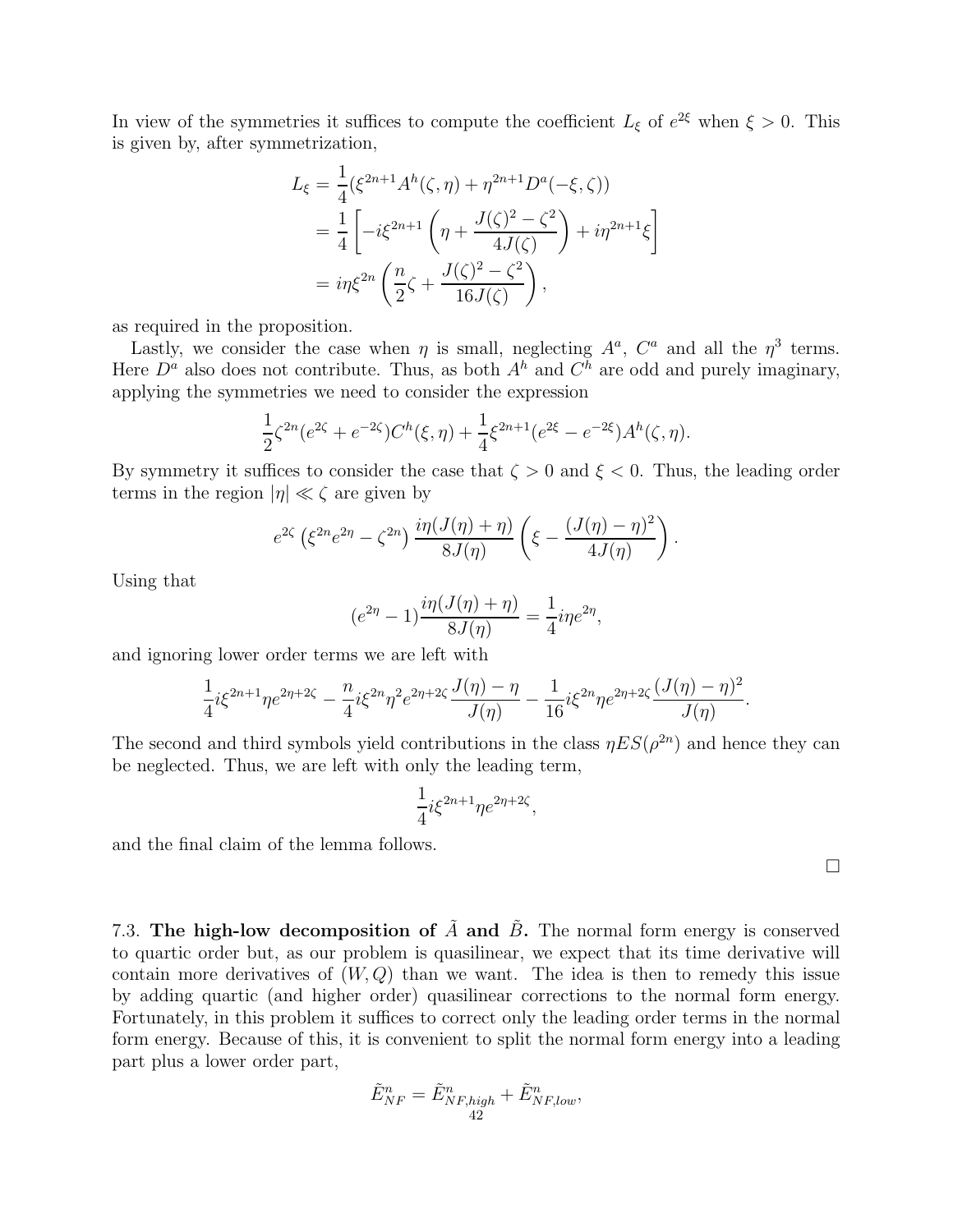which corresponds to the decomposition of the trilinear forms  $\tilde{A}$  and  $\tilde{B}$  as

<span id="page-42-0"></span>(7.8) 
$$
\tilde{A} = \tilde{A}_{high} + \tilde{A}_{low}, \qquad \tilde{B} = \tilde{B}_{high} + \tilde{B}_{low}.
$$

The decomposition of the symbols is already given in the previous lemma, here we just compute the terms in the leading order part. To understand this decomposition it is useful to separate the generic case  $n \geq 2$  from  $n = 1$ . For larger n we have:

<span id="page-42-2"></span>**Lemma 7.4.** Let  $n \geq 2$ . Then the trilinear forms  $\tilde{A}$ ,  $\tilde{B}$  admit a decomposition as in [\(7.8\)](#page-42-0) where the symbols of  $\tilde{A}_{low}$ ,  $\tilde{B}_{low}$  satisfy

(7.9) 
$$
\tilde{B}_{low} \in \xi \eta \zeta ES(d\rho^{2n-3}), \qquad \tilde{A}_{low} \in \xi \eta \zeta ES(d d_1 \rho^{2n-3}) + \xi \eta \zeta ES(\rho^{2n-2}),
$$

and the forms  $\tilde{A}_{high}$ ,  $\tilde{B}_{high}$  are given by

<span id="page-42-1"></span>
$$
\tilde{B}_{high}(W, W, W) = \langle W^{(n)}, W^{(n)} \rangle_{-4n \operatorname{Re} W_{\alpha} + \frac{1}{2}(1+\mathcal{T}^2) \operatorname{Re} W_{\alpha}},
$$

(7.10) 
$$
\tilde{A}_{high}(W,Q,Q) = -\langle Q^{(n)}, \mathcal{T}^{-1}Q^{(n+1)} \rangle_{-4n \operatorname{Re} W_{\alpha} - \frac{1}{2}(1+\mathcal{T}^2) \operatorname{Re} W_{\alpha}} + 2\langle Q_{\alpha}W^{(n)}, \mathcal{T}^{-1}Q^{(n+1)} \rangle + 2n\langle Q_{\alpha\alpha}W^{(n-1)}, \mathcal{T}^{-1}Q^{(n+1)} \rangle.
$$

On the other hand for  $n = 1$  we have the more accurate result

<span id="page-42-3"></span>**Lemma 7.5.** Let  $n = 1$ . Then the trilinear forms  $\tilde{A}$ ,  $\tilde{B}$  admit a decomposition as in [\(7.8\)](#page-42-0)  $where \tilde{A}_{low}, \tilde{B}_{low} satisfy$ 

(7.11) 
$$
\tilde{B}_{low} \in \xi \eta \zeta ES(\rho^{-1}), \qquad \tilde{A}_{low} \in \xi \eta \zeta ES(1),
$$

and  $\tilde{A}_{high}$ ,  $\tilde{B}_{high}$  are given by

(7.12) 
$$
\tilde{B}_{high}(W, W, W) = \langle W_{\alpha}, W_{\alpha} \rangle_{-4 \operatorname{Re} W_{\alpha} + \frac{1}{2}(1+\mathcal{T}^2) \operatorname{Re} W_{\alpha}},
$$

$$
\tilde{A}_{high}(W, Q, Q) = -\langle Q_{\alpha}, \mathcal{T}^{-1} Q_{\alpha \alpha} \rangle_{-4 \operatorname{Re} W_{\alpha} - \frac{1}{2}(1+\mathcal{T}^2) \operatorname{Re} W_{\alpha}}.
$$

We remark that the difference in sign in the coefficient of  $\frac{1}{2}$  $\frac{1}{2}(1+\mathcal{T}^2)$  Re  $W_\alpha$  above accounts exactly for the linear part of the normal derivative of the pressure, namely  $a_1$ . The second line in  $\tilde{A}_{high}$  in [\(7.10\)](#page-42-1) is also natural and is due to the fact that  $(W, Q)$  is not a good set of variables for the differentiated equations. Instead, in the next subsection we switch from  $Q_{\alpha}$ to the diagonal variable  $R$  and the bulk of these terms will disappear.

*Proof of Lemma [7.4.](#page-42-2)* We successively consider all the contributions in the leading part of  $\tilde{A}^{sym}$  and  $\tilde{B}^{sym}$ .

*1. The contribution of*  $\tilde{B}_{high}$ . This is given by the symbol

$$
\tilde{B}_{high} = -\frac{i}{48} e^{2\xi} \xi^{2n} \left( 8n\eta - \frac{(\eta + J(\eta))^2}{J(\eta)} \right) + \text{symmetries.}
$$

There are twelve symmetries, and after applying them all we obtain

(7.13) 
$$
-\int |W^{(n)}|^2 \left(4n \operatorname{Re} W_{\alpha} - \frac{1}{2}(1+\mathcal{T}^2) \operatorname{Re} W_{\alpha}\right) d\alpha.
$$

Modulo lower order terms which can be included in  $\tilde{B}_{low}$  this agrees with the expression for  $\tilde{B}_{high}$  in the lemma.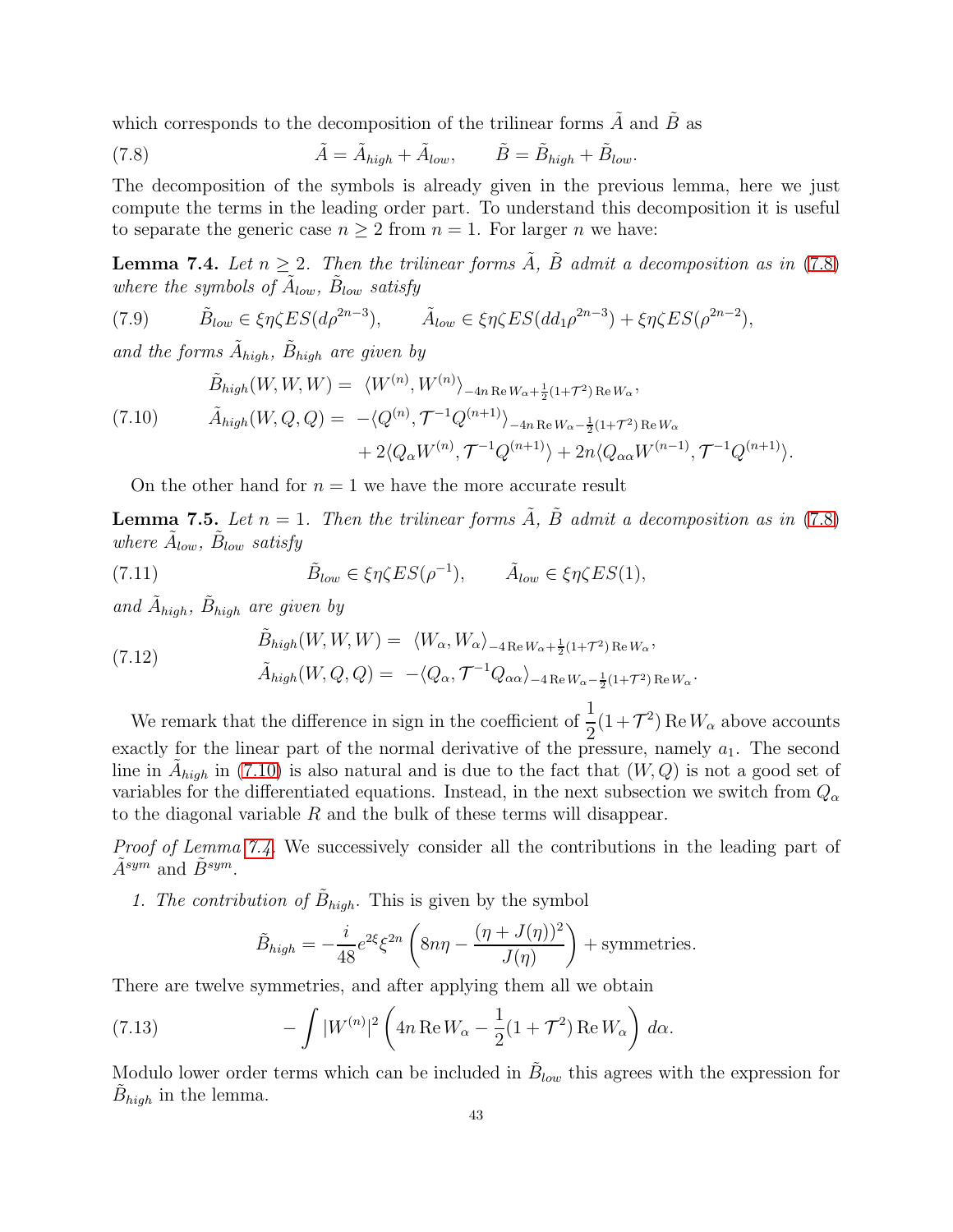2. The contribution of  $\tilde{A}_{high}$  with high frequencies on Q. This is given by the symbol

$$
\tilde{A}_{high} = e^{2\xi} i \xi^{2n} \eta \left( \frac{n}{2} \zeta + \frac{J(\zeta)^2 - \zeta^2}{12J(\zeta)} \right) + \text{symmetries.}
$$

There are four symmetries, and after applying them all we obtain

(7.14) 
$$
\int \operatorname{Re}(i\bar{Q}^{(n+1)}Q^{(n)})\left(4n\operatorname{Re}W_{\alpha}+\frac{1}{2}(1+\mathcal{T}^{2})\operatorname{Re}W_{\alpha}\right) d\alpha.
$$

Modulo lower order terms which can be included in  $\tilde{A}_{low}$  this agrees with the first term in the expression for  $\tilde{A}_{high}$  in the lemma.

3. The contribution of  $\tilde{A}_{high}$  with high frequency on W. This is given by the symbol

$$
\frac{1}{4}e^{2\eta+2\zeta}(i\xi)^{n+1}(i\zeta)^n\eta + \frac{n}{4}ie^{2\eta+2\zeta}(i\xi)^{n+1}(i\zeta)^{n-1}\eta^2 + \text{symmetries.}
$$

There are four symmetries so we get the expression

(7.15) 
$$
2 \operatorname{Re} \int i \bar{Q}^{(n+1)} W^{(n)} Q_{\alpha} d\alpha + 2n \operatorname{Re} \int i \bar{Q}^{(n+1)} W^{(n-1)} Q_{\alpha\alpha} d\alpha,
$$

which up to lower order terms is equivalent to the second line in  $\tilde{A}_{high}$ .

*Proof of Lemma [7.5.](#page-42-3)* This follows the same steps as in the previous proof, with the only difference that some terms which were previously distinct are now combining.

 $\Box$ 

1. Contribution of  $\tilde{B}_{high}$ . We may write

$$
B^{sym} = L_{\xi}e^{2\xi} + \text{symmetries},
$$

where the full symbol is given by

$$
-12i\Omega L_{\xi} = -(6\zeta\eta + \xi^2)J(\xi)J(\eta)J(\zeta) - \xi\zeta J(\xi)^2J(\eta) - \xi\eta J(\xi)^2J(\zeta) - \zeta\eta J(\xi)^3 - \zeta^2 J(\xi)J(\eta)^2 - \eta^2 J(\xi)J(\zeta)^2.
$$

Again it suffices to consider the region  $\xi \gg |\eta|$ . A similar computation to before gives us that

$$
L_{\xi}e^{2\xi} = \frac{1}{6}i\xi\eta\zeta e^{2\xi} - \frac{1}{24}i\xi\zeta(\eta + J(\eta))^2J(\eta)^{-1}e^{2\xi} + \xi\eta\zeta ES(\rho^{-1}).
$$

Applying the symmetries and observing that the leading order term is already symmetric in  $\eta, \zeta$  we obtain  $\tilde{B}_{high}$ .

2. Contribution of  $\tilde{A}_{high}$ . Again we may write

$$
\tilde{A}^{sym} = L_{\xi}e^{2\xi} + L_{\zeta}e^{2\zeta} + \text{symmetries},
$$

where the full symbols

$$
-4i\Omega L_{\xi} = \xi \eta (\eta^2 + \zeta^2 - 2\xi^2) J(\zeta) (J(\zeta) - J(\xi) - J(\eta)) + \xi^2 \eta (\zeta - \eta) J(\xi) (J(\xi) - J(\eta) - J(\zeta)) + \xi \eta^2 (\zeta - \eta) J(\xi) (J(\xi) - J(\eta) + J(\zeta)),
$$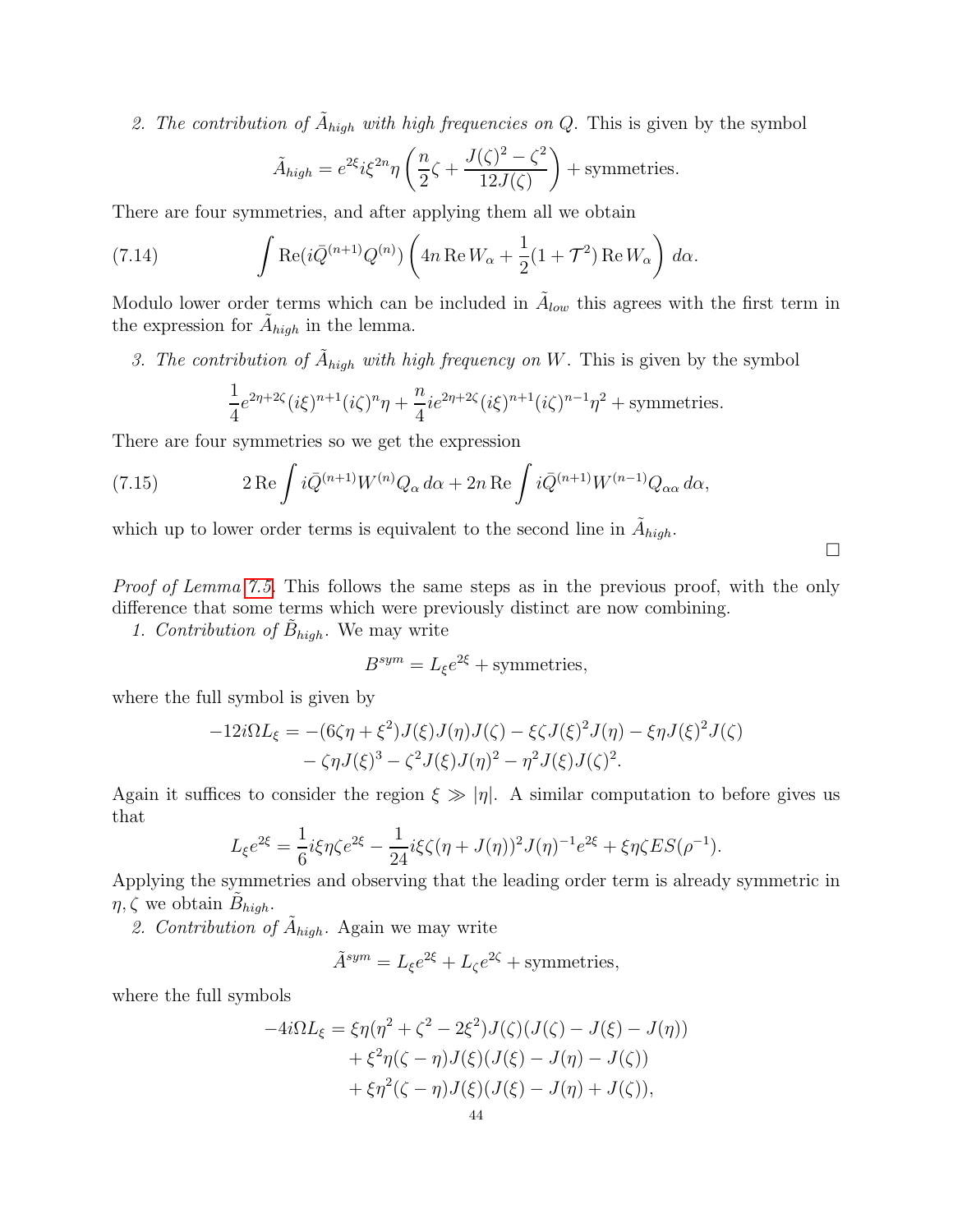$$
-4i\Omega L_{\zeta} = \xi \eta (\xi^2 + \eta^2 - 2\zeta^2) J(\zeta) (J(\zeta) - J(\xi) - J(\eta))
$$
  

$$
- \xi^2 \eta (\xi - \eta) J(\zeta) (J(\xi) - J(\eta) - J(\zeta))
$$
  

$$
- \xi \eta^2 (\xi - \eta) J(\zeta) (J(\xi) - J(\eta) + J(\zeta)).
$$

In the region where  $\xi \gg |\zeta|$  a similar computation to before gives us that

$$
L_{\xi}e^{2\xi} = \frac{1}{4}i\xi\eta\zeta(\xi-\eta)e^{2\xi} + \frac{1}{16}i\xi^2\eta(J(\zeta)^2 - \zeta^2)J(\zeta)^{-1}e^{2\xi} + \xi\eta\zeta ES(1).
$$

The first term gives us part of the term

$$
-\langle Q_\alpha, \mathcal{T}^{-1} Q_{\alpha\alpha} \rangle_{-4 \operatorname{Re} W_\alpha},
$$

and the second term gives us

$$
-\langle Q_\alpha, \mathcal{T}^{-1} Q_{\alpha\alpha} \rangle_{-\frac{1}{2}(1+\mathcal{T}^2) \operatorname{Re} W_{\alpha}}.
$$

In the region where  $\zeta \gg |\eta|$  the coefficients  $L_{\zeta}$  and  $L_{-\xi}$  of  $e^{2\zeta}$  and  $e^{-2\xi}$  respectively combine to give

$$
L_{\zeta}e^{2\zeta} + L_{-\xi}e^{-2\xi} = -\frac{1}{4}i\xi\eta\zeta(\xi - \eta)e^{2\zeta + 2\eta} + \xi\eta\zeta ES(1),
$$

which combines with the the first part of  $\tilde{A}_{high}$  to give the rest of the term

$$
-\langle Q_{\alpha}, \mathcal{T}^{-1}Q_{\alpha\alpha}\rangle_{-4\operatorname{Re}W_{\alpha}}.
$$

7.4. The normal form energy in the diagonal variables  $(W, R)$ . The normal form energy  $\tilde{E}_{NF}^n$  constructed so far is expressed in terms of the variables  $(W, Q)$ . Since we can smoothly extract factors of  $\xi \eta \zeta$  from the symbols  $\tilde{A}$ ,  $\tilde{B}$ , it is clear that one can view both  $\tilde{A}$ and B as trilinear forms in  $(W_{\alpha}, Q_{\alpha}),$ 

$$
\tilde{B}(W, W, W) = \tilde{B}_1(\mathbf{W}, \mathbf{W}, \mathbf{W}), \qquad \tilde{A}(W, Q, Q) = \tilde{A}_1(\mathbf{W}, Q_\alpha, Q_\alpha),
$$

where their symbols satisfy

$$
\tilde{B}_1 \in ES(\rho^{2n-2}), \qquad \tilde{A}_1 \in ES(\rho^{2n-1}).
$$

The same procedure applied separately to the high frequency parts  $\tilde{A}_{high}$ ,  $\tilde{B}_{high}$  respectively the lower order terms  $\tilde{A}_{low}$ ,  $\tilde{B}_{low}$  yields the forms  $\tilde{A}_{1,high}$ ,  $\tilde{B}_{1,high}$ , respectively  $\tilde{A}_{1,low}$ ,  $\tilde{B}_{1,low}$ , where the former are given for  $n \geq 2$  by (see Lemma [7.4\)](#page-42-2)

$$
\tilde{B}_{1,high}(\mathbf{W}, \mathbf{W}, \mathbf{W}) = \langle \mathbf{W}^{(n-1)}, \mathbf{W}^{(n-1)} \rangle_{-4n \operatorname{Re} \mathbf{W} + \frac{1}{2}(1+\mathcal{T}^2) \operatorname{Re} \mathbf{W}}
$$
\n
$$
(7.16) \qquad \tilde{A}_{high}(\mathbf{W}, Q_{\alpha}, Q_{\alpha}) = -\langle \mathcal{T}^{-1} Q_{\alpha}^{(n)}, Q_{\alpha}^{(n-1)} \rangle_{-4n \operatorname{Re} \mathbf{W} - \frac{1}{2}(1+\mathcal{T}^2) \operatorname{Re} \mathbf{W}}
$$
\n
$$
+ 2 \langle \mathcal{T}^{-1} Q_{\alpha}^{(n)}, Q_{\alpha} \mathbf{W}^{(n-1)} \rangle + 2n \langle \mathcal{T}^{-1} Q_{\alpha}^{(n-1)}, Q_{\alpha \alpha} \mathbf{W}^{(n-1)} \rangle,
$$

and the symbols for the latter have regularity

$$
\tilde{B}_{1,low} \in ES(d\rho^{2n-3}), \qquad \tilde{A}_{1,low} \in ES(dd_1\rho^{2n-3}) + ES(\rho^{2n-2}).
$$

In order to conclude the proof of Proposition [7.1](#page-35-1) we need one last step, namely to further switch from  $(\mathbf{W}, Q_{\alpha})$  to the diagonal variables  $(\mathbf{W}, R)$ . This is still a purely algebraic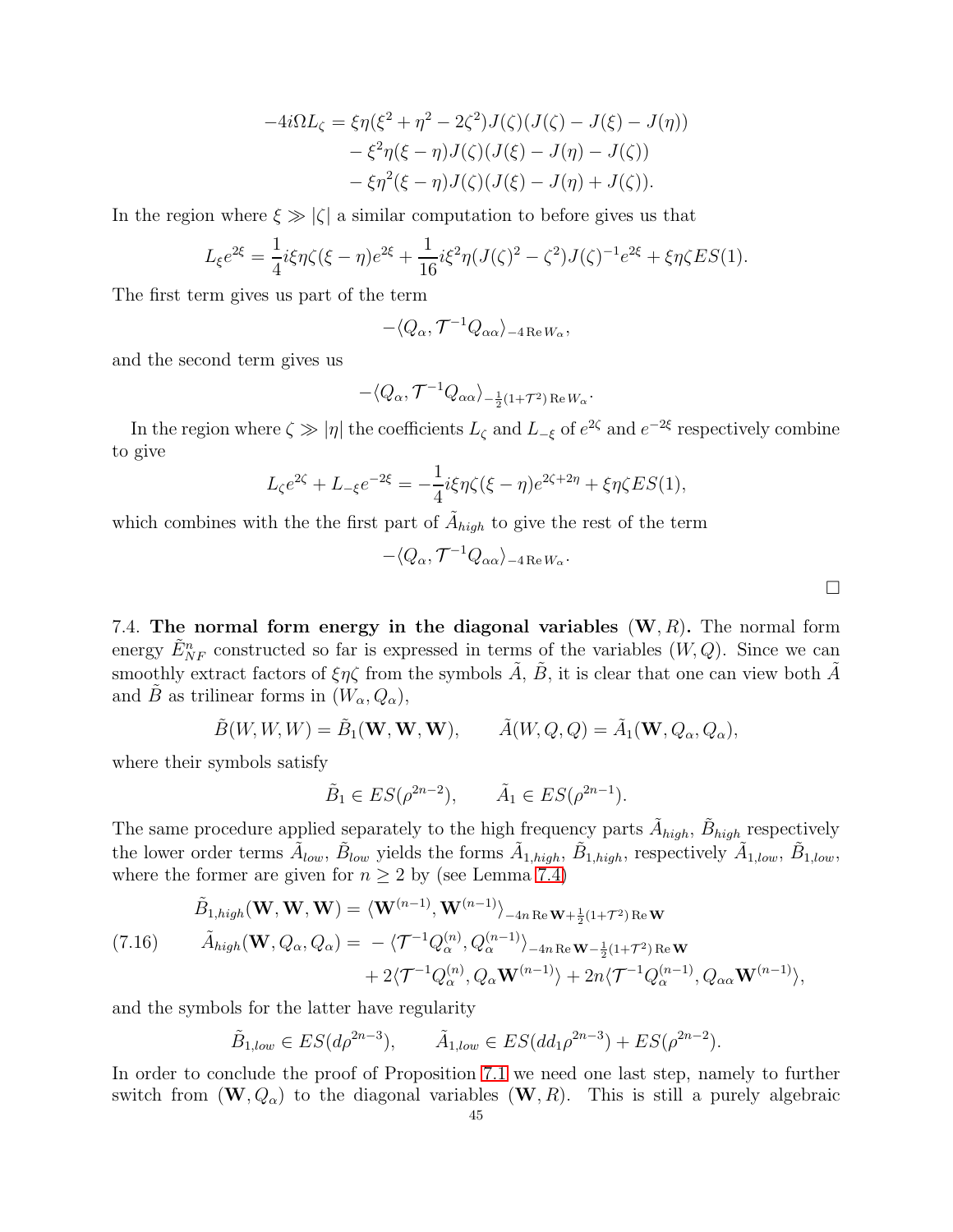computation, where we only need to insure that the original normal form energy  $\tilde{E}^n_{NF}(W,Q)$ and the new one  $E_{NF}^n(\mathbf{W}, R)$  agree to cubic order,

$$
\Lambda^{\leq 3}\left(\tilde{E}_{NF}^n(W,Q)-E_{NF}^n(\mathbf{W},R)\right)=0.
$$

We caution the reader that at this point, by a slight abuse of notation, we switch the meaning of the  $\Lambda$  operators. Whereas previously these were taken with respect to the expansion in the  $(W, Q)$  variables, from here on we use instead the expansion in the  $(W, R)$  variables. It is a simple observation that the above relation has identical meaning in both frames of reference, and this allows for a smooth transition between one setting and the other.

To fulfill the above requirement each of the terms in  $\tilde{E}_{NF}^n$  is treated as follows, based on the relation  $Q_{\alpha} = R(1 + \mathbf{W})$ :

- The term  $\tilde{B}_1(\mathbf{W}, \mathbf{W}, \mathbf{W})$  is left unchanged.
- The term  $\tilde{A}_1(\mathbf{W}, Q_\alpha, Q_\alpha)$  is replaced by  $\tilde{A}_1(\mathbf{W}, R, R)$ .
- The term  $\langle W^{(n)}, W^{(n)} \rangle = \langle \mathbf{W}^{(n-1)}, \mathbf{W}^{(n-1)} \rangle$  is left unchanged.
- The term  $\langle Q^{(n)}, \mathcal{T}^{-1}Q_{\alpha}^{(n)} \rangle$  is replaced by the expression

$$
\Lambda^{\leq 3} \langle [R(1 + \mathbf{W})]^{(n-1)}, \mathcal{T}^{-1} [R(1 + \mathbf{W})]_{\alpha}^{(n-1)} \rangle.
$$

Rewriting the last expression as

$$
\Lambda^{\leq 3}\langle [R(1+\mathbf{W})]^{(n-1)}, \mathcal{T}^{-1}[R(1+\mathbf{W})]_{\alpha}^{(n-1)} \rangle = \langle R^{(n-1)}, \mathcal{T}^{-1}R_{\alpha}^{(n-1)} \rangle + 2\langle [R\mathbf{W}]^{(n-1)}, \mathcal{T}^{-1}R_{\alpha}^{(n-1)} \rangle,
$$

we can write our final normal form energy as

$$
E_{NF}^{n}(\mathbf{W},R) = E_0(\mathbf{W}^{(n-1)},R^{(n-1)}) - 2\langle[R\mathbf{W}]^{(n-1)},\mathcal{T}^{-1}R_{\alpha}^{(n-1)}\rangle + \tilde{B}_1(\mathbf{W},\mathbf{W},\mathbf{W}) + \tilde{A}_1(\mathbf{W},R,R),
$$

which is as required in Proposition [7.1,](#page-35-1) with

$$
B(\mathbf{W},\mathbf{W},\mathbf{W})=\tilde{B}_1(\mathbf{W},\mathbf{W},\mathbf{W}),\quad A(\mathbf{W},R,R)=\tilde{A}_1(\mathbf{W},R,R)-2\langle[R\mathbf{W}]^{(n-1)},\mathcal{T}^{-1}R_{\alpha}^{(n-1)}\rangle.
$$

By construction this has all the properties in part (a) of Proposition [7.1,](#page-35-1) as well as the required symbol regularity properties for the trilinear part. It remains to compute the high frequency parts  $B_{high}$  and  $A_{high}$ . For  $B_{high}$  there is nothing to compute, as we can take

$$
B_{high} = \tilde{B}_{1,high},
$$

with  $\tilde{B}_{1,high}$  as in [7.4.](#page-42-2)

For  $A_{high}$  on the other hand we expand

$$
\langle [R\mathbf{W}]^{(n-1)}, \mathcal{T}^{-1}R_{\alpha}^{(n-1)} \rangle = \langle R^{(n-1)}\mathbf{W}, \mathcal{T}^{-1}R_{\alpha}^{(n-1)} \rangle + \langle \mathbf{W}^{(n-1)}R, \mathcal{T}^{-1}R_{\alpha}^{(n-1)} \rangle
$$

$$
+ (n-1)\langle \mathbf{W}^{(n-2)}R_{\alpha}, \mathcal{T}^{-1}R_{\alpha}^{(n-1)} \rangle + \text{l.o.t.}
$$

The last two terms cancel with the last two terms in  $\tilde{A}_{1,high}(\mathbf{W}, R, R)$  so we obtain

$$
A_{high} = -\langle \mathcal{T}^{-1} R^{(n)}, R^{(n-1)} \rangle_{-4n \operatorname{Re} \mathbf{W} - \frac{1}{2}(1+\mathcal{T}^2) \operatorname{Re} \mathbf{W}}
$$
  
- 2\langle (R^{(n-1)}\mathbf{W}, \mathcal{T}^{-1} R\_{\alpha}^{(n-1)} \rangle + 2 \langle R\_{\alpha} \mathbf{W}^{(n-2)}, \mathcal{T}^{-1} R\_{\alpha}^{(n-1)} \rangle

as needed in part  $(b(i))$  of Proposition [7.1.](#page-35-1) To complete the proof of Proposition [7.1](#page-35-1) we apply an identical computation for the case  $n = 1$ .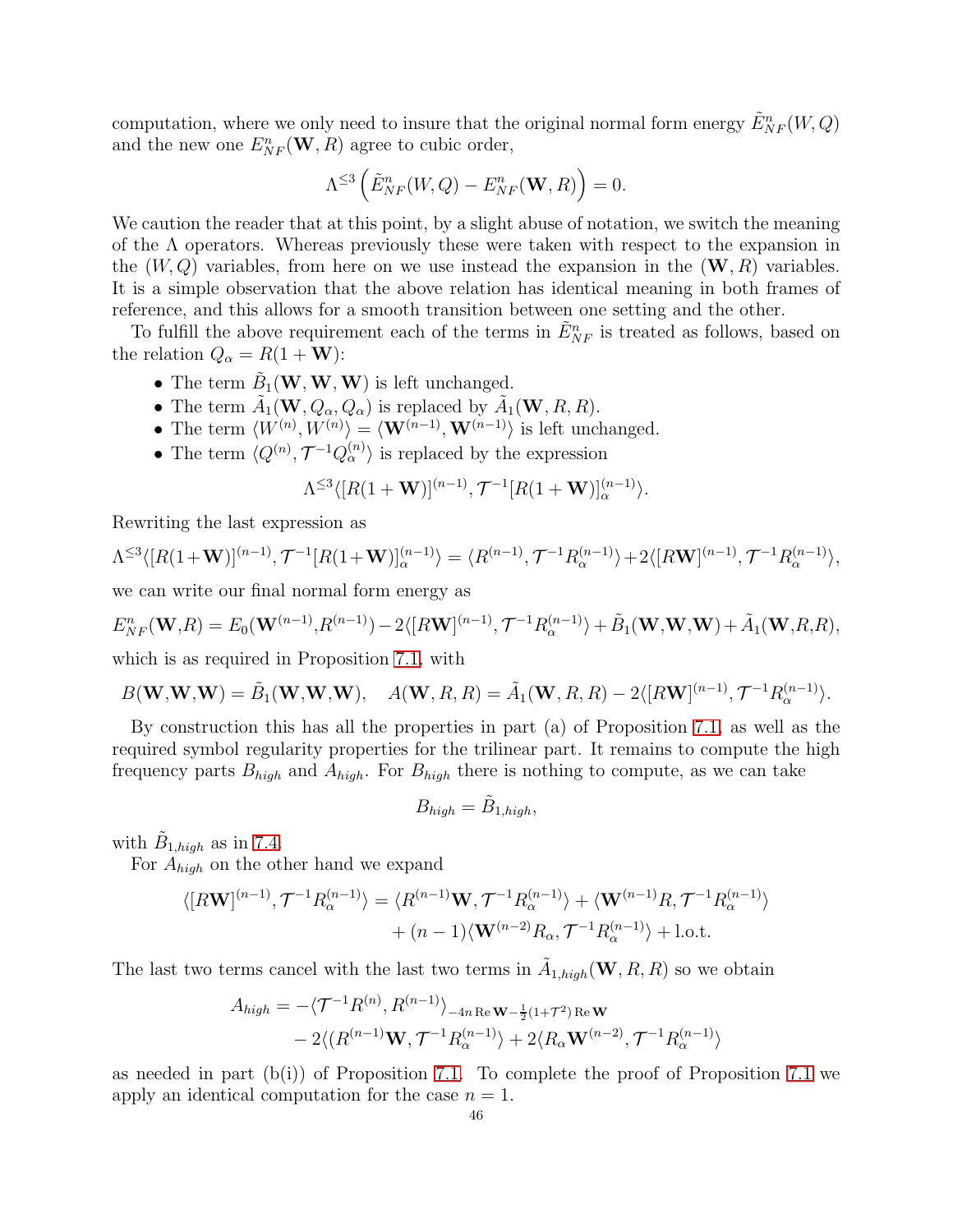#### 8. Higher order energy estimates

The main goal of this section is to establish two energy bounds for  $(\mathbf{W}, R)$ , and their higher derivatives. Precisely, we will seek to obtain first short and then long time bounds for the time dependent quantities

$$
\mathbf{N}_n := \| (g^{\frac{1}{2}} \mathbf{W}, R) \|_{H^{n-1} \times H^{n-\frac{1}{2}}}, \qquad n \ge 1.
$$

For  $n = 0$  we will instead set

$$
\mathbf{N}_0 := ||(W,Q)||_{\mathcal{H}},
$$

which is closely related to the conserved energy.

Our first result is a quadratic bound, which applies to all solutions independently of the size of the initial data. This is needed for our local well-posedness result in Theorem [1.](#page-6-0) Precisely, the large data result is as follows:

<span id="page-46-0"></span>**Proposition 8.1.** For any  $n \geq 1$  there exists an energy functional  $E^{n,(2)}(\mathbf{W}, R)$  with the *following properties:*

*(i) Norm equivalence:*

$$
E^{n,(2)}(\mathbf{W},R) \approx_A E_0(\partial^{n-1}\mathbf{W},\partial^{n-1}R) + O_A(\mathbf{N}_{n-1}^2).
$$

*(ii) Quadratic energy estimates for solutions to* [\(8.3\)](#page-47-0)*:*

$$
\frac{d}{dt}E^{n,(2)}(\mathbf{W},R)\lesssim_A B\mathbf{N}_n^2.
$$

Here we allow lower order errors in the energy equivalence, and thus, the bound for  $N_k$  for instance is obtained by reiterating the above estimates for  $1 \leq n \leq k$ , and using the energy conservation as a starting point which corresponds to  $n = 0$ .

Our second estimate is a cubic bound which only applies for small solutions, and is used to prove our cubic lifespan result in Theorem [2.](#page-6-1) The small data result is as follows:

<span id="page-46-1"></span>**Proposition 8.2.** For any  $n \geq 1$  there exists an energy functional  $E^{n,(3)}$  which has the *following properties as long as*  $A \ll 1$ :

*(i) Norm equivalence:*

(8.1) 
$$
E^{n,(3)}(\mathbf{W},R) = E_0(\partial^{n-1}\mathbf{W},\partial^{n-1}R) + O(A)\mathbf{N}_n^2.
$$

<span id="page-46-3"></span><span id="page-46-2"></span>*(ii) Cubic energy estimates:*

(8.2) 
$$
\frac{d}{dt}E^{n,(3)}(\mathbf{W},R)\lesssim_A AB\mathbf{N}_n^2.
$$

The first step in the analysis will be to isolate the main part of the systems for  $(\mathbf{W}, R)$ and for their derivatives, and derive quadratic energy estimates for it. A key part in this will be played by the model system studied in Section [\(4\)](#page-20-0). This model system plays the same role in this paper as the linearized system played in the analysis of the infinite depth water waves, (see [\[8\]](#page-81-0)). However, this correspondence is incomplete, in that here we do not have cubic estimates for the linearized system, but we do have them for the system in  $(\mathbf{W}, R)$ and also for its higher derivatives.

We will first differentiate the equations, and prove the large data result using the bounds for the model problem in Proposition [4.1.](#page-21-0) Then we consider the small data problem, and combine the prior high frequency analysis with the normal form energy derived in the previous section.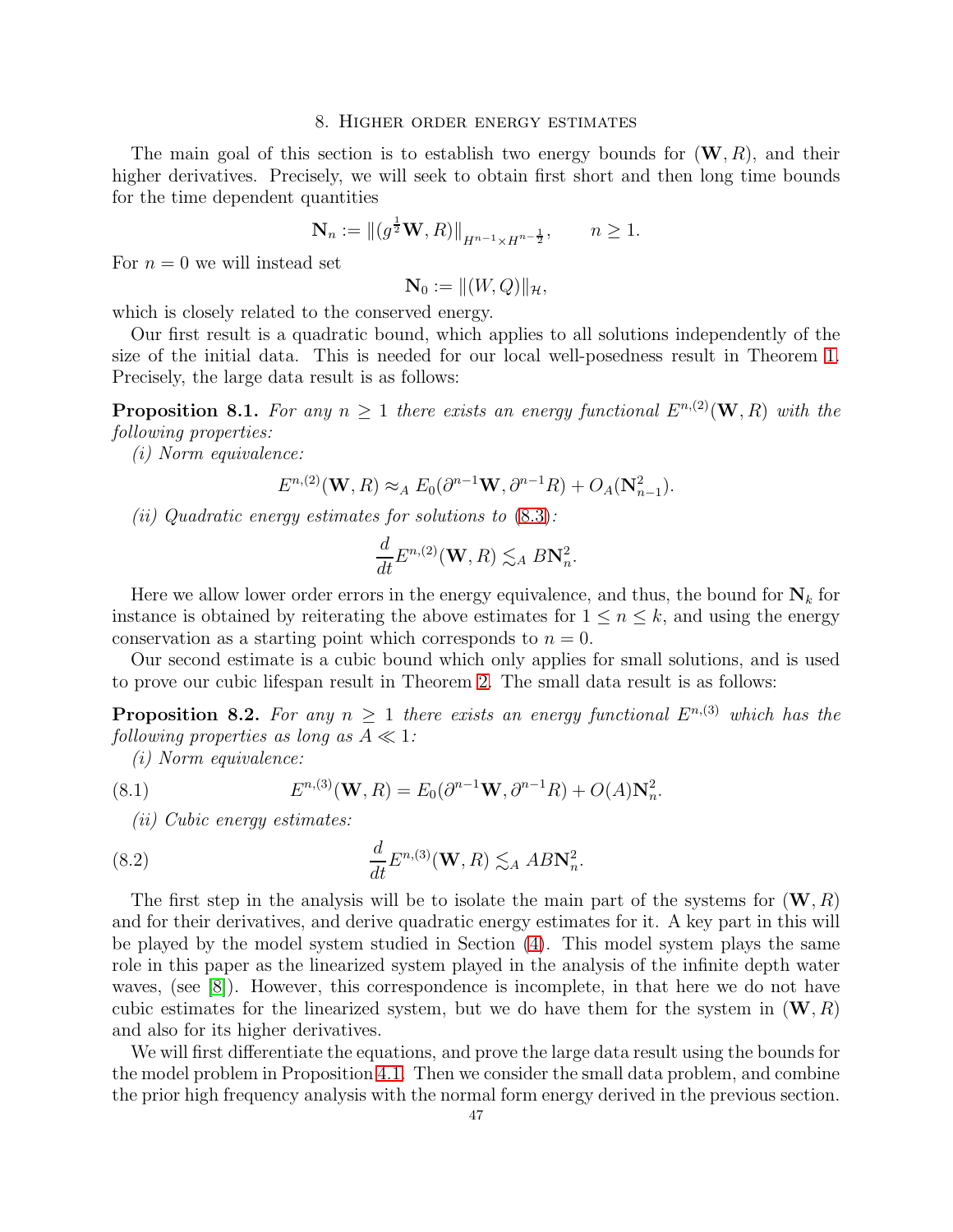8.1. The case  $n = 1$ . We begin by looking at the  $(W, R)$  system [\(1.8\)](#page-4-0). This is a selfcontained diagonal system in these variables, which we rewrite in a form which is similar to the model problem in Proposition [4.1:](#page-21-0)

(8.3) 
$$
\begin{cases} \mathbf{W}_t + b\mathbf{W}_\alpha + \frac{1}{1+\bar{\mathbf{W}}}R_\alpha - \frac{R_\alpha}{1+\bar{\mathbf{W}}}\mathcal{T}^2\mathbf{W} = \mathcal{G} \\ R_t + bR_\alpha - \frac{(g+\mathfrak{a})\mathcal{T}[\mathbf{W}]}{1+\mathbf{W}} = \mathcal{K}, \end{cases}
$$

where

<span id="page-47-0"></span>
$$
\mathcal{G} := (1 + \mathbf{W})M - \frac{R_{\alpha}}{1 + \bar{\mathbf{W}}}(1 + \mathcal{T}^{2})[\mathbf{W}], \quad \mathcal{K} := -2i \frac{\text{Im} \mathbf{P}\left[R\bar{R}_{\alpha}\right]}{1 + \mathbf{W}} - \frac{\mathfrak{a} \mathcal{T}[\mathbf{W}]}{1 + \mathbf{W}}.
$$

In order to view this system as an evolution in the space of holomorphic functions, we project [\(8.3\)](#page-47-0) onto the space of holomorphic functions via the projection operator P:

<span id="page-47-1"></span>(8.4) 
$$
\begin{cases} \mathbf{W}_{t} + b\mathbf{W}_{\alpha} + \mathbf{P} \left[ \frac{1}{1 + \bar{\mathbf{W}}} R_{\alpha} \right] - \mathbf{P} \left[ \frac{R_{\alpha}}{1 + \bar{\mathbf{W}}} \mathcal{T}^{2} \mathbf{W} \right] = \mathbf{P} \mathcal{G} \\ R_{t} + bR_{\alpha} - \mathbf{P} \left[ \frac{(g + \mathfrak{a})\mathcal{T}[\mathbf{W}]}{1 + \mathbf{W}} \right] = \mathbf{P} \mathcal{K}. \end{cases}
$$

We also recall here the expressions of  $b$ ,  $a$  and  $M$ 

$$
b = 2 \operatorname{Re} \left[ R - \mathbf{P} [R \bar{Y}] \right],
$$

and

$$
\mathfrak{a} = g\mathbf{W} + ig\mathcal{T}[\mathbf{W}] + 2\operatorname{Im} \mathbf{P}[R\bar{R}_{\alpha}], \quad M = 2\operatorname{Re} \mathbf{P}[R\bar{Y}_{\alpha} - \bar{R}_{\alpha}Y].
$$

To this system we associate the positive definite linear functional energy  $E_{lin}^{(2)}(\mathbf{W}, R)$  given by [\(4.3\)](#page-21-1). The main result of this subsection establishes energy bounds for the system [\(8.4\)](#page-47-1), thus proving the  $n = 1$  part of Proposition [8.1](#page-46-0)

Proposition 8.3. *The above energy applied to solutions of projected system* [\(8.4\)](#page-47-1) *satisfies the following estimates:*

i) *Norm equivalence:*

$$
E_{lin}^{(2)}(\mathbf{W},R) \approx_A ||(\mathbf{W},R)||^2_{\mathcal{H}}.
$$

ii) *Cubic energy estimates:*

$$
\frac{d}{dt}E_{lin}^{(2)}(\mathbf{W},R)\lesssim_A B\mathbf{N}_1^2.
$$

Here the energy equivalence follows directly from the positivity and boundedness of  $\mathfrak{a}$ , see Proposition [1.12](#page-5-0) and Lemmma [A.13.](#page-76-0) The second estimate in the proposition relies on the estimates obtained in [\(4.5\)](#page-21-2). Precisely, in order to obtain the quadratic energy estimates for the large data, it suffices to prove a priori bounds for  $\| (P\mathcal{G}, P\mathcal{K}) \|_{\mathcal{H}}$ . These a priori bounds will be in terms of the pointwise control norms A, B and the energy  $E_{lin}^{(2)}(\mathbf{W}, R)$ :

<span id="page-47-2"></span>Lemma 8.4. *The following estimates for the lower order terms* (PG, PK)*:*

(8.5) 
$$
\|(\mathbf{P}\mathcal{G}, \mathbf{P}\mathcal{K})\|_{\mathcal{H}} \lesssim_{A} B\mathbf{N}_{1}.
$$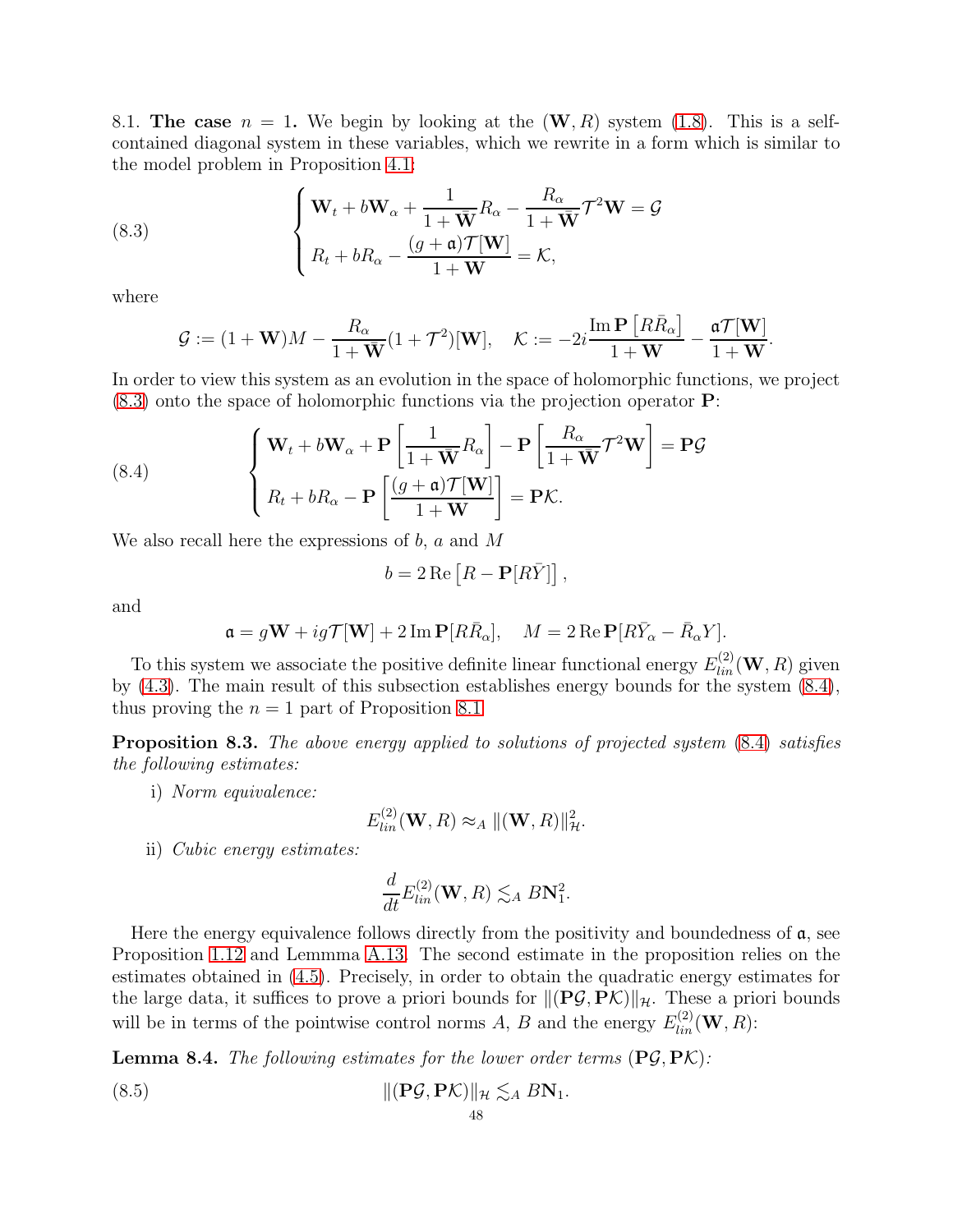*Proof.* We begin with the estimate for  $\mathcal{G}$ :

$$
\|\mathbf{P}\mathcal{G}\|_{\mathcal{H}} \lesssim \|\mathbf{P}M\|_{\mathcal{H}} + \|\mathbf{P}[\mathbf{W}M]\|_{L^2} \lesssim_A (B + AB)\|R\|_{H^{\frac{1}{2}}}.
$$

To bound  $K$  we estimate each of the terms separately. Thus, for the first term we estimate

$$
\| \langle D \rangle^{\frac{1}{2}} \left[ \mathbf{P} \left[ \operatorname{Im} \bar{\mathbf{P}} [\bar{R} R_{\alpha}] \right] (1 - Y) \right] \|_{\mathcal{H}} \lesssim \| \langle D \rangle^{\frac{1}{2}} \bar{\mathbf{P}} [\bar{R} R_{\alpha}] \|_{\mathcal{H}} + \| \langle D \rangle^{\frac{1}{2}} \bar{\mathbf{P}} [\bar{R} R_{\alpha}] Y \|_{\mathcal{H}} \lesssim \| R \|_{\text{bmo}^1} \| R \|_{H^{\frac{1}{2}}} + \| Y \|_{\text{bmo}^{\frac{1}{2}}} \| \langle D \rangle^{\frac{1}{2}} R \|_{L^{\infty}} \| R \|_{H^{\frac{1}{2}}} \lesssim_A (B + AB) \| R \|_{H^{\frac{1}{2}}}.
$$

This is a direct consequence of the commutator estimate [\(A.14\)](#page-75-0) together with the Y estimate derived in  $(A.16)$ . As for the second term, we use the estimates derived for  $\mathfrak a$  and Y in  $(A.20)$ respectively [\(A.16\)](#page-75-1), to arrive at

$$
\|\mathfrak{a}\mathcal{T}[\mathbf{W}](1-Y)\|_{H^{\frac{1}{2}}} \lesssim (\|\mathfrak{a}\|_{\text{bmo}^{\frac{1}{2}}} + \|\mathfrak{a}\|_{L^{\infty}} \|Y\|_{\text{bmo}^{\frac{1}{2}}}) \|\mathbf{W}\|_{L^{2}}.
$$

For the small data problem it is of further interest to track the solutions on larger time scales in order to prove Proposition [8.2.](#page-46-1) This is done at the end of this section.

8.2. The case  $n = 2$ . We recall that the system [\(1.8\)](#page-4-0) for  $(\mathbf{W}, R)$  is given by

$$
\begin{cases} \mathbf{W}_t + b\mathbf{W}_\alpha + \frac{1}{1+\bar{\mathbf{W}}}R_\alpha + \frac{R_\alpha}{1+\bar{\mathbf{W}}}\mathbf{W} = (1+\mathbf{W})M\\ R_t + bR_\alpha - \frac{g\mathcal{T}[\mathbf{W}]}{1+\mathbf{W}} + \frac{ia}{1+\mathbf{W}} = 0, \end{cases}
$$

where  $a$  is the same as in the infinite depth gravity water waves

 $a := 2 \operatorname{Im} \mathbf{P}[R\bar{R}_{\alpha}].$ 

We differentiate with respect to  $\alpha$  in order to obtain a system for  $(\mathbf{W}_{\alpha}, R_{\alpha})$ ,

$$
\begin{cases}\n\mathbf{W}_{\alpha t} + b\mathbf{W}_{\alpha\alpha} + \frac{\left[ (1 + \mathbf{W})R_{\alpha} \right]_{\alpha}}{1 + \bar{\mathbf{W}}} = -b_{\alpha}\mathbf{W}_{\alpha} - (1 + \mathbf{W})R_{\alpha}\bar{Y}_{\alpha} + \mathbf{W}_{\alpha}M + (1 + \mathbf{W})M_{\alpha} \\
R_{\alpha t} + bR_{\alpha\alpha} - \frac{g\mathcal{T}[\mathbf{W}_{\alpha}]}{1 + \mathbf{W}} + \frac{g\mathcal{T}[\mathbf{W}]}{(1 + \mathbf{W})^2}\mathbf{W}_{\alpha} + \frac{ia_{\alpha}}{1 + \mathbf{W}} - \frac{ia}{(1 + \mathbf{W})^2}\mathbf{W}_{\alpha} = -b_{\alpha}R_{\alpha},\n\end{cases}
$$

and rewrite it as follows

$$
\begin{cases}\n\mathbf{W}_{\alpha t} + b\mathbf{W}_{\alpha\alpha} + \frac{\left[ (1 + \mathbf{W})R_{\alpha} \right]_{\alpha}}{1 + \bar{\mathbf{W}}}\n= -b_{\alpha}\mathbf{W}_{\alpha} - (1 + \mathbf{W})R_{\alpha}\bar{Y}_{\alpha} + \mathbf{W}_{\alpha}M + (1 + \mathbf{W})M_{\alpha} \\
R_{\alpha t} + bR_{\alpha\alpha} - \left[ \frac{(g + \mathfrak{a})\mathcal{T}[\mathbf{W}_{\alpha}]}{(1 + \mathbf{W})^2} \right] = \frac{ia - g\mathcal{T}[\mathbf{W}]}{(1 + \mathbf{W})^2}(1 + i\mathcal{T})\mathbf{W}_{\alpha} - \frac{ia_{\alpha}}{1 + \mathbf{W}} - b_{\alpha}R_{\alpha}.\n\end{cases}
$$

We recall that

<span id="page-48-0"></span>(8.6) 
$$
M = \frac{R_{\alpha}}{1 + \bar{\mathbf{W}}} + \frac{\bar{R}_{\alpha}}{1 + \mathbf{W}} - b_{\alpha},
$$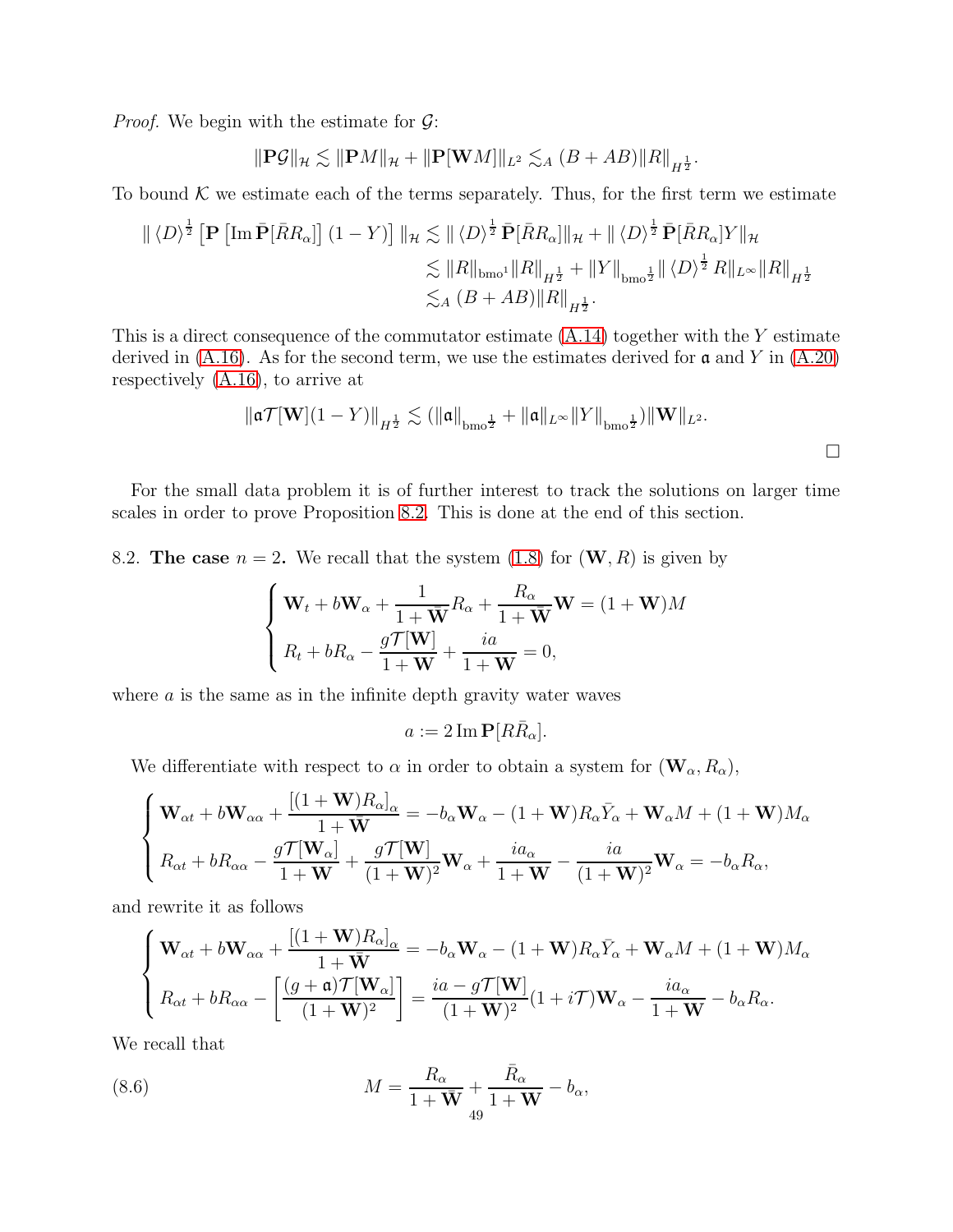and use this definition to simplify the system above

$$
\begin{cases}\n\mathbf{W}_{\alpha t} + b\mathbf{W}_{\alpha\alpha} + \frac{\left[ (1 + \mathbf{W}) R_{\alpha} \right]_{\alpha}}{1 + \bar{\mathbf{W}}} = \left( M - \frac{R_{\alpha}}{1 + \bar{\mathbf{W}}} - \frac{\bar{R}_{\alpha}}{1 + \mathbf{W}} \right) \mathbf{W}_{\alpha} \\
- (1 + \mathbf{W}) R_{\alpha} \bar{Y}_{\alpha} + \mathbf{W}_{\alpha} M + (1 + \mathbf{W}) M_{\alpha} \\
R_{\alpha t} + bR_{\alpha\alpha} - \left[ \frac{(g + \mathfrak{a}) \mathcal{T}[\mathbf{W}_{\alpha}]}{(1 + \mathbf{W})^2} \right] = \frac{i a - g \mathcal{T}[\mathbf{W}]}{(1 + \mathbf{W})^2} (1 + i \mathcal{T}) \mathbf{W}_{\alpha} - \frac{i a_{\alpha}}{1 + \mathbf{W}} \\
+ \left( M - \frac{R_{\alpha}}{1 + \bar{\mathbf{W}}} - \frac{\bar{R}_{\alpha}}{1 + \mathbf{W}} \right) R_{\alpha}.\n\end{cases}
$$

To align this more closely with the linearized equation and express the system in a manner similar to [\[8\]](#page-81-0), we introduce the auxiliary holomorphic variable

$$
\mathbf{R} = (1 + \mathbf{W})R_{\alpha}.
$$

Then it becomes

$$
\begin{cases}\n\mathbf{W}_{\alpha t} + b\mathbf{W}_{\alpha\alpha} + \frac{\mathbf{R}_{\alpha}}{1 + \bar{\mathbf{W}}} + \frac{R_{\alpha}}{1 + \bar{\mathbf{W}}}\mathbf{W}_{\alpha} = -\frac{\bar{R}_{\alpha}}{1 + \mathbf{W}}\mathbf{W}_{\alpha} + \mathbf{R}\bar{Y}_{\alpha} + 2\mathbf{W}_{\alpha}M + (1 + \mathbf{W})M_{\alpha} \\
\mathbf{R}_{t} + b\mathbf{R}_{\alpha} - \left[\frac{(g + \mathfrak{a})\mathcal{T}[\mathbf{W}_{\alpha}]}{(1 + \mathbf{W})}\right] = \frac{ia - g\mathcal{T}[\mathbf{W}]}{(1 + \mathbf{W})}(1 + i\mathcal{T})\mathbf{W}_{\alpha} + (\bar{R}_{\alpha}R_{\alpha} - ia_{\alpha}) + 2\mathbf{R}M \\
&- 2\left(\frac{R_{\alpha}}{1 + \bar{\mathbf{W}}} + \frac{\bar{R}_{\alpha}}{1 + \mathbf{W}}\right)\mathbf{R}.\n\end{cases}
$$

Here, we have isolated on the left the leading part of our equations. The goal is to interpret the terms on the right hand side as perturbative (with one exception, which is only due to the low regularity setting, see below). In addition, for the cubic bound we will also need to pay attention to the quadratic part of the terms in the equations.

In order to simplify our bookkeeping we define two types of error terms for the above system. These are denoted by  $err(L^2)$  and  $err(H^{\frac{1}{2}})$ , which correspond to the two equations. A similar strategy was employed in [\[8\]](#page-81-0). However, unlike in [\[8\]](#page-81-0), here we also include bounded quadratic terms into the error, rather than explicitly keeping track of them. This simplifies the argument somewhat, at the expense of getting a less precise expression for the normal form energy.

The bounds for these errors are in terms of the control variables  $A, B$ , as well as the  $L^2$ type norm  $N_2$ , where

$$
\mathbf{N}_2 := \left\| (g^{\frac{1}{2}} \mathbf{W}, R) \right\|_{H^1 \times H^{\frac{3}{2}}}.
$$

The acceptable errors in the  $\mathbf{W}_{\alpha}$  equation are denoted, by  $err(L^2)$  and are of two types,  $err(L^2)^{[2]}$  and  $err(L^2)^{[3]}$ . The first one,  $err(L^2)^{[2]}$ , consists of quadratic terms which satisfy the bounds

$$
\|\mathcal{T}\mathbf{P}\mathcal{G}\|_{L^2} \lesssim B\mathbf{N}_2, \quad \|\mathcal{G}\|_{H^{-\frac{1}{2}}} \lesssim A\mathbf{N}_2.
$$

By  $err(L^2)^{[3]}$  we denote the cubic and higher counterpart of  $err(L^2)^{[2]}$ , which contains terms  $\mathcal G$  which satisfy the estimate

$$
\|\mathcal{T}\mathbf{P}\mathcal{G}\|_{L^2} \lesssim_A AB\mathbf{N}_2, \quad \|\mathcal{G}\|_{H^{-\frac{1}{2}}} \lesssim_A A^2\mathbf{N}_2.
$$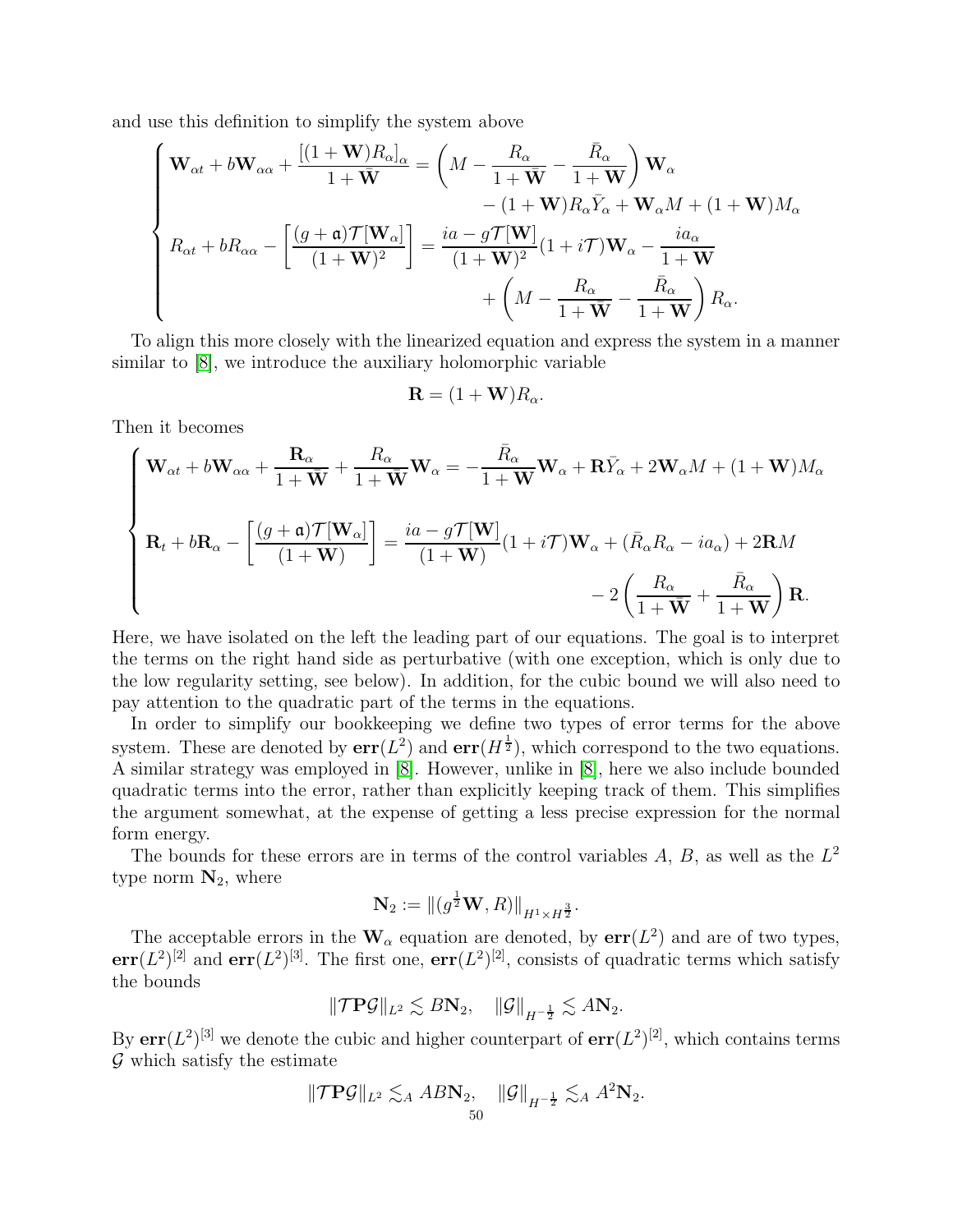The acceptable errors in the **R** equation are denoted by  $err(H^{\frac{1}{2}})$  and are of two types,  $err(H^{\frac{1}{2}})^{[2]}$  and  $err(H^{\frac{1}{2}})^{[3]}$ . The first one,  $err(H^{\frac{1}{2}})^{[2]}$ , consists of quadratic terms K that satisfy the bounds

$$
\|\mathcal{T} \mathbf{P} \mathcal{K}\|_{H^{\frac{1}{2}}} \lesssim B\mathbf{N}_2, \quad \|\mathcal{K}\|_{L^2} \lesssim A\mathbf{N}_2.
$$

By  $err(H^{\frac{1}{2}})^{[3]}$  we denote terms in K which satisfy the estimates

$$
\|\mathcal{T}P\mathcal{K}\|_{H^{\frac{1}{2}}} \lesssim_A AB\mathbf{N}_2, \quad \|\mathcal{K}\|_{L^2} \lesssim_A A^2\mathbf{N}_2.
$$

**Remark 8.5.** Compared to [\[8\]](#page-81-0), above we define  $N_2$  in a more relaxed, inhomogeneous fashion. This is in part caused by the lack of scaling. It is reasonable because here we work with the system for the differentiated variables  $(\mathbf{W}, R)$  or their higher counterparts, which is used to bound the high frequencies of the solutions.

A key property of the space of errors is contained in the following lemma:

<span id="page-50-0"></span>Lemma 8.6. *Let* Φ *be a function which satisfies*

$$
\|\Phi\|_{L^{\infty}} \lesssim A, \quad \|\Phi\|_{\text{bmo}_2^{\frac{1}{2}}} \lesssim B.
$$

*Then, we have the multiplicative bounds*

(8.8) 
$$
\Phi \cdot \mathbf{err}(L^2) = \mathbf{err}(L^2), \quad \Phi \cdot \mathbf{err}(H^{\frac{1}{2}}) = \mathbf{err}(H^{\frac{1}{2}}).
$$

The proof of the lemma is relatively straightforward and is left for the reader.

We now return to system above and expand some of the terms. We begin with the terms containing  $M$ . For this we will make use of the bounds we have established for  $M$  in the Appendix:

(8.9) 
$$
||M||_{L^{\infty}} \lesssim AB, \quad ||M||_{H^{\frac{1}{2}}} \lesssim A\mathbf{N}_2, \quad ||M_{\alpha}||_{L^2} \lesssim A\mathbf{N}_2.
$$

Precisely, the M terms in the equations satisfy

<span id="page-50-1"></span>
$$
M(1+\mathbf{W}_{\alpha})+M_{\alpha}\mathbf{W}=\mathbf{err}(L^2),\quad M\mathbf{R}=\mathbf{err}(H^{\frac{1}{2}}).
$$

The first claim is a straightforward consequence of the pointwise bound for  $M$  and the  $L^2$ bound for  $M_{\alpha}$ . For the second, we recall that  $\mathbf{R} = R_{\alpha}(1+\mathbf{W})$ , which together with Lemma [8.6](#page-50-0) allows us to only estimate  $MR_{\alpha}$ . The  $H^{\frac{1}{2}}$  bound for  $MR_{\alpha}$  follows after a Littlewood-Paley decomposition of the product: the bounds for the low-high and balanced interactions are a direct consequence of [\(8.9\)](#page-50-1), and the bounds for high-low interactions are obtained by combining [\(8.9\)](#page-50-1) and Lemma [A.9.](#page-73-0)

Next we consider the expression

$$
\frac{ia - g\mathcal{T}[\mathbf{W}]}{(1 + \mathbf{W})}(1 + i\mathcal{T})\mathbf{W}_{\alpha} = \frac{ia - g\mathcal{T}[\mathbf{W}]}{(1 + \mathbf{W})}(1 + \mathcal{T}^2) \operatorname{Re}\mathbf{W}_{\alpha},
$$

which we claim belongs to  $err(H^{\frac{1}{2}})$ . To prove our claim, we split the above expression into a quadratic part and a cubic and higher term,

$$
-g\mathcal{T}[\mathbf{W}](1+\mathcal{T}^2)\operatorname{Re}\mathbf{W}_{\alpha} + (ia+g\mathcal{T}[\mathbf{W}]\mathbf{W})(1-Y)\left[(1+\mathcal{T}^2)\operatorname{Re}\mathbf{W}_{\alpha}\right].
$$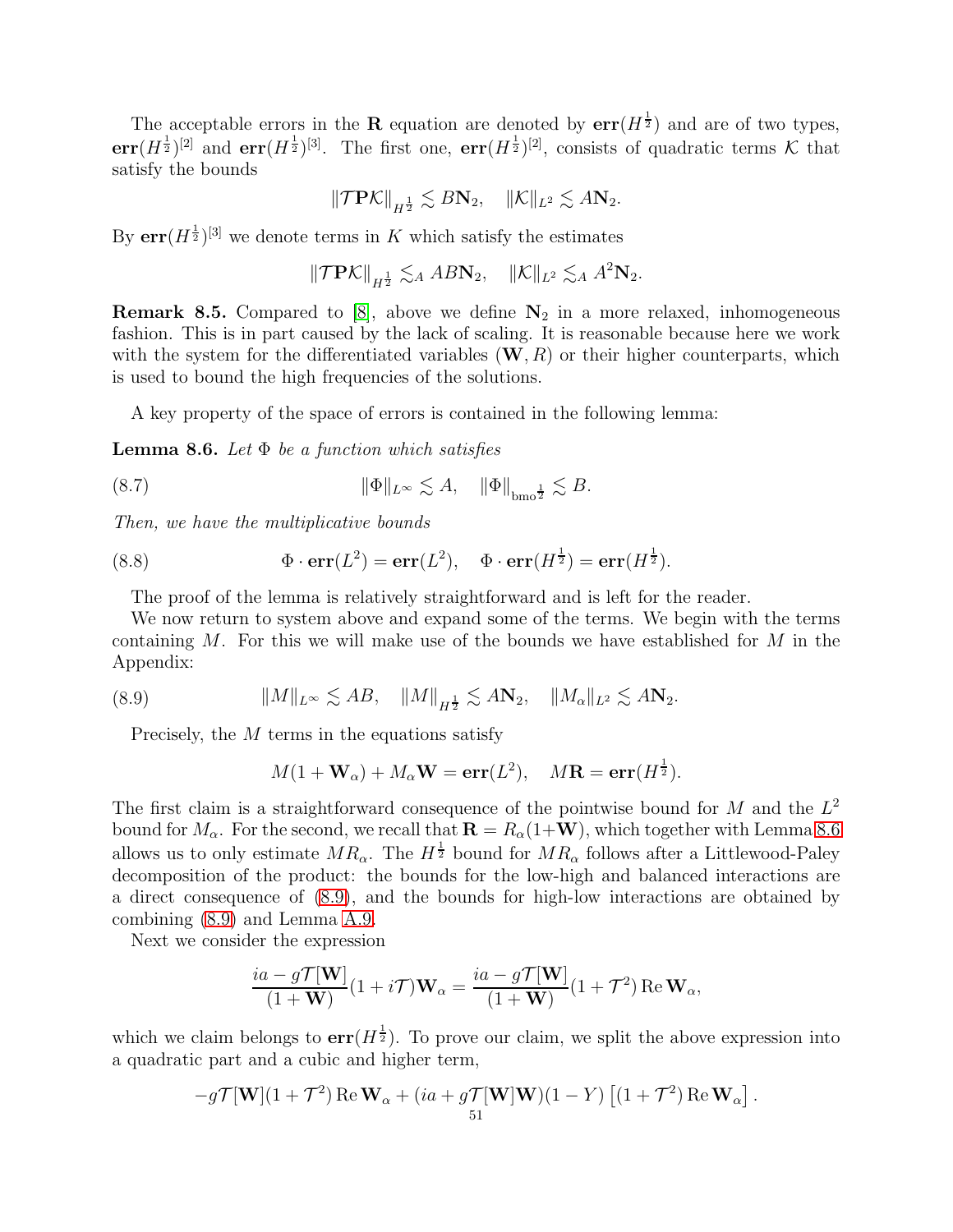We may then apply the paraproduct estimates [\(A.1\)](#page-71-0) and [\(A.7\)](#page-73-1) with the estimates [\(A.20\)](#page-76-1) for  $\alpha$  (which also applies to the component a of  $\alpha$ ) and [\(A.16\)](#page-75-1), [\(A.17\)](#page-75-2) for Y to obtain:

$$
\| (ia + g\mathcal{T}[\mathbf{W}]\mathbf{W})(1 - Y) \left[ (1 + \mathcal{T}^2) \operatorname{Re} \mathbf{W}_{\alpha} \right] \|_{H^{\frac{1}{2}}} \n\lesssim \left\{ A \left( \|a\|_{\text{bmo}^{\frac{1}{2}}} + \|Y\|_{\text{bmo}^{\frac{1}{2}}} \right) + \left( g \|\langle D \rangle^{\frac{1}{2}} \mathbf{W} \|_{\text{bmo}} \|\mathbf{W}\|_{L^{\infty}} + \|\mathbf{W}\|_{L^{\infty}} \|Y\|_{\text{bmo}^{\frac{1}{2}}} \right) \right\} \|\mathbf{W}_{\alpha}\|_{L^{2}}.
$$

Similarly, for the quadratic part we obtain

$$
\|g\mathcal{T}[\mathbf{W}](1+\mathcal{T}^2)(\text{Re}\,\mathbf{W}_{\alpha})\|_{H^{\frac{1}{2}}} \lesssim_A A\mathbf{N}_2.
$$

Next we consider the difference

$$
\bar{R}_{\alpha}R_{\alpha} - ia_{\alpha} = 2\bar{\mathbf{P}}[R_{\alpha}\bar{R}_{\alpha}] + i \operatorname{Im} \mathbf{P}[R\bar{R}_{\alpha\alpha}].
$$

For this we bound

$$
\|\bar{R}_{\alpha}R_{\alpha}-ia_{\alpha}\|_{L^{2}} \lesssim A\mathbf{N}_{2}, \qquad \|\mathbf{P}\mathcal{T}(\bar{R}_{\alpha}R_{\alpha}-ia_{\alpha})\|_{H^{\frac{1}{2}}}\lesssim B\mathbf{N}_{2}.
$$

Taking into account all the above bounds, it follows that our system can be rewritten in the form

$$
\begin{cases}\n\mathbf{W}_{\alpha t} + b\mathbf{W}_{\alpha\alpha} + \frac{\mathbf{R}_{\alpha}}{1 + \bar{\mathbf{W}}} + \frac{R_{\alpha}}{1 + \bar{\mathbf{W}}}\mathbf{W}_{\alpha} = 2\mathbf{R}\bar{Y}_{\alpha} - 2\frac{\bar{R}_{\alpha}}{1 + \mathbf{W}}\mathbf{W}_{\alpha} + \mathbf{err}(L^{2}) \\
\mathbf{R}_{t} + b\mathbf{R}_{\alpha} - \left[\frac{(g + \mathfrak{a})\mathcal{T}[\mathbf{W}_{\alpha}]}{(1 + \mathbf{W})}\right] = -4\mathrm{Re}\left(\frac{R_{\alpha}}{1 + \bar{\mathbf{W}}}\right)\mathbf{R} + \mathbf{err}(H^{\frac{1}{2}}).\n\end{cases}
$$

One might wish to compare this system to the model system [\(4.1\)](#page-20-1), for which we obtained the nice energy estimates in [\(4.5\)](#page-21-2), and use these estimates to prove quadratic energy bounds provided that the right hand side terms are bounded in  $L^2$ , and  $H^{\frac{1}{2}}$  respectively.

Unfortunately we still have terms on the right which cannot be bounded as error terms, i.e., in  $L^2 \times H^{\frac{1}{2}}$ . This matches similar issues appearing in the infinite depth case in [\[8\]](#page-81-0). To deal with these terms we use the same conjugation with respect to a real exponential weight  $e^{2\phi}$ , where  $\phi = -2 \text{Re} \log(1 + \mathbf{W})$ , which was previously used in [\[8\]](#page-81-0). When implementing such a transformation, we are not only able to eliminate the unbounded terms pointed out above, but we also manage to cast our system in a similar form as the model system in [\(4.1\)](#page-20-1).

To see this, we compute

$$
\phi_{\alpha} = -2 \operatorname{Re} \frac{\mathbf{W}_{\alpha}}{1 + \mathbf{W}}, \qquad (\partial_t + b\partial_{\alpha})\phi = 2 \operatorname{Re} \frac{R_{\alpha}}{1 + \bar{\mathbf{W}}} - 2M.
$$

We denote the weighted variables by

$$
w := e^{2\phi} \mathbf{W}_{\alpha}, \quad r := e^{2\phi} \mathbf{R}.
$$

Before explicitly writing down the resulting equations, we remark that by Lemma [8.6](#page-50-0) we have

$$
e^{2\phi}\mathbf{err}(L^2) = \mathbf{err}(L^2), \quad e^{2\phi}\mathbf{err}(H^{\frac{1}{2}}) = \mathbf{err}(H^{\frac{1}{2}}),
$$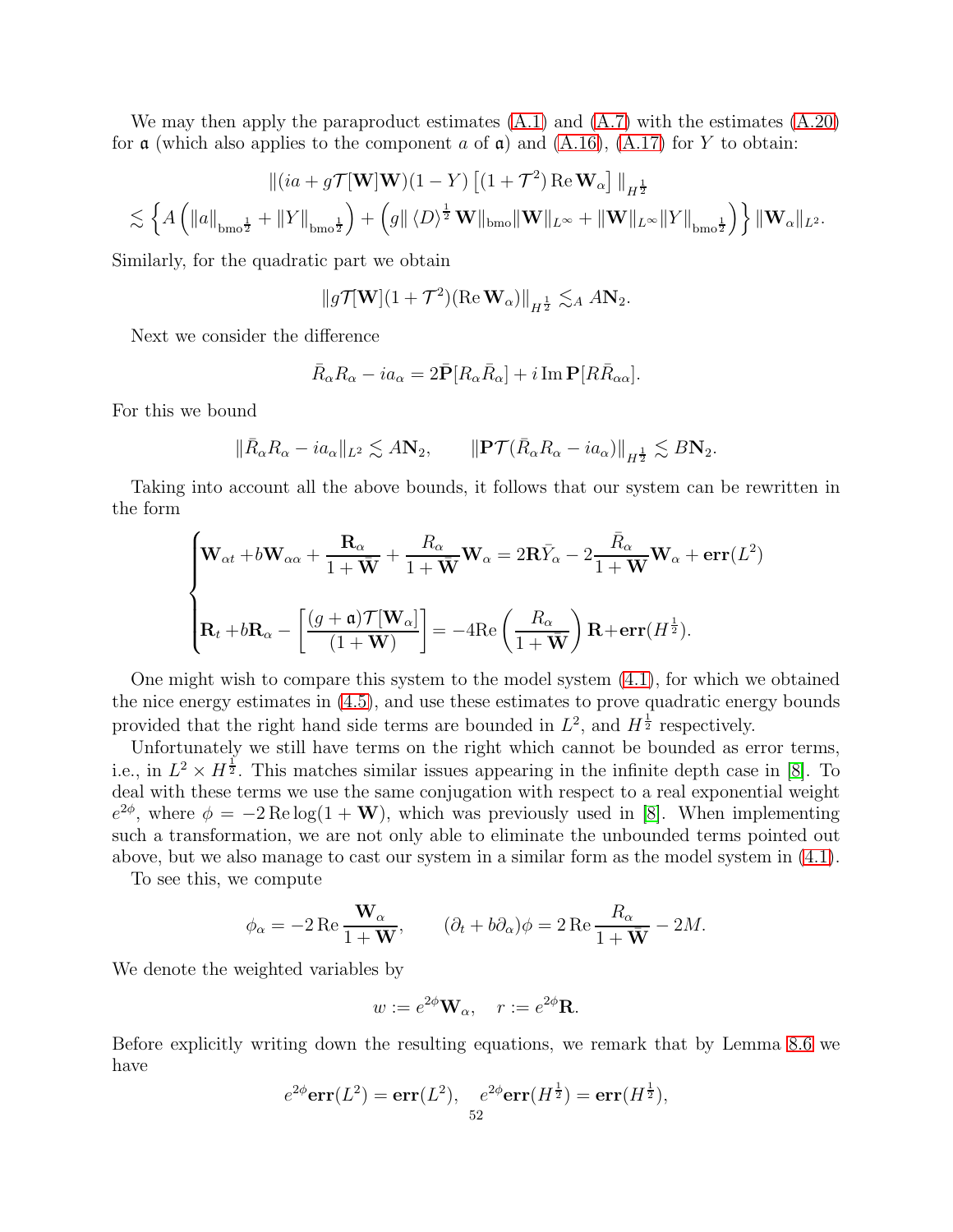which simplifies the transformed system to

$$
\begin{cases} w_t + bw_\alpha + \frac{r_\alpha}{1 + \bar{\mathbf{W}}} - \frac{R_\alpha}{1 + \bar{\mathbf{W}}} \mathcal{T}^2 w = \mathbf{err}(L^2) \\ r_t + br_\alpha - \left[ \frac{(g + \mathfrak{a})\mathcal{T}[w]}{(1 + \mathbf{W})} \right] = \mathbf{err}(H^{\frac{1}{2}}). \end{cases}
$$

Here we have also harmlessly replaced w by  $-\mathcal{T}^2w$  in the last term on the left in the first equation. The difference is easily included in the error as  $1+\mathcal{T}^2$  has a Schwartz symbol. This is done in order to bring the above equations more in line with the model linear problem.

Unfortunately our new variables  $(w, r)$ , are not exactly holomorphic; the last system contains both holomorphic and also antiholomorphic components. To remedy this issue we need to project the system via the projection P, and also work with the projected variables  $(Pw, Pr)$ . At this point one might legitimately be concerned that restricting to the holomorphic part would remove a good portion of our variables. However this is not the case, as one can verify that the a similar argument as the one in Lemma 3.4 from [\[8\]](#page-81-0) applies to the finite depth case:

**Proposition 8.7.** *The energy of*  $(\mathbf{P}w, \mathbf{P}r)$  *above is equivalent to the energy of*  $(\mathbf{W}_{\alpha}, R_{\alpha})$ *:* 

(8.10) 
$$
\|(\mathbf{P} w, \mathbf{P} r)\|_{\mathcal{H}} \sim_A \| (w, r) \|_{\mathcal{H}} \sim_A \| (\mathbf{W}_{\alpha}, R_{\alpha}) \|_{\mathcal{H}} \text{ modulo } A\mathbf{N}_2.
$$

Unlike in  $[8]$ , here we allow for lower order errors in order to account for the  $L^2$  unboundedness of  $P$  at low frequencies. Once we do that, it remains to prove only a high frequency bound, for which the same argument as in [\[8\]](#page-81-0) applies.

We are now ready to write the system for  $(P_w, Pr)$ , namely

(8.11) 
$$
\begin{cases}\n\mathbf{P}w_t + \mathbf{P}[b\mathbf{P}w_{\alpha}] + \mathbf{P}\left[\frac{\mathbf{P}r_{\alpha}}{1 + \bar{\mathbf{W}}}\right] - \mathbf{P}\left[\frac{R_{\alpha}}{1 + \bar{\mathbf{W}}}\mathcal{T}^2\mathbf{P}w\right] = G_2 + \mathbf{P} \mathbf{err}(L^2) \\
\mathbf{P}r_t + \mathbf{P}[b\mathbf{P}r_{\alpha}] - \mathbf{P}\left[\frac{(g + \mathfrak{a})\mathcal{T}[\mathbf{P}w]}{(1 + \mathbf{W})}\right] = K_2 + \mathbf{P} \mathbf{err}(H^{\frac{1}{2}}),\n\end{cases}
$$

where  $(G_2, K_2)$  contain all the additional terms,

$$
\begin{cases}\nG_2 := -\mathbf{P} \left[ \frac{R_\alpha}{1 + \bar{\mathbf{W}}} (1 + \mathcal{T}^2) \mathbf{P} w \right] - \mathbf{P} \left[ b \bar{\mathbf{P}} w_\alpha \right] - \mathbf{P} \left[ \frac{\bar{\mathbf{P}} r_\alpha}{1 + \bar{\mathbf{W}}} \right] - \mathbf{P} \left[ \frac{R_\alpha}{1 + \bar{\mathbf{W}}} \bar{\mathbf{P}} w \right] \\
K_2 := -\mathbf{P} \left[ b \bar{\mathbf{P}} r_\alpha \right] + \mathbf{P} \left[ \frac{(g + \mathfrak{a}) \mathcal{T}[\bar{\mathbf{P}} w]}{(1 + \mathbf{W})} \right].\n\end{cases}
$$

The goal here is to prove that  $G_2 = err(L^2)$  and  $K_2 = err(H^{\frac{1}{2}})$ , but this is straightforward as they all have a nice commutator structure; the proof is left for the reader. We denote the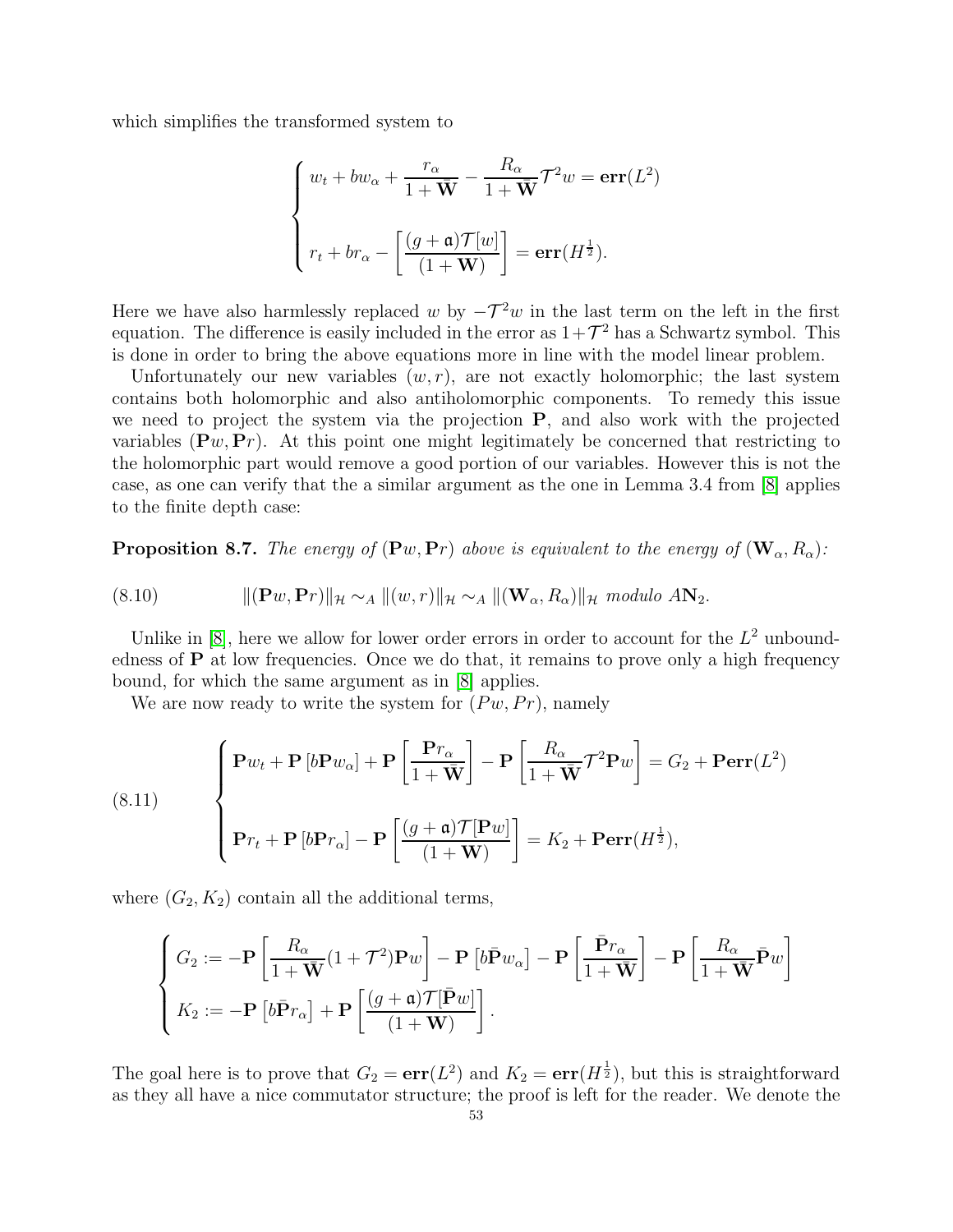last set of variables by  $(Pw, Pr) := (\mathfrak{w}, \mathfrak{r})$ ; these solve the system

<span id="page-53-0"></span>(8.12) 
$$
\begin{cases} \mathfrak{w}_t + \mathbf{P}[b\mathfrak{w}_{\alpha}] + \mathbf{P}\left[\frac{\mathfrak{r}_{\alpha}}{1 + \bar{\mathbf{W}}}\right] - \mathbf{P}\left[\frac{R_{\alpha}}{1 + \bar{\mathbf{W}}}\mathcal{T}^2\mathfrak{w}\right] = \mathbf{P}\operatorname{err}(L^2) \\ \mathfrak{r}_t + \mathbf{P}[b\mathfrak{r}_{\alpha}] - \mathbf{P}\left[\frac{(g + \mathfrak{a})\mathcal{T}[\mathfrak{w}]}{(1 + \mathbf{W})}\right] = \mathbf{P}\operatorname{err}(H^{\frac{1}{2}}). \end{cases}
$$

Therefore, we can now apply the energy bounds obtained for the toy model [\(4.1\)](#page-20-1) to the system [\(8.12\)](#page-53-0). Now the result of Proposition [\(8.1\)](#page-46-0) follows from the energy estimates for the model system  $(4.1)$ , namely  $(4.5)$ ; further, if  $n = 2$  then we can take

$$
E^{n,(2)}(\mathbf{W},R) = E_{lin}^{(2)}(\mathfrak{w},\mathfrak{r}).
$$

The last goal is to obtain cubic lifespan bounds for the small data problem, which would correspond to proving Proposition [\(8.2\)](#page-46-1). We address this question later in this section.

8.3. The case  $n \geq 3$ . We follow the same strategy as in the case  $n = 2$  and derive the equations for  $(\mathbf{W}^{(n-1)}, R^{(n-1)})$ . For this, we start with the system [\(1.8\)](#page-4-0) and differentiate  $(n-1)$  times. For this we will estimate the errors in terms of  $N_n$  which measures  $(n-1)$ derivatives of  $W$  and  $R$ , with constants that depend on the control norms  $A$  and  $B$ .

The acceptable errors in the  $\mathbf{W}^{(n-1)}$  equation are denoted, as before, by  $err(L^2)$  and are of two types,  $err(L^2)^{[2]}$  and  $err(L^2)^{[3]}$ . The first one,  $err(L^2)^{[2]}$ , consists of holomorphic quadratic terms in G of the form that satisfy the bound

$$
\|\mathcal{T}\mathbf{P} G\|_{L^2} \lesssim B\mathbf{N}_n \quad \text{ and } \|G\|_{H^{-\frac{1}{2}}} \lesssim A\mathbf{N}_n.
$$

By  $err(L^2)^{[3]}$  we denote the cubic counterpart of  $err(L^2)$  of G, which satisfies the estimate

$$
\|\mathcal{T}\mathbf{P} G\|_{L^2} \lesssim_A AB\mathbf{N}_n, \quad \|G\|_{H^{-\frac{1}{2}}} \lesssim_A A^2\mathbf{N}_n.
$$

The acceptable errors in the  $R^{(n-1)}$  equation are denoted, as before, by  $err(H^{\frac{1}{2}})$  and are of two types,  $err(H^{\frac{1}{2}})^{[2]}$  and  $err(H^{\frac{1}{2}})^{[3]}$ . The first one,  $err(H^{\frac{1}{2}})$ , consists of holomorphic quadratic terms in  $K$  that satisfy the bound

$$
\|\mathcal{T} \mathbf{P} K\|_{H^{\frac{1}{2}}} \lesssim B\mathbf{N}_n, \quad \|K\|_{L^2} \lesssim A\mathbf{N}_n.
$$

By  $err(H^{\frac{1}{2}})^{[3]}$  we denote terms in K which satisfy the estimates

$$
\|\mathcal{T}\mathbf{P}K\|_{H^{\frac{1}{2}}} \lesssim_A AB\mathbf{N}_n, \quad \|K\|_{L^2} \lesssim_A A^2\mathbf{N}_n.
$$

We begin by differentiating the terms in the  $W$  equation. For the b term, after standard estimates, we have

$$
\partial_{\alpha}^{(n-1)}(b\mathbf{W}_{\alpha}) = b\mathbf{W}_{\alpha}^{(n-1)} + (n-1)b_{\alpha}\mathbf{W}^{(n-1)} + \mathbf{err}(L^{2})
$$

$$
= b\mathbf{W}_{\alpha}^{(n-1)} + (n-1)\left(\frac{R_{\alpha}}{1+\bar{\mathbf{W}}} + \frac{\bar{R}}{1+\mathbf{W}}\right)\mathbf{W}^{(n-1)} + \mathbf{err}(L^{2}).
$$

Here we have used the relation [\(8.6\)](#page-48-0), and also the  $L^{\infty}$  bound for M.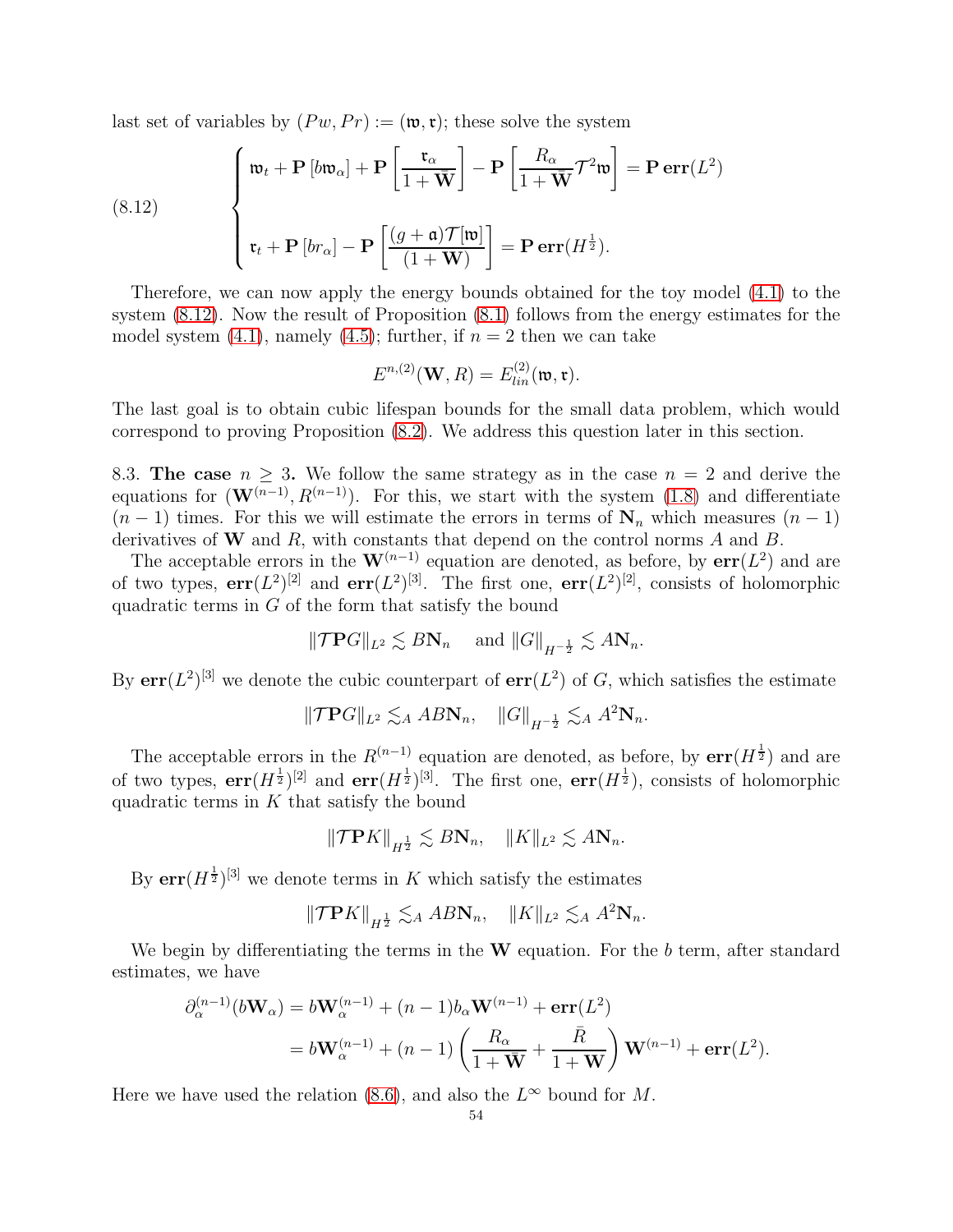Continuing, we apply the same analysis for the  $(n-1)$  derivative of the next term appearing in the  $\bf{W}$  equation

(8.13) 
$$
\partial_{\alpha}^{(n-1)} \frac{(1+\mathbf{W})R_{\alpha}}{1+\bar{\mathbf{W}}} = \frac{[(1+\mathbf{W})R^{(n-1)}]_{\alpha}}{1+\bar{\mathbf{W}}} + \frac{R_{\alpha}}{1+\bar{\mathbf{W}}} \mathbf{W}^{(n-1)} + \mathbf{err}(L^2).
$$

Here we have again isolated the terms which cannot be placed into the error.

Similarly, using the bounds for  $M$  in Lemma [A.15,](#page-79-0) the last component of the  $\bf{W}$  equation is

$$
\partial_{\alpha}^{(n-1)}[(1+\mathbf{W})M] = (1+\mathbf{W})\partial_{\alpha}^{(n-1)}M + \mathbf{err}(L^2) = (1+\mathbf{W})\partial_{\alpha}^{(n-1)}2 \operatorname{Re} \mathbf{P}\left[R\bar{Y}_{\alpha} - \bar{R}_{\alpha}Y\right].
$$

Because of the differentiation, there are no low frequency issues here. Distributing derivatives inside, the terms with derivatives on the antiholomorphic factors are all errors, so we are left only with the terms where all derivatives apply to the holomorphic factors. Harmlessly discarding the projection we arrive at

$$
\partial_{\alpha}^{(n-1)}\left[(1+\mathbf{W})M\right] = 2(1+\mathbf{W})\operatorname{Re}\left[R^{(n-1)}\bar{Y}_{\alpha} - \bar{R}_{\alpha}Y^{(n-1)}\right] + \operatorname{err}(L^2)
$$

$$
= -\frac{\bar{R}_{\alpha}}{1+\mathbf{W}}\mathbf{W}^{(n-1)} + \operatorname{err}(L^2).
$$

Next, we differentiate the  $R$  equation. We begin with

$$
\partial_{\alpha}^{(n-1)}(bR_{\alpha}) = bR_{\alpha}^{(n-1)} + (n-1)b_{\alpha}R^{(n-1)} + b^{(n-1)}R_{\alpha} + \mathbf{err}(H^{\frac{1}{2}}).
$$

In the second term we use again the relation  $(8.6)$  and the boundedness of M. In the third term, only the holomorphic part of b yields a nontrivial contribution, and that only when all derivatives apply to  $Y$ . Discarding again the projection, we obtain

$$
\partial_{\alpha}^{(n-1)}(bR_{\alpha}) = bR_{\alpha}^{(n-1)} + (n-1)\left(\frac{R_{\alpha}}{1+\bar{\mathbf{W}}} + \frac{\bar{R}_{\alpha}}{1+\mathbf{W}}\right)R^{(n-1)} + \frac{R_{\alpha}}{1+\bar{\mathbf{W}}}R^{(n-1)} + \mathbf{err}(H^{\frac{1}{2}}).
$$

<span id="page-54-1"></span>For the remaining terms in the  $R$  equation we write

(8.14) 
$$
\partial_{\alpha}^{(n-1)}\left(\frac{g\mathcal{T}[\mathbf{W}]}{1+\mathbf{W}}\right) = \frac{g\mathcal{T}[\mathbf{W}^{(n-1)}]}{1+\mathbf{W}} - \frac{g\mathcal{T}[\mathbf{W}]}{(1+\mathbf{W})^2}\mathbf{W}^{(n-1)} + \mathbf{err}(H^{\frac{1}{2}}).
$$

<span id="page-54-0"></span>Lastly, using the bound for a in Lemma [A.13,](#page-76-0) we have

(8.15) 
$$
\partial_{\alpha}^{(n-1)}\left(\frac{i\mathfrak{a}}{1+\mathbf{W}}\right) = \frac{i\mathfrak{a}^{(n-1)}}{1+\mathbf{W}} - \frac{i\mathfrak{a}}{(1+\mathbf{W})^2}\mathbf{W}^{(n-1)} + \mathbf{err}(H^{\frac{1}{2}}).
$$

In the first term we can discard the  $a_1$  component of  $\alpha$  into the error. In the contribution of  $a = 2 \text{Im } \mathbf{P}[R\overline{R}_{\alpha}],$  only the holomorphic part has an interesting component, precisely when all the derivatives fall on R. Hence we obtain

(8.16) 
$$
\frac{ia^{(n-1)}}{1+\mathbf{W}} = \frac{\bar{R}_{\alpha}}{1+\mathbf{W}} R^{(n-1)} + \mathbf{err}(H^{\frac{1}{2}}).
$$

In the second term in [\(8.15\)](#page-54-0), we substitute  $i\mathbf{W}^{(n-1)}$  with  $-\mathcal{T}[\mathbf{W}^{(n-1)}]$  modulo a negligible error. Thus, together with $(8.14)$ ,  $(8.15)$  and  $(8.16)$  we arrive at

<span id="page-54-2"></span>
$$
-\partial_\alpha^{(n-1)}\left(\frac{g\mathcal{T}[\mathbf{W}]}{1+\mathbf{W}}-\frac{i\mathfrak{a}}{1+\mathbf{W}}\right)=-\frac{(g+\mathfrak{a})\mathcal{T}[\mathbf{W}^{(n-1)}]}{(1+\mathbf{W})^2}-\frac{\bar{R}_\alpha}{1+\mathbf{W}}R^{(n-1)}+\mathrm{err}(H^\frac{1}{2}).
$$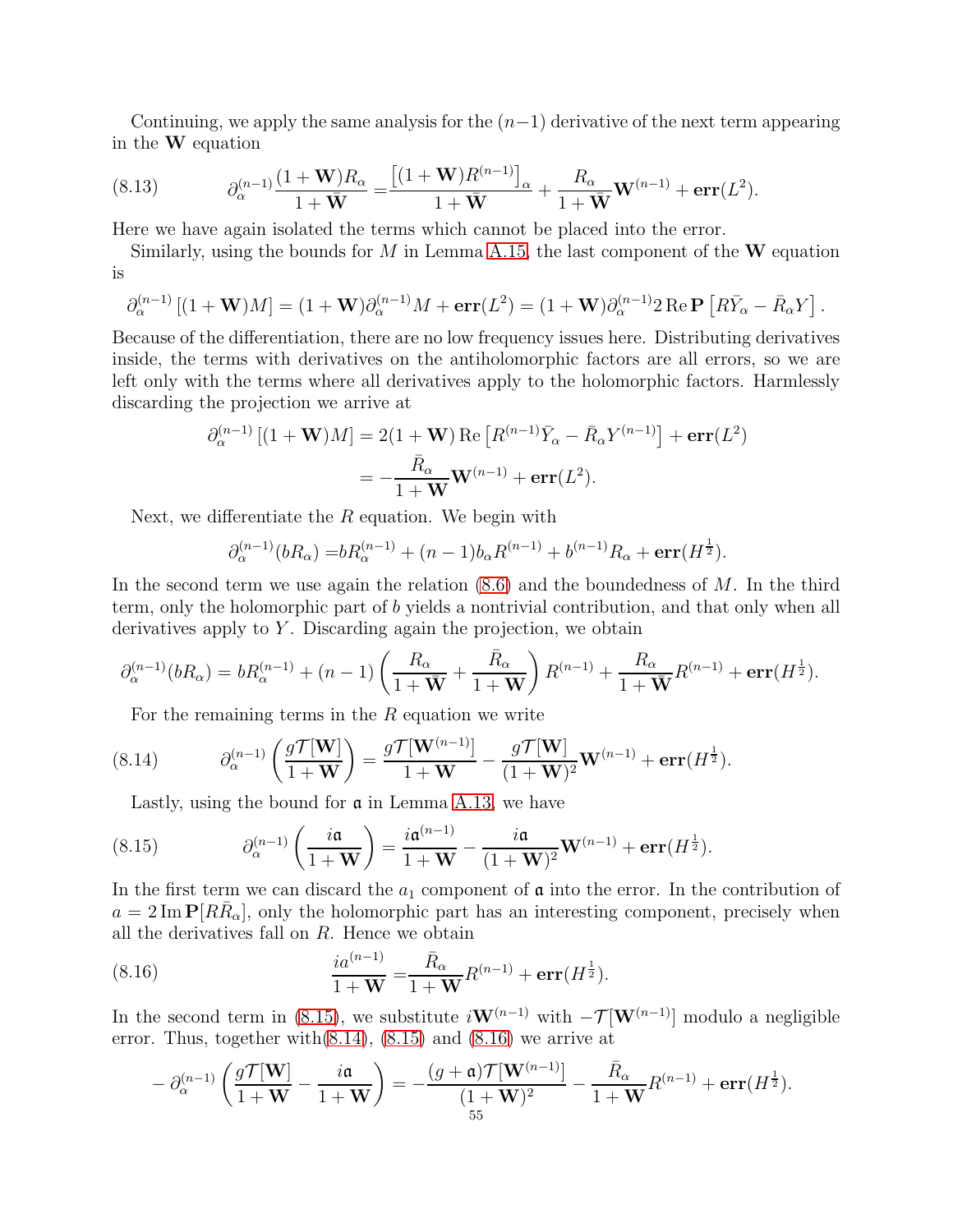Combining the above equations we obtain the differentiated system

$$
\begin{cases} \mathbf{W}_{t}^{(n-1)} + b\mathbf{W}_{\alpha}^{(n-1)} + \frac{((1+\mathbf{W})R^{(n-1)})_{\alpha}}{1+\bar{\mathbf{W}}} + \frac{R_{\alpha}}{1+\bar{\mathbf{W}}} \mathbf{W}^{(n-1)} = G \\ R_{t}^{(n-1)} + bR_{\alpha}^{(n-1)} - \frac{(g+\mathfrak{a})\mathcal{T}[\mathbf{W}^{(n-1)}]}{(1+\mathbf{W})^{2}} = K, \end{cases}
$$

where

$$
\begin{cases}\nG = -n\frac{\bar{R}_{\alpha}}{1 + \mathbf{W}}\mathbf{W}^{(n-1)} - (n-1)\frac{R_{\alpha}}{1 + \mathbf{W}}\mathbf{W}^{(n-1)} + \mathbf{err}(L^2) \\
K = -n\left(\frac{R_{\alpha}}{1 + \mathbf{W}} + \frac{\bar{R}_{\alpha}}{1 + \mathbf{W}}\right)R^{(n-1)} + \mathbf{err}(H^{\frac{1}{2}}).\n\end{cases}
$$

The following step is to better diagonalize the system, and for this we only need to modify the  $R^{(n-1)}$  equation by using the known substitution  $\mathbf{R} := (1 + \mathbf{W})R^{(n-1)}$  (see [\[8\]](#page-81-0)). We obtain

$$
\begin{cases} \mathbf{W}_t^{(n-1)} + b\mathbf{W}_{\alpha}^{(n-1)} + \frac{\mathbf{R}_{\alpha}}{1 + \bar{\mathbf{W}}} + \frac{R_{\alpha}}{1 + \mathbf{W}}\mathbf{W}^{(n-1)} = G \\ \mathbf{R}_t + b\mathbf{R}_{\alpha} - \frac{(g + \mathfrak{a})\mathcal{T}[\mathbf{W}^{(n-1)}]}{1 + \mathbf{W}} = K_1, \end{cases}
$$

where

$$
K_1 = -(n+1)\frac{R_\alpha \mathbf{R}}{1+\bar{\mathbf{W}}} - n\frac{\bar{R}_\alpha \mathbf{R}}{1+\mathbf{W}} + \mathbf{err}(H^{\frac{1}{2}}).
$$

To deal with the mildly unbounded terms on the right we proceed in two steps using the same idea as in [\[8\]](#page-81-0). First we implement a new holomorphic substitution

$$
\tilde{\mathbf{R}} := \mathbf{R} - R_{\alpha} \mathbf{W}^{(n-2)} + (2n - 1) \mathbf{W}_{\alpha} R^{(n-2)}.
$$

With the exception of a couple of terms (see also [\[8\]](#page-81-0)), the contribution of the added quadratic correction is cubic and lower order, so we obtain

$$
\begin{cases}\n\mathbf{W}_{t}^{(n-1)} + b\mathbf{W}_{\alpha}^{(n-1)} + \frac{\tilde{\mathbf{R}}_{\alpha}}{1 + \bar{\mathbf{W}}} + \frac{R_{\alpha}}{1 + \mathbf{W}}\mathbf{W}^{(n-1)} = -n\left(\frac{\bar{R}_{\alpha}}{1 + \mathbf{W}} + \frac{R_{\alpha}}{1 + \bar{\mathbf{W}}}\right)\mathbf{W}^{(n-1)} + \mathbf{err}(L^{2}) \\
\tilde{\mathbf{R}}_{t} + b\tilde{\mathbf{R}}_{\alpha} - \frac{(g + \mathfrak{a})\mathcal{T}[\mathbf{W}^{(n-1)}]}{1 + \mathbf{W}} = -n\left(\frac{R_{\alpha}}{1 + \bar{\mathbf{W}}} + \frac{\bar{R}_{\alpha}}{1 + \mathbf{W}}\right)\tilde{\mathbf{R}} + \mathbf{err}(H^{\frac{1}{2}}).\n\end{cases}
$$

At this point we are in a similar situation as we were in the case  $n = 2$ . Precisely, we still have unbounded terms on the right, and the goal is to eliminate them. The second step is to use the same procedure as in the case  $n = 2$ , which is to multiply the equations by  $e^{n\phi}$ , where  $\phi = -2 \text{ Re log}(1 + W)$ . After standard estimates, and using also Lemma [8.6,](#page-50-0) we can write a system for  $(w := e^{n\phi} \mathbf{W}^{(n-1)}, r := e^{n\phi} \tilde{\mathbf{R}})$ :

$$
\begin{cases} w_t + bw_\alpha + \frac{r_\alpha}{1 + \bar{W}} + \frac{R_\alpha}{1 + W} w = \mathbf{err}(L^2) \\ r_t + br_\alpha - \frac{(g + \mathfrak{a})\mathcal{T}[w]}{1 + W} = \mathbf{err}(H^{\frac{1}{2}}). \end{cases}
$$

As  $(w, r)$  are no longer holomorphic, we will need to project them via the projection **P**. We denote the projected variables  $(\mathbf{P}w, \mathbf{P}r)$  by  $(\mathfrak{w}, \mathfrak{r})$ , and write the equations for them. As we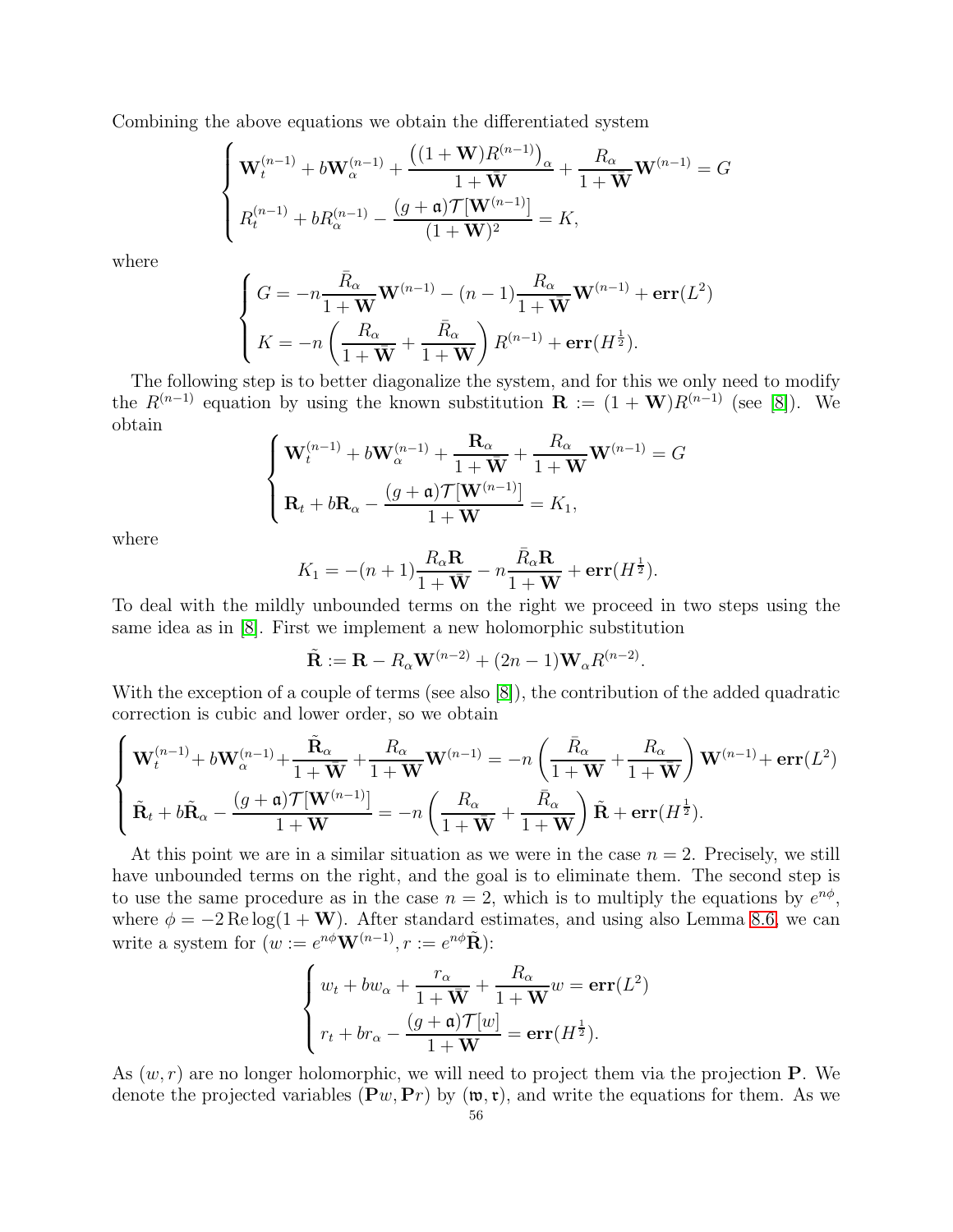have seen in the case  $n = 2$ , we obtain some additional terms which we can express as commutators. Moreover, these additional terms can be easily bounded using the commutators estimates obtained in the Appendix to obtain the system

<span id="page-56-1"></span>(8.17) 
$$
\begin{cases} \mathfrak{w}_t + \mathbf{P}[b\mathfrak{w}]_{\alpha} + \mathbf{P}\left[\frac{\mathfrak{r}_{\alpha}}{1 + \bar{\mathbf{W}}}\right] + \mathbf{P}\left[\frac{R_{\alpha}}{1 + \mathbf{W}}\mathfrak{w}\right] = \mathbf{P}[\text{err}(L^2)] \\ \mathfrak{r}_t + P[b\mathfrak{r}_{\alpha}] - \mathbf{P}\left[\frac{(g + \mathfrak{a})\mathcal{T}[\mathfrak{w}]}{1 + \mathbf{W}}\right] = \mathbf{P}[\text{err}(H^{\frac{1}{2}})]. \end{cases}
$$

Now, we modify this system one last time in order to be able to compare it with the model system [\(4.1\)](#page-20-1), and after one rather straightforward estimates we can rewrite it as

<span id="page-56-0"></span>(8.18) 
$$
\begin{cases} \mathfrak{w}_t + \mathbf{P}[b\mathfrak{w}]_{\alpha} + \mathbf{P}\left[\frac{\mathfrak{r}_{\alpha}}{1 + \bar{\mathbf{W}}}\right] - \mathbf{P}\left[\frac{R_{\alpha}}{1 + \mathbf{W}}\mathcal{T}^2[\mathfrak{w}]\right] = \mathbf{P}[\text{err}(L^2)] \\ \mathfrak{r}_t + P[b\mathfrak{r}_{\alpha}] - \mathbf{P}\left[\frac{(g + \mathfrak{a})\mathcal{T}[\mathfrak{w}]}{1 + \mathbf{W}}\right] = \mathbf{P}[\text{err}(H^{\frac{1}{2}})]. \end{cases}
$$

In order to be able to apply the estimates obtained for the model system in [\(4.1\)](#page-20-1), we need to ensure that the energy of  $(\mathfrak{w},\mathfrak{r})$  is equivalent to the one of  $(\mathbf{W}^{(n-1)}, R^{(n-1)})$ . This is summarized in the following proposition:

**Proposition 8.8.** *The energy of of*  $(\mathfrak{w}, \mathfrak{r})$  *above is equivalent to the one of*  $(\mathbf{W}^{(n-1)}, R^{(n-1)})$ *,* (8.19)  $\|\|\mathbf{w}, \mathbf{r}\|\|_{\mathcal{H}} \approx_{A} \|(w, r)\|_{\mathcal{H}} \approx_{A} \|\mathbf{W}^{(n-1)}, R^{(n-1)}\|\|_{\mathcal{H}} \approx_{A} \text{ modulo } A\mathbf{N}_{n}.$ 

A similar result can be found in [\[8\]](#page-81-0) (see Lemma 3.5). The proof of the above proposition is quite similar, and we leave it as an exercise for the reader.

Now the result of Proposition [\(8.1\)](#page-46-0) follows from the energy estimates for the model system [\(4.1\)](#page-20-1), namely [\(4.5\)](#page-21-2) applied to [\(8.18\)](#page-56-0); to obtain the result we use the energy functional

$$
E_{high}^{n,(2)}(\mathbf{W},R) = E_{lin}^{(2)}(\mathfrak{w},\mathfrak{r}).
$$

The further goal is to obtain cubic lifespan bounds, which would correspond to proving Proposition [\(8.2\)](#page-46-1). The key to that is to produce a suitable modified cubic energy. This is done in the next subsection. However, here we will discuss the leading part of the modified cubic energy, which is given by

$$
E_{high}^{n,(3)}(\mathbf{W},R) = E_{high}^{(3)}(\mathfrak{w},\mathfrak{r}) := E_{lin}^{(2)}(w,r) - E_{\omega,lin}^{(2)}(w,r), \quad \text{where} \quad \omega = \frac{1}{4}(1+\mathcal{T}^2) \operatorname{Re} \mathbf{W}.
$$

**Remark 8.9.** Comparing  $E_{high}^{n,(3)}(w,r)$  with the corresponding version appearing in the infinite depth case, one will notice that the are some differences. On one hand, the second component of the above energy is specific to the finite bottom case, and does not appear at all in the infinite bottom problem. On the other hand, the last three terms in the quasilinear cubic energy from [\[8\]](#page-81-0) are no longer showing up in the above leading energy. Mainly, this is because here we use better bookkeeping of the errors, and those terms are now reclassified as admissible error terms. In other words, here they are incorporated into the lower order component of the quasilinear modified energy we seek to construct.

We claim that we have favourable bounds for the time evolution of this energy. Precisely, we have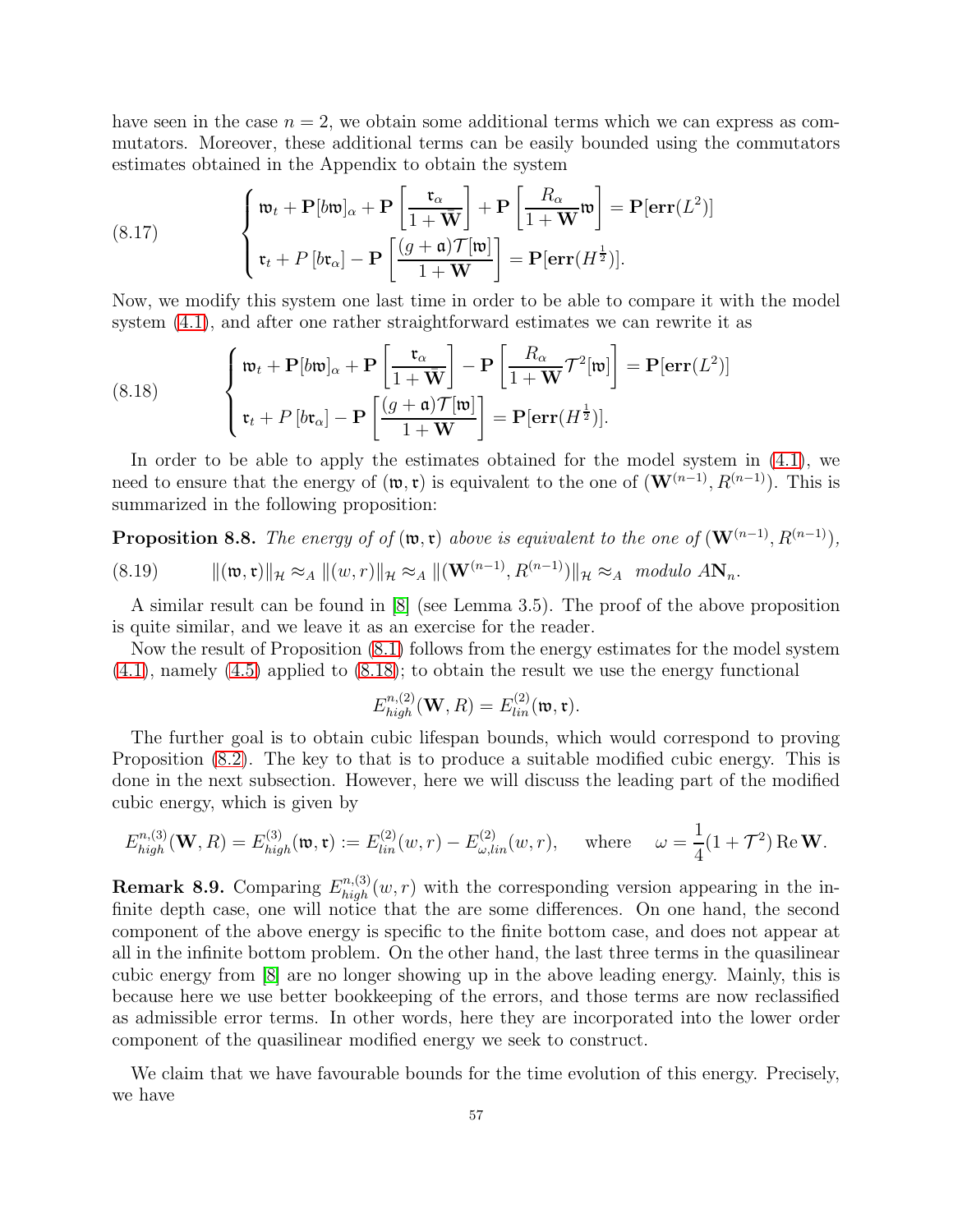<span id="page-57-0"></span>Proposition 8.10. *Let* (w,r) *be defined as above. Then*

a) *Assuming that*  $A \ll 1$ *, we have* 

(8.20) 
$$
E_{high}^{(3)}(\mathfrak{w}, \mathfrak{r}) = E_0(\mathbf{W}^{(n-1)}, R^{(n-1)}) + O(A)\mathbf{N}_n^2.
$$

b) *The solution of* (w,r) *of* [\(8.17\)](#page-56-1) *satisfies the following energy estimate*

(8.21) 
$$
\frac{d}{dt} E_{high}^{(3)}(\mathfrak{w}, \mathfrak{r}) \lesssim_A B\mathbf{N}_n^2, \quad \Lambda^{\geq 4} \frac{d}{dt} E_{high}^{(3)}(\mathfrak{w}, \mathfrak{r}) \lesssim_A A B\mathbf{N}_n^2.
$$

The proof is a straightforward application of Proposition [\(4.1\)](#page-21-0). To see that, one needs to verify that the real weight  $\omega =$ 1  $\frac{1}{4}(1+\mathcal{T}^2)$  Re **W** satisfies the required bounds [\(4.6\)](#page-21-3). But this is true in view of Lemma [A.13,](#page-76-0) as  $\omega$  is a multiple of the  $a_1$  component of  $\mathfrak{a}$ .

8.4. The quasilinear modified energy for  $n \geq 2$ , small data. In this section we construct an n-th order energy with cubic estimates,  $E^{n,(3)}$ , which satisfies the bounds in Proposition [8.2.](#page-46-1) This energy is obtained following the method introduced in [\[8\]](#page-81-0)(*the quailinear modified energy method*), which we now describe by splitting it into several steps:

1. Construct the normal form energy. This has been accomplished in the previous Section [7,](#page-35-2) but for convenience we outline the process here. Formally, it begins with the construction of a normal form transformation whose aim is to eliminate the quadratic terms in the equation [\(1.6\)](#page-3-0) for  $(W, Q)$ . The normal form variables  $(W, Q)$  are given by

$$
\begin{cases} \tilde{W} = W + W^{[2]} = W + B^h[W, W] + \frac{1}{g} C^h[Q, Q] + B^a[W, \bar{W}] + \frac{1}{g} C^a[Q, \bar{Q}] \\ \tilde{Q} = Q + Q^{[2]} = Q + A^h[W, Q] + A^a[W, \bar{Q}] + D^a[Q, \bar{W}], \end{cases}
$$

where the bilinear multipliers arising here are defined in Section [6.](#page-29-0) A full description of these symbols is given later in the same section. What matters is that the normal form variables  $(W, \tilde{Q})$  solve an equation of the form

<span id="page-57-1"></span>
$$
\begin{cases}\n\Lambda^{\leq 2}(\tilde{W}_t + \tilde{Q}_\alpha) = 0 \\
\Lambda^{\leq 2}(\tilde{Q}_t - g\mathcal{T}\tilde{W}) = 0.\n\end{cases}
$$

Following Section [7,](#page-35-2) its associated cubic normal form energy functional is

$$
\tilde{E}_{NF}^{n}(W,Q) = \Lambda^{\leq 3} E_0(\partial^n \tilde{W}, \partial^n \tilde{Q})
$$
  
=  $E_0(\partial^n W, \partial^n Q) + 2g \langle \partial^n W, \partial^n W^{[2]} \rangle - 2 \langle \mathcal{T}^{-1} \partial^{n+1} Q, \partial^n Q^{[2]} \rangle.$ 

This is chosen so that the following relation holds

(8.22) 
$$
\Lambda^{\leq 3} \frac{d}{dt} \tilde{E}_{NF}^n(W, Q) = 0.
$$

Here we discard the quartic terms in  $E_0(\partial^n \tilde{W}, \partial^n \tilde{Q})$  as on one hand they are both highly unbounded, and on the other hand they do not affect the last relation above. Further, unlike the cubic terms, the quartic terms carry no intrinsic meaning as the normal form transformation is only uniquely determined up to cubic terms.

As we show in the proof Proposition [7.1,](#page-35-1) the normal form energy  $\tilde{E}_{NF}^n(W,Q)$  can be expressed up to quartic terms as a function of diagonal variables  $(\mathbf{W}, R)$  in the form

$$
E_{NF}^n(\mathbf{W}, R) = E_0(\partial^{n-1}\mathbf{W}, \partial^{n-1}R) + gB(\mathbf{W}, \mathbf{W}, \mathbf{W}) + A(\mathbf{W}, R, R).
$$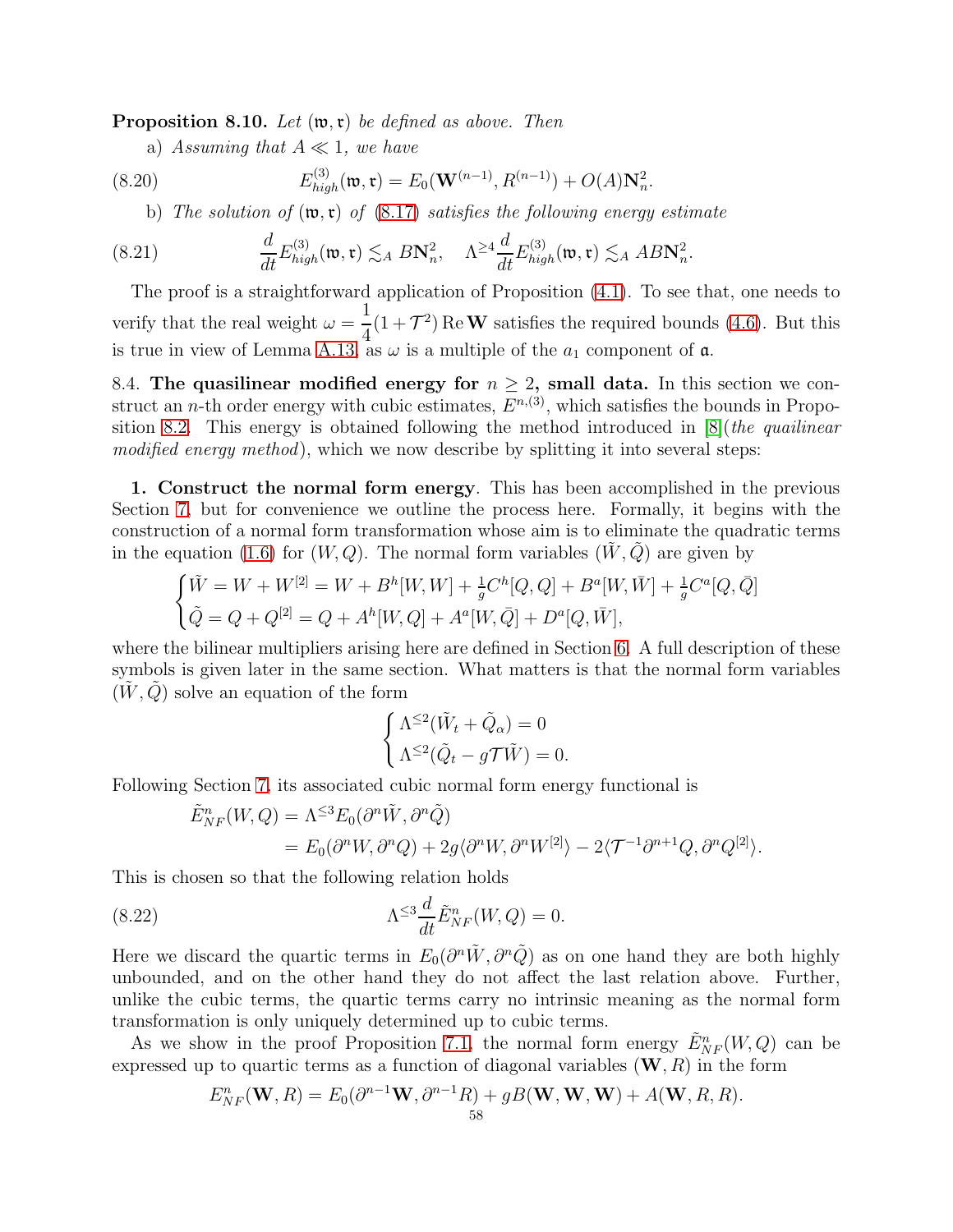with trilinear forms A and B whose symbols we have computed.

We further remark that while the normal form expression has singularities at frequency zero, no such singularities are present in the normal form energy. This is due to symmetrization cancellations akin to some form of null condition. Even better, neither W nor Q can appear undifferentiated in the above cubic terms.

The chief disadvantage of the normal form energy, which due to the fact that our problem is quasilinear, is that the quartic and higher terms in its time derivative  $d/dt E_{NF}^n$  are highly unbounded. Thus there is no hope to prove the bound [\(8.2\)](#page-46-2) for it, neither does [\(8.1\)](#page-46-3) hold, for that matter.

To better isolate the above difficulty, we have decomposed the normal form energy into two parts,

$$
E_{NF}^n = E_{NF,high}^n + E_{NF,low}^n,
$$

where

$$
E_{NF,high}^{n}(\mathbf{W},R) = E_0(\partial^{n-1}\mathbf{W},\partial^{n-1}R) + gB_{high}(\mathbf{W},\mathbf{W},\mathbf{W}) + \tilde{A}_{high}(\mathbf{W},R,R),
$$
  

$$
E_{NF,low}^{n}(W,Q) = gB_{low}(\mathbf{W},\mathbf{W},\mathbf{W}) + A_{low}(\mathbf{W},R,R).
$$

Here the lower order part is quite complicated algebraically, but has the virtue that it does not cause difficulties neither in [\(8.1\)](#page-46-3) nor in [\(8.2\)](#page-46-2). The high frequency part, on the other hand, has the advantage that we can compute it explicitly. Precisely, by Proposition [7.1](#page-35-1) we have

(8.23)  
\n
$$
B_{high}(\mathbf{W}, \mathbf{W}, \mathbf{W}) := \langle \partial^{n-1} \mathbf{W}, \partial^{n-1} \mathbf{W} \rangle_{-4n \operatorname{Re} \mathbf{W} + \frac{1}{2}(1+\mathcal{T}^2) \operatorname{Re} \mathbf{W}},
$$
\n
$$
A_{high}(\mathbf{W}, R, R) := -\langle \partial^{n-1} R, \mathcal{T}^{-1} \partial^{n-1} R_{\alpha} \rangle_{-4n \operatorname{Re} \mathbf{W} - \frac{1}{2}(1+\mathcal{T}^2) \operatorname{Re} \mathbf{W}} - 2 \langle \mathbf{W} \partial^{(n-1)} R, \mathcal{T}^{-1} \partial^{(n-1)} R_{\alpha} \rangle + 2 \langle \partial^{(n-2)} \mathbf{W} R_{\alpha}, \mathcal{T}^{-1} \partial^{(n-1)} R_{\alpha} \rangle.
$$

This is the part we need to further modify and adapt to the quasilinear structure of our problem.

2. Construct the quasilinear modified energy. Here we construct *the quasilinear* modified energy  $E^{n,(3)}$ , starting from the normal form energy  $E_{NF}^n(\mathbf{W}, R)$ . Inspired by the expression for the high frequency part  $E_{NF,high}^n(\mathbf{W}, R)$  of the normal form energy, one is naturally led to consider the high frequency quasilinear modified energy  $E_{high}^{(3)}(\mathfrak{w},\mathfrak{r})$  where

(8.24) 
$$
E_{high}^{(3)}(w,r) := E_{lin}^{(2)}(w,r) - \frac{1}{4} E_{\omega,lin}^{(2)}(w,r).
$$

Comparing the two, we would like them to agree to cubic order. This is not exactly the case, however the next best thing happens, namely that the cubic part of the difference is lower order:

<span id="page-58-0"></span>**Lemma 8.11.** The trilinear form  $\Lambda^{\leq 3}(E_{NF}^n(\mathbf{W}, R) - E_{high}^{(3)}(\mathfrak{w}, \mathfrak{r}))$  is a lower order form in  $(W, R)$ *, where*  $n \geq 1$ *.* 

The lemma is proved later in this section.

Based on this, we define

$$
E^{n,(3)} = E^{n,(3)}_{high} + E^{n,(3)}_{low},
$$
  
59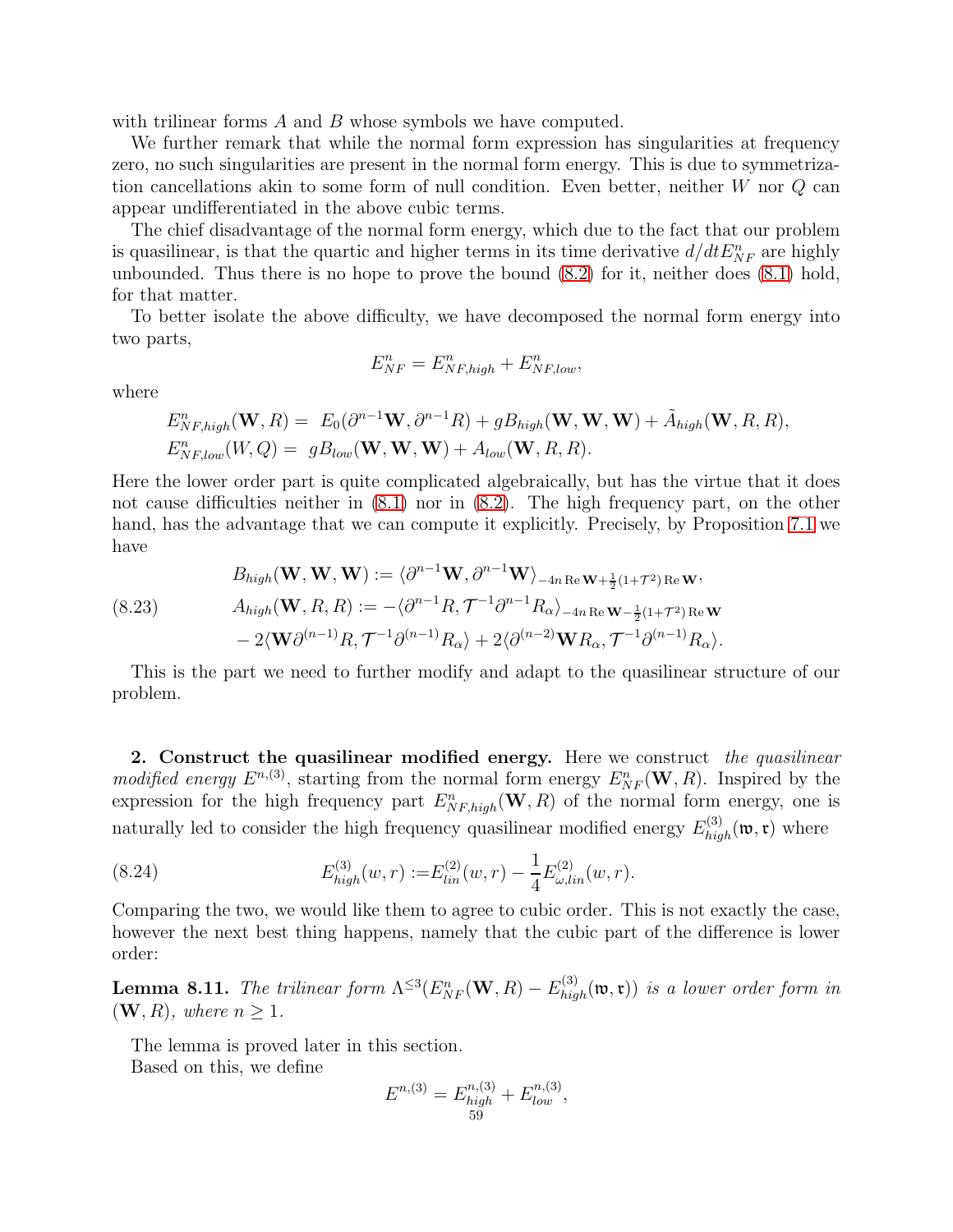where

<span id="page-59-0"></span>
$$
E_{low}^{n,(3)} = E_{NF,low}^n + \Lambda^{\leq 3} (E_{NF}^n - E_{high}^{n,(3)}(w,r)).
$$

This guarantees that we have the relation

(8.25) 
$$
\Lambda^{\leq 3} E^{n, (3)} = \Lambda^{\leq 3} E_{NF}^n.
$$

3.  $E^{n,3}$  is a good quasilinear cubic energy. In other words we want to prove that the estimate in Proposition [\(8.10\)](#page-57-0) holds. In view of [\(8.22\)](#page-57-1) and [\(8.25\)](#page-59-0) it follows that for solutions to  $(1.6)$  we have

$$
\Lambda^{\leq 3} \frac{d}{dt} E^{n,(3)} = 0.
$$

Thus, we obtain

<span id="page-59-6"></span><span id="page-59-5"></span>
$$
\frac{d}{dt}E^{n,(3)} = \Lambda^{\geq 4}\frac{d}{dt}E^{n,(3)}_{low} + \Lambda^{\geq 4}\frac{d}{dt}E^{n,(3)}_{high}.
$$

This relation allows us to split the task of proving bounds for  $E^{n,(3)}$  into separate bounds for the high, respectively the low frequency part. Precisely, it remains to establish the following:

<span id="page-59-1"></span>**Lemma 8.12.** The high frequency part  $E_{high}^{n,(3)}$  satisfies the bounds

(8.27) 
$$
E_{low}^{n,(3)} = ||(\partial^{n-1} \mathbf{W}, \partial^{n-1} R)||_{\mathcal{H}}^2 + O(A) \mathbf{N}_n^2,
$$

*respectively*

(8.28) 
$$
\left|\Lambda^{\geq 4}\left(\frac{d}{dt}E_{high}^{n,(3)}\right)\right| \lesssim_A AB\mathbf{N}_n^2.
$$

<span id="page-59-2"></span>**Lemma 8.13.** The (cubic) low frequency part  $E_{low}^{n,(3)}$  satisfies the bounds

(8.29) 
$$
E_{low}^{n,(3)} = O(A) \mathbf{N}_n^2,
$$

*respectively*

(8.30) 
$$
\left|\Lambda^{\geq 4}\left(\frac{d}{dt}E_{low}^{n,(3)}\right)\right| \lesssim_A AB\mathbf{N}_n^2
$$

To conclude the proof of Proposition [8.2](#page-46-1) it remains to prove the three lemmas above. This is the same argument as in [\[8\]](#page-81-0), but here it is slightly more complicated, at least at the computational level.

<span id="page-59-4"></span><span id="page-59-3"></span>.

*Proof of Lemma [8.11.](#page-58-0)* We first expand the expression  $\Lambda^{\leq 3}(E_{NF,high}^n(\mathbf{W}, R) - \frac{1}{2})$ 2  $E^{(3)}_{high}(\frak w,\frak r))$ for the case  $n \geq 3$  and express the result in terms of  $(\mathbf{W}, R)$ . Up to cubic terms the expansion of  $(\mathfrak{w},\mathfrak{r})$  is

$$
\begin{cases}\n\Lambda^{\leq 3} \mathfrak{w} = \mathbf{W}^{(n-1)} - 2n \mathbf{P} [\text{Re } \mathbf{W} \cdot \mathbf{W}^{(n-1)}] \\
\Lambda^{\leq 3} \mathfrak{r} = R^{(n-1)} - 2n \mathbf{P} [\text{Re } \mathbf{W} \cdot R^{(n-1)}] + \mathbf{W} R^{(n-1)} - R_{\alpha} \mathbf{W}^{(n-2)} + (2n - 1) \mathbf{W}_{\alpha} R^{(n-2)}.\n\end{cases}
$$

Before substituting the expansion of  $(\mathfrak{w}, \mathfrak{r})$  into the energy formulas, we observe that the projection  $P$  can be dropped off; moreover the last term in the quadratic expansion of  $r$ only contributes to lower order terms based on the definition provided in the earlier section.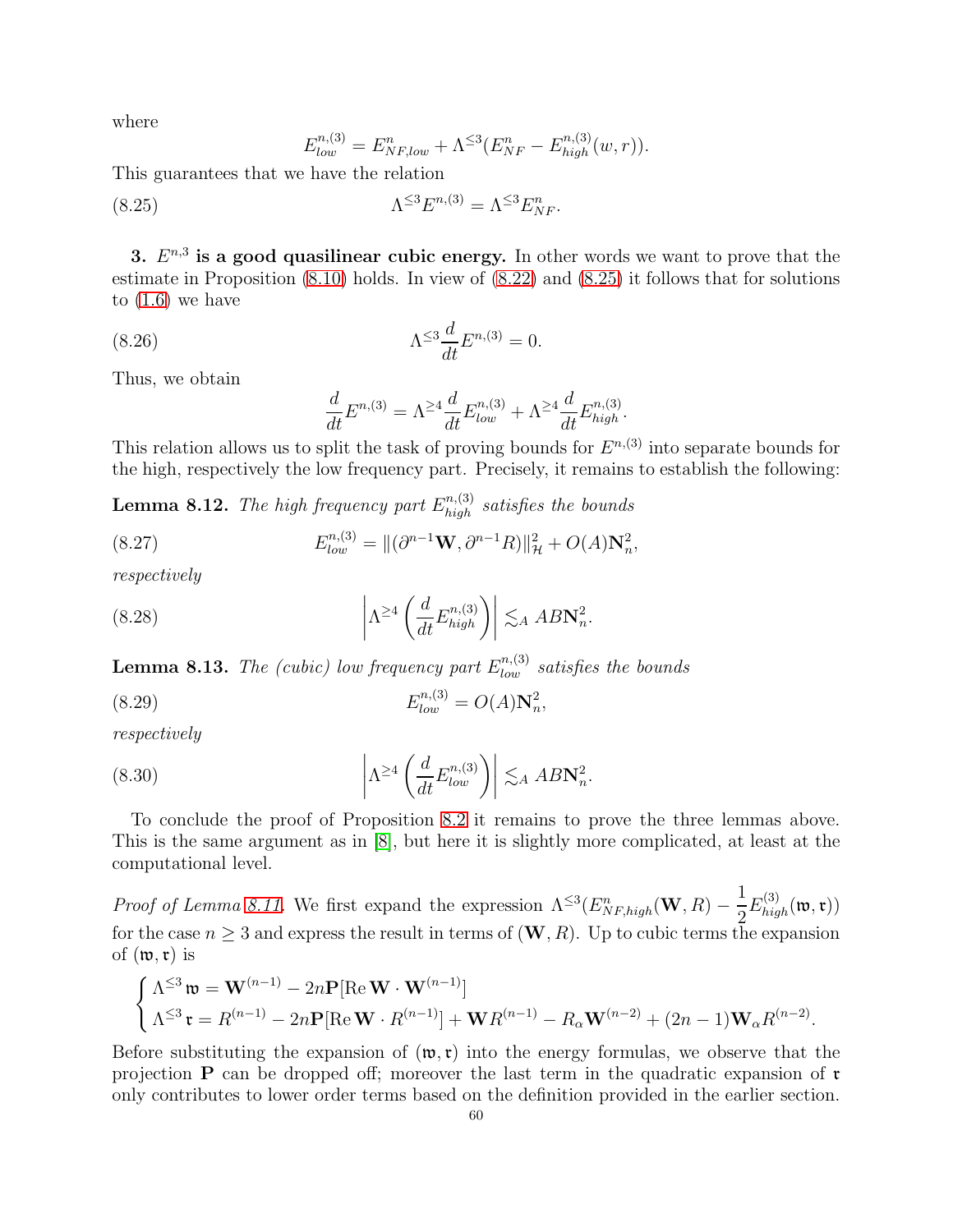Thus, we can also omit this term. The explicit quadratic and cubic terms showing up in the expression of  $E_{high}^{(3)}(\mathfrak{w}, \mathfrak{r})$  are

<span id="page-60-0"></span>
$$
\Lambda^{\leq 3} E_{high}^{(3)}(\mathfrak{w}, \mathfrak{r})) = \Lambda^{\leq 3} \left( E_{lin}^{(2)}(\mathfrak{w}, \mathfrak{r}) - \frac{1}{2} E_{\omega, lin}^{(2)}(\mathfrak{w}, \mathfrak{r}) \right)
$$
  
=  $\langle \mathbf{W}^{(n-1)}, \mathbf{W}^{(n-1)} \rangle_g + \langle LR^{(n-1)}, LR^{(n-1)} \rangle$   
+  $\langle \mathbf{W}^{(n-1)}, \text{Re } \mathbf{W} \cdot \mathbf{W}^{(n-1)} \rangle_{-4ng} + \langle \mathbf{W}^{(n-1)}, \mathbf{W}^{(n-1)} \rangle_{g\omega}$   
-  $\langle \mathcal{T}^{-1} R^{(n)}, -4n \text{ Re } \mathbf{W} \cdot R^{(n-1)} + 2R^{(n-1)} \mathbf{W} - 2R_{\alpha} \mathbf{W}^{(n-2)} \rangle$   
-  $\frac{1}{2} \langle \mathbf{W}^{(n-1)}, \mathbf{W}^{(n-1)} \rangle_{g\omega} - \frac{1}{2} \langle LR^{(n-1)}, LR^{(n-1)} \rangle_{\omega},$ 

where  $\omega = (1 + \mathcal{T}^2) \operatorname{Re} \mathbf{W}$ .

It remains to compare the result with the expression of  $\Lambda^{\leq 3} E^n_{high,NF}(\mathbf{W}, R)$ , which we recall below:

$$
\Lambda^{\leq 3} E_{NF, high}^n(\mathbf{W}, R) = E_0(\partial^{n-1} \mathbf{W}, \partial^{n-1} R) + g B_{high}(\mathbf{W}, \mathbf{W}, \mathbf{W}) + A_{high}(\mathbf{W}, R, R),
$$

where  $B_{high}(\mathbf{W}, \mathbf{W}, \mathbf{W})$ ,  $A_{high}(\mathbf{W}, R, R)$  are given in [\(7.2\)](#page-36-1).

First we observe that the first line of the expansion in [\(8.31\)](#page-60-0) is in fact  $E_0(\partial^{n-1} \mathbf{W}, \partial^{n-1} R)$ . The terms on the second line in [\(8.31\)](#page-60-0) together with the first term on la last line are the terms appearing in  $gB_{high}$  modulo a commutator, which yields a lower order term; the commutator is

$$
[\mathcal{T}, \text{Re}\,\mathbf{W}] \,\text{Re}\,\mathbf{W}^{(n-1)}.
$$

We return to the remaining terms in  $(8.31)$  and observe that the first term in the expansion of the inner product on the third line together with the last term on la last line match (after integrating by parts) the first term in the expansion of  $A_{high}$ , [\(7.2\)](#page-36-1), up to the commutators

$$
[L, \omega] \operatorname{Im}(LR^{(n-1)}), \quad [L, \omega] \mathcal{T} \operatorname{Re}(LR^{(n-1)}),
$$

which are again lower order terms.

Lastly, the last two terms,  $-\langle \mathcal{T}^{-1}R^{(n)}, 2R^{(n-1)}\mathbf{W} \rangle$  and  $\langle \mathcal{T}^{-1}R^{(n)}, 2R_{\alpha}\mathbf{W}^{(n-2)} \rangle$ , are a perfect match to the remaining terms in  $A_{high}$ .

For the case  $n = 2$  the computation is similar but simpler. The last three terms in  $\Lambda^{\leq 3}$ no longer appear, whereas in the expression for  $A_{high}(\mathbf{W}, R, R)$  in [\(7.2\)](#page-36-1) the last two terms also cancel.

 $\Box$ 

 $\Box$ 

*Proof of Lemma [8.12.](#page-59-1)* This is a direct consequence of Lemma [\(8.10\)](#page-57-0).

*Proof of Lemma [8.13.](#page-59-2)* We recall that  $E_{low}^{n,3}$  is a trilinear expression of the form

$$
E_{low}^{n,3} = gB_{low}(\mathbf{W}, \mathbf{W}, \mathbf{W}) + A_{low}(\mathbf{W}, R, R),
$$

where  $B_{low}$  and  $A_{low}$  are translation invariant trilinear forms. To begin with, we note that the exact form of the terms in  $E_{low}^{n,3}$  is irrelevant here. All that matters is their symbol class, which we now recall. In the case of  $B_{low}$ , the symmetric symbol  $B_{low}(\xi, \eta, \zeta)$  satisfies

$$
B_{low} \in ES(d\rho^{2n-3}),
$$
  
61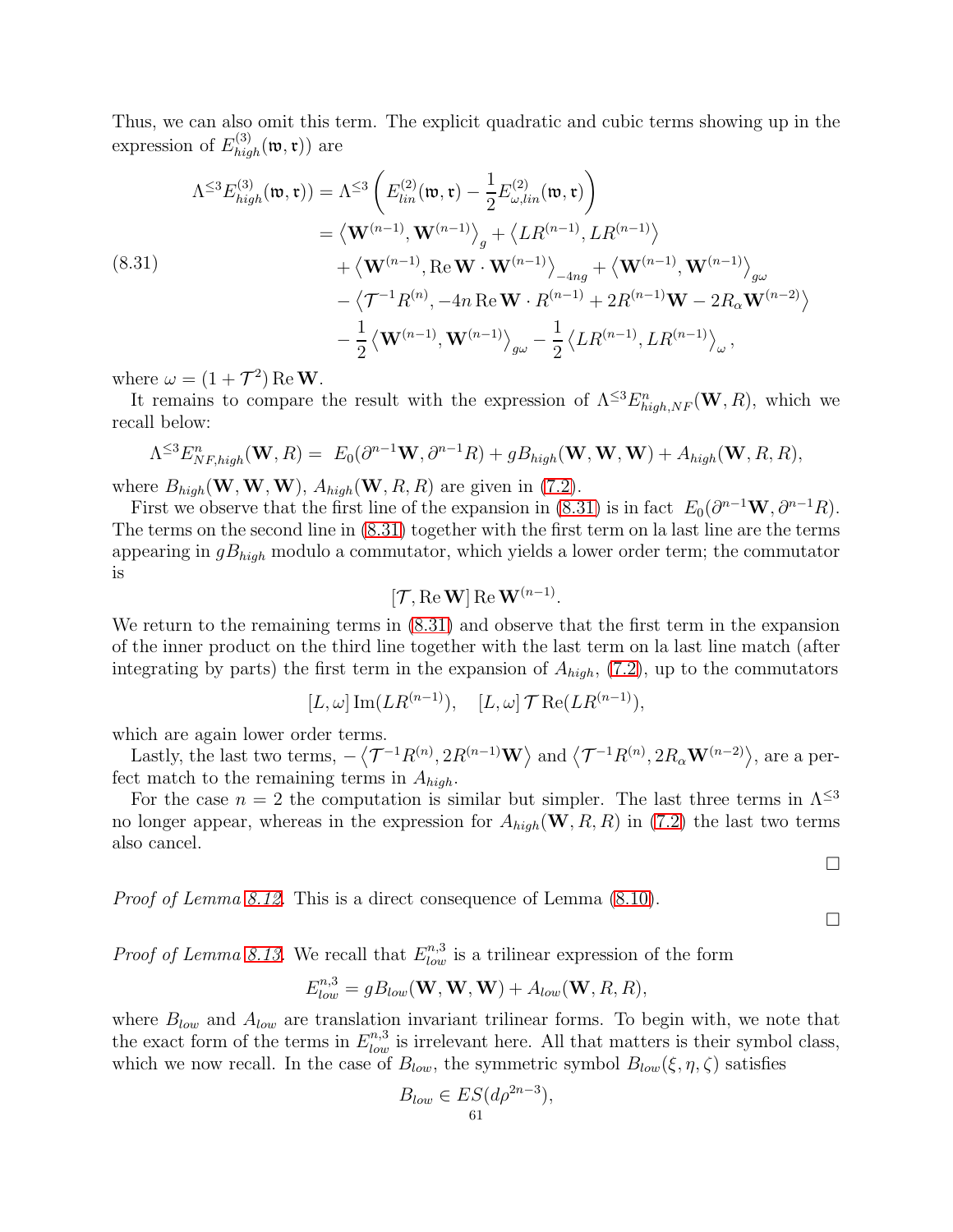while in the case of A, the symbol  $A_{low}(\xi, \eta, \zeta)$  is only symmetric in the last two variables and satisfies

$$
A_{low} \in ES(\rho^{2n-2}) + ES(dd_1\rho^{2n-3}).
$$

Here  $d, d_1$  measure the distance to the axes as follows:

 $d = 1 + \min{\{\vert \xi \vert, \vert \eta \vert, \vert \zeta \vert\}}, \qquad d_1 = 1 + \min{\{\vert \eta \vert, \vert \zeta \vert\}}.$ 

We recall that we can eliminate the exponentials in the symbols at the expense of replacing some of the arguments  $(W, R)$  by their complex conjugates.

We begin with the estimate [\(8.29\)](#page-59-3). By applying a standard trilinear Littlewood-Paley decomposition combined with a standard separation of variables argument we can thus write  $B_{low}$  as a sum of a rapidly convergent series

$$
B_{low}(\mathbf{W}, \mathbf{W}, \mathbf{W}) = \sum_{1 \le j \le k} 2^{j} 2^{(2n-3)k} \sum_{m} \int \chi_{j,k}^{m,1}(D) \mathbf{W}_{j} \cdot \chi_{j,k}^{m,2}(D) \mathbf{W}_{k} \cdot \chi_{j,k}^{m,3}(D) \mathbf{W}_{k} \, d\alpha.
$$

Here complex conjugates are also allowed, and the symbols  $\chi_{j,k}^{m,i}(\xi)$  have the following properties:

(i) They are smooth on the respective dyadic scales  $2^j$ , respectively  $2^k$  uniformly with respect to  $j, k$ .

(ii) They are rapidly decaying in m, also uniformly with respect to  $j, k$ .

In particular the multipliers  $\chi_{j,k}^{m,i}(D)$  are uniformly bounded in all  $L^p$  spaces and rapidly decaying with respect to m. Hence, we immediately obtain the following bound for  $\tilde{A}_{low}$ :

$$
|B_{low}(\mathbf{W}, \mathbf{W}, \mathbf{W})| \lesssim \sum_{1 \leq j \leq k} 2^{j} 2^{(2n-3)k} \|\mathbf{W}_{j}\|_{L^{\infty}} \|\mathbf{W}_{k}\|_{L^{2}}^{2}
$$
  

$$
\lesssim \sup_{j} \|\mathbf{W}_{j}\|_{L^{\infty}} \sum_{k} 2^{(2n-2)k} \|\mathbf{W}_{k}\|_{L^{2}}^{2}
$$
  

$$
\leq g^{-1} A \mathbf{N}_{n}^{2}.
$$

The computation is only slightly more involved for  $A_{low}$ . We only discuss the  $ES(dd_1\rho^{2n-3})$ part, as the analysis for the lower homogeneity part  $ES(\rho^{2n-2})$  is similar but simpler. We need to consider two cases depending on whether the  $W$  factor or an R factor is low frequency. We obtain

$$
|A_{low}(\mathbf{W}, R, R)| \lesssim \sum_{1 \le j \le k} 2^{j} 2^{(2n-2)k} \|\mathbf{W}_{j}\|_{L^{\infty}} \|R_{k}\|_{L^{2}}^{2} + 2^{2j} 2^{(2n-3)k} \|R_{j}\|_{L^{\infty}} \|\mathbf{W}_{k}\|_{L^{2}} \|R_{k}\|_{L^{2}}\lesssim \sup_{j} \|\mathbf{W}_{j}\|_{L^{\infty}} \sum_{k} 2^{(2n-1)k} \|R_{k}\|_{L^{2}}^{2} + \sup_{j} 2^{\frac{j}{2}} \|R_{j}\|_{L^{\infty}} \sum_{k} 2^{(2n-\frac{3}{2})k} \|\mathbf{W}_{k}\|_{L^{2}} \|R_{k}\|_{L^{2}}\leq A \mathbf{N}_{n}^{2}.
$$

Now consider the bound [\(8.30\)](#page-59-4), where we write

$$
\Lambda^{\geq 4} \frac{d}{dt} B_{low}(\mathbf{W}, \mathbf{W}, \mathbf{W}) = 3 B_{low}(\Lambda^{\geq 2} \partial_t \mathbf{W}, \mathbf{W}, \mathbf{W}),
$$

respectively

$$
\Lambda^{\geq 4} \frac{d}{dt} A_{low}(\mathbf{W}, R, R) = A_{low}(\Lambda^{\geq 2} \partial_t \mathbf{W}, R, R) + 2 A_{low}(\partial_t \mathbf{W}, \Lambda^{\geq 2} R, R).
$$
62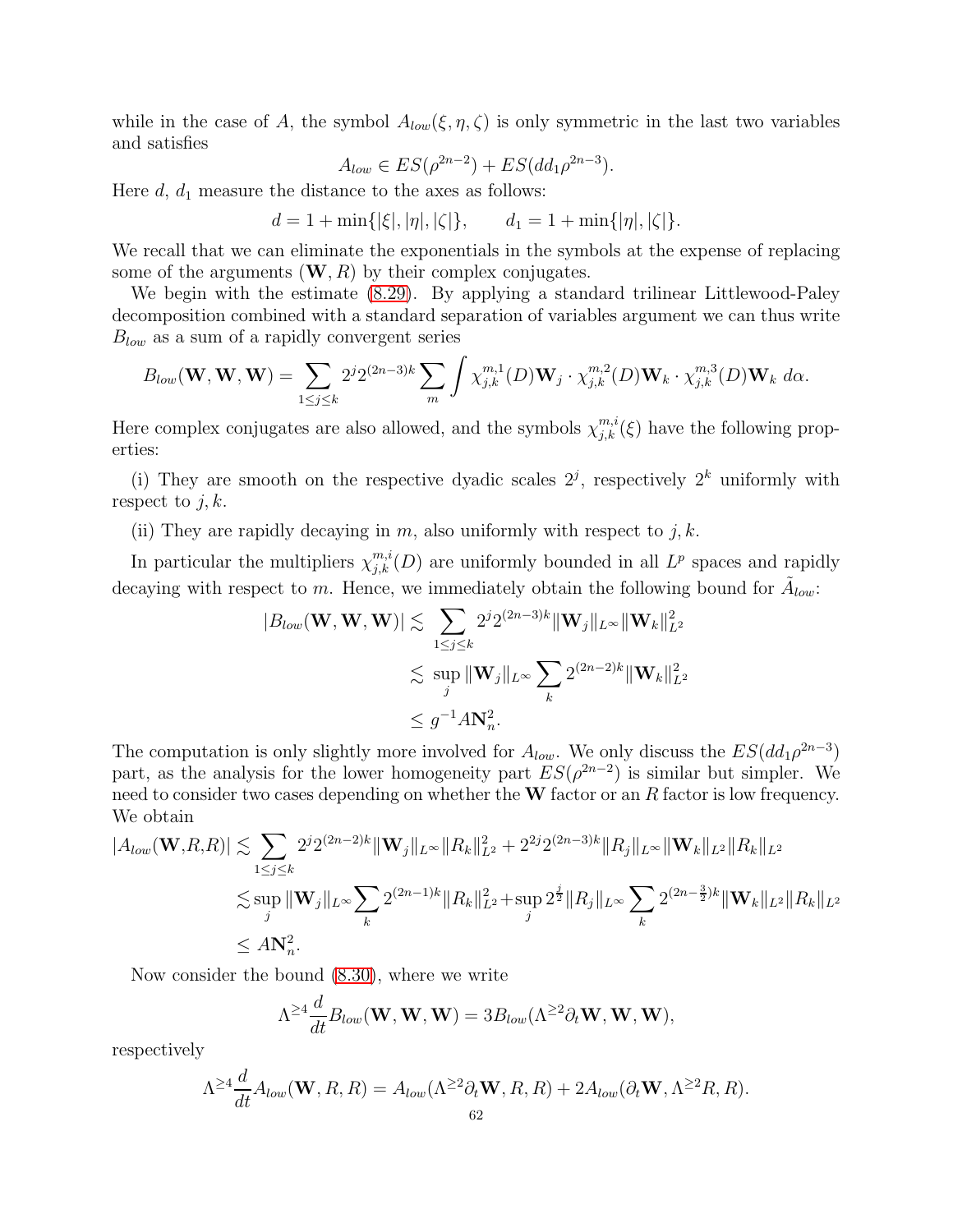For the time derivatives of  $W$  and R we separate the leading order transport term, precisely its paraproduct part, writing

$$
\Lambda^{\geq 2}\partial_t \mathbf{W} = (\partial_t + T_b \partial_\alpha) \mathbf{W} - T_b \partial_\alpha \mathbf{W},
$$

and similarly for R. Here by a slight abuse of notation we include the contribution of the low frequencies in b in  $T<sub>b</sub>$ . This is because we do not have good control over the low frequencies of b, so these cannot be bounded perturbatively, and instead must be treated only in a commutator type fashion.

The first term has better regularity, and its contribution is treated perturbatively. Precisely, a computation similar to the one above applies provided we can establish the pointwise bounds

<span id="page-62-0"></span>(8.32) 
$$
\|\Lambda^{\geq 2}(\partial_t + T_b\partial_\alpha)\mathbf{W}\|_{B^{0,\infty}_{\infty}} + g^{-\frac{1}{2}}\|\Lambda^{\geq 2}(\partial_t + T_b\partial_\alpha)R\|_{B^{1}_{\infty}} \lesssim_A AB,
$$

respectively the  $L^2$  bounds

<span id="page-62-1"></span>(8.33) 
$$
\|\Lambda^{\geq 2}(\partial_t + T_b\partial_\alpha)\mathbf{W}\|_{H^{n-\frac{3}{2}}} + g^{-\frac{1}{2}}\|\Lambda^{\geq 2}(\partial_t + T_b\partial_\alpha)R\|_{H^{n-1}} \lesssim_A A\mathbf{N}_n.
$$

Both of these are proved in Lemma [A.16](#page-79-1) in the Appendix.

For the contribution of the transport term, on the other hand, we need to capture some cancellation. We discuss the case of the form  $B_{low}$ , as  $A_{low}$  is similar. In the product case, this cancellation is a simple integration by parts, based on the formula

$$
\int b\partial_{\alpha}\mathbf{W}_1\mathbf{W}_2\mathbf{W}_3 + \mathbf{W}_1b\partial_{\alpha}\mathbf{W}_2\mathbf{W}_3 + \mathbf{W}_1\mathbf{W}_2b\partial_{\alpha}\mathbf{W}_3 d\alpha = -\int b_{\alpha}\mathbf{W}_1\mathbf{W}_2\mathbf{W}_3 d\alpha,
$$

where the derivative is moved onto  $b$ . In our case, however, we need to contend instead with factors which at frequency 2<sup>j</sup> have the form  $\chi_i(D)(b_{\leq i}\partial_\alpha \mathbf{W}_i)$ .

As a preliminary observation, we remark that we can commute out the coefficient  $b_{\leq j}$ , by writing

$$
\chi_j(D)(b_{
$$

Here the commutator term can be expressed in the form

$$
[\chi_j(D), b_{
$$

where L stands for a translation invariant bilinear form with integrable kernel. Then one can directly use the bounds in Lemma [A.12](#page-76-2) for b to show that this term satisfy the same bounds as in [\(8.32\)](#page-62-0), [\(8.33\)](#page-62-1), and thus can be treated perturbatively.

Once we have discarded the commutator term, we can include  $\chi_j(D)$  into  $\mathbf{W}_j$  for brevity, and then we are left with having to estimate an expression of the form

$$
I = \int b_{< j} \partial_\alpha \mathbf{W}_j \cdot \mathbf{W}_k \cdot \mathbf{W}_k + \mathbf{W}_j \cdot b_{< k} \partial_\alpha \mathbf{W}_k \cdot \mathbf{W}_k + \mathbf{W}_j \cdot \mathbf{W}_k b_{< k} \partial_\alpha \mathbf{W}_k d\alpha.
$$

Separating the expression  $b_{< k}$  in all factors we can integrate by parts and obtain

$$
I = -\int \partial_{\alpha} b_{< k} \mathbf{W}_j \cdot \mathbf{W}_k \cdot \mathbf{W}_k d\alpha - \int b_{[j,k]} \partial_{\alpha} \mathbf{W}_j \cdot \mathbf{W}_k \cdot \mathbf{W}_k d\alpha.
$$

Now in the first integral we group the product  $\partial_{\alpha}b_{< k}\mathbf{W}_k$ , which again satisfies the same bounds as in  $(8.32)$ ,  $(8.33)$ . In the second integral the derivative yields a  $2<sup>j</sup>$  factor, and now the expression  $2^{j}b_{[j,k]}$  is even better than  $\partial_{\alpha}b_{< k}$ .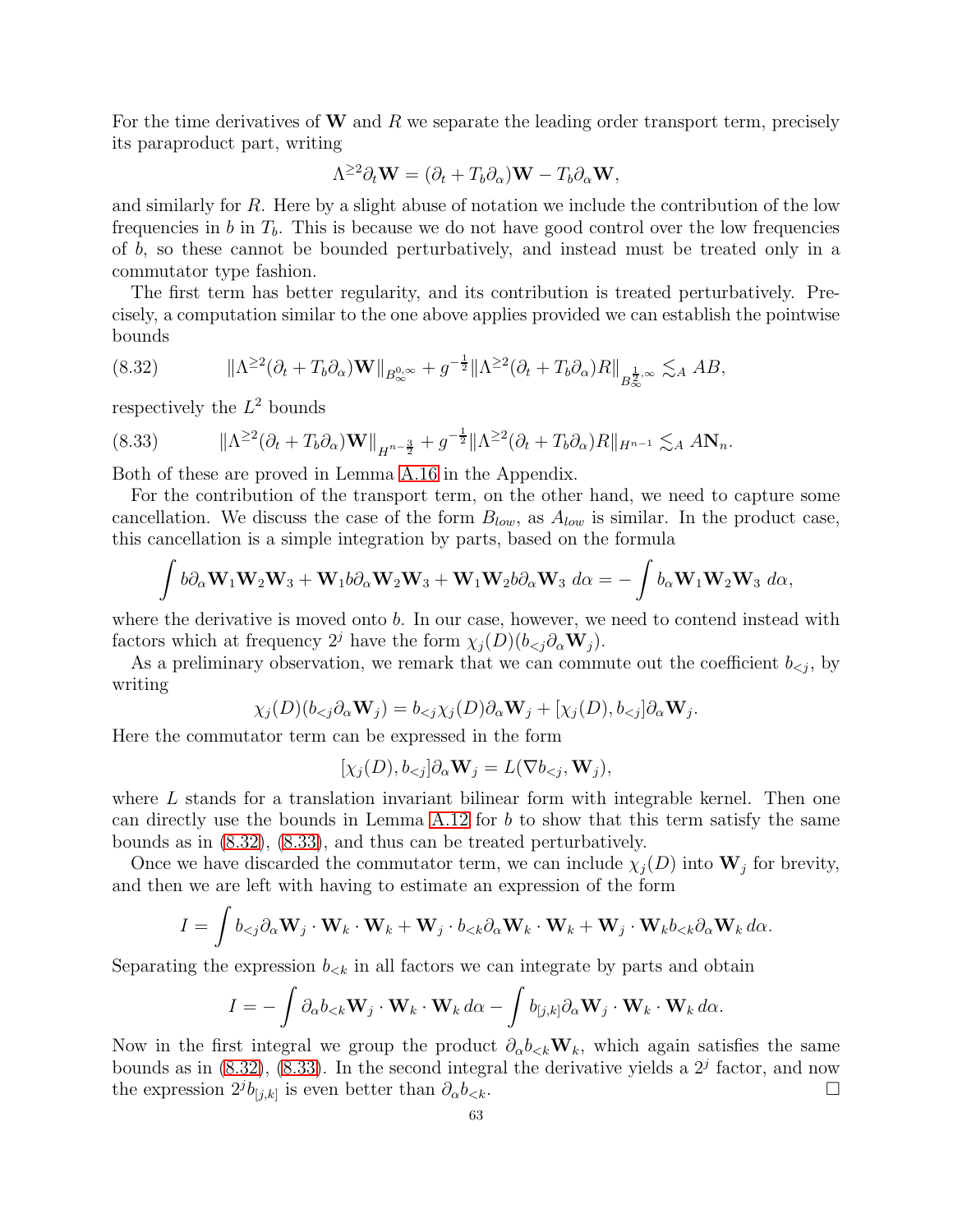8.5. The quasilinear modified energy for  $n = 1$ , small data. In this section we construct a first order energy with cubic estimates,  $E^{1,(3)}$ , which satisfies the bounds in Proposi-tion [8.2.](#page-46-1) This energy is obtained following the same procedure as in the case  $n > 2$  presented before, but with some minor computational differences, which we now describe.

One main source of differences is the expression for  $A_{high}$  which is slightly different here. Also in this case it is no longer meaningful to do the exponential conjugation. Because of this, it is now convenient to set up the quasilinear correction to the normal form energy in a more direct fashion,

$$
E_{high}^{1,(3)} = E_{high}^{(3)}(\mathbf{W}, R) + E^{(3),a}(\mathbf{W}, R),
$$

where the extra component

$$
E^{(3),a}(\mathbf{W},R) = -2\langle \mathbf{W}, \mathbf{W}^2 \rangle + 2\langle R, \mathbf{W}\mathcal{T}^{-1}R_{\alpha} \rangle
$$

mirrors the similar correction in the infinite bottom case [\[8\]](#page-81-0).

An advantage of doing this is that the remaining lower order cubic part

<span id="page-63-0"></span>
$$
E_{low}^{1,(3)} = B_{low}(\mathbf{W}, \mathbf{W}, \mathbf{W}) + A_{low}(R, R, \mathbf{W})
$$

contains only terms whose symbol is not only lower order on the diagonals but also away from them, namely their symbols satisfy

(8.34) 
$$
B_{low} \in S(\rho^{-1}), \qquad A_{low} \in S(1).
$$

This is due to the similar gain in Proposition [7.1.](#page-35-1)

With these definitions we remark that Lemma [8.11](#page-58-0) is still valid. For that we need to match the terms in  $\Lambda^{\leq 3}(E_{NF,high}^n(\mathbf{W}, R))$  to the terms in  $\Lambda^{\leq 3}(\frac{1}{2}E_{high}^{1,(3)}(\mathbf{W}, R))$ . The computations are similar to the ones we did for the case  $n \geq 2$  but simpler.

Further, the statements of Lemmas [8.12,](#page-59-1) [8.13](#page-59-2) remain unchanged. It remains to prove Lemmas [8.12](#page-59-1)[,8.13](#page-59-2) in this context.

*Proof of Lemma [8.12,](#page-59-1)*  $n = 1$ . The bound [\(8.27\)](#page-59-5) is straightforward. The  $E_{high}^{(3)}$  part of [\(8.28\)](#page-59-6) is also exactly as before in view of Lemma [8.4.](#page-47-2) It remains to prove the extra correction  $E^{(3),a}(\mathbf{W}, R)$  also satisfies [\(8.28\)](#page-59-6). For convenience we state this in a separate lemma:

Lemma 8.14. *The cubic correction*  $E^{(3),a}$  *satisfies the bounds* 

$$
(8.35) \t\t\t E^{(3),a} \lesssim_A A\mathbf{N}_1^2,
$$

*respectively*

(8.36) 
$$
\left|\Lambda^{\geq 4}\left(\frac{d}{dt}E^{(3),a}\right)\right| \lesssim_A AB\mathbf{N}_1^2.
$$

*Proof.* The first bound is straightforward, but the second does require some computations. We consider both correction terms

$$
I_1 = \langle \mathbf{W}, \mathbf{W}^2 \rangle, \quad I_2 = \langle R, \mathbf{W} \mathcal{T}^{-1} R_{\alpha} \rangle,
$$

and discuss each of them separately.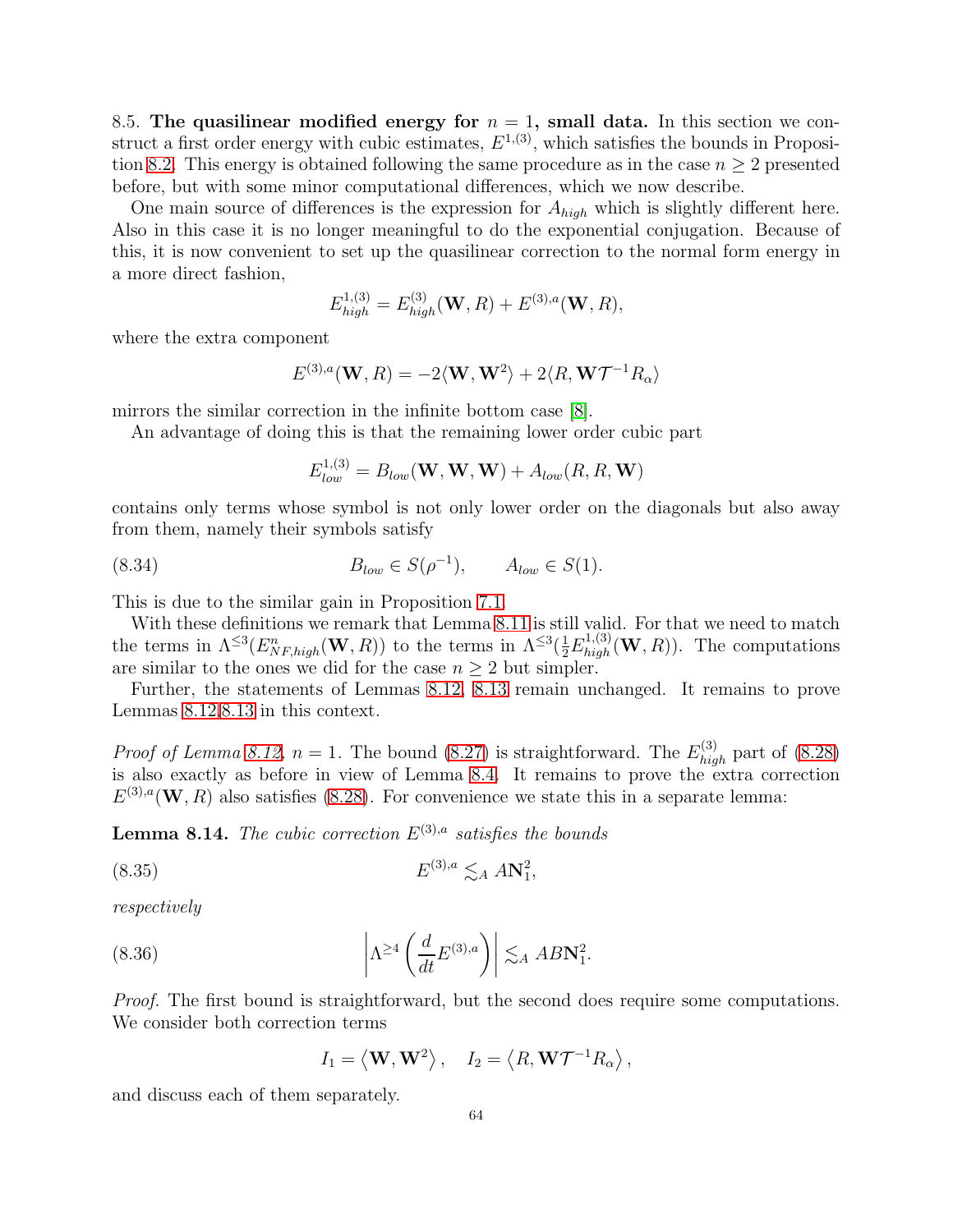To estimate their derivatives it is easiest to use the unprojected form [\(1.8\)](#page-4-0) of the equations for  $W$  and  $R$ , which for our purposes here we write in the form

(8.37) 
$$
\begin{cases} (\partial_t + b\partial_\alpha)\mathbf{W} = -b_\alpha(1+\mathbf{W}) + \bar{R}_\alpha := G \\ (\partial_t + b\partial_\alpha)R = i\frac{g\mathbf{W} - \mathfrak{a}}{1+\mathbf{W}} := K. \end{cases}
$$

For  $G$  and  $K$  we only need their quadratic parts and higher,

$$
G^{2+} = -b_{\alpha}\mathbf{W} + \mathbf{P}[R\bar{Y}]_{\alpha}, \quad K^{2+} = -\frac{(ig\mathbf{W} - a_1)\mathbf{W} + a}{1 + \mathbf{W}}.
$$

Then we have

$$
\Lambda^{\geq 4}\left(\frac{d}{dt}I_1\right) = -\left\langle b\mathbf{W}_{\alpha}, \mathbf{W}^2\right\rangle - \left\langle \mathbf{W}_{\alpha}, 2b\mathbf{W}\mathbf{W}_{\alpha} \right\rangle + \left\langle G^{2+}, \mathbf{W}^2 \right\rangle + 2\left\langle \mathbf{W}, \mathbf{W}G^{2+}\right\rangle.
$$

Distributing derivatives and using Corollary [A.8,](#page-74-0) we separate the terms with undifferentiated b as

$$
-\langle b\mathbf{W}_{\alpha}, \mathbf{W}^2 \rangle - \langle \mathbf{W}_{\alpha}, b\partial_{\alpha}(\mathbf{W}^2) \rangle = -\langle b\mathbf{W}_{\alpha}, \mathbf{W}^2 \rangle + + \langle \mathcal{T}^{-1}\partial_{\alpha}[b\mathcal{T}\mathbf{W}], \mathbf{W}^2 \rangle = \langle (-b\partial_{\alpha} + \mathcal{T}^{-1}\partial_{\alpha}b\mathcal{T})\mathbf{W}, \mathbf{W}^2 \rangle.
$$

Note that we can express this as the sum of two terms, as shown below

$$
\langle \mathcal{T}^{-1}\partial_{\alpha}[b, \mathcal{T}]\mathbf{W}, \mathbf{W}^2 \rangle + \langle b_{\alpha}\mathbf{W}, \mathbf{W}^2 \rangle
$$

where both can be easily controlled by  $ABN_1$  using Lemma [A.9](#page-73-0) followed by Lemma [A.18.](#page-76-3) The contribution of  $G^{2+}$  is harmless since all the terms in  $G^{2+}$  are bounded in  $L^2$ ,

$$
||G^{2+}||_{L^2} \lesssim_A BN_1.
$$

We now return to the last correction term,  $I_2$ :

$$
\Lambda^{\geq 4}\left(\frac{d}{dt}I_2\right) = \langle R_t, \mathbf{W}\mathcal{T}^{-1}R_{\alpha}\rangle + \langle R_t, \mathbf{W}\mathcal{T}^{-1}R_{\alpha}\rangle + \langle R_t, \mathbf{W}\mathcal{T}^{-1}R_{\alpha}\rangle.
$$

The argument for this expression is slightly more involved. We proceed as in the proof of Lemma [8.13,](#page-59-2) but with some extra care. We begin with a Littlewood-Paley decomposition

$$
\langle R, \mathbf{W} \mathcal{T} R_{\alpha} \rangle = \sum_{k,k_1,k_2 \geq 0} \langle P_{k_1} R, P_{k_2} \mathbf{W} \mathcal{T}^{-1} P_{k_3} R_{\alpha} \rangle,
$$

and similarly for the time derivative. For the above summand to be nonzero, we need the two highest frequencies to be comparable. We first distinguish two easier cases:

- (i) If  $\min\{k, k_1, k_2\} \lesssim 1$ , and the time derivative applies to the low frequency. Then the time differentiated factor is bounded in  $L^2 \cap L^{\infty}$ , and the two remaining factors are estimated in  $L^2$  or  $L^{\infty}$  as needed.
- (ii) If  $k < k_1 = k_2$ , then we take advantage of the fact that our factors are holomorphic, and thus have exponential decay at positive frequencies. Thus we obtain an  $e^{-Nk_1}$ gain which is more than enough for all our estimates.

This leaves us with two principal cases, namely the sums:

$$
J_1 = \partial_t \sum_{k>4} \int \bar{R}_k \mathbf{W}_k R_{\leq k,\alpha} \, d\alpha, \qquad J_2 = \partial_t \sum_{k>4} \int \bar{R}_k \mathbf{W}_{\leq k} R_{k,\alpha} \, d\alpha.
$$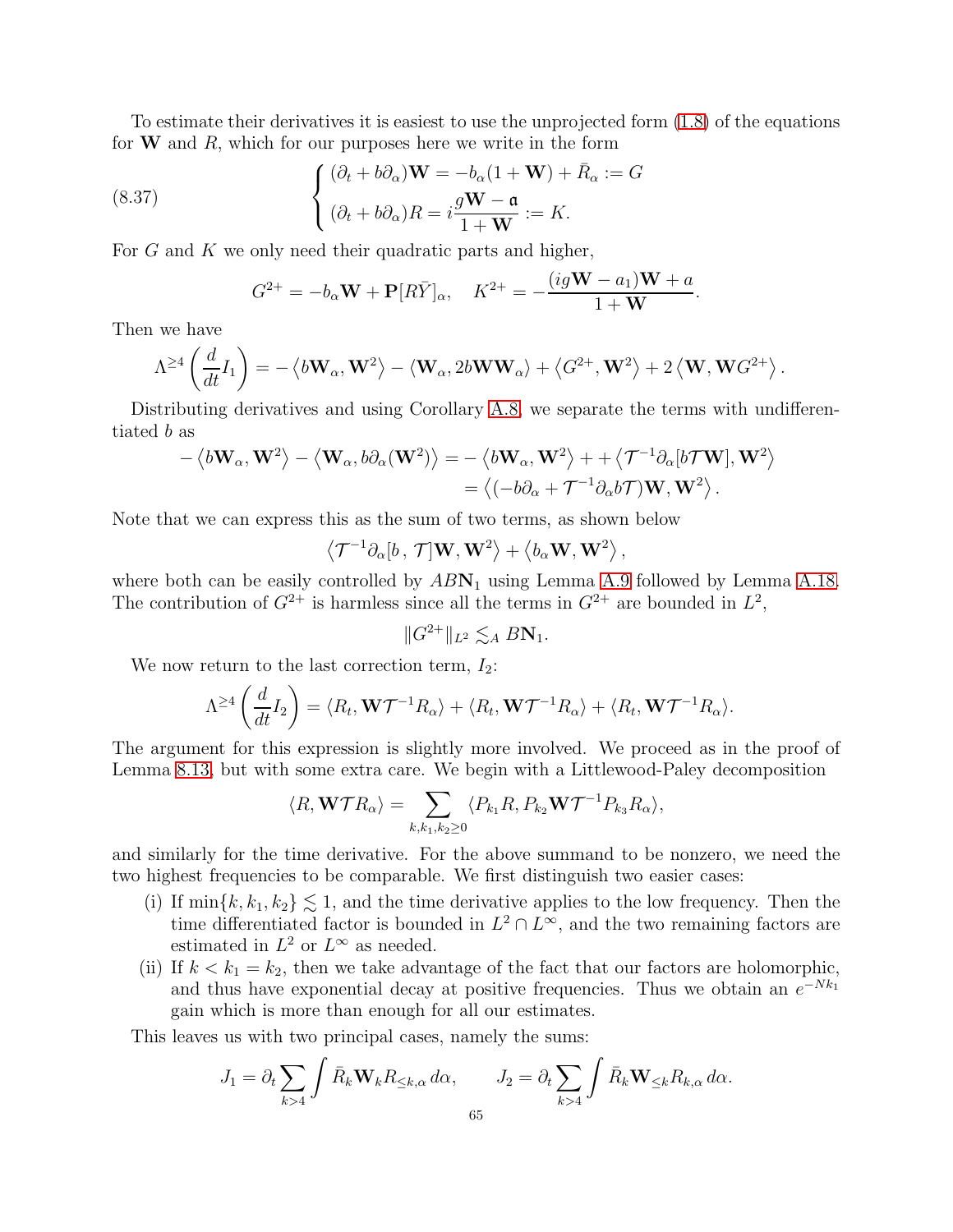To estimate their time derivatives we use again the decomposition

$$
\partial_t \mathbf{W} = (\partial_t + T_b \partial_\alpha) \mathbf{W} - T_b \partial_\alpha \mathbf{W}, \qquad \partial_t R = (\partial_t + T_b \partial_\alpha) R - T_b \partial_\alpha R.
$$

For the first term in each decomposition we have the estimates in Lemma [A.16.](#page-79-1) Using them, the bounds for the corresponding contributions to  $J_1$  and  $J_2$  are somewhat tedious but routine. It remains to consider the  $T<sub>b</sub>$  contributions, which are

$$
J_1^b = \sum_{k>4} \int b_{< k} \bar{R}_{k,\alpha} \mathbf{W}_k R_{\leq k,\alpha} + \bar{R}_k b_{< k} \mathbf{W}_{k,\alpha} R_{\leq k,\alpha} + \bar{R}_k \mathbf{W}_k \partial_\alpha (T_b \bar{R}_{\leq k,\alpha}) d\alpha,
$$
  

$$
J_2^b = \sum_{k>4} \int b_{< k} \bar{R}_{k,\alpha} \mathbf{W}_{\leq k} R_{k,\alpha} + \bar{R}_k T_b W_{\leq k,\alpha} R_{k,\alpha} + \bar{R}_k \mathbf{W}_{\leq k} \partial_\alpha (b_{< k} R_{k,\alpha}) d\alpha.
$$

Integrating by parts we rewrite these integrals as

$$
J_1^b = \sum_{k>4} \int \bar{R}_k \mathbf{W}_k \partial_\alpha ((T_b - b_{< k}) \bar{R}_{\leq k, \alpha}) d\alpha,
$$
  

$$
J_2^b = \sum_{k>4} \int \bar{R}_k (T_b - b_{< k}) \mathbf{W}_{\leq k, \alpha} R_{k, \alpha} d\alpha.
$$

Here the expressions  $(T_b-b_{< k})\bar{R}_{< k,\alpha}$ , respectively  $(T_b-b_{< k})W_{< k,\alpha}$  are of the same type as the expressions considered in Lemma [A.16](#page-79-1) as part of  $(\partial_t + T_b \partial_\alpha)R$ , respectively  $(\partial_t + T_b \partial_\alpha)$ **W**. Thus they also satisfy the bounds in Lemma [A.16,](#page-79-1) and the desired conclusion follows.

*Proof of Lemma [8.13,](#page-59-2)*  $n = 1$ . Because of the better bounds for the lower order terms in  $(8.34)$ , this proof is straightforward and is omitted.

 $\Box$ 

 $\Box$ 

### 9. Proof of the main results

Given the estimates obtained in the previous sections both for the main evolution [1.6](#page-3-0) and for the linearized equation, the proof of the main results in Theorem [1](#page-6-0) and Theorem [2](#page-6-1) are fairly routine. Thus, in this section we provide an outline of the proofs only. For a more in-depth exposition of arguments of this type we refer the reader to the earlier article [\[8\]](#page-81-0) devoted to the infinite depth problem. We will however emphasize the differences between the finite and infinite depth case.

*Proof of Theorem [1,](#page-6-0) outline.* Due to scaling considerations we can work with  $h = 1$  and  $g \lesssim 1$ . The main steps in the proof are as follows:

1. Existence of regular solutions. Here we start with initial data  $(W, Q)(0) \in L^2 \times H^{\frac{1}{2}}$ and  $(\mathbf{W}, R)(0) \in H^n \times H^{n + \frac{1}{2}}$  with  $n \geq 2$ , which has extra regularity both at low frequency and at high frequency. For such data, local in time solutions are constructed as weak limits of solutions for a frequency localized system. In doing this it is convenient to work with the differentiated equation [\(1.8\)](#page-4-0), in order to have the equations in diagonalized form. For this the argument in [\[8\]](#page-81-0) applies almost identically.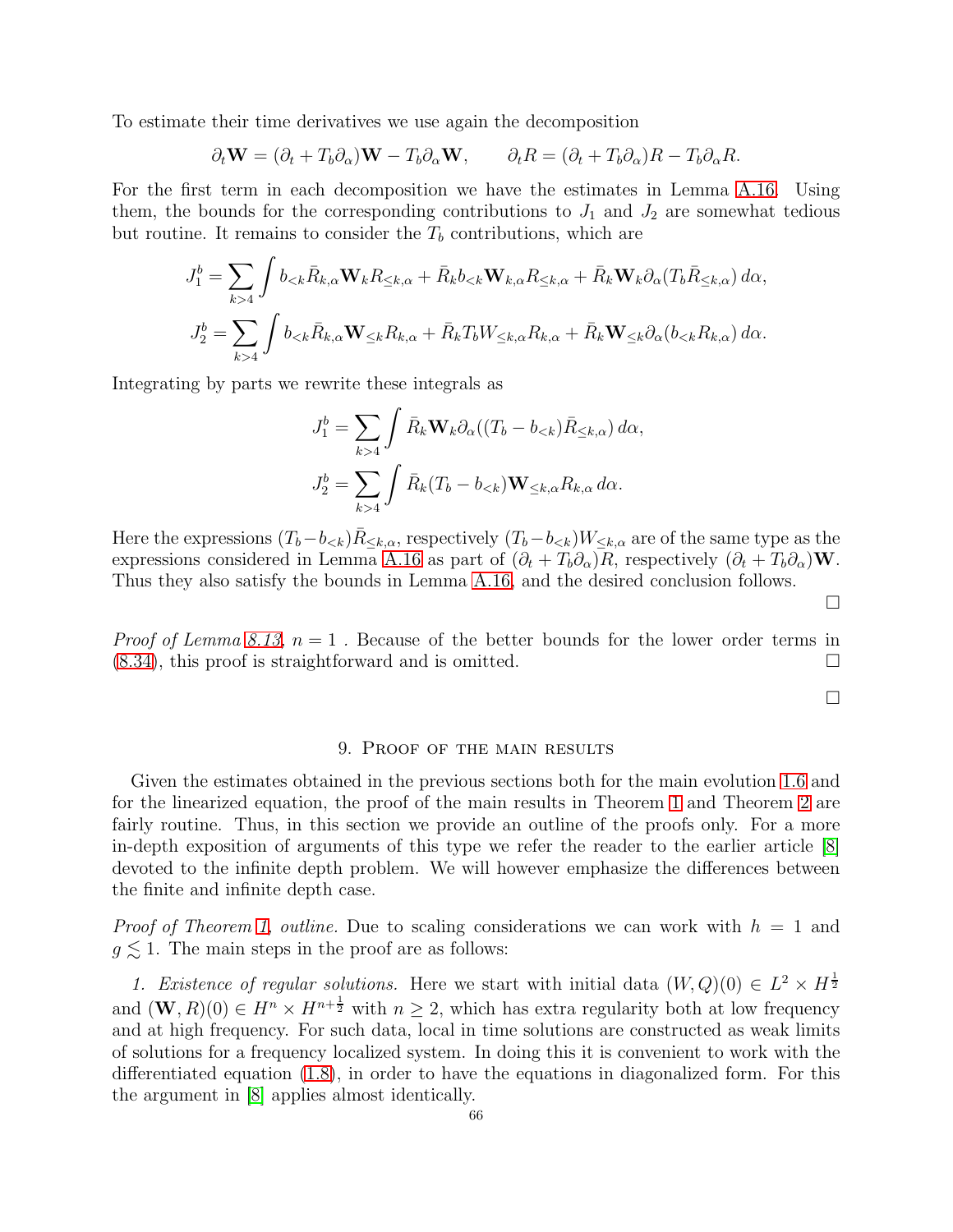We note one advantage of working with the holomorphic coordinates, namely that the free water surface is not required to be a graph. If it were not for this, we could simply use the local well-posedness result in [\[1\]](#page-80-0) or [\[12\]](#page-81-1).

2. Uniqueness of regular solutions. Here we consider two solutions  $(W_1, Q_2)$  and  $(W_2, Q_2)$ with regularity  $(W_j, Q_j) \in C([0, T]; \mathcal{H})$  and  $(\mathbf{W}_j, R_j) \in C([0, T]; \mathcal{H}^n)$  with  $n \geq 2$ , and show that if their initial data agree then the two solutions must be equal. Note that while more regularity is assumed at high frequency, that is no longer the case at low frequency.

For the proof one subtracts the two sets of equations, estimating the difference of the two solutions for the differentiated equation [\(1.8\)](#page-4-0). The key point is that up to perturbative terms, the difference  $(w, r) = (\mathbf{W}_1 - \mathbf{W}_2, R_1 - R_2)$  solves a linear system similar to our model evolution for the linearized equation [\(5.4\)](#page-25-0). Then one can conclude the proof of uniqueness in a standard manner using Gronwall's inequality.

3. Lifespan bounds in terms of the  $\mathcal{H}^1$  size of the data. The lifespan of solutions constructed above depends both on the  $\mathcal{H}^n$  size of the data  $(\mathbf{W}, R)(0)$  and on g. Here we show that we can in effect obtain lifespan bounds which depend only on the  $\mathcal{H}^1$  size of the data and which are independent of  $g$ . To be precise, we take initial data which satisfy the bounds

<span id="page-66-0"></span>
$$
(9.1) \qquad ||(W,Q)(0)||_{\mathcal{H}} \leq g\mathcal{M}_0, \qquad ||(\mathbf{W},R)(0)||_{\mathcal{H}} \leq g\mathcal{M}_0, \qquad ||(\mathbf{W}_{\alpha},R_{\alpha})(0)||_{\mathcal{H}} \leq \mathcal{M}_0,
$$

as well as the pointwise bounds

(9.2) 
$$
||Y(0)||_{L^{\infty}} \leq \mathcal{K}_0, \qquad \text{Im } W + 1 \geq c_0 > 0.
$$

Then we will show that there exists  $T = T(\mathcal{M}_0, Y_0, c_0)$  so that the solutions exist on  $[-T, T]$ with similar bounds.

For the proof we use a bootstrap argument, assuming that the following bounds hold in  $[0, T]$ :

(9.3) 
$$
\|(W,Q)\|_{\mathcal{H}} \leq g\mathcal{M}, \qquad \|(W,R)\|_{\mathcal{H}} \leq g\mathcal{M}, \qquad \|(W_{\alpha},R_{\alpha})\|_{\mathcal{H}} \leq \mathcal{M},
$$

as well as the pointwise bounds

(9.4) 
$$
||Y||_{L^{\infty}} \leq \mathcal{K}, \qquad W + 1 \geq c > 0.
$$

Then we need to show that for a suitable choice of  $M$ ,  $K$ , c depending on  $\mathcal{M}_0$ ,  $\mathcal{K}_0$  and  $c_0$  but not on g we can improve all these bounds. Through the following computations we denote by  $C_0$  various constants which only depend on  $\mathcal{M}_0$  and  $K_0$ .

We begin by observing that by Sobolev embedding our control parameters satisfy

$$
A, B \le C(\mathcal{M}, \mathcal{K}), \qquad a \ge cg.
$$

Hence by the energy estimates for the differentiated equation in Proposition [8.1](#page-46-0) we obtain

$$
\|(\mathbf{W}, R)(0)\|_{\mathcal{H}} \leq g c^{-1} C_0 (1 + tC(\mathcal{M}, \mathcal{K})), \qquad \|(\mathbf{W}_{\alpha}, R_{\alpha})\|_{\mathcal{H}} \leq c^{-1} C_0 C(\mathcal{K}) (1 + tC(\mathcal{M}, \mathcal{K})),
$$

where the K dependence in the second bound is caused by the need to invert a  $1 + W$  factor, see [\[8\]](#page-81-0) for a full argument.

To bound  $(W, Q)$  in time we use the equations directly to obtain

$$
||(W,Q)||_{\mathcal{H}} \leq g(C_0 + tC(\mathcal{M},\mathcal{K})).
$$

To bound Y in  $L^{\infty}$  we reuse the argument in [\[8\]](#page-81-0), which yields

$$
||Y(t)||_{L^{\infty}}^2 \leq C_0(1 + tC(\mathcal{M}, \mathcal{K})).
$$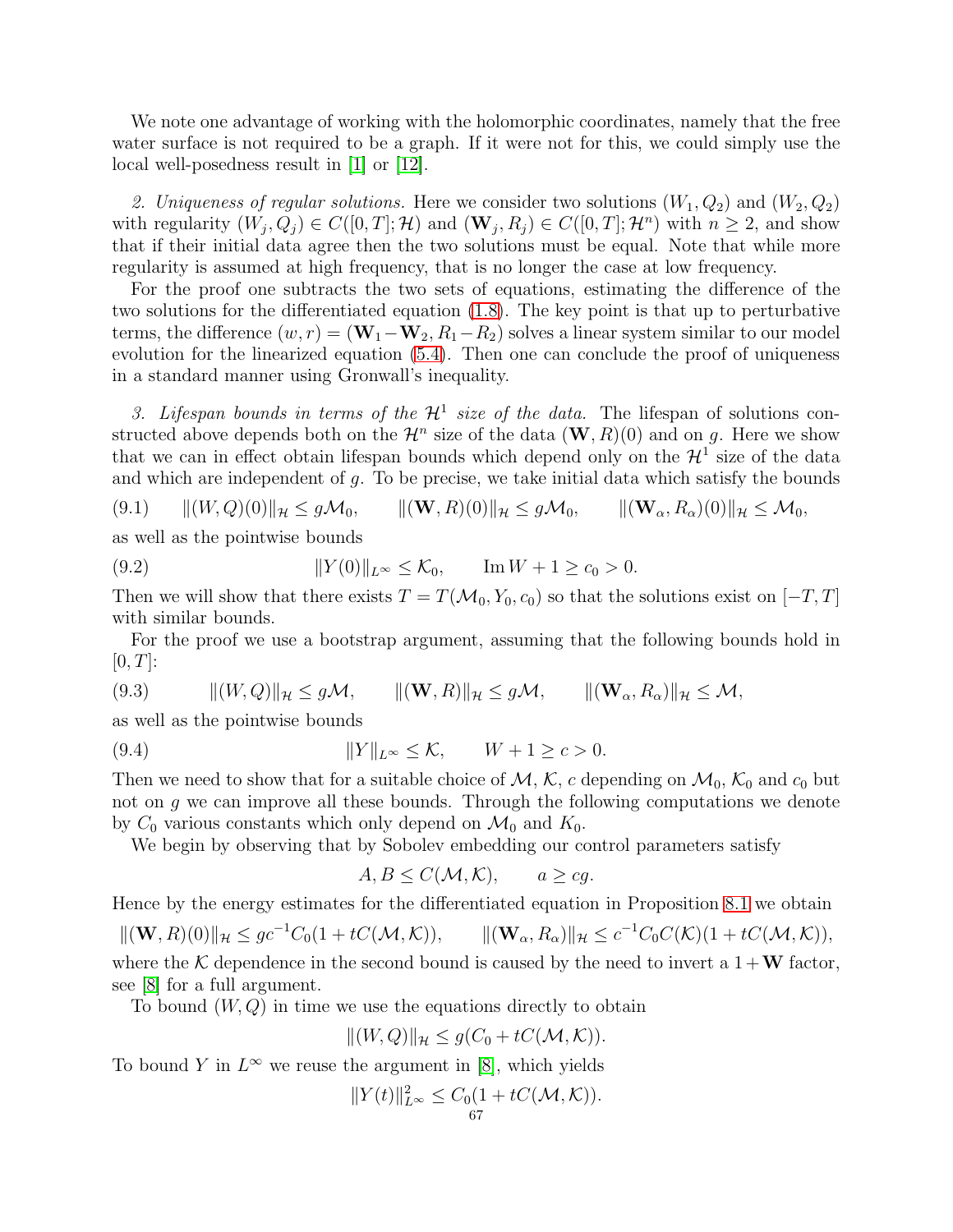Finally, to bound  $\text{Im } W$  from below we use directly the W equation to obtain

$$
(\partial_t + \text{Re}\,F\partial_\alpha)\,\text{Im}\,W = (1 + \text{Re}\,W_\alpha)\,\text{Im}\left(\frac{R}{1 + \bar{\mathbf{W}}}\right),\,
$$

which yields

$$
\inf_{\alpha \in \mathbf{R}} 1 + \operatorname{Im} W(t, \alpha) \ge c_0 - tC(\mathcal{M}, \mathcal{K}).
$$

Summarizing, in order to close the bootstrap we need to have the bounds

 $M > C_0 c^{-1} C(K) (1 + tC(M, K)), \qquad K^2 > C_0 c^{-1} (1 + tC(M, K)), \qquad c < c_0 - tC(M, K).$ 

This is achieved by first choosing  $c = c_0/2$ , then K large enough  $K^2 = 2C_0c^{-1}$  next M large enough  $\mathcal{M} = 2C_0 C(\mathcal{K})c^{-1}$ , and finally a small enough  $T < T(\mathcal{M}, \mathcal{K}, c)$ .

4.  $\mathcal{H}^n$  solutions for  $n \geq 2$ . Here we relax our low frequency regularity assumption for the data to  $(W, Q)(0) \in \mathcal{H}$ , while keeping the high frequency regularity  $(\mathbf{W}, R)(0) \in \mathcal{H}^n$ ,  $n \geq 2$ , and prove that solutions still exist. By Step 2, such solutions are also unique. To obtain such solutions we consider a sequence of data  $(W_n, Q_n)(0)$  with regularity  $(W_n, Q_n)(0) \in L^2 \times H^{\frac{1}{2}}$ so that

$$
(W_n, Q_n)(0) \to (W, Q)(0) \text{ in } \mathcal{H}, \qquad (\mathbf{W}_n, R_n)(0) \to (\mathbf{W}, R)(0) \text{ in } \mathcal{H}^2.
$$

This is easily achieved by cutting off the low frequencies

$$
(W_n, Q_n)(0) = P_{-n}(W, Q)(0).
$$

For *n* large enough this family of data is uniformly bounded in the sense of  $(9.1)$ , so by the previous step they generate solutions  $(W_n, Q_n)$  with uniform bounds life-span. But then the estimates on the linearized equation in Section [5](#page-24-0) show that the sequence  $(W_n, Q_n)$  converges to some  $(W, Q)$  uniformly in the  $\mathfrak H$  topology. Due to the uniform bounds on  $(W_n, Q_n)$ this linearly yields  $(W_n, Q_n) \to (W, Q)$  in  $\mathfrak{H}^{2-}$ . Thus R is well defined and we also have  $(\mathbf{W}_n, R_n) \to (\mathbf{W}, R)$  in  $\mathcal{H}^1$ . Using now the uniform bounds on  $(\mathbf{W}_n, R_n)$  we obtain weak convergence  $(\mathbf{W}_n, R_n) \to (\mathbf{W}, R)$  in  $\mathcal{H}^2$ , and strong convergence in all weaker topologies. Thus we have obtained the desired solutions  $(W, Q)$ .

*5. Rough solutions.* Here we show that the solution operator constructed above for data  $(W, Q)(0) \in \mathcal{H}$  with  $(\mathbf{W}, R)(0) \in \mathcal{H}^2$  extends continuously to data with only  $(W, Q)(0) \in \mathcal{H}$ and  $(\mathbf{W}, R)(0) \in \mathcal{H}^1$ .

Indeed, consider some data which only satisfies the latter requirement. Then we regularize the data  $(W, Q)(0)$  to  $(W_n, Q_n)(0) = P_{\leq n}(W, Q)(0)$ . This linearly guarantees convergence

$$
|(W_n, Q_n)(0) - (W, Q)(0)| \to 0 \quad \text{in } H^2,
$$

which also shows that  $\mathbf{W}_n(0) \to \mathbf{W}(0)$  uniformly, and also

$$
(\mathbf{W}_n, R_n) \to (\mathbf{W}, R) \quad \text{in } H^1.
$$

Now we turn our attention to the key point, which is to improve this last convergence to  $\mathcal{H}^1$ . We will in effect do slightly better than that, and for this we need to work with slowly varying frequency envelopes. Precisely, we have the following: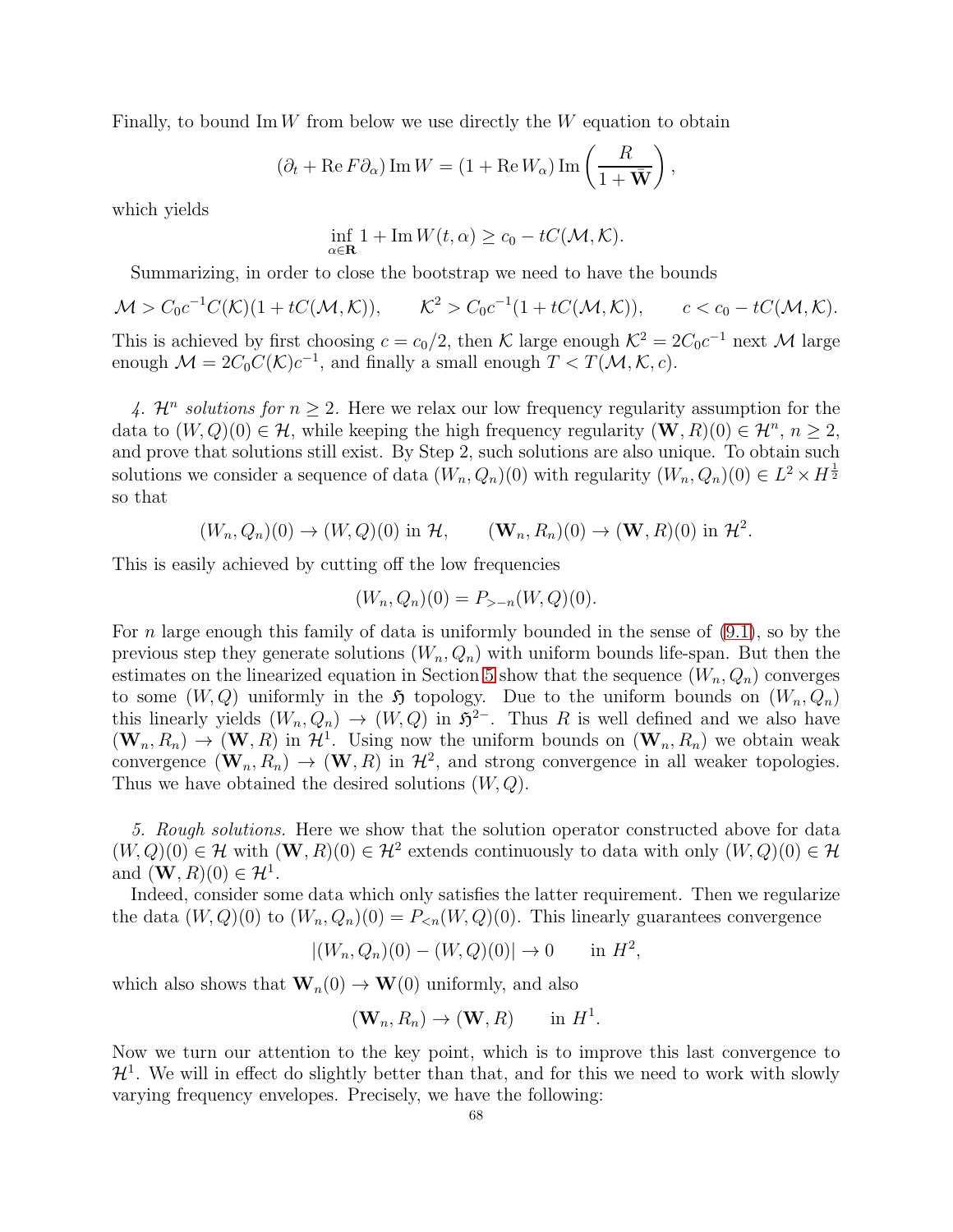<span id="page-68-2"></span>**Lemma 9.1.** Let  $\{c_n\}_{n\geq 0}$  be a slowly varying frequency envelope for  $(\mathbf{W}, R)(0)$  in  $\mathcal{H}^1$ . Then *we have the estimate*

$$
2^{\frac{3}{2}n} \|(W_n, R_n)(0) - P_{\leq n}(\mathbf{W}, R)(0) \|_{\mathcal{H}} + 2^{-n} \|(\mathbf{W}_n, R_n)(0)\|_{\mathcal{H}^2} \lesssim_A c_n.
$$

We note that this lemma not only shows that  $(\mathbf{W}_n, R_n)(0) \to (\mathbf{W}, R)(0)$  in  $\mathcal{H}^1$ , but also that they share the common  $c_n$  frequency envelope.

*Proof.* We drop the "(0)" notation for this proof. Only the R part of the bounds is nontrivial. Expressing all in terms of R and W, for the first expression above we need to bound in  $H^{\frac{1}{2}}$ the difference

$$
\frac{1}{1+P_{\leq n}\mathbf{W}}P_{\leq n}[R(1+\mathbf{W})]-P_{\leq n}R=\frac{1}{1+P_{\leq n}\mathbf{W}}(P_{\leq n}[R\mathbf{W}]-P_{\leq n}RP_{\leq n}\mathbf{W}).
$$

We will bound the last difference in  $L^2$  using the usual paradifferential decomposition. We can express it as

$$
P_{\leq N}[R\mathbf{W}] - P_{\leq n}RP_{\leq n}\mathbf{W} = \Pi(P_nR, P_n\mathbf{W}) + [P_{\leq n}, R_{\leq n-4}]P_n\mathbf{W} + [P_{\leq n}, \mathbf{W}_{\leq n-4}]P_nR.
$$

Estimating the high frequency factors in  $L^2$  and the low frequency factors in  $L^{\infty}$  we obtain

<span id="page-68-1"></span>
$$
||P_{\le n}[R\mathbf{W}] - P_{\le n}RP_{\le n}\mathbf{W}||_{L^2} \lesssim A2^{-\frac{3}{2}n}c_n.
$$

The  $R_n$  bound in the second expression above is easier and is left for the reader.  $\Box$ 

Once we have uniform bounds for  $(\mathbf{W}_n, R_n)(0)$  in  $\mathcal{H}^1$ , by the previous step it follows that the corresponding solutions  $(\mathbf{W}_n, R_n)$  have a uniform life-span, with uniform bounds. Our next goal is to show that the frequency envelope bounds are inherited also by the solutions.

**Lemma 9.2.** Let  $(W_n, Q_n)$  be the solutions associated to the initial data as above. Then we *have the estimates*

(9.5) 
$$
||(W_{n+1}, Q_{n+1}) - (W_n, Q_n)||_{\mathfrak{H}} \lesssim_{A,B} 2^{-2n}
$$

(9.6)  $\|(W_n, R_n)\|_{\mathcal{H}^2} \lesssim_{A,B} 2^n c_n,$ 

*respectively*

(9.7) 
$$
\|(\mathbf{W}_{n+1}, R_{n+1}) - (\mathbf{W}_n, R_n)\|_{\mathcal{H}} \lesssim_{A,B} 2^{-n} c_n.
$$

*Proof.* Given the  $\mathcal{H}^2$  bound for the initial data  $(W_n, Q_n)(0)$  in the previous lemma, the bound [\(9.6\)](#page-68-0) is a direct consequence of our higher order energy bounds.

For  $(9.5)$  we will use instead the linearized equation. Precisely, we now interpret n as a continuous parameter. Then the functions

<span id="page-68-5"></span><span id="page-68-4"></span><span id="page-68-3"></span><span id="page-68-0"></span>
$$
(w, q) = \frac{d}{dn}(W_n, Q_n)
$$

solve the linearized equation, and have initial data  $(w, q)(0) = P_n(W, Q)(0)$  localized at frequency  $2^n$ . Considering now the diagonalized variables  $(w, r) = (w, q + RT^2w)$ , an argument similar to the proof of Lemma [9.1](#page-68-2) shows that their data satisfies

(9.8) 
$$
\|(w,r)(0)\|_{\mathcal{H}} \lesssim 2^{-2n}c_n.
$$

Applying the bounds for the linearized equation Theorem [5.1](#page-26-0) we extend the estimate [\(9.8\)](#page-68-3) along the flow,

(9.9) 
$$
\|(w,r)\|_{\mathcal{H}} \lesssim 2^{-2n}c_n
$$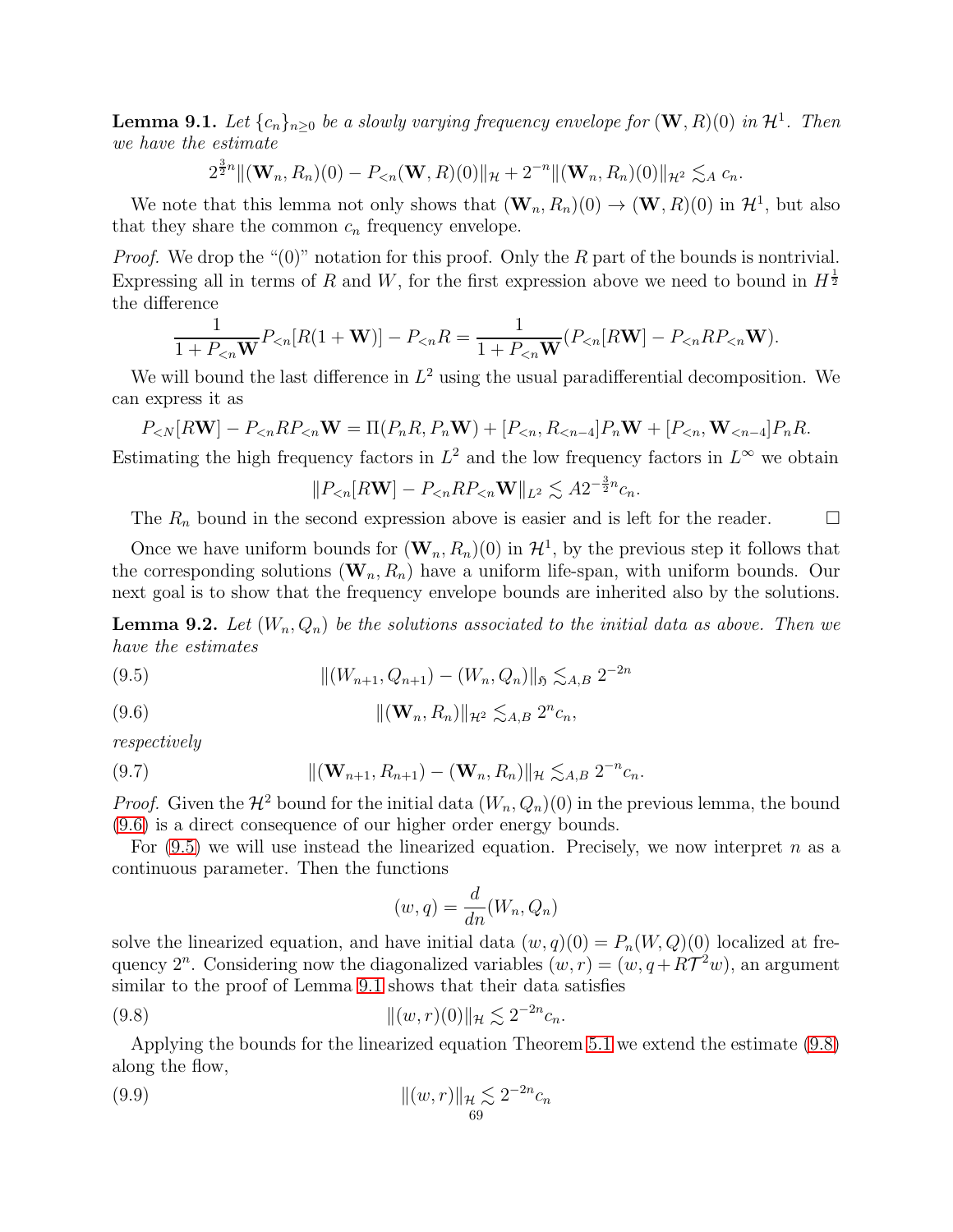For the estimate [\(9.7\)](#page-68-4) we first bound the high frequency part using the  $\mathcal{H}^2$  bound [\(9.6\)](#page-68-0). Precisely,

$$
||P_{>n+1}(\mathbf{W}_{n+1}, R_{n+1})||_{\mathcal{H}} + ||P_{>n}(\mathbf{W}_n, R_n)||_{\mathcal{H}} \lesssim 2^{-n}c_n,
$$

where the constant is independent of  $n$ .

To bound the low frequency part we define

$$
(w_1, r_1) = \frac{d}{dn}(\mathbf{W}_n, R_n).
$$

We observe that in terms of  $(w, r)$  we have

<span id="page-69-0"></span>
$$
(w_1, r_1) = (w_\alpha, r_\alpha + R_n(1 + \mathcal{T}^2)w_\alpha + (R_n)_\alpha \mathcal{T}^2 w).
$$

A simple application of the usual Littlewood-Paley trichotomy then yields the estimate

(9.10) 
$$
||P_{\leq n}(w_1,r_1)||_{\mathcal{H}} \lesssim_A 2^n ||(w,r)||_{\mathcal{H}}.
$$

From the estimate [\(9.9\)](#page-68-5) we gain an  $\mathfrak H$  bound for  $(w, q)$ , which integrated between  $[n, n+1]$ yields [\(9.5\)](#page-68-1). On the other hand, we have

$$
\frac{d}{dn}P_{< n}(\mathbf{W}_n, R_n) = P_{< n}(w_1, r_1) + P_n(\mathbf{W}_n, R_n),
$$

where the second term may again be bounded using [\(9.6\)](#page-68-0). Integrating [\(9.10\)](#page-69-0) we obtain [\(9.7\)](#page-68-4).

The bounds in the last lemma insure not only that the sequence  $(W_n, Q_n)$  converges strongly to a solution  $(W, Q)$  in the sense that

$$
(W_n, Q_n) \to (W, Q) \qquad \text{uniformly in } H^2
$$

$$
(\mathbf{W}_n, R_n) \to (\mathbf{W}, R) \qquad \text{uniformly in } H^1
$$

but also that  $(\mathbf{W}, R)$  inherits the same frequency envelope  $\{c_n\}$  in  $\mathcal{H}^1$ .

Once we have constructed the rough solutions  $(W, Q)$  as the unique limit of the regularized problems, the frequency envelope bounds easily lead to continuous dependence with respect to data. This is a standard argument; for which we refer the reader to [\[8\]](#page-81-0).

 $\Box$ 

 $\Box$ 

*Proof of Theorem [2,](#page-6-1) outline.* Using the spatial scaling, it suffices to assume that  $h = 1$ . Given the initial data  $(W, Q)(0)$  for  $(1.6)$  satisfying

<span id="page-69-1"></span>
$$
g^{-1}||(W,Q)(0)||_{\mathcal{H}} + g^{-1}||(\mathbf{W},R)(0)||_{\mathcal{H}} + ||(\mathbf{W}_{\alpha},R_{\alpha})(0)||_{\mathcal{H}} \leq \epsilon,
$$

we consider the solutions on a time interval  $[0, T]$  and seek to prove the estimate

$$
(9.11) \t g^{-1}||(W,Q)(t)||_{\mathcal{H}} + g^{-1}||(\mathbf{W},R)(t)||_{\mathcal{H}} + ||(\mathbf{W}_{\alpha},R_{\alpha})(t)||_{\mathcal{H}} \leq C\epsilon, \quad t \in [0, T],
$$

provided that T is much smaller than  $\epsilon^{-2}$ . In view of our local well-posedness result this shows that the solutions can be extended up to time  $T_{\epsilon} = C\epsilon^{-2}$ , concluding the proof of the theorem.

<span id="page-69-2"></span>In order to prove [\(9.11\)](#page-69-1) we use a bootstrap argument; we make the bootstrap assumption −1|(TTT D)(c)|| . ||(TTT D)(c)||

$$
(9.12) \t g^{-1}||(W,Q)(t)||_{\mathcal{H}} + g^{-1}||(W,R)(t)||_{\mathcal{H}} + ||(W_{\alpha},R_{\alpha})(t)||_{\mathcal{H}} \leq 2C\epsilon, \quad t \in [0, T].
$$

From [\(9.12\)](#page-69-2), and by Sobolev embedding theorem, [\(1.15\)](#page-5-1) and [\(1.16\)](#page-5-2), our control norms A and B satisfy

$$
A, B \underset{70}{\leq} C\epsilon.
$$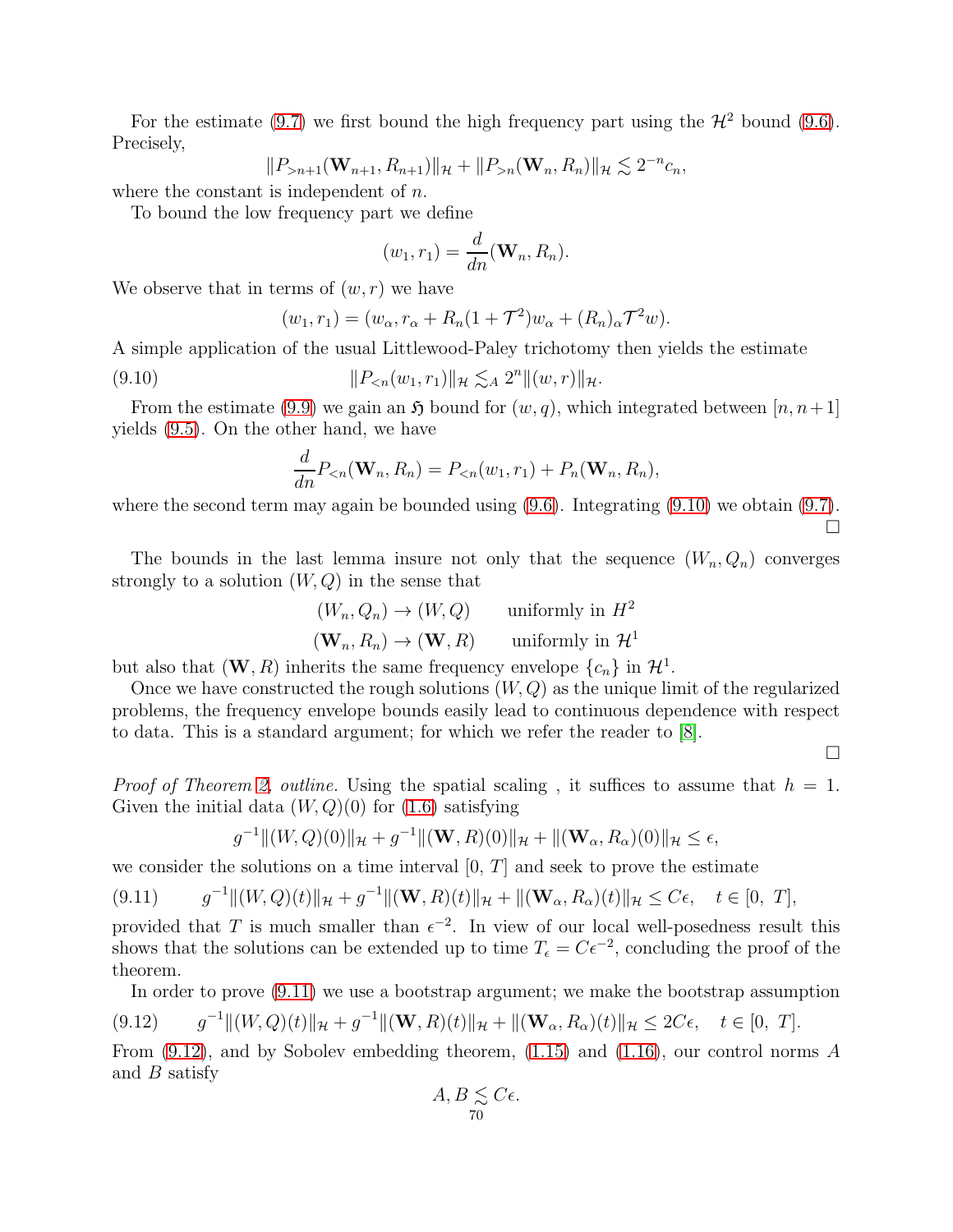To bound  $(W, Q)$  in time we directly use the conserved energy  $\mathcal{E}$ . Using the expression  $(1.7)$  for  $\mathcal E$  we see that

$$
\mathcal{E} = (1 + O(A))E_0(W, Q).
$$

Hence, using the bootstrap assumption [\(9.12\)](#page-69-2) we obtain

$$
||(W,Q)||_{\mathcal{H}} \lesssim g(\epsilon + C\epsilon^2).
$$

The bound for  $(\mathbf{W}, R)$  can be obtained from the cubic energy estimates already established for the differentiated equation in Proposition [8.2.](#page-46-1) To obtain such a bound we first need to recall that the cubic energy estimate in there is in terms of the control norm  $N_1$ , which is now taken uniformly in time. Explicitly, we integrate [\(8.2\)](#page-46-2) in time

(9.13) 
$$
E^{1,(3)}(\mathbf{W},R)(t) \lesssim E^{1,(3)}(\mathbf{W},R)(0) + TAB\mathbf{N}_1^2,
$$

and use [\(8.1\)](#page-46-3) to obtain

(9.14) 
$$
E_0(\mathbf{W}, R)(t) \lesssim E_0(\mathbf{W}, R)(0) + TAB\mathbf{N}_1^2 + A\mathbf{N}_1^2.
$$

We further need control of  $N_1$  norm, and this follows from

(9.15) 
$$
\mathbf{N}_1^2 \lesssim_A E_0(W, Q) + E_0(\mathbf{W}, R),
$$

where the first term on the right is needed in order to account for the low frequencies in  $(W, R)$ . Thus, we arrive at

$$
\|(\mathbf{W}, R)\|_{L^{\infty}(0,T), \mathcal{H}}^2 \lesssim E_0(\mathbf{W}, R)(0) + TAB \sup_{t \in [0,T]} (E_0(W, Q)(t) + E_0(\mathbf{W}, R)(t))
$$
  
+  $A \sup_{t \in [0,T]} ((E_0(W, Q)(t) + E_0(\mathbf{W}, R)(t)),$ 

and using the bootstrap assumptions [\(9.12\)](#page-69-2) we get

$$
\|(\mathbf{W}, R)\|_{\mathcal{H}} \lesssim g(\epsilon + TC^2\epsilon^3 + C\epsilon^2).
$$

The bound  $(\mathbf{W}_{\alpha}, R_{\alpha})$  is obtained in the same way as above

$$
\begin{aligned} ||(\mathbf{W}_{\alpha}, R_{\alpha})||_{L^{\infty}(0,T), \mathcal{H}}^{2} &\lesssim E_{0}(\mathbf{W}, R)(0) \\ &+ TAB \sup_{t\in[0,T]} (E_{0}(W, Q)(t) + E_{0}(\mathbf{W}, R)(t) + E_{0}(\mathbf{W}_{\alpha}, R_{\alpha})(t)) \\ &+ A \sup_{t\in[0,T]} ((E_{0}(W, Q)(t) + E_{0}(\mathbf{W}, R)(t) + E_{0}(\mathbf{W}_{\alpha}, R_{\alpha})(t)), \end{aligned}
$$

and using the bootstrap assumptions [\(9.12\)](#page-69-2) we get

$$
\|(\mathbf{W}_{\alpha}, R_{\alpha})\|_{\mathcal{H}} \lesssim \epsilon + TC^2 \epsilon^3 + C\epsilon^2.
$$

Hence, the estimate in [\(9.11\)](#page-69-1) follows provided that  $C \gg 1$  and  $T \ll C^{-1} \epsilon^{-2}$ . Similar bootstrap argument applies for higher derivatives.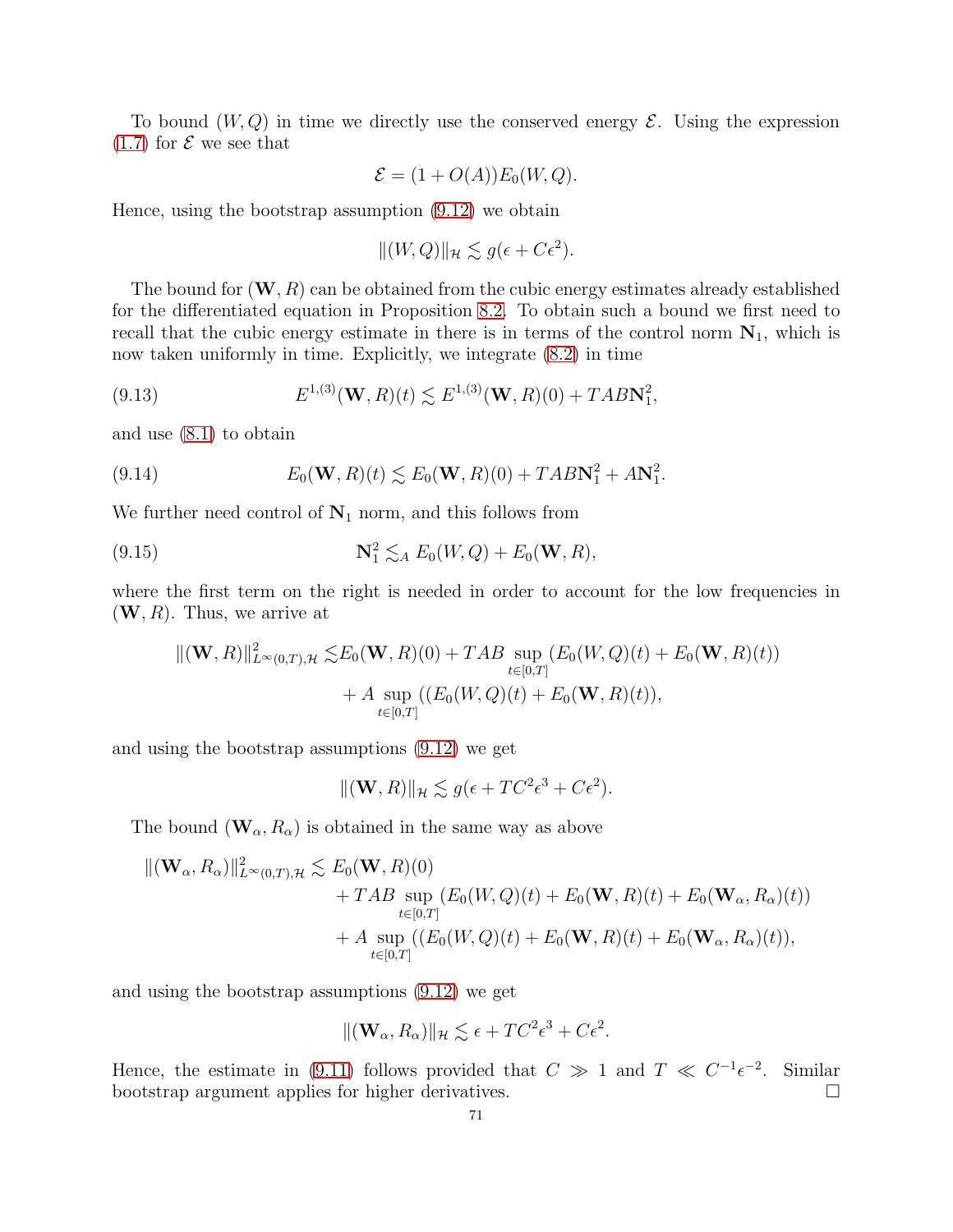# Appendix A. Multilinear estimates

A.1. Some harmonic analysis results. In this section we collect a number of elementary estimates that will allow us to adapt the estimates established in infinite depth case [\[8\]](#page-81-0) to the finite depth setting.

We take an inhomogeneous Littlewood-Paley decomposition  $I = S_0 + \sum_{j\geq 1} P_j$  and denote

$$
f_0 = S_0 f, \qquad f_j = P_j f, \quad j \ge 1.
$$

We define the inhomogeneous Besov space  $B_q^{s,p}$  with norm

$$
||f||_{B_q^{s,p}}^q = \sum_{j\geq 0} ||\langle D \rangle^s f_j||_{L^p}^q,
$$

with the usual modification when  $q = \infty$ . We also define the inhomogeneous space bmo of functions of bounded mean oscillation with norm

$$
||f||_{bmo} = ||f||_{BMO} + ||f_0||_{L^{\infty}},
$$

where

$$
||f||_{\text{BMO}} = \sup_{Q} \frac{1}{|Q|} \int_{Q} |f - f_{Q}| \, d\alpha, \qquad f_{Q} = \int_{Q} f \, d\alpha,
$$

and the supremum is taken over all intervals  $Q \subset \mathbb{R}$ . We recall that  $B_2^{0,\infty} \subset \text{bmo} \subset B_{\infty}^{0,\infty}$ . We define the corresponding bmo-Sobolev spaces by

$$
||u||_{\text{bmo}^s} = ||\langle D \rangle^s u||_{\text{bmo}}.
$$

We define the paraproduct operators

$$
T_f g = \sum_{j>4} f_{
$$

and the associated product decomposition

<span id="page-71-0"></span>
$$
fg = T_f g + T_g f + \Pi[f, g].
$$

We then have the following estimates (see for example [\[8,](#page-81-0) Propositions 2.2, 2.6]):

# Lemma A.1 (Paraproduct bounds).

*a)* Coifman-Meyer paraproduct estimates. For  $1 < p < \infty$  and  $s, \sigma \ge 0$ ,

$$
||\langle D \rangle^s T_{\langle D \rangle^\sigma u} f||_{L^p} \lesssim ||f||_{bmo^{s+\sigma}} ||u||_{L^p},
$$
  

$$
||\langle D \rangle^s \Pi[f, \langle D \rangle^\sigma u]||_{L^p} \lesssim ||f||_{bmo^{s+\sigma}} ||u||_{L^p}.
$$

*b)* Besov endpoint estimates. For  $s \geq 0$ ,

$$
\| \langle D \rangle^s T_{\langle D \rangle^\sigma u} f \|_{L^\infty} \lesssim \| f \|_{B_2^{s+\sigma,\infty}} \| u \|_{B_2^{0,\infty}}, \qquad \sigma > 0
$$
  

$$
\| \langle D \rangle^s \Pi[f, \langle D \rangle^\sigma u] \|_{L^\infty} \lesssim \| f \|_{B_2^{s+\sigma,\infty}} \| u \|_{B_2^{0,\infty}}, \qquad \sigma \ge 0.
$$

*c*) BMO *endpoint estimates. For*  $s \geq 0$ *,* 

$$
\| \langle D \rangle^s T_{\langle D \rangle^\sigma u} f \|_{b \text{mo}} \lesssim \| f \|_{b \text{mo}^{s+\sigma}} \| u \|_{b \text{mo}}, \qquad \sigma > 0
$$

$$
\|\langle D\rangle^s \Pi[f, \langle D\rangle^\sigma u]\|_{\text{bmo}} \lesssim \|f\|_{\text{bmo}^{s+\sigma}} \|u\|_{\text{bmo}}, \qquad \sigma \ge 0.
$$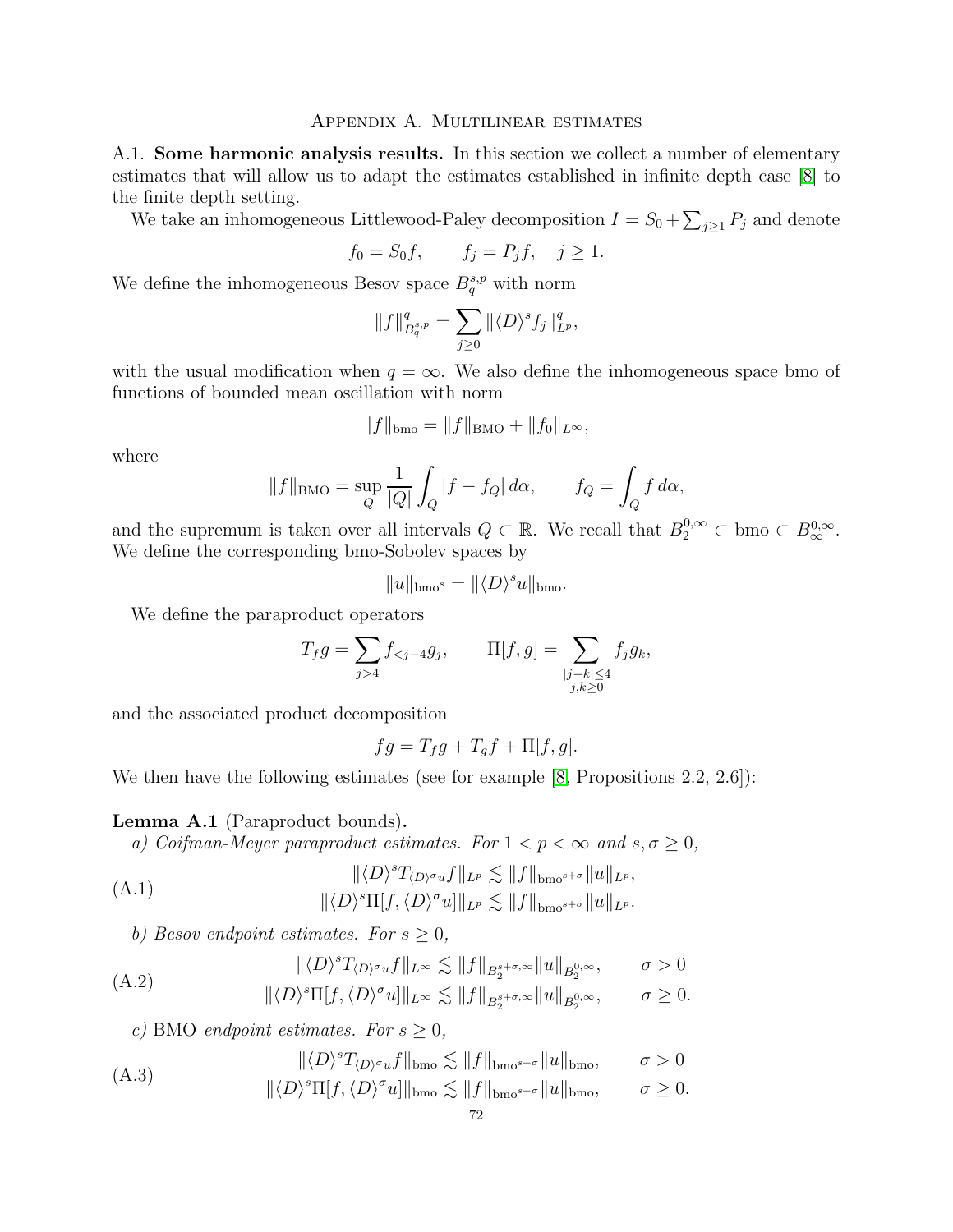The following bounds, which are direct consequences of the classical Coifman-Meyer estimates, are closely related:

## Lemma A.2 (Commutator bounds).

*a*) Let  $\mathcal{M} \in S^1$  be a smooth Fourier multiplier with principal symbol homogeneous of order 1*. Then for*  $1 < p < \infty$  *we have the estimate* 

(A.4) 
$$
\|[\mathcal{M}, f]u\|_{L^p} \lesssim \|f_{\alpha}\|_{L^{\infty}} \|u\|_{L^p}.
$$

*b*) Let  $M \in S^s$  be a smooth Fourier multiplier with principal symbol homogeneous of order s with  $0 \le s \le 1$ . Then for  $1 \le p \le \infty$  we have the estimate

$$
||[\mathcal{M}, f]u||_{L^p} \lesssim ||\mathcal{T}f||_{\text{bmo}^s}||u||_{L^p}.
$$

We also need the following more involved estimate:

Lemma A.3. *The following double commutator bound holds:*

(A.6) 
$$
\|[[\mathcal{T}L, b], L]\|_{L^2 \to L^2} \lesssim \|b_{\alpha}\|_{b\text{mo}}.
$$

*Proof.* We consider the paradifferential decomposition of the multiplication by b. For the map

 $u \to T_u b$ ,

we have the bounds

 $||T_u b||_{H^1} \lesssim ||u||_{L^2} ||b_{\alpha}||_{bmo},$   $||T_u b||_{L^2} \lesssim ||u||_{H^{-1}} ||b_{\alpha}||_{bmo},$ 

which follow from the first estimate in  $(A.1)$ . Thus we can neglect the commutator structure.

Similarly, for the map

$$
u \to \Pi[u, b],
$$

we have the bounds

$$
\|\Pi[u,b]\|_{H^1} \lesssim \|u\|_{L^2} \|b_{\alpha}\|_{\text{bmo}}, \qquad \|\Pi[u,b]\|_{L^2} \lesssim \|u\|_{H^{-1}} \|b_{\alpha}\|_{\text{bmo}},
$$

from the second estimate in [\(A.1\)](#page-71-0), and again we can neglect the commutator structure.

It remains to consider the contribution of  $T<sub>b</sub>$ . For this we write

$$
[T_b, \mathcal{T}L]u = \sum_{k} [b_{< k-4}, \mathcal{T}L]u_k = \sum_{k} 2^{-\frac{k}{2}} B_k(\partial_{\alpha} b_{< k-4}, u_k),
$$

where  $B_k$  are translation invariant bilinear operators with uniformly integrable kernels. Commuting again we have

$$
[[T_b, \mathcal{T}L], L]u = \sum_{k} \sum_{k} 2^{-\frac{k}{2}} B_k([\partial_{\alpha}b_{< k-4}, L], u_k) = \sum_{k} 2^{-k} C_k(\partial_{\alpha}^2 b_{< k-4}, u_k),
$$

where again  $C_k$  are translation invariant bilinear operators with uniformly integrable kernels. Then we can bound

$$
\|[[T_b, \mathcal{T}L], L]u\|_{L^2} \lesssim \sum_k 2^{-k} \|\partial_{\alpha}^2 b_{< k-4}\|_{L^\infty} \|u_k\|_{L^2} \lesssim \|b_{\alpha}\|_{B_{\infty}^{0,\infty}} \|u\|_{L^2},
$$

which suffices.  $\Box$ 

We will make use of the following estimates for rapidly decaying Fourier multipliers: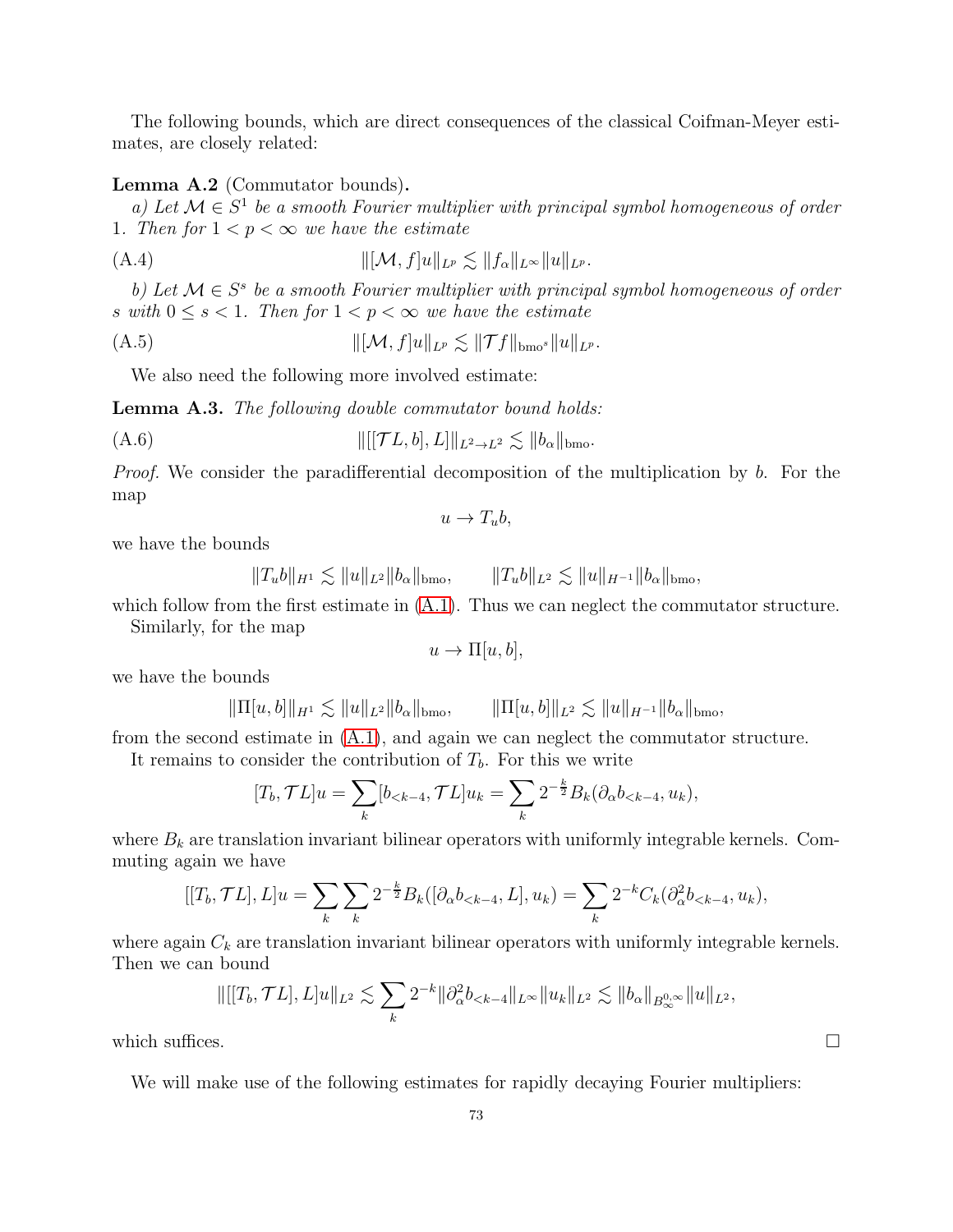<span id="page-73-3"></span>**Lemma A.4.** Let S be a Fourier multiplier with Schwartz symbol. Then for all real  $s, \sigma$ ,  $1 \leq p \leq \infty$  and  $N \geq 0$  we have the estimate

(A.7) 
$$
\|\langle D \rangle^s ST_f \langle D \rangle^{\sigma} u\|_{L^p} + \|\langle D \rangle^s T_f S \langle D \rangle^{\sigma} u\|_{L^p} \lesssim_N \|f\|_{B_{\infty}^{-N,\infty}} \|u\|_{L^p}.
$$

<span id="page-73-2"></span><span id="page-73-0"></span>*Further, we have the commutator estimate*

$$
(A.8) \t\t ||\langle D \rangle^{s} [S, T_{f}] \langle D \rangle^{\sigma} u||_{L^{p}} \lesssim_{N} ||\mathcal{T}f||_{B_{\infty}^{-N,\infty}} ||u||_{L^{p}}.
$$

*Proof.* This is a standard argument based on the classical Littlewood-Paley trichotomy. Due to the frequency localization of the paraproduct operator  $T_f$ , the rapid decay in the symbol of S transfers to both the input u, the factor  $f$  and to the output. This directly leads to the derivative gains in the Lemma.

The next result serves to bound commutators with the Tilbert transform  $\mathcal{T}$ :

**Lemma A.5.** Let M be a Fourier multiplier whose symbol  $m(x)$  is bounded with  $m'(\xi)$  in *the Schwartz class. Then for*  $1 < p < \infty$  *and*  $s \geq 0$  *we have the commutator estimates* 

$$
\| \langle D \rangle^{s} [\mathcal{M}, f] \langle D \rangle^{\sigma} u \|_{L^{2}} \lesssim \| \mathcal{T} f \|_{bmo^{s+\sigma}} \| u \|_{L^{2}}, \qquad \sigma \ge 0
$$
  
(A.9) 
$$
\| \langle D \rangle^{s} [\mathcal{M}, f] \langle D \rangle^{\sigma} u \|_{L^{\infty}} \lesssim \| \mathcal{T} f \|_{B_{2}^{s+\sigma,\infty}} \| u \|_{B_{2}^{0,\infty}}, \qquad \sigma > 0
$$

$$
\| \langle D \rangle^{s} [\mathcal{M}, f] \langle D \rangle^{\sigma} u \|_{bmo} \lesssim \| \mathcal{T} f \|_{bmo^{s+\sigma}} \| u \|_{bmo}, \qquad \sigma > 0.
$$

*Proof.* By hypothesis we can split the multiplier  $\mathcal M$  as

<span id="page-73-1"></span>
$$
M = m(\infty)P_{> 10} + m(-\infty)P_{<-10} + S,
$$

where  $P_{>10}$  and  $P_{<-10}$  are multipliers whose symbols are smooth cutoff functions selecting the indicated frequency regions, and S has Schwartz kernel. For the commutator with  $P_{>10}$ (and similarly with  $P_{\leq -10}$ ) we have

$$
\langle D \rangle^s [P_{>10}, T_f] \langle D \rangle^{\sigma} u_{>20} \equiv 0, \qquad \langle D \rangle^s [P_{>10}, f_0] \langle D \rangle^{\sigma} u_0 \equiv 0.
$$

The estimates then follow from Lemma [A.1](#page-71-1) as in the infinite depth case [\[8\]](#page-81-0).

For the second term we write

$$
\langle D \rangle^s [S, f] \langle D \rangle^{\sigma} u = \langle D \rangle^s [S, T_f] \langle D \rangle^{\sigma} u + \langle D \rangle^s [S, f_0] \langle D \rangle^{\sigma} u_{\leq 4} + \langle D \rangle^s S T_{\langle D \rangle^{\sigma} u} f - \langle D \rangle^s T_{S\langle D \rangle^{\sigma} u} f + \langle D \rangle^s S \Pi [f_{\geq 1}, \langle D \rangle^{\sigma} u] - \langle D \rangle^s \Pi [f_{\geq 1}, S \langle D \rangle^{\sigma} u].
$$

The first and second terms term may be estimated using [\(A.8\)](#page-73-0). The remaining terms may be estimated using Lemma [A.1.](#page-71-1)

Finally we recall two Moser estimates, the first of which is classical, and the second from [\[8\]](#page-81-0).

**Lemma A.6.** Let F be a smooth function such that  $F(0) = 0$  then for  $s \ge 0$  and  $u \in L^{\infty} \cap H^{s}$ *we have the Moser estimate*

$$
(A.10) \t\t\t\t ||F(u)||_{H^s} \lesssim_{||u||_{L^{\infty}}} ||u||_{H^s}.
$$

*Similarly, for*  $u \in b \text{mo}^s$  *we have* 

(A.11)  $||F(u)||_{bmo^s} \le ||u||_{L∞} ||u||_{bmo^s}.$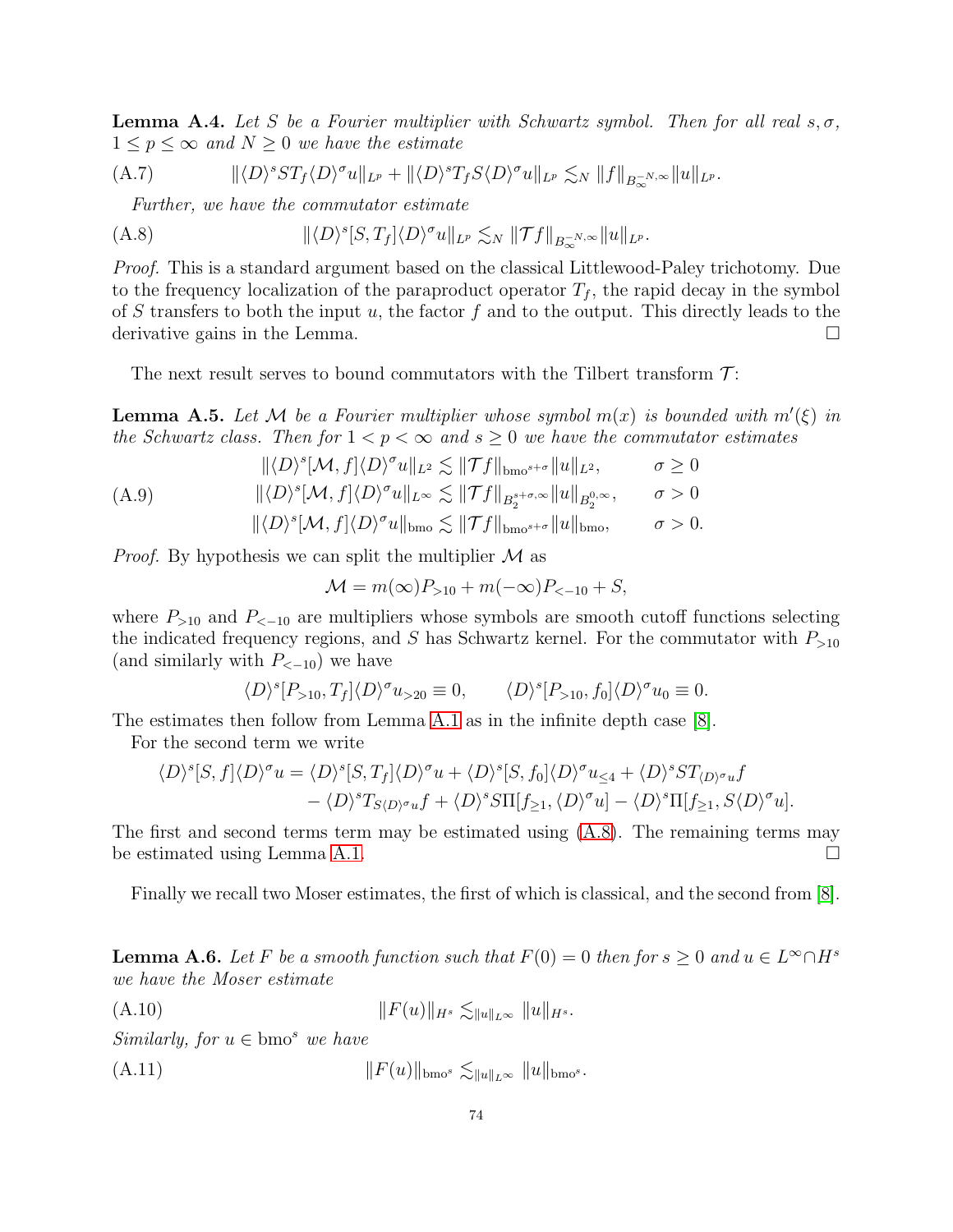A.2. Holomorphic functions on the strip. We recall the projection to holomorphic functions is given by

$$
\mathbf{P}u = \frac{1}{2} \left[ (1 - i \mathcal{T}) \operatorname{Re} u + i (1 + i \mathcal{T}^{-1}) \operatorname{Im} u \right] = \frac{1}{4} \left[ (2 - i \mathcal{T} + i \mathcal{T}^{-1}) u - i (\mathcal{T} + \mathcal{T}^{-1}) \bar{u} \right].
$$

As a consequence,

Re 
$$
\mathbf{P} u = \frac{1}{2} [\text{Re } u - \mathcal{T}^{-1} \text{Im } u] = \frac{1}{4} [(1 + i\mathcal{T}^{-1})u + (1 - i\mathcal{T}^{-1})\bar{u}],
$$
  
\nIm  $\mathbf{P} u = -\frac{1}{2} [\mathcal{T} \text{Re } u - \text{Im } u] = \frac{1}{4i} [(1 - i\mathcal{T})u - (1 + i\mathcal{T})\bar{u}].$ 

We also recall the definition of the inner product, which is given by

$$
\langle u, v \rangle = \int \mathcal{T} \operatorname{Re} u \cdot \mathcal{T} \operatorname{Re} v + \operatorname{Im} u \cdot \operatorname{Im} v \, d\alpha
$$

$$
= \frac{1}{2} \operatorname{Re} \int (\mathcal{T} u \cdot \mathcal{T} \overline{v} + u \cdot \overline{v}) + (\mathcal{T} u \cdot \mathcal{T} v - u \cdot v) \, d\alpha.
$$

It is useful to understand the adjoints of multiplication operators with respect to this inner product:

**Lemma A.7.** Let f be a complex-valued function. With respect the inner product  $\langle \cdot, \cdot \rangle$  the *adjoint of the operator*  $\mathfrak{M}_f$  *is* 

(A.12) 
$$
\mathfrak{M}_{f}^{*}u = \mathcal{T}^{-1}(\mathbf{P} - \bar{\mathbf{P}}) \left[ \bar{f}\mathcal{T}\mathbf{P}[u] \right].
$$

*Proof.* Using that  $\mathcal{T} \text{Re} \mathbf{P}[v] = -\text{Im} \mathbf{P}[v]$  and that  $\mathcal{T}$  is skew-symmetric we may write the inner product as

<span id="page-74-0"></span>
$$
\langle \mathfrak{M}_{f} u, v \rangle = \int \mathrm{Re}[fu] \cdot \mathcal{T} \mathrm{Im} \, \mathbf{P}[v] - \mathrm{Im}[fu] \cdot \mathcal{T} \mathrm{Re} \, \mathbf{P}[v]
$$

$$
= - \int \mathcal{T} \mathrm{Re} \, u \cdot \mathcal{T}^{-1} \mathrm{Im}(\bar{f} \mathcal{T} \mathbf{P}[v]) + \mathrm{Im} \, u \cdot \mathrm{Re}(\bar{f} \mathcal{T} \mathbf{P}[v]).
$$

As a consequence we have

$$
\mathfrak{M}_{f}^{*}v = -\mathcal{T}^{-2}\operatorname{Im}(\bar{f}\mathcal{T}\mathbf{P}[v]) - i \operatorname{Re}(\bar{f}\mathcal{T}\mathbf{P}[v]).
$$

Comparing this to the expression for **P** we obtain the formula  $(A.12)$ .

The following immediate consequence of the above Lemma is very handy to use:

**Corollary A.8.** If u and v are holomorphic functions in  $\mathfrak{H}$  then we have (A.13)  $\langle f \mathcal{T} u, v \rangle = -\langle u, \overline{f} \mathcal{T} v \rangle.$ 

As our function spaces  $\mathfrak{H}, \mathcal{H}$  lose a derivative at low frequency in the real component, for a space X of complex-valued functions we define the norm

$$
||f||_{\mathfrak{H}X}^2 = ||\mathcal{T} \operatorname{Re} f||_X^2 + ||\operatorname{Im} f||_X^2,
$$

with the shorthand  $\mathfrak{H} = \mathfrak{H}L^2$ . We will frequently use the following estimate for the commutator with the projection to holomorphic functions: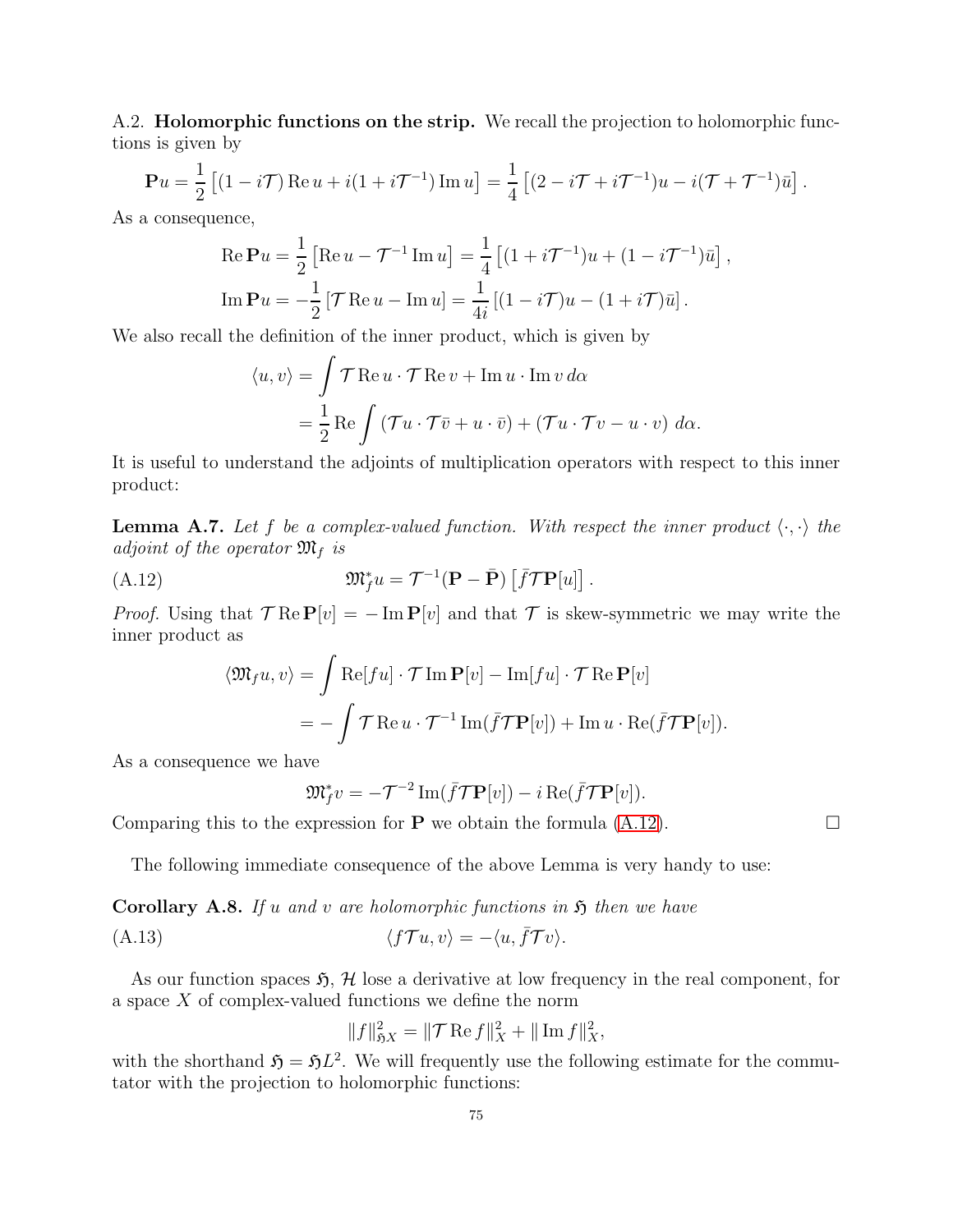**Lemma A.9.** *For*  $s \geq 0$  *we have the estimates* 

$$
\| \langle D \rangle^{s} [\mathbf{P}, f] \langle D \rangle^{\sigma} \mathcal{T} g \|_{\mathfrak{H}} \lesssim \| f \|_{\mathfrak{H}\text{bmo}^{s+\sigma}} \| g \|_{\mathfrak{H}}, \qquad \sigma \ge 0
$$
  

$$
\| \langle D \rangle^{s} [\mathbf{P}, f] \langle D \rangle^{\sigma} \mathcal{T} g \|_{\mathfrak{H}L^{\infty}} \lesssim \| f \|_{\mathfrak{H}B_{2}^{s+\sigma,\infty}} \| g \|_{\mathfrak{H}B_{2}^{0,\infty}}, \qquad \sigma > 0.
$$

*Proof.* We may write the real and imaginary parts of the commutator as

<span id="page-75-0"></span>
$$
\mathcal{T} \operatorname{Re}[\mathbf{P}, f] \langle D \rangle^{\sigma} \mathcal{T} g = \frac{1}{2} [\mathcal{T}, \operatorname{Re} f] \langle D \rangle^{\sigma} \operatorname{Im} g - \frac{1}{2} [\mathcal{T}, \operatorname{Im} f] \langle D \rangle^{\sigma} \mathcal{T}^{2} \operatorname{Re} g
$$

$$
- \frac{1}{2} \operatorname{Im} f (1 + \mathcal{T}^{2}) \langle D \rangle^{\sigma} \mathcal{T} \operatorname{Re} g,
$$

$$
\operatorname{Im}[\mathbf{P}, f] \langle D \rangle^{\sigma} \mathcal{T} g = -\frac{1}{2} [\mathcal{T}, \operatorname{Re} f] \langle D \rangle^{\sigma} \mathcal{T} \operatorname{Re} g + \frac{1}{2} [\mathcal{T}, \operatorname{Im} f] \langle D \rangle^{\sigma} \mathcal{T} \operatorname{Im} g
$$

$$
+ \frac{1}{2} \operatorname{Im} f \langle D \rangle^{\sigma} (1 + \mathcal{T}^{2}) \operatorname{Im} g.
$$

The estimates then follow from the commutator estimate [A.9](#page-73-1) and the paraproduct estimates  $(A.1)$ ,  $(A.2)$  and  $(A.7)$ , using that the operator  $1 + \mathcal{T}^2$  has Schwartz symbol.

Finally we prove the following lemma that allows us to estimate the product of two holomorphic functions in negative Sobolev spaces:

**Lemma A.10.** If f, g are holomorphic then for  $s > 0$  and  $2 \le p, q \le \infty$  satisfying  $\frac{1}{p} + \frac{1}{q} = \frac{1}{2}$ 2 *we have the estimate*

(A.15)  $||fg||_{H^{-s}} \lesssim ||f||_{L^p} ||g||_{B_2^{-s,q}}.$ 

*Proof.* For each  $j \geq 0$  we decompose

$$
||P_j[fg]||_{L^2} = ||P_j[fg_{\leq j+10}]||_{L^2} + ||P_j[fg_{>j+10}]||_{L^2}.
$$

The first term may now be estimated using dyadic decomposition. For the second term both f, g must be localized at comparable dyadic frequencies  $\gg 2^j$ . In particular, one term must be localized at negative wavenumbers and the other at positive wavenumbers. However, as both terms are holomorphic we may harmlessly apply the projection  $P$  to each term, which is rapidly decaying on positive wavenumbers.

A.3. Water wave related bounds. We begin with the following result for the function Y which follows directly from [\[8,](#page-81-0) Lemma 2.5] and Moser type estimates:

**Lemma A.11.** *The function*  $Y =$ W  $\frac{W}{1 + W}$  satisfies the bounds (A.16)  $||Y||_{\text{bmo}_2^{\frac{1}{2}}} \lesssim_A g^{-\frac{1}{2}}B,$ 

<span id="page-75-1"></span>*respectively*

(A.17) 
$$
||Y||_{H^{n-1}} \lesssim_A g^{-\frac{1}{2}} N_n, \qquad n \ge 1.
$$

Next we consider the advection velocity b: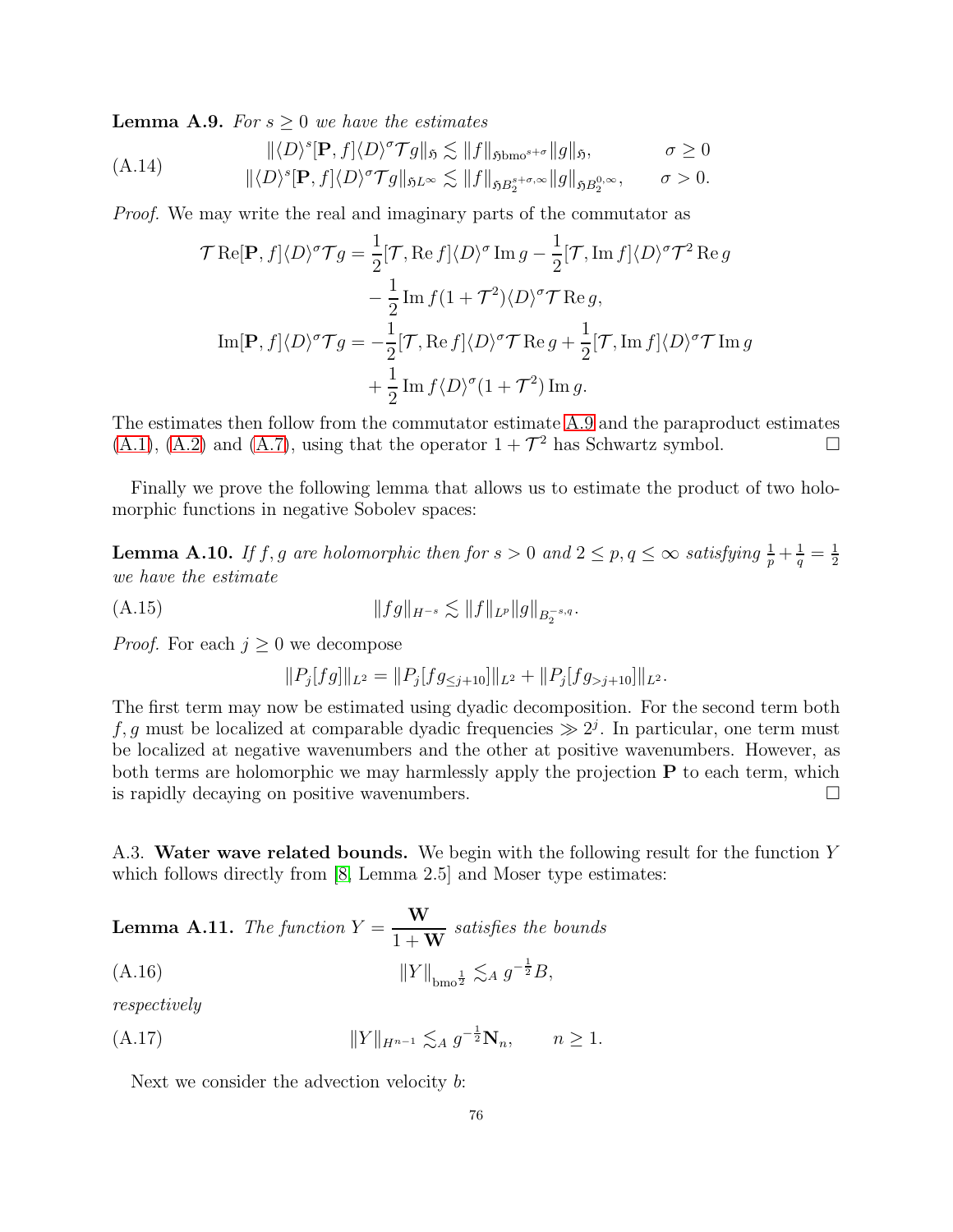Lemma A.12. *The the advection velocity* b *satisfies the estimates*

<span id="page-76-0"></span>(A.18) 
$$
\|\mathcal{T}b\|_{\text{bmo}^{\frac{1}{2}}} \lesssim_A g^{\frac{1}{2}}A, \qquad \|\mathcal{T}b\|_{\text{bmo}^1} \lesssim_A B.
$$

*respectively*

$$
||\mathcal{T}b||_{H^{n-\frac{1}{2}}} \lesssim_A \mathbf{N}_n, \qquad n \ge 1.
$$

*Proof.* We write  $b = b_1 + b_2$  where

<span id="page-76-4"></span>
$$
b_1 = 2 \operatorname{Re} R, \qquad b_2 = -2 \operatorname{Re} \mathbf{P}[R\bar{Y}].
$$

For  $b_1$  we have the estimate

$$
\|\mathcal{T}b_1\|_{\mathrm{bmo}^s}\leq\|R\|_{\mathrm{bmo}^s}.
$$

For  $b_2$  we may write  $\mathbf{P}[R\bar{Y}] = [\mathbf{P}, R]\bar{Y}$  so

$$
\|\mathcal{T}b_2\|_{\text{bmo}^s} = \|\mathcal{T} \text{Re}[\mathbf{P}, R]\bar{Y}\|_{\text{bmo}^s}.
$$

As Y is antiholomorphic we have

$$
\mathcal{T}\operatorname{Re}[\mathbf{P},R]\bar{Y} = \frac{1}{2}[\mathcal{T},\operatorname{Re}R]\operatorname{Re}\bar{Y} - \frac{1}{2}[\mathcal{T},\operatorname{Im}R]\operatorname{Im}\bar{Y} - \frac{1}{2}\operatorname{Im}R(1+\mathcal{T}^2)\operatorname{Re}\bar{Y}.
$$

For the first two terms we may use the commutator estimate  $(A.9)$  to obtain

$$
\|[\mathcal{T}, \operatorname{Re} R] \operatorname{Re} \bar{Y}\|_{\operatorname{bmo}^s} + \|[\mathcal{T}, \operatorname{Im} R] \operatorname{Im} \bar{Y}\|_{\operatorname{bmo}^s} \lesssim A \|R\|_{\operatorname{bmo}^s}.
$$

For the final term we simply use that  $1 + \mathcal{T}^2$  has Schwartz symbol to estimate

$$
\|\operatorname{Im} R(1+\mathcal{T}^2)\operatorname{Re}\bar{Y}\|_{\text{bmo}^s}\lesssim A\|R\|_{\text{bmo}^s}.
$$

The proof of the  $L^2$ -type bound follows in a similar manner.

Next we prove a number of estimates for the real frequency shift  $\alpha$ . Our estimates are similar to [\[8,](#page-81-0) Proposition 2.6] although the present case is slightly more involved due to the different projector  $P$ , as well as the extra term in  $\alpha$ .

Lemma A.13. *The following bounds hold for the frequency shift* a*:*

(A.20)  $\|\mathfrak{a}\|_{L^{\infty}} \lesssim_{A} gA, \qquad \|\mathfrak{a}\|_{\text{bmo}_2^{\frac{1}{2}}} \lesssim_{A} g^{\frac{1}{2}}B,$ 

$$
||\mathfrak{a}||_{H^{n-1}} \lesssim_A g^{\frac{1}{2}} \mathbf{N}_n
$$

$$
(A.22) \t\t\t ||\mathfrak{a}_t + b\mathfrak{a}_\alpha + g(1+\mathcal{T}^2) \operatorname{Re} R_\alpha||_{L^\infty} \lesssim gAB.
$$

*Proof.* We recall that  $a = a + a_1$  where

<span id="page-76-3"></span><span id="page-76-2"></span><span id="page-76-1"></span>
$$
a = 2 \operatorname{Im} \mathbf{P}[R\bar{R}_{\alpha}],
$$
  $a_1 = g(1 + \mathcal{T}^2) \operatorname{Re} \mathbf{W}.$ 

We will prove the bounds in the Lemma separately for  $a$  and for  $a_1$ .

*1.*  $L^{\infty}$ , bmo<sup> $\frac{1}{2}$ </sup> and  $H^{n-1}$  bounds. For a<sub>1</sub> we use that 1 +  $\mathcal{T}^2$  has Schwartz symbol to obtain

$$
||a_1||_{L^{\infty}} \lesssim g||\mathbf{W}||_{L^{\infty}}, \qquad ||a_1||_{\text{bmo}^{\frac{1}{2}}} \lesssim g||\mathbf{W}||_{\text{bmo}^{\frac{1}{2}}}, \qquad ||a_1||_{H^{n-1}} \lesssim g||\mathbf{W}||_{H^{n-1}}.
$$

For a we use that  $\mathbf{P}\bar{R}_{\alpha} = 0$  to write  $\text{Im } \mathbf{P}[R\bar{R}_{\alpha}] = \text{Im}[\mathbf{P},R]\bar{R}_{\alpha}$ . We then apply the commutator estimate [\(A.14\)](#page-75-0) to obtain

$$
||a||_{L^{\infty}} \lesssim ||R||_{B^{\frac{1}{2},\infty}}^2, \qquad ||a||_{\text{bmo}^{\frac{1}{2}}} \lesssim ||\langle D \rangle^{\frac{1}{2}} a||_{L^{\infty}} \lesssim ||R||_{B^{\frac{3}{4},\infty}}^2,
$$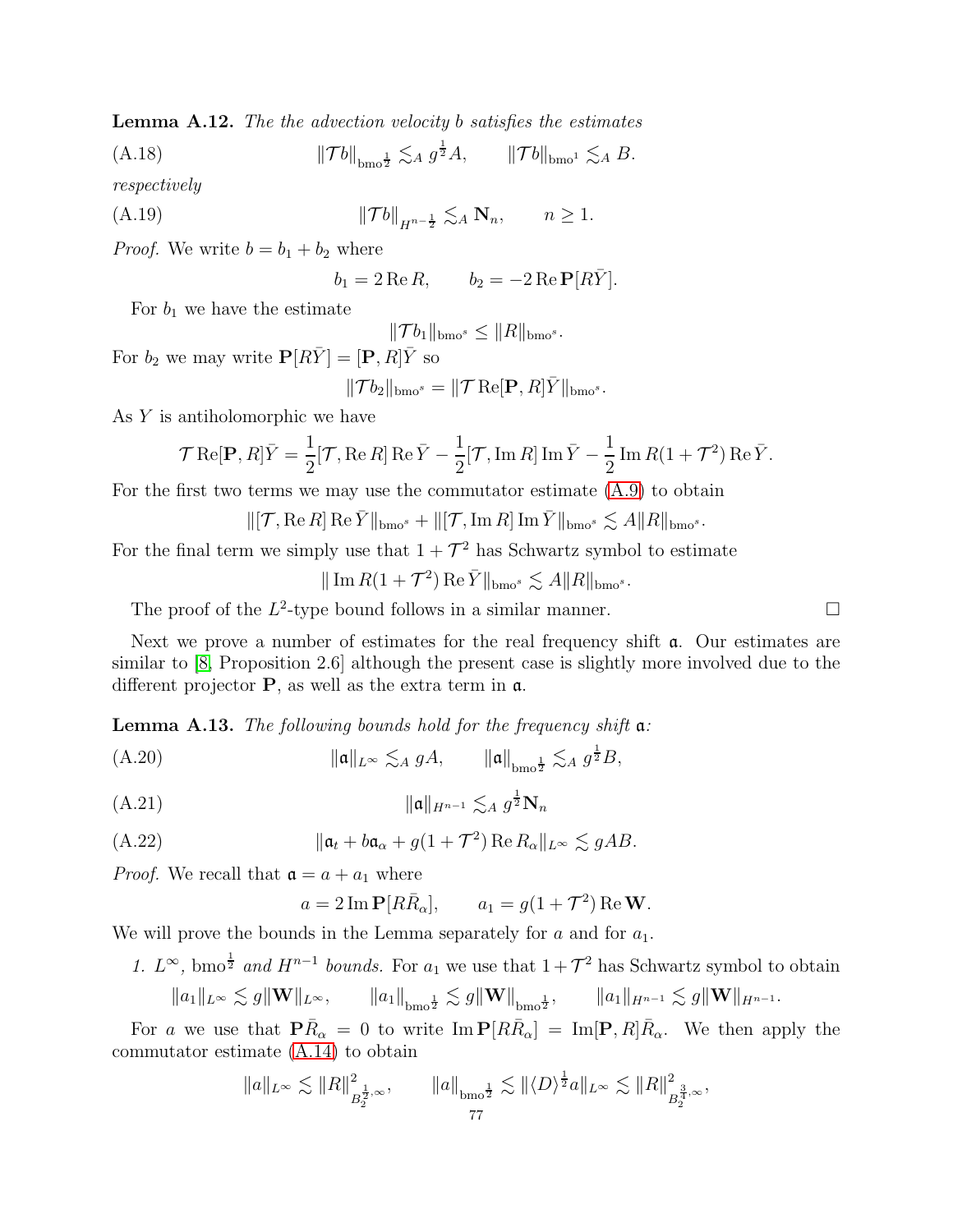and for the second of these we apply the interpolation estimate

$$
||R||_{B^{\frac{3}{4},\infty}_{2}}^{2} \lesssim ||\langle D \rangle^{\frac{1}{2}}R||_{L^{\infty}}||R||_{bmo^{1}}.
$$

For the  $H^{n-1}$  estimate we first differentiate

$$
\partial^{n-1} a = 2 \operatorname{Im} \sum_{k=0}^{n-1} \mathbf{P}[R^{(k)} \bar{R}^{(n-k)}].
$$

If  $k \geq 1$  then we estimate by interpolation and if  $k = 0$  then we apply the commutator bound [\(A.14\)](#page-75-0).

2. Transport equation bounds. For  $a_1$  we calculate

$$
(\partial_t + b\partial_\alpha)a_1 + g(1+\mathcal{T}^2)\operatorname{Re} R_\alpha = g(1+\mathcal{T}^2)\operatorname{Re}[\mathbf{W}_t + b\mathbf{W}_\alpha + \mathbf{R}_\alpha] - ig[\mathcal{T}, b]\mathbf{W}_\alpha.
$$

The first term may be bounded using Lemmas [A.1,](#page-71-1) [A.4,](#page-73-3) the estimate [\(A.24\)](#page-79-0) for M and that  $1 + \mathcal{T}^2$  has Schwartz symbol. For the second term we apply the commutator estimate [\(A.9\)](#page-73-1) to obtain

$$
\|g[\mathcal T,b]\mathbf W_\alpha\|_{L^\infty}\lesssim g\|\mathcal Tb\|_{B_2^{\frac{3}{4},\infty}}\|\mathbf W\|_{B_2^{\frac{1}{4},\infty}}.
$$

By interpolation,

$$
\|{\mathcal T} b\|_{B^{\frac{3}{4},\infty}_2}\lesssim \|{\mathcal T} b\|_{\text{\rm bmo}}^{\frac{1}{2}}\|{\mathcal T} b\|_{\text{\rm bmo}^1}^{\frac{1}{2}},\qquad \|{\bf W}\|_{B^{\frac{1}{4},\infty}_2}\lesssim \|{\bf W}\|_{L^\infty}^{\frac{1}{2}}\|{\bf W}\|_{\text{\rm bmo}^{\frac{1}{2}}}^{\frac{1}{2}}.
$$

and we may then apply the estimate  $(A.18)$  for b.

For a we have

$$
(\partial_t + b\partial_\alpha)a = 2\,\text{Im}[\mathbf{P}, \mathbf{P}[R_t + bR_\alpha]]\bar{R}_\alpha + 2\,\text{Im}[\mathbf{P}, R]\partial_\alpha\bar{\mathbf{P}}[\bar{R}_t + b\bar{R}_\alpha] + 2\,\text{Im}\left(b\partial_\alpha\mathbf{P}[R\bar{R}_\alpha] - \mathbf{P}[bR_\alpha\bar{R}_\alpha] - \mathbf{P}[R\partial_\alpha\bar{\mathbf{P}}(b\bar{R}_\alpha)]\right).
$$

For the first two terms we apply the commutator estimate [\(A.14\)](#page-75-0) to obtain

$$
||2 \operatorname{Im}[\mathbf{P}, \mathbf{P}[R_t + bR_{\alpha}]]\bar{R}_{\alpha}||_{L^{\infty}} + ||2 \operatorname{Im}[\mathbf{P}, R]\partial_{\alpha}\bar{\mathbf{P}}[\bar{R}_t + b\bar{R}_{\alpha}]]||_{L^{\infty}}
$$
  
\$\leq\$ || Im  $\mathbf{P}[R_t + bR_{\alpha}]||_{B_2^{\frac{1}{4},\infty}} ||R||_{B_2^{\frac{3}{4},\infty}}.$ 

We observe that

Im 
$$
\mathbf{P}[R_t + bR_\alpha] = \frac{1}{2}(g + \mathfrak{a}) \operatorname{Re} Y - \frac{1}{2}\mathfrak{a} + \frac{1}{2}\mathcal{T}[(g + \mathfrak{a}) \operatorname{Im} Y],
$$

and hence

$$
\|\operatorname{Im} \mathbf{P}\left[R_t + b R_\alpha\right]\|_{B_2^{\frac{1}{4},\infty}} \lesssim \|\mathfrak{a}\|_{B_2^{\frac{1}{4},\infty}} (1 + \|Y\|_{L^\infty}) + (g + \|\mathfrak{a}\|_{L^\infty}) \|Y\|_{B_2^{\frac{1}{4},\infty}}.
$$

and the estimate follows from interpolation and the estimates  $(A.20)$  for  $\alpha$  and  $(A.16)$  for Y.

For the final term appearing in  $a_t + ba_\alpha$  we must ensure that b does not appear undifferentiated at low frequency. We start by dividing up dyadically according to the frequency of the holomorphic term R:

$$
b\partial_{\alpha} \mathbf{P}[R\bar{R}_{\alpha}] - \mathbf{P}[bR_{\alpha}\bar{R}_{\alpha}] - \mathbf{P}[R\partial_{\alpha} \bar{\mathbf{P}}(b\bar{R}_{\alpha})] = \sum_{j\geq 0} f_j,
$$

where

$$
f_j = b\partial_\alpha \mathbf{P}[R_j \bar{R}_\alpha] - \mathbf{P}\left[bR_{\alpha,j}\bar{R}_\alpha\right] - \mathbf{P}\left[R_j\partial_\alpha \bar{\mathbf{P}}(b\bar{R}_\alpha)\right].
$$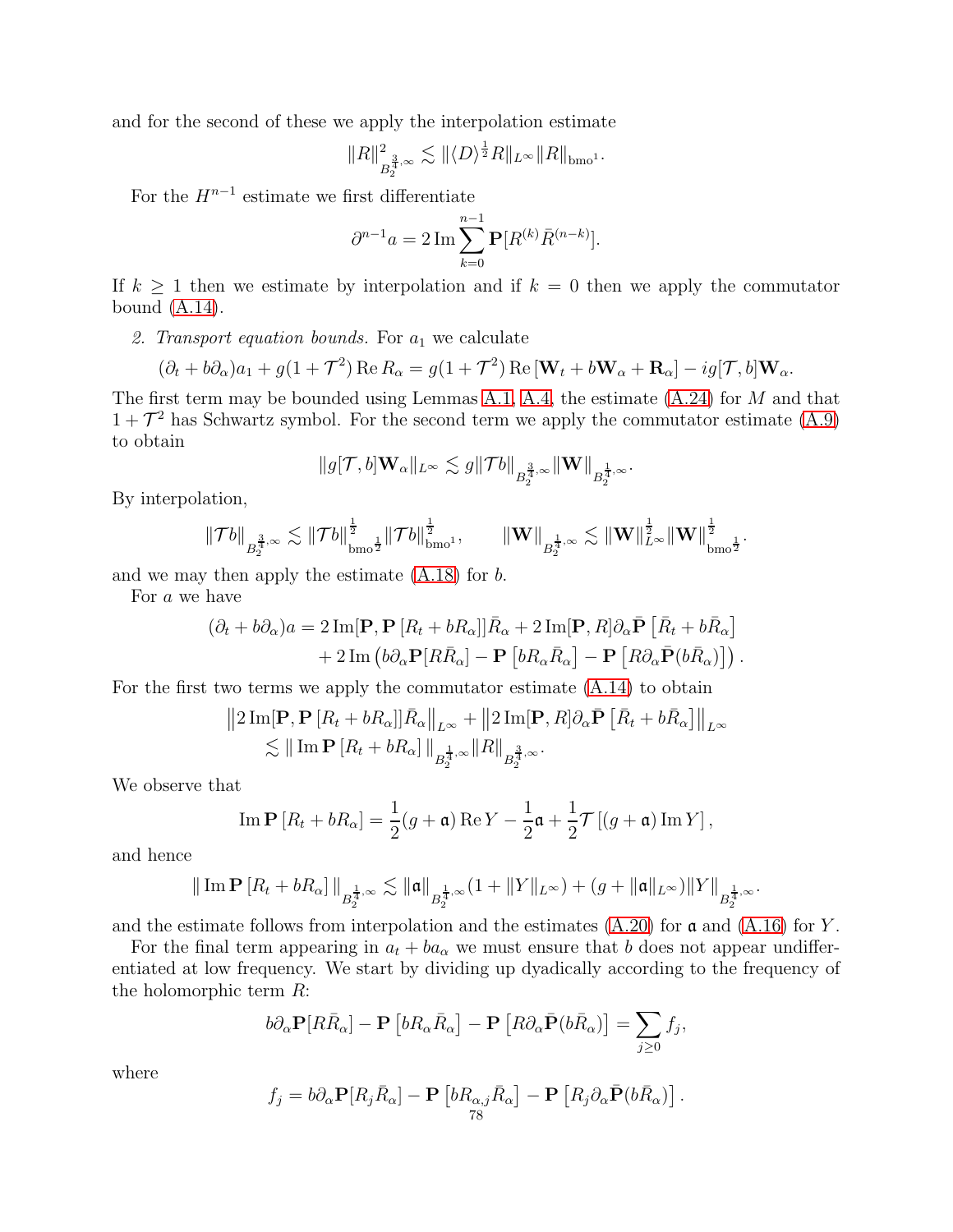We then decompose each  $f_j = f_j^{high} + f_j^{low}$  according to the frequency balance of b and R,

$$
f_j^{high} = b_{>j} \partial_\alpha \mathbf{P}[R_j \bar{R}_\alpha] - \mathbf{P}[b_{>j} R_{\alpha,j} \bar{R}_\alpha] - \mathbf{P}[R_j \partial_\alpha \bar{\mathbf{P}}(b_{>j} \bar{R}_\alpha)],
$$
  

$$
f_j^{low} = b_{\leq j} \partial_\alpha \mathbf{P}[R_j \bar{R}_\alpha] - \mathbf{P}[b_{\leq j} R_{\alpha,j} \bar{R}_\alpha] - \mathbf{P}[R_j \partial_\alpha \bar{\mathbf{P}}(b_{\leq j} \bar{R}_\alpha)].
$$

When b is at high frequency we write

$$
f_j^{high} = b_{>j} \partial_\alpha [\mathbf{P}, R_j] \bar{R}_\alpha - [\mathbf{P}, b_{>j} R_{\alpha,j}] \bar{R}_\alpha - [\mathbf{P}, R_j] \partial_\alpha \bar{\mathbf{P}} (b_{>j} \bar{R}_\alpha).
$$

Taking the imaginary part and applying the commutator estimate [\(A.14\)](#page-75-0) we obtain

$$
\|\operatorname{Im} f_j^{high}\|_{L^{\infty}} \lesssim 2^j \|b_{>j}\|_{B_2^{\frac{1}{4},\infty}} \|R_j\|_{L^{\infty}} \|R\|_{B_2^{\frac{3}{4},\infty}}.
$$

Summing over  $j \geq 0$  we obtain

$$
\sum_{j\geq 0} \|\operatorname{Im} f_j^{high}\|_{L^{\infty}} \lesssim \|b_{>0}\|_{B_2^{\frac{3}{4},\infty}} \|R\|_{B_2^{\frac{1}{2},\infty}} \|R\|_{B_2^{\frac{3}{4},\infty}},
$$

and the estimate follows from interpolation and the estimate [\(A.18\)](#page-76-0) for b.

When b is at low frequency we write

$$
f_j^{low} = \partial_{\alpha} [b_{\leq j}, \mathbf{P}] (R_j \bar{R}_{\alpha}) - b_{\leq j, \alpha} [\mathbf{P}, R_j] \bar{R}_{\alpha} + \mathbf{P} [R_j \partial_{\alpha} [\mathbf{P}, b_{\leq j}] \bar{R}_{\alpha}].
$$

Again we apply the commutator estimate [\(A.14\)](#page-75-0), using that  $b_{\le j,\alpha}$  is real-valued, to obtain

$$
\|\operatorname{Im} f_j^{low}\|_{L^{\infty}} \lesssim 2^{\frac{3}{8}j} \|\mathcal{T} b_{\leq j}\|_{B_2^{\frac{7}{8},\infty}} \|R_j\|_{L^{\infty}} \|R\|_{B_2^{\frac{3}{4},\infty}}.
$$

Summing over  $j \geq 0$  we obtain

$$
\sum_{j\geq 0} \|\operatorname{Im} f_j^{low}\|_{L^{\infty}} \lesssim \|\mathcal{T}b\|_{B_2^{\frac{3}{4},\infty}} \|R\|_{B_2^{\frac{1}{2},\infty}} \|R\|_{B_2^{\frac{3}{4},\infty}} \lesssim_A AB,
$$

which completes the proof of  $(A.22)$ .

We now estimate some of the secondary auxiliary functions  $d$  and  $M$ :

Lemma A.14. *We have the estimate*

 $\|d\|_{\text{bmo}} \lesssim_A B.$ 

*Proof.* We recall that

<span id="page-78-0"></span>
$$
d = R_{\alpha}(1 - \bar{Y}).
$$

As a consequence it suffices to show that

$$
||R_{\alpha}\bar{Y}||_{\text{bmo}} \lesssim AB.
$$

Decomposing using paraproducts we have

$$
R_{\alpha}\bar{Y} = T_{R_{\alpha}}\bar{Y} + T_{\bar{Y}}R_{\alpha} + \Pi[R_{\alpha}, \bar{Y}].
$$

We then use [\(A.3\)](#page-71-3) to estimate

$$
||T_{R_{\alpha}}\bar{Y}||_{\text{bmo}} \lesssim ||\langle D \rangle^{\frac{1}{2}} R ||_{L^{\infty}} ||Y||_{\text{bmo}^{\frac{1}{2}}}, \qquad ||\Pi[R_{\alpha}, \bar{Y}]||_{\text{bmo}} \lesssim ||R_{\alpha}||_{\text{bmo}} ||Y||_{\text{bmo}}.
$$

For the remaining term we are unable to use  $(A.3)$ , but we can obtain a similar estimate by relaxing bmo to  $L^{\infty}$  for the low frequency term (see [\[8,](#page-81-0) Proposition 2.2]),

$$
||T_{\bar{Y}}R_{\alpha}||_{\text{bmo}} \lesssim ||Y||_{L^{\infty}}||R_{\alpha}||_{\text{bmo}}.
$$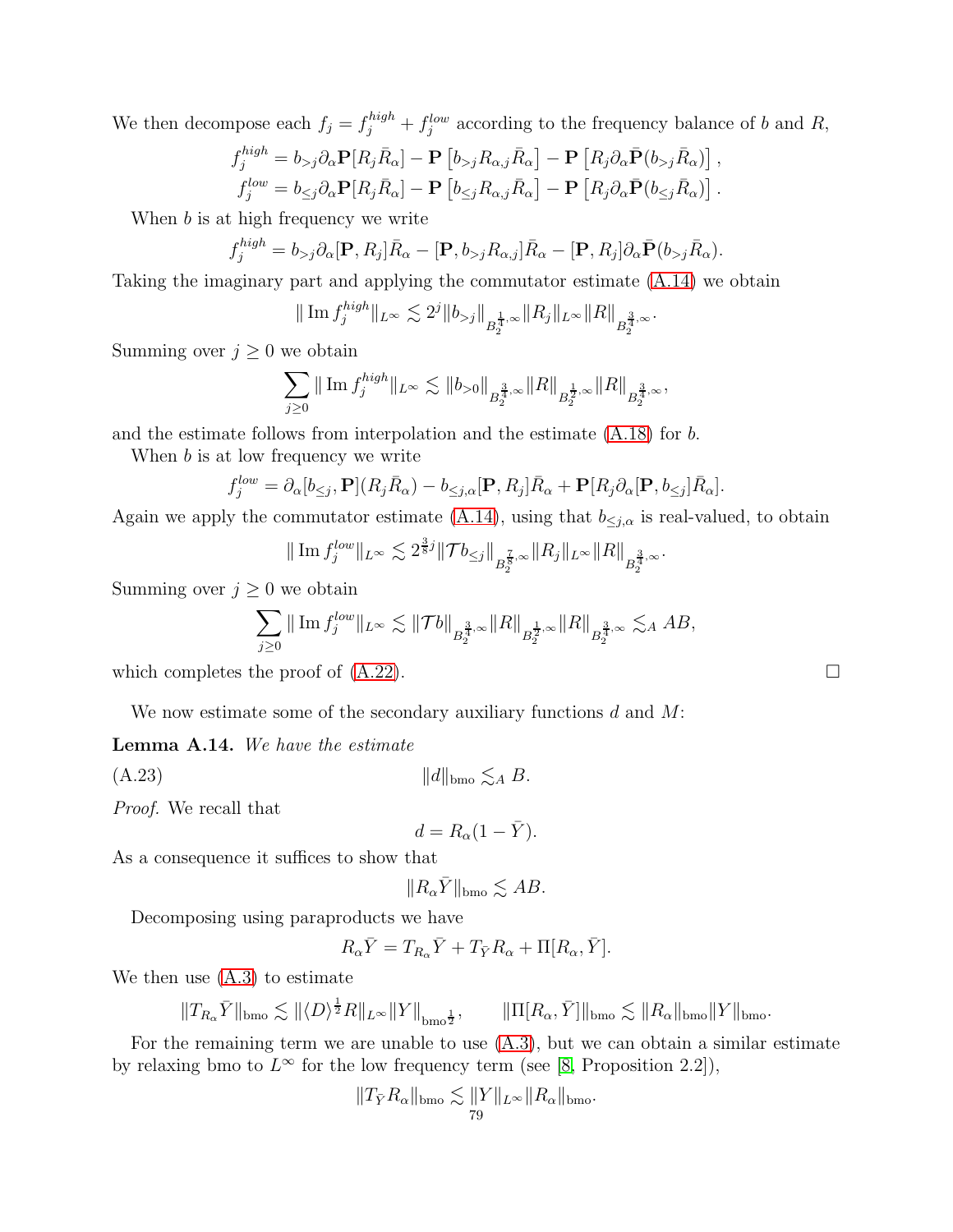The estimate [\(A.23\)](#page-78-0) then follows.

Lemma A.15. *The function* M *satisfies the pointwise bounds*

(A.24) kMkL<sup>∞</sup> . AB,

*as well as the Sobolev bounds for*  $n \geq 1$ 

(A.25) 
$$
||M||_{H^{k-\frac{3}{2}}} \lesssim_A A\mathbf{N}_k, \qquad ||M||_{H^{k-1}} \lesssim_A g^{-\frac{1}{2}} B\mathbf{N}_k.
$$

*Proof.* We start with the proof of [\(A.24\)](#page-79-0). We first decompose  $M = M_0 + M_{\geq 1}$  into a low and high frequency part.

For the high frequency part we first write  $M$  in the form

<span id="page-79-1"></span><span id="page-79-0"></span>
$$
M = 2\operatorname{Re}[\mathbf{P}, R]\bar{Y}_{\alpha} - 2\operatorname{Re}[\mathbf{P}, Y]\bar{R}_{\alpha},
$$

and then use [\(A.14\)](#page-75-0) to obtain

$$
||M_{\geq 1}||_{L^{\infty}} \lesssim ||\mathcal{T}M||_{L^{\infty}} \lesssim ||R||_{B^{\frac{3}{4},\infty}_{2}}||Y||_{B^{\frac{1}{4},\infty}_{2}} \lesssim AB.
$$

For the low frequency part we face an additional difficulty compared to the infinite depth case, which is due to the low frequenct unboundedness of the projector P. To address this we observe that  $M$  has a certain null structure, by writing

$$
M = 2 \operatorname{Re} \mathbf{P}[R\bar{Y}_{\alpha} - Y\bar{R}_{\alpha}] = \operatorname{Re}[R\bar{Y}_{\alpha} - Y\bar{R}_{\alpha}] - \mathcal{T}^{-1}\partial_{\alpha}\operatorname{Im}(R\bar{Y}).
$$

Applying the projection  $S_0$  we obtain

$$
||M_0||_{L^{\infty}} \lesssim ||\Pi[R, \bar{Y}_{\alpha}]||_{L^{\infty}} + ||\Pi[Y, \bar{R}_{\alpha}]||_{L^{\infty}} + ||\Pi[R, \bar{Y}]\|_{L^{\infty}}.
$$

We may then estimate these terms using  $(A.2)$  to complete the proof of  $(A.24)$ . The proof of  $(A.25)$  is similar.

Lemma A.16. *The following estimates hold:*

$$
(A.26) \t\t ||\Lambda^{\geq 2}(\partial_t + T_b \partial_\alpha) \mathbf{W}||_{B^{0,\infty}_{\infty}} + g^{-\frac{1}{2}} ||\Lambda^{\geq 2}(\partial_t + T_b \partial_\alpha) R||_{B^{\frac{1}{2},\infty}_{\infty}} \lesssim_A AB,
$$

*respectively the* L 2 *bounds*

(A.27) 
$$
g^{-\frac{1}{2}} \|\Lambda^{\geq 2}(\partial_t + T_b \partial_\alpha)R\|_{H^{n-1}} \lesssim_A A\mathbf{N}_n, \qquad n \geq 1,
$$

*and*

(A.28) 
$$
\|\Lambda^{\geq 2}(\partial_t + T_b \partial_\alpha)\mathbf{W}\|_{H^{n-\frac{3}{2}}} \lesssim_A A\mathbf{N}_n, \qquad n \geq 2.
$$

*If instead* n = 1 *then for each* k *there is a decomposition*

$$
P_{< k} \Lambda^{\geq 2} (\partial_t + T_b \partial_\alpha) \mathbf{W} = F_k^1 + F_k^2,
$$

*so that*

(A.29) 
$$
||F_k^1||_{L^2} \lesssim_A B\mathbf{N}_1, \qquad ||F_k^2||_{L^2} \lesssim_A 2^{\frac{k}{2}} A\mathbf{N}_1.
$$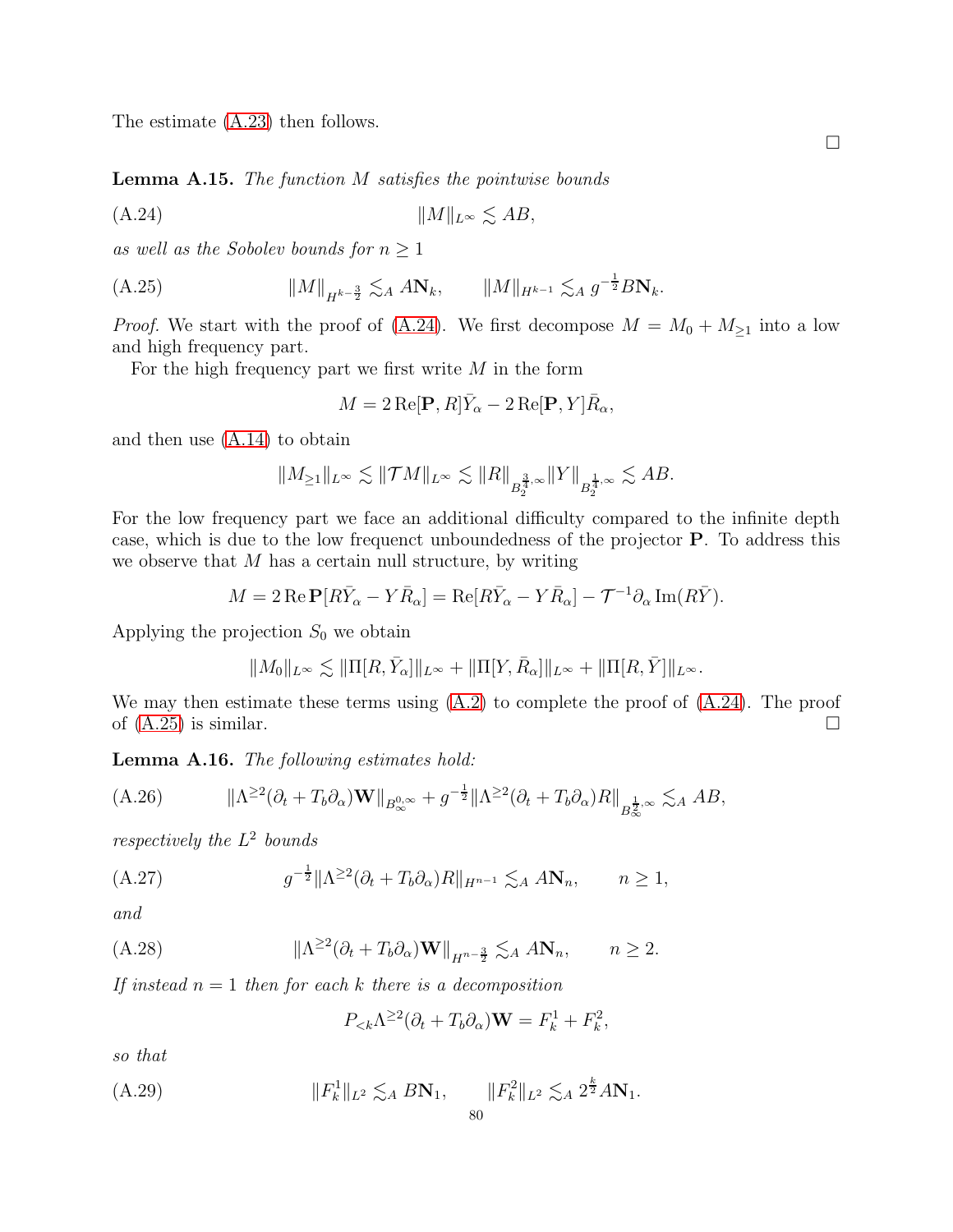*Proof.* We recall the equations for  $(\mathbf{W}, R)$ :

$$
\begin{cases} \mathbf{W}_t + b\mathbf{W}_\alpha + \frac{1 + \mathbf{W}}{1 + \bar{\mathbf{W}}} R_\alpha = (1 + \mathbf{W})M \\ R_t + bR_\alpha = i\frac{g\mathbf{W} - \mathfrak{a}}{1 + \mathbf{W}}. \end{cases}
$$

We begin with the pointwise bounds. For the  $M$  term we use  $(A.24)$ . Next we estimate

$$
\left\|\frac{\mathbf{W}-\bar{\mathbf{W}}}{1+\bar{\mathbf{W}}}R_\alpha\right\|_{\text{bmo}} \lesssim \|R_\alpha\|_{\text{bmo}} \left\|\frac{\mathbf{W}-\bar{\mathbf{W}}}{1+\bar{\mathbf{W}}}\right\|_{L^\infty} + \|R\|_{B_2^{\frac{3}{4},\infty}} \left\|\frac{\mathbf{W}-\bar{\mathbf{W}}}{1+\bar{\mathbf{W}}}\right\|_{B_2^{\frac{1}{4},\infty}} \lesssim AB,
$$

which is akin to the bmo bound for d. For the Y term in the second equation we use  $(A.16)$ as well as the algebra property for bmo<sup> $\frac{1}{2}$ </sup>. The same applies for the *a* term in combination with [\(A.20\)](#page-76-1).

It remains to bound the b terms, where we carefully note that no low frequencies of b are included here. Then using [\(A.18\)](#page-76-0) we have

$$
\|(b-T_b)\mathbf{W}_{\alpha}\|_{L^{\infty}} \lesssim \|\mathcal{T}b\|_{B_2^{\frac{3}{4},\infty}} \|\mathbf{W}\|_{B_2^{\frac{1}{4},\infty}} \lesssim AB,
$$

respectively

$$
||(b-T_b)R_{\alpha}\|_{\text{bmo}^{\frac{1}{2}}}\lesssim \|{\mathcal{T}} b\|_{B_2^{\frac{3}{4},\infty}}\|R\|_{B_2^{\frac{3}{4},\infty}}\lesssim AB.
$$

Next we consider the  $L^2$  bounds. For the M term we use a standard Littlewood-Paley decomposition together with  $(A.24)$  and  $(A.25)$ . For the a term we similarly use  $(A.20)$  and  $(A.21)$ . For the b paradifferential remainder we use  $(A.18)$  and  $(A.19)$ . The other terms follow in standard bilinear fashion.

In the case  $n = 1$  the same method applies once we have produced a convenient decomposition of  $(\partial_t + T_b \partial_\alpha)$ W. Precisely, all contributions go to  $F_k^1$  except for those arising from the terms  $(b_{< k+4} - T_b)\mathbf{W}_{\alpha}$ , respectively  $\frac{1 + \mathbf{W}}{1 + \bar{\mathbf{W}}}R_{< k+4,\alpha}$ .

 $\Box$ 

## **ACKNOWLEDGMENTS**

This material is based in part upon work supported by the NSF under grant DMS-1440140 while the authors were in residence at the MSRI in Berkeley, California during the Fall 2015 semester. The last author was also supported by the NSF grant DMS-1266182. In addition, all three authors were supported in part by the Simons Foundation.

## **REFERENCES**

- [1] T. Alazard, N. Burq, and C. Zuily. On the Cauchy problem for gravity water waves. Invent. Math., 198(1):71–163, 2014.
- [2] B. Alvarez-Samaniego and D. Lannes. Large time existence for 3D water-waves and asymptotics. Invent. Math., 171(3):485–541, 2008.
- [3] W. Choi and R. Camassa. Exact evolution equations for surface waves. Journal of engineering mechanics, 125(7):756–760, 1999.
- [4] A. Constantin. Nonlinear water waves with applications to wave-current interactions and tsunamis, volume 81 of CBMS-NSF Regional Conference Series in Applied Mathematics. Society for Industrial and Applied Mathematics (SIAM), Philadelphia, PA, 2011.